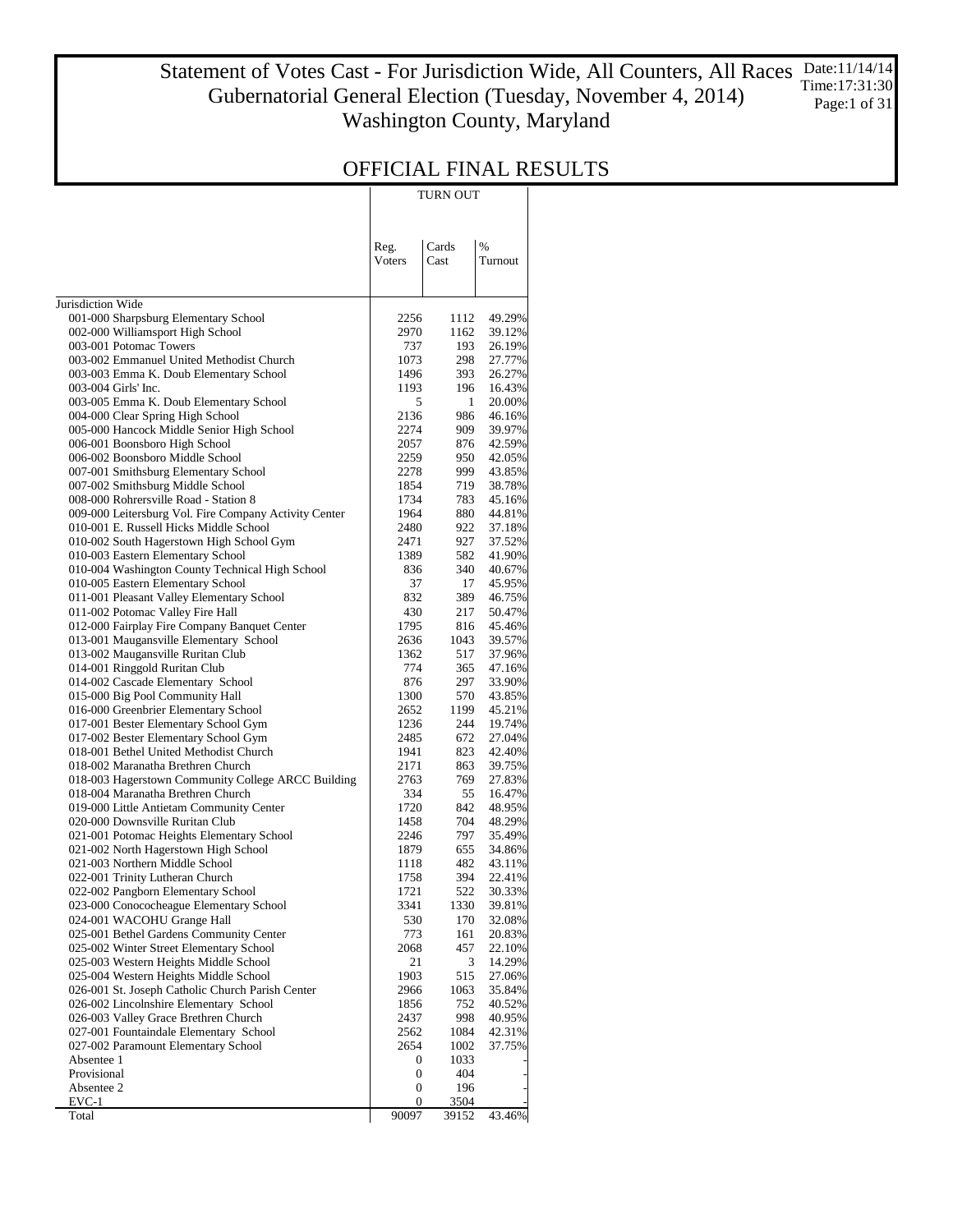### Statement of Votes Cast - For Jurisdiction Wide, All Counters, All Races Gubernatorial General Election (Tuesday, November 4, 2014) Washington County, Maryland Date:11/14/14 Time:17:31:30 Page:2 of 31

Τ

## OFFICIAL FINAL RESULTS

|                                                                                |                |                     |                     |                      |                          | <b>GOVERNOR / LT. GOVERNOR</b> |                          |                          |                |
|--------------------------------------------------------------------------------|----------------|---------------------|---------------------|----------------------|--------------------------|--------------------------------|--------------------------|--------------------------|----------------|
|                                                                                | Reg.<br>Voters | Times<br>Counted    | Total<br>Votes      | Brown-Ulman<br>(DEM) |                          | Hogan-Rutherford<br>(REP)      |                          | Quinn-Gaztanaga<br>(LIB) |                |
|                                                                                |                |                     |                     |                      |                          |                                |                          |                          |                |
| Jurisdiction Wide                                                              |                |                     |                     |                      |                          |                                |                          |                          |                |
| 001-000 Sharpsburg Elementary School                                           | 2256           | 1112                | 1103                |                      | 248 22.48%               |                                | 830 75.25%               | 25                       | 2.27%          |
| 002-000 Williamsport High School                                               | 2970           | 1162                | 1152                |                      | 261 22.66%               | 871                            | 75.61%                   | 20                       | 1.74%          |
| 003-001 Potomac Towers                                                         | 737            | 193                 | 188                 |                      | 85 45.21%                | 95                             | 50.53%                   | 7                        | 3.72%          |
| 003-002 Emmanuel United Methodist Church                                       | 1073           | 298                 | 296                 |                      | 117 39.53%               | 169                            | 57.09%                   | 10                       | 3.38%          |
| 003-003 Emma K. Doub Elementary School                                         | 1496           | 393                 | 389                 |                      | 104 26.74%               |                                | 267 68.64%               | 18                       | 4.63%          |
| 003-004 Girls' Inc.                                                            | 1193           | 196                 | 194                 | 65                   | 33.51%                   |                                | 117 60.31%               | 10                       | 5.15%          |
| 003-005 Emma K. Doub Elementary School                                         | 5<br>2136      | $\mathbf{1}$<br>986 | $\mathbf{1}$<br>973 | $\boldsymbol{0}$     | 0.00%<br>119 12.23%      |                                | 1 100.00%<br>86.43%      | $\overline{0}$<br>13     | 0.00%          |
| 004-000 Clear Spring High School<br>005-000 Hancock Middle Senior High School  | 2274           | 909                 | 901                 |                      | 113 12.54%               | 841                            | 778 86.35%               | 10                       | 1.34%<br>1.11% |
| 006-001 Boonsboro High School                                                  | 2057           | 876                 | 874                 |                      | 208 23.80%               | 651                            | 74.49%                   | 15                       | 1.72%          |
| 006-002 Boonsboro Middle School                                                | 2259           | 950                 | 944                 |                      | 246 26.06%               |                                | 679 71.93%               | 17                       | 1.80%          |
| 007-001 Smithsburg Elementary School                                           | 2278           | 999                 | 993                 |                      | 166 16.72%               | 811                            | 81.67%                   | 16                       | 1.61%          |
| 007-002 Smithsburg Middle School                                               | 1854           | 719                 | 715                 |                      | 157 21.96%               |                                | 551 77.06%               | 6                        | 0.84%          |
| 008-000 Rohrersville Road - Station 8                                          | 1734           | 783                 | 779                 |                      | 184 23.62%               |                                | 580 74.45%               | 14                       | 1.80%          |
| 009-000 Leitersburg Vol. Fire Company Activity Center                          | 1964           | 880                 | 874                 |                      | 163 18.65%               |                                | 692 79.18%               | 18                       | 2.06%          |
| 010-001 E. Russell Hicks Middle School                                         | 2480           | 922                 | 914                 | 229                  | 25.05%                   | 671                            | 73.41%                   | 13                       | 1.42%          |
| 010-002 South Hagerstown High School Gym                                       | 2471           | 927                 | 919                 |                      | 238 25.90%               |                                | 668 72.69%               | 12                       | 1.31%          |
| 010-003 Eastern Elementary School                                              | 1389           | 582                 | 579                 | 138                  | 23.83%                   |                                | 430 74.27%               | 10                       | 1.73%          |
| 010-004 Washington County Technical High School                                | 836<br>37      | 340<br>17           | 335<br>17           |                      | 74 22.09%<br>35.29%      |                                | 252 75.22%<br>11 64.71%  | 8<br>$\theta$            | 2.39%<br>0.00% |
| 010-005 Eastern Elementary School<br>011-001 Pleasant Valley Elementary School | 832            | 389                 | 387                 | 6                    | 97 25.06%                |                                | 280 72.35%               | 10                       | 2.58%          |
| 011-002 Potomac Valley Fire Hall                                               | 430            | 217                 | 215                 |                      | 50 23.26%                |                                | 157 73.02%               | 7                        | 3.26%          |
| 012-000 Fairplay Fire Company Banquet Center                                   | 1795           | 816                 | 809                 |                      | 137 16.93%               |                                | 654 80.84%               | 17                       | 2.10%          |
| 013-001 Maugansville Elementary School                                         | 2636           | 1043                | 1032                |                      | 156 15.12%               |                                | 868 84.11%               | 8                        | 0.78%          |
| 013-002 Maugansville Ruritan Club                                              | 1362           | 517                 | 509                 |                      | 126 24.75%               |                                | 377 74.07%               | 6                        | 1.18%          |
| 014-001 Ringgold Ruritan Club                                                  | 774            | 365                 | 359                 |                      | 64 17.83%                |                                | 288 80.22%               | 6                        | 1.67%          |
| 014-002 Cascade Elementary School                                              | 876            | 297                 | 295                 |                      | 64 21.69%                |                                | 221 74.92%               | 10                       | 3.39%          |
| 015-000 Big Pool Community Hall                                                | 1300           | 570                 | 560                 | 63                   | 11.25%                   |                                | 494 88.21%               | 2                        | 0.36%          |
| 016-000 Greenbrier Elementary School                                           | 2652           | 1199                | 1190                | 254                  | 21.34%                   |                                | 913 76.72%               | 21                       | 1.76%          |
| 017-001 Bester Elementary School Gym                                           | 1236           | 244                 | 243                 | 99                   | 40.74%                   | 137                            | 56.38%                   | $\overline{7}$           | 2.88%          |
| 017-002 Bester Elementary School Gym                                           | 2485           | 672                 | 666                 |                      | 214 32.13%               |                                | 433 65.02%               | 19                       | 2.85%          |
| 018-001 Bethel United Methodist Church<br>018-002 Maranatha Brethren Church    | 1941<br>2171   | 823<br>863          | 820<br>861          |                      | 131 15.98%<br>206 23.93% |                                | 675 82.32%<br>641 74.45% | 14<br>13                 | 1.71%<br>1.51% |
| 018-003 Hagerstown Community College ARCC Building                             | 2763           | 769                 | 768                 | 278                  | 36.20%                   |                                | 482 62.76%               | 8                        | 1.04%          |
| 018-004 Maranatha Brethren Church                                              | 334            | 55                  | 55                  |                      | 27 49.09%                | 28                             | 50.91%                   | $\overline{0}$           | 0.00%          |
| 019-000 Little Antietam Community Center                                       | 1720           | 842                 | 838                 |                      | 177 21.12%               |                                | 649 77.45%               | 12                       | 1.43%          |
| 020-000 Downsville Ruritan Club                                                | 1458           | 704                 | 699                 |                      | 112 16.02%               |                                | 575 82.26%               | 12                       | 1.72%          |
| 021-001 Potomac Heights Elementary School                                      | 2246           | 797                 | 789                 |                      | 271 34.35%               |                                | 498 63.12%               | 20                       | 2.53%          |
| 021-002 North Hagerstown High School                                           | 1879           | 655                 | 644                 |                      | 222 34.47%               |                                | 407 63.20%               | 13                       | 2.02%          |
| 021-003 Northern Middle School                                                 | 1118           | 482                 | 477                 |                      | 179 37.53%               |                                | 296 62.05%               | 1                        | 0.21%          |
| 022-001 Trinity Lutheran Church                                                | 1758           | 394                 | 392                 |                      | 198 50.51%               |                                | 187 47.70%               | 7                        | 1.79%          |
| 022-002 Pangborn Elementary School                                             | 1721           | 522                 | 516                 | 173                  | 33.53%                   | 338                            | 65.50%                   | 5                        | 0.97%          |
| 023-000 Conococheague Elementary School                                        | 3341           | 1330                | 1322                | 187<br>26            | 14.15%<br>15.38%         | 1111                           | 84.04%                   | 23<br>$\mathbf{0}$       | 1.74%          |
| 024-001 WACOHU Grange Hall<br>025-001 Bethel Gardens Community Center          | 530<br>773     | 170<br>161          | 169<br>161          | 126                  | 78.26%                   | 142                            | 84.02%<br>30 18.63%      | 5                        | 0.00%<br>3.11% |
| 025-002 Winter Street Elementary School                                        | 2068           | 457                 | 456                 | 154                  | 33.77%                   | 287                            | 62.94%                   | 14                       | 3.07%          |
| 025-003 Western Heights Middle School                                          | 21             | 3                   | 3                   | $\mathbf{1}$         | 33.33%                   | $\overline{2}$                 | 66.67%                   | $\boldsymbol{0}$         | 0.00%          |
| 025-004 Western Heights Middle School                                          | 1903           | 515                 | 513                 | 170                  | 33.14%                   | 337                            | 65.69%                   | 6                        | 1.17%          |
| 026-001 St. Joseph Catholic Church Parish Center                               | 2966           | 1063                | 1050                | 226                  | 21.52%                   |                                | 804 76.57%               | 19                       | 1.81%          |
| 026-002 Lincolnshire Elementary School                                         | 1856           | 752                 | 749                 | 198                  | 26.44%                   | 527                            | 70.36%                   | 22                       | 2.94%          |
| 026-003 Valley Grace Brethren Church                                           | 2437           | 998                 | 984                 | 223                  | 22.66%                   | 751                            | 76.32%                   | 10                       | 1.02%          |
| 027-001 Fountaindale Elementary School                                         | 2562           | 1084                | 1080                | 295                  | 27.31%                   | 771                            | 71.39%                   | 14                       | 1.30%          |
| 027-002 Paramount Elementary School                                            | 2654           | 1002                | 993                 |                      | 235 23.67%               |                                | 745 75.03%               | 10                       | 1.01%          |
| Absentee 1                                                                     | 0              | 1033                | 1011                | 354                  | 35.01%                   | 635                            | 62.81%                   | 19                       | 1.88%          |
| Provisional                                                                    | 0<br>0         | 404                 | 400                 | 69                   | 112 28.00%               |                                | 278 69.50%               | 10                       | 2.50%          |
| Absentee 2<br>EVC-1                                                            | 0              | 196<br>3504         | 190<br>3476         | 1066                 | 36.32%<br>30.67%         | 2370                           | 116 61.05%<br>68.18%     | 5<br>36                  | 2.63%<br>1.04% |
| Total                                                                          | 90097          | 39152               | 38821               | 9661                 | 24.89%                   | 28469                          | 73.33%                   | 653                      | 1.68%          |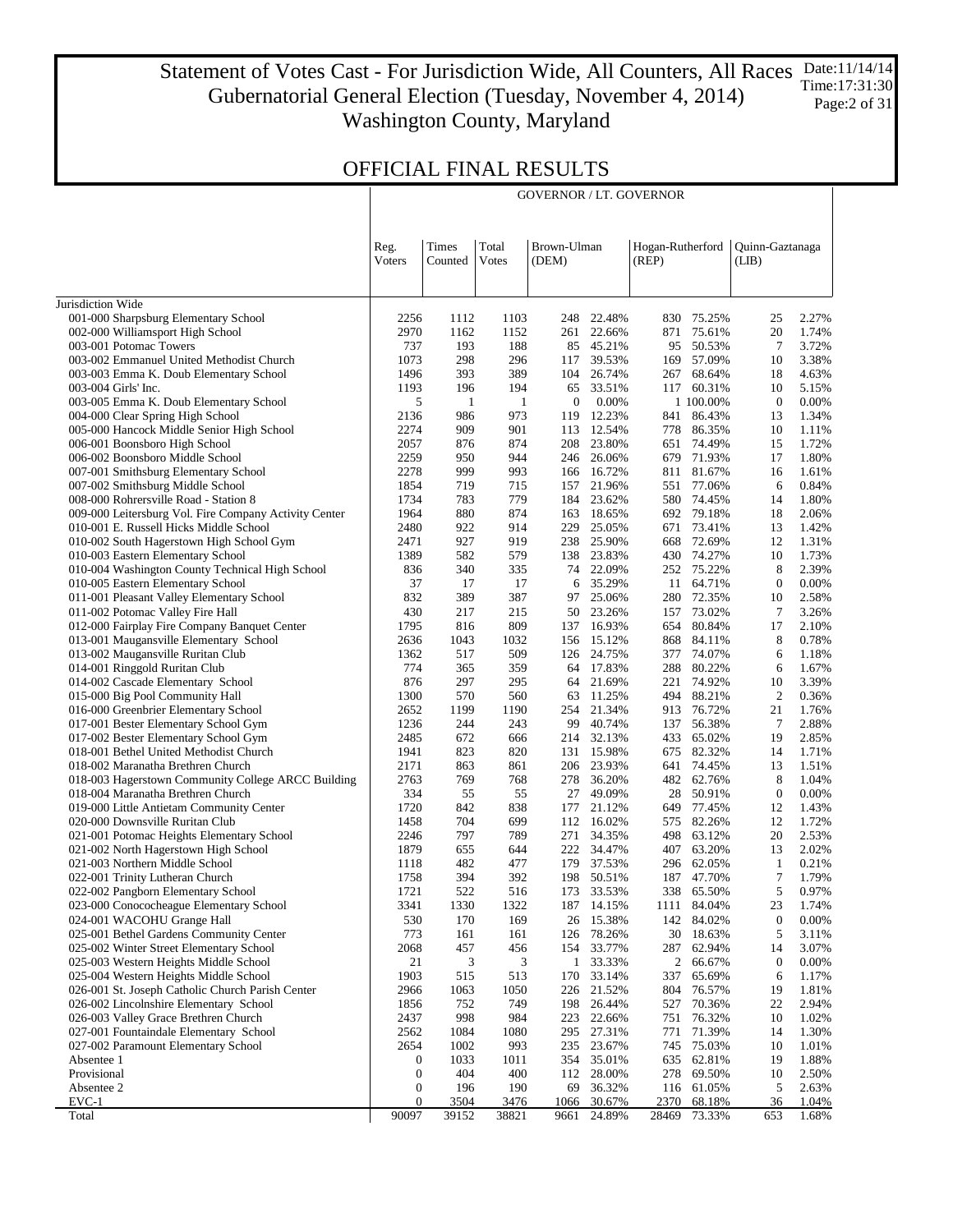### Statement of Votes Cast - For Jurisdiction Wide, All Counters, All Races Gubernatorial General Election (Tuesday, November 4, 2014) Washington County, Maryland Date:11/14/14 Time:17:31:30 Page:3 of 31

## OFFICIAL FINAL RESULTS

GOVERNOR / LT.

|                                                                                         | GOVERNOR                         |                      |  |  |
|-----------------------------------------------------------------------------------------|----------------------------------|----------------------|--|--|
|                                                                                         | Write-In Votes                   |                      |  |  |
| Jurisdiction Wide                                                                       |                                  |                      |  |  |
| 001-000 Sharpsburg Elementary School                                                    | $\mathbf{0}$                     | 0.00%                |  |  |
| 002-000 Williamsport High School                                                        | 0                                | 0.00%                |  |  |
| 003-001 Potomac Towers                                                                  | 1                                | 0.53%                |  |  |
| 003-002 Emmanuel United Methodist Church                                                | 0                                | 0.00%                |  |  |
| 003-003 Emma K. Doub Elementary School                                                  | 0                                | $0.00\%$             |  |  |
| 003-004 Girls' Inc.                                                                     | 2                                | 1.03%                |  |  |
| 003-005 Emma K. Doub Elementary School                                                  | 0                                | 0.00%                |  |  |
| 004-000 Clear Spring High School                                                        | 0                                | 0.00%                |  |  |
| 005-000 Hancock Middle Senior High School<br>006-001 Boonsboro High School              | 0<br>0                           | $0.00\%$<br>$0.00\%$ |  |  |
| 006-002 Boonsboro Middle School                                                         | 2                                | 0.21%                |  |  |
| 007-001 Smithsburg Elementary School                                                    | 0                                | 0.00%                |  |  |
| 007-002 Smithsburg Middle School                                                        | 1                                | 0.14%                |  |  |
| 008-000 Rohrersville Road - Station 8                                                   | 1                                | 0.13%                |  |  |
| 009-000 Leitersburg Vol. Fire Company Activity Center                                   | 1                                | 0.11%                |  |  |
| 010-001 E. Russell Hicks Middle School                                                  | 1                                | 0.11%                |  |  |
| 010-002 South Hagerstown High School Gym                                                | 1                                | 0.11%                |  |  |
| 010-003 Eastern Elementary School                                                       | 1                                | 0.17%                |  |  |
| 010-004 Washington County Technical High School                                         | 1                                | 0.30%                |  |  |
| 010-005 Eastern Elementary School                                                       | 0                                | $0.00\%$             |  |  |
| 011-001 Pleasant Valley Elementary School                                               | $\mathbf{0}$<br>1                | $0.00\%$<br>0.47%    |  |  |
| 011-002 Potomac Valley Fire Hall<br>012-000 Fairplay Fire Company Banquet Center        | 1                                | 0.12%                |  |  |
| 013-001 Maugansville Elementary School                                                  | 0                                | 0.00%                |  |  |
| 013-002 Maugansville Ruritan Club                                                       | 0                                | $0.00\%$             |  |  |
| 014-001 Ringgold Ruritan Club                                                           | 1                                | 0.28%                |  |  |
| 014-002 Cascade Elementary School                                                       | $\overline{0}$                   | $0.00\%$             |  |  |
| 015-000 Big Pool Community Hall                                                         | 1                                | 0.18%                |  |  |
| 016-000 Greenbrier Elementary School                                                    | 2                                | 0.17%                |  |  |
| 017-001 Bester Elementary School Gym                                                    | 0                                | 0.00%                |  |  |
| 017-002 Bester Elementary School Gym                                                    | 0                                | $0.00\%$             |  |  |
| 018-001 Bethel United Methodist Church                                                  | 0                                | 0.00%                |  |  |
| 018-002 Maranatha Brethren Church                                                       | 1<br>0                           | 0.12%<br>0.00%       |  |  |
| 018-003 Hagerstown Community College ARCC Building<br>018-004 Maranatha Brethren Church | 0                                | $0.00\%$             |  |  |
| 019-000 Little Antietam Community Center                                                | 0                                | 0.00%                |  |  |
| 020-000 Downsville Ruritan Club                                                         | 0                                | $0.00\%$             |  |  |
| 021-001 Potomac Heights Elementary School                                               | 0                                | $0.00\%$             |  |  |
| 021-002 North Hagerstown High School                                                    | 2                                | 0.31%                |  |  |
| 021-003 Northern Middle School                                                          | 1                                | 0.21%                |  |  |
| 022-001 Trinity Lutheran Church                                                         | 0                                | 0.00%                |  |  |
| 022-002 Pangborn Elementary School                                                      | 0                                | 0.00%                |  |  |
| 023-000 Conococheague Elementary School                                                 | 1                                | $0.08\%$             |  |  |
| 024-001 WACOHU Grange Hall                                                              | 1                                | 0.59%                |  |  |
| 025-001 Bethel Gardens Community Center<br>025-002 Winter Street Elementary School      | $\boldsymbol{0}$<br>$\mathbf{1}$ | $0.00\%$             |  |  |
| 025-003 Western Heights Middle School                                                   | $\boldsymbol{0}$                 | 0.22%<br>0.00%       |  |  |
| 025-004 Western Heights Middle School                                                   | 0                                | $0.00\%$             |  |  |
| 026-001 St. Joseph Catholic Church Parish Center                                        | 1                                | $0.10\%$             |  |  |
| 026-002 Lincolnshire Elementary School                                                  | $\overline{c}$                   | 0.27%                |  |  |
| 026-003 Valley Grace Brethren Church                                                    | 0                                | $0.00\%$             |  |  |
| 027-001 Fountaindale Elementary School                                                  | 0                                | 0.00%                |  |  |
| 027-002 Paramount Elementary School                                                     | 3                                | 0.30%                |  |  |
| Absentee 1                                                                              | 3                                | 0.30%                |  |  |
| Provisional                                                                             | $\boldsymbol{0}$                 | 0.00%                |  |  |
| Absentee 2                                                                              | $\boldsymbol{0}$                 | 0.00%                |  |  |
| EVC-1                                                                                   | 4                                | 0.12%                |  |  |
| Total                                                                                   | 38                               | 0.10%                |  |  |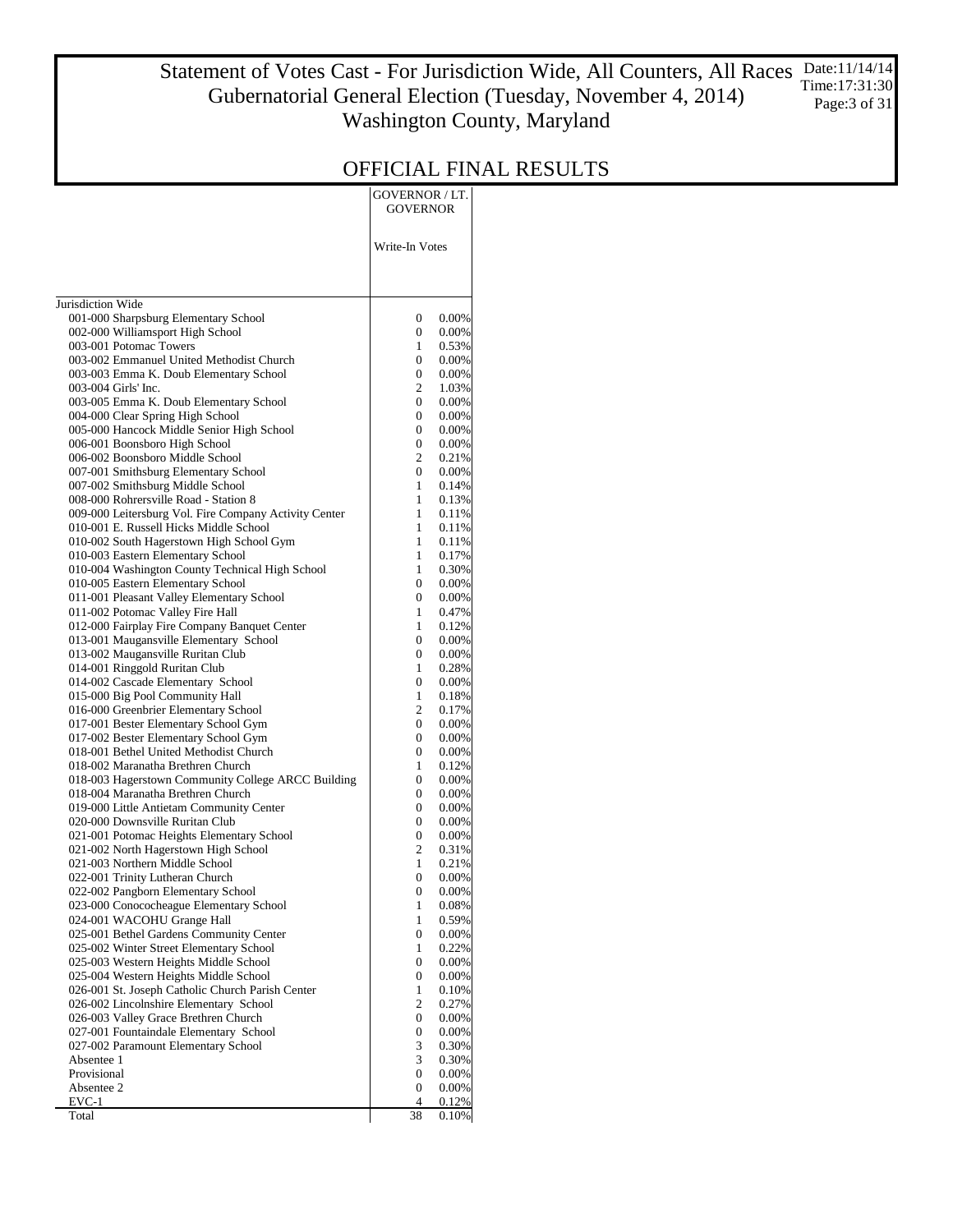### Statement of Votes Cast - For Jurisdiction Wide, All Counters, All Races Date:11/14/14 Gubernatorial General Election (Tuesday, November 4, 2014) Washington County, Maryland Time:17:31:30 Page:4 of 31

**COMPTROLLER** 

|                                                                               | Reg.<br><b>V</b> oters | Times<br>Counted | Total<br><b>Votes</b> | Franchot, Peter<br>(DEM) |                          | Campbell,<br>William H. (REP) |                          | Write-In Votes        |                |
|-------------------------------------------------------------------------------|------------------------|------------------|-----------------------|--------------------------|--------------------------|-------------------------------|--------------------------|-----------------------|----------------|
| Jurisdiction Wide                                                             |                        |                  |                       |                          |                          |                               |                          |                       |                |
| 001-000 Sharpsburg Elementary School                                          | 2256                   | 1112             | 1057                  |                          | 398 37.65%               |                               | 658 62.25%               | 1                     | 0.09%          |
| 002-000 Williamsport High School                                              | 2970                   | 1162             | 1096                  |                          | 434 39.60%               | 661                           | 60.31%                   | $\mathbf{1}$          | 0.09%          |
| 003-001 Potomac Towers                                                        | 737                    | 193              | 181                   |                          | 103 56.91%               | 78                            | 43.09%                   | $\boldsymbol{0}$      | 0.00%          |
| 003-002 Emmanuel United Methodist Church                                      | 1073                   | 298              | 283                   |                          | 162 57.24%               | 120                           | 42.40%                   | 1                     | 0.35%          |
| 003-003 Emma K. Doub Elementary School                                        | 1496                   | 393              | 378                   |                          | 163 43.12%               |                               | 214 56.61%               | 1                     | 0.26%          |
| 003-004 Girls' Inc.                                                           | 1193                   | 196              | 190                   |                          | 84 44.21%                |                               | 106 55.79%               | $\mathbf{0}$          | 0.00%          |
| 003-005 Emma K. Doub Elementary School                                        | 5                      | 1                | $\mathbf{1}$          | $\boldsymbol{0}$         | $0.00\%$                 |                               | 1 100.00%                | $\boldsymbol{0}$      | 0.00%          |
| 004-000 Clear Spring High School                                              | 2136                   | 986              | 922                   |                          | 276 29.93%               |                               | 645 69.96%               | 1                     | 0.11%          |
| 005-000 Hancock Middle Senior High School                                     | 2274                   | 909              | 853                   |                          | 203 23.80%               |                               | 650 76.20%               | $\boldsymbol{0}$      | 0.00%          |
| 006-001 Boonsboro High School                                                 | 2057                   | 876              | 848                   |                          | 343 40.45%               |                               | 504 59.43%               | 1                     | 0.12%          |
| 006-002 Boonsboro Middle School                                               | 2259                   | 950              | 893                   |                          | 351 39.31%               |                               | 541 60.58%               | 1                     | 0.11%          |
| 007-001 Smithsburg Elementary School                                          | 2278                   | 999              | 953                   |                          | 292 30.64%               | 660                           | 69.25%                   | 1                     | 0.10%          |
| 007-002 Smithsburg Middle School                                              | 1854                   | 719              | 695                   |                          | 229 32.95%               |                               | 466 67.05%               | $\boldsymbol{0}$      | 0.00%          |
| 008-000 Rohrersville Road - Station 8                                         | 1734                   | 783              | 753                   |                          | 282 37.45%               | 471                           | 62.55%                   | $\boldsymbol{0}$      | 0.00%          |
| 009-000 Leitersburg Vol. Fire Company Activity Center                         | 1964                   | 880              | 835                   |                          | 277 33.17%               | 557                           | 66.71%                   | 1                     | 0.12%          |
| 010-001 E. Russell Hicks Middle School                                        | 2480                   | 922              | 883                   |                          | 354 40.09%               |                               | 528 59.80%               | 1                     | 0.11%          |
| 010-002 South Hagerstown High School Gym<br>010-003 Eastern Elementary School | 2471<br>1389           | 927<br>582       | 892<br>564            |                          | 342 38.34%<br>233 41.31% |                               | 550 61.66%               | $\boldsymbol{0}$<br>3 | 0.00%<br>0.53% |
| 010-004 Washington County Technical High School                               | 836                    | 340              | 326                   |                          | 137 42.02%               |                               | 328 58.16%<br>188 57.67% | 1                     | 0.31%          |
| 010-005 Eastern Elementary School                                             | 37                     | 17               | 15                    |                          | 13 86.67%                |                               | 2 13.33%                 | $\boldsymbol{0}$      | 0.00%          |
| 011-001 Pleasant Valley Elementary School                                     | 832                    | 389              | 379                   | 141                      | 37.20%                   | 237                           | 62.53%                   | 1                     | 0.26%          |
| 011-002 Potomac Valley Fire Hall                                              | 430                    | 217              | 209                   |                          | 75 35.89%                |                               | 133 63.64%               | 1                     | 0.48%          |
| 012-000 Fairplay Fire Company Banquet Center                                  | 1795                   | 816              | 771                   |                          | 241 31.26%               |                               | 530 68.74%               | $\boldsymbol{0}$      | 0.00%          |
| 013-001 Maugansville Elementary School                                        | 2636                   | 1043             | 1006                  |                          | 274 27.24%               |                               | 731 72.66%               | 1                     | 0.10%          |
| 013-002 Maugansville Ruritan Club                                             | 1362                   | 517              | 490                   |                          | 187 38.16%               |                               | 303 61.84%               | $\boldsymbol{0}$      | 0.00%          |
| 014-001 Ringgold Ruritan Club                                                 | 774                    | 365              | 338                   | 103                      | 30.47%                   |                               | 234 69.23%               | 1                     | 0.30%          |
| 014-002 Cascade Elementary School                                             | 876                    | 297              | 291                   |                          | 97 33.33%                |                               | 194 66.67%               | $\boldsymbol{0}$      | 0.00%          |
| 015-000 Big Pool Community Hall                                               | 1300                   | 570              | 522                   |                          | 140 26.82%               |                               | 382 73.18%               | $\mathbf{0}$          | 0.00%          |
| 016-000 Greenbrier Elementary School                                          | 2652                   | 1199             | 1145                  |                          | 380 33.19%               |                               | 765 66.81%               | $\boldsymbol{0}$      | 0.00%          |
| 017-001 Bester Elementary School Gym                                          | 1236                   | 244              | 239                   | 121                      | 50.63%                   |                               | 118 49.37%               | $\mathbf{0}$          | 0.00%          |
| 017-002 Bester Elementary School Gym                                          | 2485                   | 672              | 639                   |                          | 293 45.85%               |                               | 346 54.15%               | $\boldsymbol{0}$      | 0.00%          |
| 018-001 Bethel United Methodist Church                                        | 1941                   | 823              | 782                   |                          | 254 32.48%               |                               | 527 67.39%               | $\mathbf{1}$          | 0.13%          |
| 018-002 Maranatha Brethren Church                                             | 2171                   | 863              | 839                   |                          | 297 35.40%               |                               | 542 64.60%               | $\boldsymbol{0}$      | 0.00%          |
| 018-003 Hagerstown Community College ARCC Building                            | 2763                   | 769              | 752                   |                          | 346 46.01%               |                               | 405 53.86%               | 1                     | 0.13%          |
| 018-004 Maranatha Brethren Church                                             | 334                    | 55               | 54                    |                          | 31 57.41%                |                               | 23 42.59%                | $\boldsymbol{0}$      | 0.00%          |
| 019-000 Little Antietam Community Center                                      | 1720                   | 842              | 805                   |                          | 267 33.17%               | 538                           | 66.83%                   | $\mathbf{0}$          | 0.00%          |
| 020-000 Downsville Ruritan Club                                               | 1458                   | 704              | 664                   |                          | 203 30.57%               | 461                           | 69.43%                   | $\boldsymbol{0}$      | 0.00%          |
| 021-001 Potomac Heights Elementary School                                     | 2246                   | 797              | 758                   |                          | 379 50.00%               | 379                           | 50.00%                   | $\mathbf{0}$          | 0.00%          |
| 021-002 North Hagerstown High School                                          | 1879                   | 655              | 622                   |                          | 302 48.55%               |                               | 319 51.29%               | $\mathbf{1}$          | 0.16%          |
| 021-003 Northern Middle School                                                | 1118                   | 482              | 456                   |                          | 266 58.33%               |                               | 188 41.23%               | $\overline{c}$        | 0.44%          |
| 022-001 Trinity Lutheran Church                                               | 1758                   | 394              | 376                   |                          | 224 59.57%               |                               | 151 40.16%               | 1                     | 0.27%          |
| 022-002 Pangborn Elementary School<br>023-000 Conococheague Elementary School | 1721<br>3341           | 522<br>1330      | 497<br>1271           | 361                      | 223 44.87%<br>28.40%     | 909                           | 273 54.93%<br>71.52%     | 1                     | 0.20%<br>0.08% |
|                                                                               | 530                    | 170              |                       |                          |                          |                               | 114 69.09%               | 1<br>$\boldsymbol{0}$ | 0.00%          |
| 024-001 WACOHU Grange Hall<br>025-001 Bethel Gardens Community Center         | 773                    | 161              | 165<br>151            | 121                      | 51 30.91%<br>80.13%      | 30                            | 19.87%                   | $\mathbf{0}$          | 0.00%          |
| 025-002 Winter Street Elementary School                                       | 2068                   | 457              | 443                   | 217                      | 48.98%                   |                               | 226 51.02%               | $\mathbf{0}$          | 0.00%          |
| 025-003 Western Heights Middle School                                         | 21                     | 3                | 3                     |                          | 2 66.67%                 |                               | 1 33.33%                 | $\mathbf{0}$          | 0.00%          |
| 025-004 Western Heights Middle School                                         | 1903                   | 515              | 497                   | 233                      | 46.88%                   | 264                           | 53.12%                   | $\mathbf{0}$          | 0.00%          |
| 026-001 St. Joseph Catholic Church Parish Center                              | 2966                   | 1063             | 1015                  | 408                      | 40.20%                   | 607                           | 59.80%                   | $\mathbf{0}$          | 0.00%          |
| 026-002 Lincolnshire Elementary School                                        | 1856                   | 752              | 716                   | 310                      | 43.30%                   | 406                           | 56.70%                   | $\mathbf{0}$          | 0.00%          |
| 026-003 Valley Grace Brethren Church                                          | 2437                   | 998              | 951                   | 363                      | 38.17%                   | 587                           | 61.72%                   | 1                     | 0.11%          |
| 027-001 Fountaindale Elementary School                                        | 2562                   | 1084             | 1033                  | 411                      | 39.79%                   | 620                           | 60.02%                   | $\overline{2}$        | 0.19%          |
| 027-002 Paramount Elementary School                                           | 2654                   | 1002             | 959                   | 378                      | 39.42%                   | 581                           | 60.58%                   | $\mathbf{0}$          | 0.00%          |
| Absentee 1                                                                    | $\mathbf{0}$           | 1033             | 1000                  | 457                      | 45.70%                   |                               | 542 54.20%               | 1                     | 0.10%          |
| Provisional                                                                   | $\mathbf{0}$           | 404              | 391                   | 143                      | 36.57%                   |                               | 248 63.43%               | $\mathbf 0$           | 0.00%          |
| Absentee 2                                                                    | $\mathbf{0}$           | 196              | 181                   | 77                       | 42.54%                   |                               | 104 57.46%               | $\mathbf{0}$          | 0.00%          |
| $EVC-1$                                                                       | $\theta$               | 3504             | 3372                  | 1540                     | 45.67%                   | 1831                          | 54.30%                   |                       | 0.03%          |
| Total                                                                         | 90097                  | 39152            | 37400                 | 14592                    | 39.02%                   | 22777                         | 60.90%                   | 31                    | 0.08%          |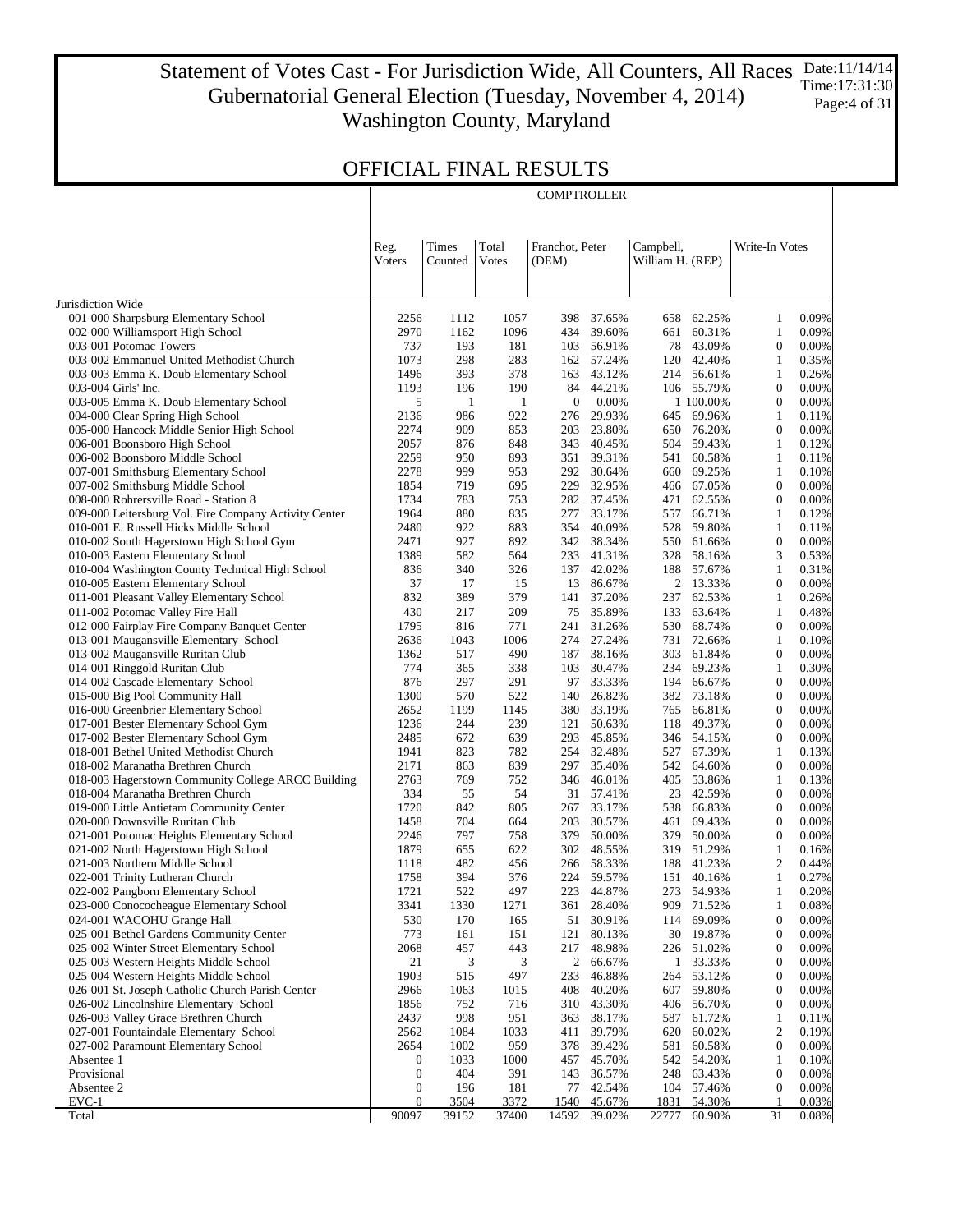### Statement of Votes Cast - For Jurisdiction Wide, All Counters, All Races Gubernatorial General Election (Tuesday, November 4, 2014) Washington County, Maryland Date:11/14/14 Time:17:31:30 Page:5 of 31

Τ

|                                                                                         | ATTORNEY GENERAL      |                  |                |                          |                          |                                 |                          |                              |                |  |
|-----------------------------------------------------------------------------------------|-----------------------|------------------|----------------|--------------------------|--------------------------|---------------------------------|--------------------------|------------------------------|----------------|--|
|                                                                                         | Reg.<br>Voters        | Times<br>Counted | Total<br>Votes | Frosh, Brian E.<br>(DEM) |                          | Pritzker, Jeffrey<br>$N.$ (REP) |                          | Dymowski, Leo<br>Wayne (LIB) |                |  |
|                                                                                         |                       |                  |                |                          |                          |                                 |                          |                              |                |  |
| Jurisdiction Wide<br>001-000 Sharpsburg Elementary School                               | 2256                  | 1112             | 1036           |                          | 319 30.79%               | 664                             | 64.09%                   | 53                           | 5.12%          |  |
| 002-000 Williamsport High School                                                        | 2970                  | 1162             | 1070           |                          | 331 30.93%               |                                 | 692 64.67%               | 46                           | 4.30%          |  |
| 003-001 Potomac Towers                                                                  | 737                   | 193              | 179            |                          | 103 57.54%               | 65                              | 36.31%                   | 11                           | 6.15%          |  |
| 003-002 Emmanuel United Methodist Church                                                | 1073                  | 298              | 279            |                          | 139 49.82%               | 124                             | 44.44%                   | 16                           | 5.73%          |  |
| 003-003 Emma K. Doub Elementary School                                                  | 1496                  | 393              | 368            |                          | 137 37.23%               |                                 | 199 54.08%               | 32                           | 8.70%          |  |
| 003-004 Girls' Inc.                                                                     | 1193                  | 196              | 191            |                          | 82 42.93%                |                                 | 92 48.17%                | 15                           | 7.85%          |  |
| 003-005 Emma K. Doub Elementary School                                                  | 5                     | 1                | $\mathbf{1}$   | $\overline{0}$           | 0.00%                    |                                 | 1 100.00%                | $\boldsymbol{0}$             | 0.00%          |  |
| 004-000 Clear Spring High School                                                        | 2136                  | 986              | 899            |                          | 195 21.69%               |                                 | 681 75.75%               | 21                           | 2.34%          |  |
| 005-000 Hancock Middle Senior High School<br>006-001 Boonsboro High School              | 2274<br>2057          | 909<br>876       | 845<br>827     |                          | 158 18.70%<br>254 30.71% |                                 | 666 78.82%<br>541 65.42% | 21<br>31                     | 2.49%<br>3.75% |  |
| 006-002 Boonsboro Middle School                                                         | 2259                  | 950              | 879            |                          | 290 32.99%               |                                 | 556 63.25%               | 32                           | 3.64%          |  |
| 007-001 Smithsburg Elementary School                                                    | 2278                  | 999              | 939            |                          | 210 22.36%               |                                 | 693 73.80%               | 36                           | 3.83%          |  |
| 007-002 Smithsburg Middle School                                                        | 1854                  | 719              | 685            |                          | 195 28.47%               |                                 | 461 67.30%               | 29                           | 4.23%          |  |
| 008-000 Rohrersville Road - Station 8                                                   | 1734                  | 783              | 747            |                          | 220 29.45%               | 493                             | 66.00%                   | 33                           | 4.42%          |  |
| 009-000 Leitersburg Vol. Fire Company Activity Center                                   | 1964                  | 880              | 809            |                          | 199 24.60%               | 575                             | 71.08%                   | 34                           | 4.20%          |  |
| 010-001 E. Russell Hicks Middle School                                                  | 2480                  | 922              | 856            |                          | 292 34.11%               | 535                             | 62.50%                   | 28                           | 3.27%          |  |
| 010-002 South Hagerstown High School Gym                                                | 2471                  | 927              | 872            |                          | 273 31.31%               |                                 | 567 65.02%               | 32                           | 3.67%          |  |
| 010-003 Eastern Elementary School                                                       | 1389                  | 582              | 547            |                          | 176 32.18%               |                                 | 354 64.72%               | 16                           | 2.93%          |  |
| 010-004 Washington County Technical High School                                         | 836                   | 340              | 317            |                          | 110 34.70%               | 197                             | 62.15%                   | 10                           | 3.15%          |  |
| 010-005 Eastern Elementary School                                                       | 37<br>832             | 17<br>389        | 16<br>375      |                          | 8 50.00%                 |                                 | 8 50.00%<br>64.27%       | $\boldsymbol{0}$<br>19       | 0.00%<br>5.07% |  |
| 011-001 Pleasant Valley Elementary School<br>011-002 Potomac Valley Fire Hall           | 430                   | 217              | 204            |                          | 115 30.67%<br>60 29.41%  | 241                             | 136 66.67%               | 8                            | 3.92%          |  |
| 012-000 Fairplay Fire Company Banquet Center                                            | 1795                  | 816              | 764            |                          | 204 26.70%               | 522                             | 68.32%                   | 38                           | 4.97%          |  |
| 013-001 Maugansville Elementary School                                                  | 2636                  | 1043             | 977            |                          | 213 21.80%               |                                 | 732 74.92%               | 32                           | 3.28%          |  |
| 013-002 Maugansville Ruritan Club                                                       | 1362                  | 517              | 476            |                          | 149 31.30%               | 307                             | 64.50%                   | 20                           | 4.20%          |  |
| 014-001 Ringgold Ruritan Club                                                           | 774                   | 365              | 335            |                          | 75 22.39%                |                                 | 243 72.54%               | 17                           | 5.07%          |  |
| 014-002 Cascade Elementary School                                                       | 876                   | 297              | 286            |                          | 79 27.62%                | 193                             | 67.48%                   | 14                           | 4.90%          |  |
| 015-000 Big Pool Community Hall                                                         | 1300                  | 570              | 516            |                          | 98 18.99%                |                                 | 407 78.88%               | 11                           | 2.13%          |  |
| 016-000 Greenbrier Elementary School                                                    | 2652                  | 1199             | 1130           |                          | 284 25.13%               | 782                             | 69.20%                   | 64                           | 5.66%          |  |
| 017-001 Bester Elementary School Gym                                                    | 1236                  | 244              | 237            |                          | 110 46.41%               |                                 | 112 47.26%               | 15                           | 6.33%          |  |
| 017-002 Bester Elementary School Gym                                                    | 2485                  | 672              | 639            |                          | 263 41.16%               |                                 | 348 54.46%               | 28                           | 4.38%          |  |
| 018-001 Bethel United Methodist Church                                                  | 1941<br>2171          | 823<br>863       | 745<br>818     |                          | 178 23.89%<br>257 31.42% |                                 | 539 72.35%<br>531 64.91% | 27<br>30                     | 3.62%          |  |
| 018-002 Maranatha Brethren Church<br>018-003 Hagerstown Community College ARCC Building | 2763                  | 769              | 743            |                          | 296 39.84%               |                                 | 412 55.45%               | 35                           | 3.67%<br>4.71% |  |
| 018-004 Maranatha Brethren Church                                                       | 334                   | 55               | 52             |                          | 28 53.85%                | 23                              | 44.23%                   | -1                           | 1.92%          |  |
| 019-000 Little Antietam Community Center                                                | 1720                  | 842              | 787            |                          | 201 25.54%               |                                 | 550 69.89%               | 36                           | 4.57%          |  |
| 020-000 Downsville Ruritan Club                                                         | 1458                  | 704              | 646            |                          | 150 23.22%               |                                 | 459 71.05%               | 37                           | 5.73%          |  |
| 021-001 Potomac Heights Elementary School                                               | 2246                  | 797              | 739            |                          | 309 41.81%               |                                 | 396 53.59%               | 34                           | 4.60%          |  |
| 021-002 North Hagerstown High School                                                    | 1879                  | 655              | 619            |                          | 250 40.39%               |                                 | 346 55.90%               | 23                           | 3.72%          |  |
| 021-003 Northern Middle School                                                          | 1118                  | 482              | 434            |                          | 206 47.47%               |                                 | 218 50.23%               | 8                            | 1.84%          |  |
| 022-001 Trinity Lutheran Church                                                         | 1758                  | 394              | 373            |                          | 210 56.30%               |                                 | 130 34.85%               | 32                           | 8.58%          |  |
| 022-002 Pangborn Elementary School                                                      | 1721                  | 522              | 495            |                          | 202 40.81%               |                                 | 271 54.75%               | 21                           | 4.24%          |  |
| 023-000 Conococheague Elementary School<br>024-001 WACOHU Grange Hall                   | 3341<br>530           | 1330<br>170      | 1246<br>156    |                          | 268 21.51%               |                                 | 933 74.88%               | 44<br>5                      | 3.53%<br>3.21% |  |
| 025-001 Bethel Gardens Community Center                                                 | 773                   | 161              | 152            | 121                      | 40 25.64%<br>79.61%      | 111<br>23                       | 71.15%<br>15.13%         | 8                            | 5.26%          |  |
| 025-002 Winter Street Elementary School                                                 | 2068                  | 457              | 434            |                          | 175 40.32%               |                                 | 236 54.38%               | 23                           | 5.30%          |  |
| 025-003 Western Heights Middle School                                                   | 21                    | 3                | 3              |                          | 2 66.67%                 | $1\,$                           | 33.33%                   | $\bf{0}$                     | 0.00%          |  |
| 025-004 Western Heights Middle School                                                   | 1903                  | 515              | 488            |                          | 203 41.60%               | 259                             | 53.07%                   | 26                           | 5.33%          |  |
| 026-001 St. Joseph Catholic Church Parish Center                                        | 2966                  | 1063             | 993            |                          | 316 31.82%               | 633                             | 63.75%                   | 44                           | 4.43%          |  |
| 026-002 Lincolnshire Elementary School                                                  | 1856                  | 752              | 694            |                          | 246 35.45%               | 411                             | 59.22%                   | 37                           | 5.33%          |  |
| 026-003 Valley Grace Brethren Church                                                    | 2437                  | 998              | 923            |                          | 301 32.61%               |                                 | 592 64.14%               | 30                           | 3.25%          |  |
| 027-001 Fountaindale Elementary School                                                  | 2562                  | 1084             | 1011           |                          | 322 31.85%               | 651                             | 64.39%                   | 38                           | 3.76%          |  |
| 027-002 Paramount Elementary School                                                     | 2654                  | 1002             | 939            |                          | 303 32.27%               | 607                             | 64.64%                   | 29                           | 3.09%          |  |
| Absentee 1                                                                              | 0<br>$\boldsymbol{0}$ | 1033<br>404      | 977            |                          | 406 41.56%               | 228                             | 536 54.86%               | 33<br>27                     | 3.38%<br>7.01% |  |
| Provisional<br>Absentee 2                                                               | 0                     | 196              | 385<br>178     | 71                       | 130 33.77%<br>39.89%     |                                 | 59.22%<br>100 56.18%     | 7                            | 3.93%          |  |
| $EVC-1$                                                                                 | 0                     | 3504             | 3297           | 1253                     | 38.00%                   | 1950                            | 59.14%                   | 92                           | 2.79%          |  |
| Total                                                                                   | 90097                 | 39152            | 36628          | 11785                    | 32.17%                   | 23333                           | 63.70%                   | 1489                         | 4.07%          |  |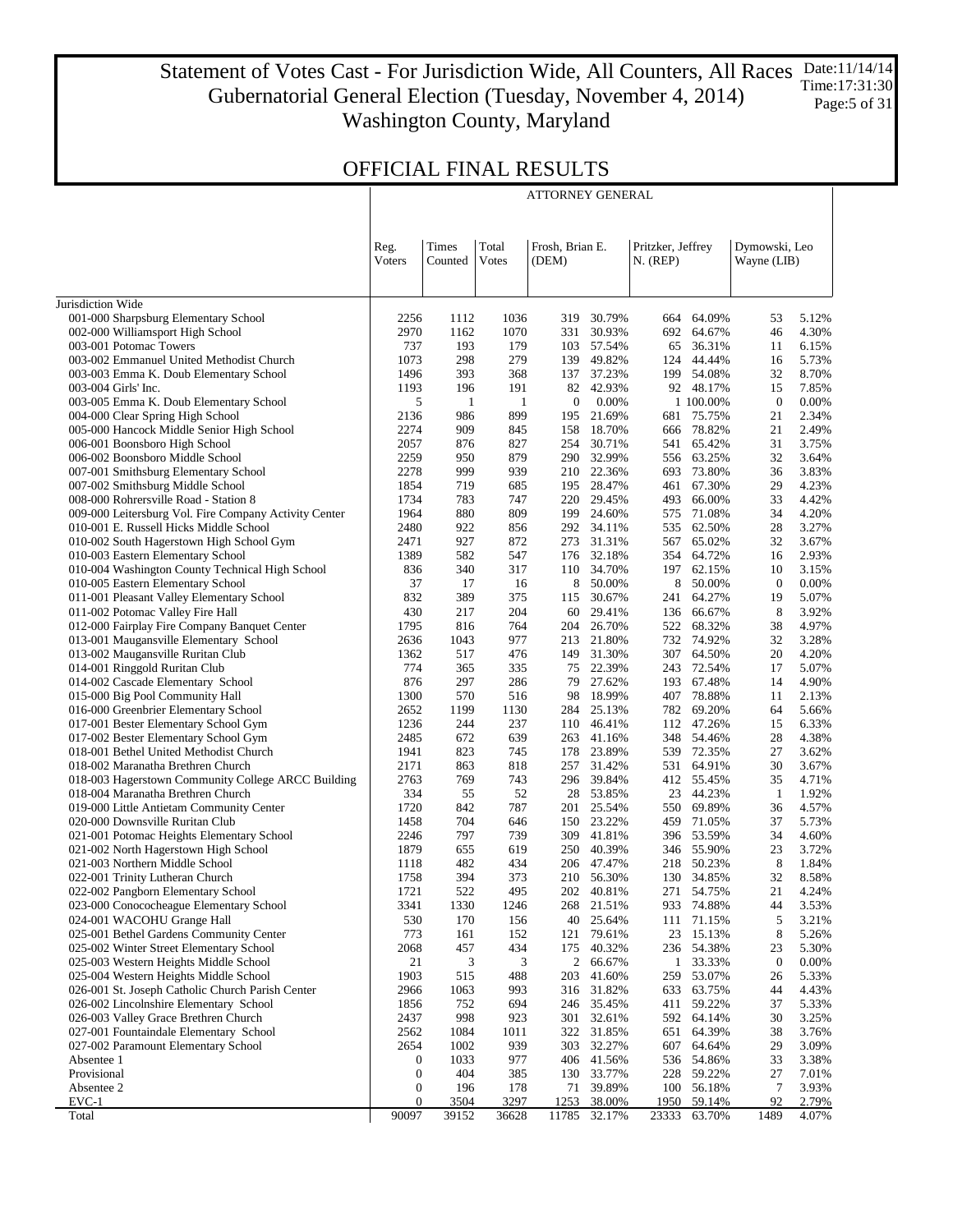### Statement of Votes Cast - For Jurisdiction Wide, All Counters, All Races Gubernatorial General Election (Tuesday, November 4, 2014) Washington County, Maryland Date:11/14/14 Time:17:31:30 Page:6 of 31

|                                                                                | ATTORNEY<br><b>GENERAL</b> |                      |
|--------------------------------------------------------------------------------|----------------------------|----------------------|
|                                                                                | Write-In Votes             |                      |
| Jurisdiction Wide                                                              |                            |                      |
| 001-000 Sharpsburg Elementary School                                           | 0                          | 0.00%                |
| 002-000 Williamsport High School                                               | 1                          | 0.09%                |
| 003-001 Potomac Towers                                                         | 0                          | $0.00\%$             |
| 003-002 Emmanuel United Methodist Church                                       | 0<br>0                     | 0.00%<br>0.00%       |
| 003-003 Emma K. Doub Elementary School<br>003-004 Girls' Inc.                  | 2                          | 1.05%                |
| 003-005 Emma K. Doub Elementary School                                         | 0                          | $0.00\%$             |
| 004-000 Clear Spring High School                                               | 2                          | 0.22%                |
| 005-000 Hancock Middle Senior High School                                      | 0                          | 0.00%                |
| 006-001 Boonsboro High School                                                  | 1                          | 0.12%                |
| 006-002 Boonsboro Middle School                                                | 1                          | 0.11%                |
| 007-001 Smithsburg Elementary School<br>007-002 Smithsburg Middle School       | 0<br>0                     | 0.00%<br>$0.00\%$    |
| 008-000 Rohrersville Road - Station 8                                          | 1                          | 0.13%                |
| 009-000 Leitersburg Vol. Fire Company Activity Center                          | 1                          | 0.12%                |
| 010-001 E. Russell Hicks Middle School                                         | 1                          | 0.12%                |
| 010-002 South Hagerstown High School Gym                                       | 0                          | 0.00%                |
| 010-003 Eastern Elementary School                                              | 1                          | 0.18%                |
| 010-004 Washington County Technical High School                                | 0                          | 0.00%                |
| 010-005 Eastern Elementary School<br>011-001 Pleasant Valley Elementary School | 0<br>0                     | 0.00%<br>0.00%       |
| 011-002 Potomac Valley Fire Hall                                               | 0                          | 0.00%                |
| 012-000 Fairplay Fire Company Banquet Center                                   | 0                          | 0.00%                |
| 013-001 Maugansville Elementary School                                         | 0                          | $0.00\%$             |
| 013-002 Maugansville Ruritan Club                                              | 0                          | 0.00%                |
| 014-001 Ringgold Ruritan Club                                                  | 0                          | 0.00%                |
| 014-002 Cascade Elementary School                                              | 0                          | 0.00%                |
| 015-000 Big Pool Community Hall<br>016-000 Greenbrier Elementary School        | 0<br>0                     | $0.00\%$<br>0.00%    |
| 017-001 Bester Elementary School Gym                                           | 0                          | 0.00%                |
| 017-002 Bester Elementary School Gym                                           | 0                          | $0.00\%$             |
| 018-001 Bethel United Methodist Church                                         | 1                          | 0.13%                |
| 018-002 Maranatha Brethren Church                                              | 0                          | 0.00%                |
| 018-003 Hagerstown Community College ARCC Building                             | 0                          | 0.00%                |
| 018-004 Maranatha Brethren Church<br>019-000 Little Antietam Community Center  | 0                          | 0.00%                |
| 020-000 Downsville Ruritan Club                                                | 0<br>0                     | $0.00\%$<br>$0.00\%$ |
| 021-001 Potomac Heights Elementary School                                      | 0                          | 0.00%                |
| 021-002 North Hagerstown High School                                           | 0                          | $0.00\%$             |
| 021-003 Northern Middle School                                                 | 2                          | 0.46%                |
| 022-001 Trinity Lutheran Church                                                | 1                          | 0.27%                |
| 022-002 Pangborn Elementary School                                             | $\,1\,$                    | 0.20%                |
| 023-000 Conococheague Elementary School<br>024-001 WACOHU Grange Hall          | 1                          | 0.08%                |
| 025-001 Bethel Gardens Community Center                                        | 0<br>0                     | 0.00%<br>0.00%       |
| 025-002 Winter Street Elementary School                                        | 0                          | 0.00%                |
| 025-003 Western Heights Middle School                                          | 0                          | 0.00%                |
| 025-004 Western Heights Middle School                                          | 0                          | 0.00%                |
| 026-001 St. Joseph Catholic Church Parish Center                               | 0                          | 0.00%                |
| 026-002 Lincolnshire Elementary School                                         | 0                          | 0.00%                |
| 026-003 Valley Grace Brethren Church                                           | 0<br>0                     | 0.00%                |
| 027-001 Fountaindale Elementary School<br>027-002 Paramount Elementary School  | 0                          | 0.00%<br>0.00%       |
| Absentee 1                                                                     | $\mathbf{c}$               | 0.20%                |
| Provisional                                                                    | 0                          | 0.00%                |
| Absentee 2                                                                     | 0                          | 0.00%                |
| $EVC-1$                                                                        | 2                          | 0.06%                |
| Total                                                                          | 21                         | 0.06%                |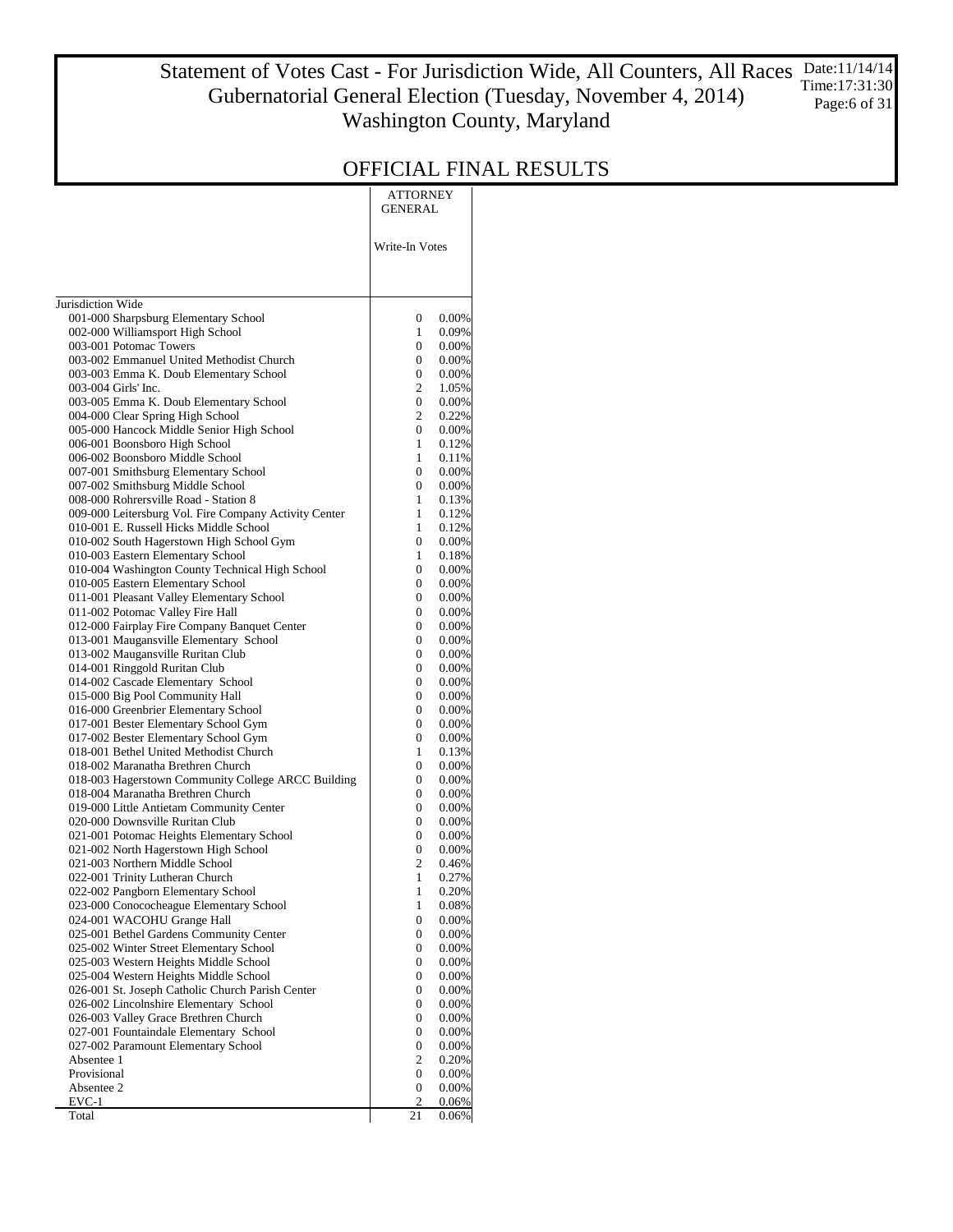### Statement of Votes Cast - For Jurisdiction Wide, All Counters, All Races Gubernatorial General Election (Tuesday, November 4, 2014) Washington County, Maryland Date:11/14/14 Time:17:31:30 Page:7 of 31

Τ

### OFFICIAL FINAL RESULTS

|                                                                                  | <b>U.S. CONGRESS 6</b> |                  |                        |                           |                      |                       |                          |                        |                |  |  |
|----------------------------------------------------------------------------------|------------------------|------------------|------------------------|---------------------------|----------------------|-----------------------|--------------------------|------------------------|----------------|--|--|
|                                                                                  | Reg.<br>Voters         | Times<br>Counted | Total<br><b>V</b> otes | Delaney, John K.<br>(DEM) |                      | Bongino, Dan<br>(REP) |                          | Gluck, George<br>(GRN) |                |  |  |
|                                                                                  |                        |                  |                        |                           |                      |                       |                          |                        |                |  |  |
| Jurisdiction Wide                                                                |                        |                  |                        |                           |                      |                       |                          |                        |                |  |  |
| 001-000 Sharpsburg Elementary School                                             | 2256                   | 1112             | 1105                   | 363                       | 32.85%               | 719                   | 65.07%                   | 23                     | 2.08%          |  |  |
| 002-000 Williamsport High School                                                 | 2970                   | 1162             | 1140                   | 419                       | 36.75%               | 708                   | 62.11%                   | 12                     | 1.05%          |  |  |
| 003-001 Potomac Towers<br>003-002 Emmanuel United Methodist Church               | 737<br>1073            | 193<br>298       | 188<br>291             | 109<br>157                | 57.98%<br>53.95%     |                       | 74 39.36%<br>126 43.30%  | 5<br>8                 | 2.66%<br>2.75% |  |  |
| 003-003 Emma K. Doub Elementary School                                           | 1496                   | 393              | 389                    | 173                       | 44.47%               |                       | 204 52.44%               | 12                     | 3.08%          |  |  |
| 003-004 Girls' Inc.                                                              | 1193                   | 196              | 194                    | 82                        | 42.27%               |                       | 105 54.12%               | 7                      | 3.61%          |  |  |
| 003-005 Emma K. Doub Elementary School                                           | 5                      | -1               | $\mathbf{1}$           | $\mathbf{0}$              | 0.00%                |                       | 1 100.00%                | $\mathbf{0}$           | 0.00%          |  |  |
| 004-000 Clear Spring High School                                                 | 2136                   | 986              | 956                    |                           | 261 27.30%           | 680                   | 71.13%                   | 15                     | 1.57%          |  |  |
| 005-000 Hancock Middle Senior High School                                        | 2274                   | 909              | 891                    |                           | 197 22.11%           |                       | 681 76.43%               | 13                     | 1.46%          |  |  |
| 006-001 Boonsboro High School                                                    | 2057                   | 876              | 870                    |                           | 290 33.33%           |                       | 566 65.06%               | 14                     | 1.61%          |  |  |
| 006-002 Boonsboro Middle School                                                  | 2259                   | 950              | 941                    |                           | 326 34.64%           | 606                   | 64.40%                   | 9                      | 0.96%          |  |  |
| 007-001 Smithsburg Elementary School<br>007-002 Smithsburg Middle School         | 2278<br>1854           | 999<br>719       | 985<br>716             | 263<br>241                | 26.70%<br>33.66%     | 709                   | 71.98%<br>470 65.64%     | 13<br>4                | 1.32%<br>0.56% |  |  |
| 008-000 Rohrersville Road - Station 8                                            | 1734                   | 783              | 774                    |                           | 252 32.56%           | 511                   | 66.02%                   | 11                     | 1.42%          |  |  |
| 009-000 Leitersburg Vol. Fire Company Activity Center                            | 1964                   | 880              | 871                    |                           | 270 31.00%           | 586                   | 67.28%                   | 15                     | 1.72%          |  |  |
| 010-001 E. Russell Hicks Middle School                                           | 2480                   | 922              | 908                    |                           | 322 35.46%           | 571                   | 62.89%                   | 14                     | 1.54%          |  |  |
| 010-002 South Hagerstown High School Gym                                         | 2471                   | 927              | 916                    | 314                       | 34.28%               |                       | 592 64.63%               | 9                      | 0.98%          |  |  |
| 010-003 Eastern Elementary School                                                | 1389                   | 582              | 572                    | 221                       | 38.64%               |                       | 342 59.79%               | 8                      | 1.40%          |  |  |
| 010-004 Washington County Technical High School                                  | 836                    | 340              | 333                    |                           | 128 38.44%           |                       | 204 61.26%               | 1                      | 0.30%          |  |  |
| 010-005 Eastern Elementary School                                                | 37                     | 17               | 17                     | 11                        | 64.71%               | 6                     | 35.29%                   | $\mathbf{0}$           | 0.00%          |  |  |
| 011-001 Pleasant Valley Elementary School                                        | 832                    | 389<br>217       | 387<br>212             | 79                        | 130 33.59%<br>37.26% |                       | 243 62.79%<br>60.38%     | 14<br>5                | 3.62%          |  |  |
| 011-002 Potomac Valley Fire Hall<br>012-000 Fairplay Fire Company Banquet Center | 430<br>1795            | 816              | 798                    | 225                       | 28.20%               | 128                   | 561 70.30%               | 12                     | 2.36%<br>1.50% |  |  |
| 013-001 Maugansville Elementary School                                           | 2636                   | 1043             | 1030                   | 257                       | 24.95%               |                       | 760 73.79%               | 13                     | 1.26%          |  |  |
| 013-002 Maugansville Ruritan Club                                                | 1362                   | 517              | 509                    | 185                       | 36.35%               | 310                   | 60.90%                   | 14                     | 2.75%          |  |  |
| 014-001 Ringgold Ruritan Club                                                    | 774                    | 365              | 357                    | 97                        | 27.17%               |                       | 254 71.15%               | 6                      | 1.68%          |  |  |
| 014-002 Cascade Elementary School                                                | 876                    | 297              | 295                    | 88                        | 29.83%               | 203                   | 68.81%                   | $\overline{4}$         | 1.36%          |  |  |
| 015-000 Big Pool Community Hall                                                  | 1300                   | 570              | 559                    |                           | 136 24.33%           |                       | 417 74.60%               | 6                      | 1.07%          |  |  |
| 016-000 Greenbrier Elementary School                                             | 2652                   | 1199             | 1183                   |                           | 337 28.49%           | 821                   | 69.40%                   | 24                     | 2.03%          |  |  |
| 017-001 Bester Elementary School Gym                                             | 1236                   | 244              | 242                    | 121                       | 50.00%               |                       | 115 47.52%               | 6                      | 2.48%          |  |  |
| 017-002 Bester Elementary School Gym<br>018-001 Bethel United Methodist Church   | 2485<br>1941           | 672<br>823       | 659<br>813             | 296                       | 44.92%<br>243 29.89% |                       | 346 52.50%<br>558 68.63% | 17<br>11               | 2.58%<br>1.35% |  |  |
| 018-002 Maranatha Brethren Church                                                | 2171                   | 863              | 855                    |                           | 301 35.20%           |                       | 544 63.63%               | 10                     | 1.17%          |  |  |
| 018-003 Hagerstown Community College ARCC Building                               | 2763                   | 769              | 763                    | 317                       | 41.55%               | 432                   | 56.62%                   | 14                     | 1.83%          |  |  |
| 018-004 Maranatha Brethren Church                                                | 334                    | 55               | 54                     |                           | 30 55.56%            | 24                    | 44.44%                   | $\boldsymbol{0}$       | 0.00%          |  |  |
| 019-000 Little Antietam Community Center                                         | 1720                   | 842              | 837                    |                           | 228 27.24%           | 593                   | 70.85%                   | 16                     | 1.91%          |  |  |
| 020-000 Downsville Ruritan Club                                                  | 1458                   | 704              | 694                    |                           | 191 27.52%           |                       | 491 70.75%               | 12                     | 1.73%          |  |  |
| 021-001 Potomac Heights Elementary School                                        | 2246                   | 797              | 787                    | 365                       | 46.38%               |                       | 408 51.84%               | 14                     | 1.78%          |  |  |
| 021-002 North Hagerstown High School                                             | 1879                   | 655              | 644                    | 284                       | 44.10%               |                       | 351 54.50%               | 9                      | 1.40%          |  |  |
| 021-003 Northern Middle School<br>022-001 Trinity Lutheran Church                | 1118<br>1758           | 482<br>394       | 473<br>387             | 239                       | 50.53%<br>227 58.66% |                       | 228 48.20%<br>150 38.76% | 5<br>Q                 | 1.06%<br>2.33% |  |  |
| 022-002 Pangborn Elementary School                                               | 1721                   | 522              | 514                    | 226                       | 43.97%               | 279                   | 54.28%                   | 9                      | 1.75%          |  |  |
| 023-000 Conococheague Elementary School                                          | 3341                   | 1330             | 1316                   | 319                       | 24.24%               | 980                   | 74.47%                   | 17                     | 1.29%          |  |  |
| 024-001 WACOHU Grange Hall                                                       | 530                    | 170              | 168                    | 51                        | 30.36%               | 113                   | 67.26%                   | 3                      | 1.79%          |  |  |
| 025-001 Bethel Gardens Community Center                                          | 773                    | 161              | 159                    | 126                       | 79.25%               | 27                    | 16.98%                   | 6                      | 3.77%          |  |  |
| 025-002 Winter Street Elementary School                                          | 2068                   | 457              | 450                    | 201                       | 44.67%               | 236                   | 52.44%                   | 12                     | 2.67%          |  |  |
| 025-003 Western Heights Middle School                                            | 21                     | 3                | 3                      |                           | 2 66.67%             |                       | 1 33.33%                 | $\mathbf{0}$           | 0.00%          |  |  |
| 025-004 Western Heights Middle School                                            | 1903                   | 515              | 509                    | 220                       | 43.22%               | 280                   | 55.01%                   | 9                      | 1.77%          |  |  |
| 026-001 St. Joseph Catholic Church Parish Center                                 | 2966                   | 1063             | 1051                   | 377                       | 35.87%               | 655                   | 62.32%                   | 19                     | 1.81%          |  |  |
| 026-002 Lincolnshire Elementary School<br>026-003 Valley Grace Brethren Church   | 1856                   | 752              | 744                    | 298                       | 40.05%               | 430                   | 57.80%                   | 16                     | 2.15%          |  |  |
| 027-001 Fountaindale Elementary School                                           | 2437<br>2562           | 998<br>1084      | 978<br>1066            | 348<br>392                | 35.58%<br>36.77%     | 665                   | 620 63.39%<br>62.38%     | 10<br>8                | 1.02%<br>0.75% |  |  |
| 027-002 Paramount Elementary School                                              | 2654                   | 1002             | 987                    | 357                       | 36.17%               |                       | 616 62.41%               | 14                     | 1.42%          |  |  |
| Absentee 1                                                                       | 0                      | 1033             | 996                    | 446                       | 44.78%               | 528                   | 53.01%                   | 22                     | 2.21%          |  |  |
| Provisional                                                                      | $\mathbf{0}$           | 404              | 395                    | 143                       | 36.20%               | 248                   | 62.78%                   | 4                      | 1.01%          |  |  |
| Absentee 2                                                                       | $\mathbf{0}$           | 196              | 188                    | 86                        | 45.74%               | 98                    | 52.13%                   | 4                      | 2.13%          |  |  |
| $EVC-1$                                                                          | $\mathbf{0}$           | 3504             | 3466                   | 1462                      | 42.18%               | 1965                  | 56.69%                   | 39                     | 1.13%          |  |  |
| Total                                                                            | 90097                  | 39152            | 38586                  | 13829                     | 35.84%               | 24139                 | 62.56%                   | 606                    | 1.57%          |  |  |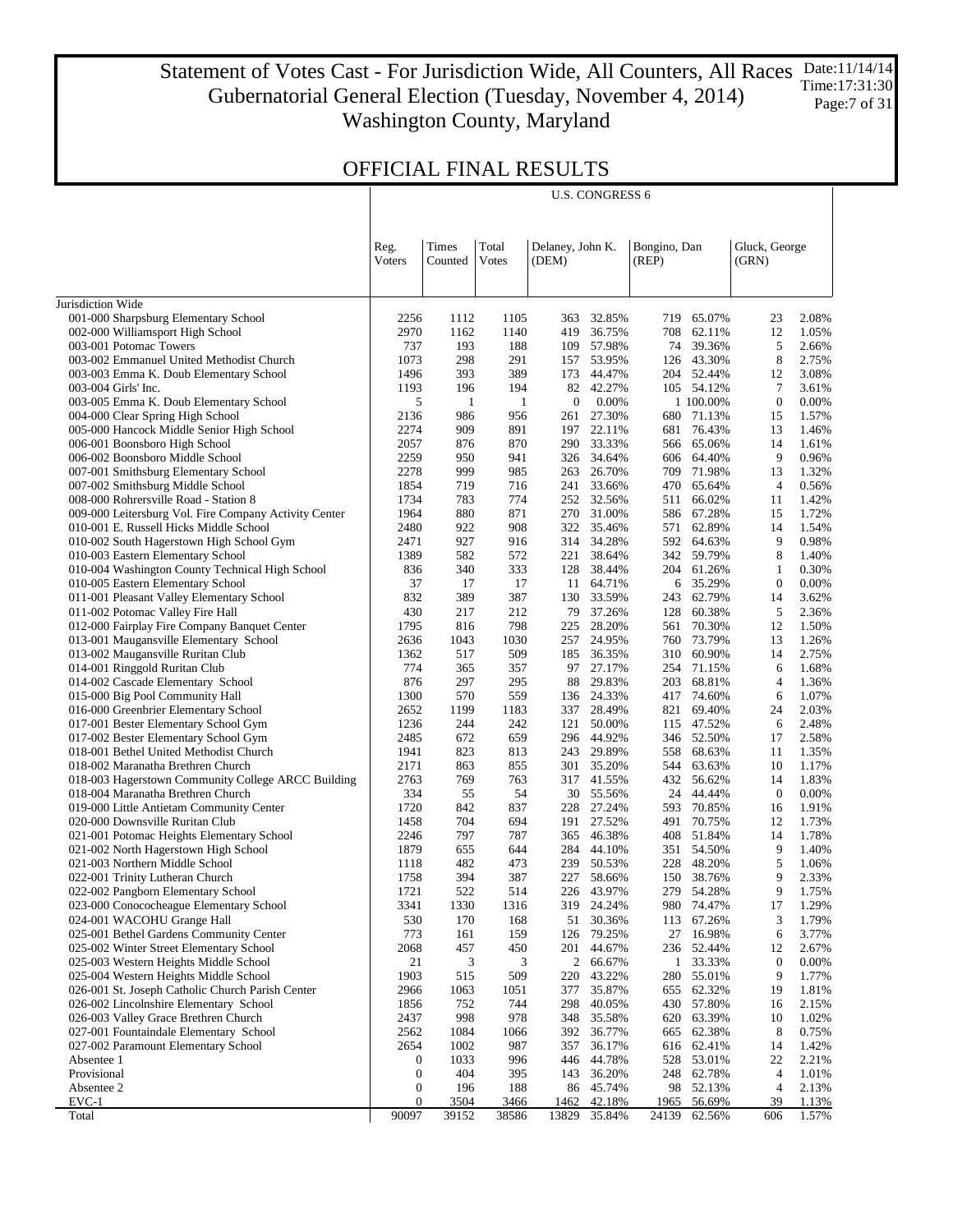### Statement of Votes Cast - For Jurisdiction Wide, All Counters, All Races Date:11/14/14 Gubernatorial General Election (Tuesday, November 4, 2014) Washington County, Maryland Time:17:31:30 Page:8 of 31

## OFFICIAL FINAL RESULTS

U.S. CONGRESS 6

|                                                                               | Write-In Votes                   |                   |
|-------------------------------------------------------------------------------|----------------------------------|-------------------|
| Jurisdiction Wide                                                             |                                  |                   |
| 001-000 Sharpsburg Elementary School                                          | 0                                | $0.00\%$          |
| 002-000 Williamsport High School                                              | 1                                | 0.09%             |
| 003-001 Potomac Towers                                                        | 0                                | $0.00\%$          |
| 003-002 Emmanuel United Methodist Church                                      | 0                                | $0.00\%$          |
| 003-003 Emma K. Doub Elementary School<br>003-004 Girls' Inc.                 | 0<br>0                           | $0.00\%$<br>0.00% |
| 003-005 Emma K. Doub Elementary School                                        | 0                                | 0.00%             |
| 004-000 Clear Spring High School                                              | 0                                | $0.00\%$          |
| 005-000 Hancock Middle Senior High School                                     | 0                                | 0.00%             |
| 006-001 Boonsboro High School                                                 | 0                                | 0.00%             |
| 006-002 Boonsboro Middle School                                               | 0                                | $0.00\%$          |
| 007-001 Smithsburg Elementary School                                          | 0                                | $0.00\%$          |
| 007-002 Smithsburg Middle School                                              | 1                                | 0.14%             |
| 008-000 Rohrersville Road - Station 8                                         | $\overline{0}$                   | 0.00%             |
| 009-000 Leitersburg Vol. Fire Company Activity Center                         | 0                                | $0.00\%$          |
| 010-001 E. Russell Hicks Middle School                                        | 1<br>1                           | 0.11%             |
| 010-002 South Hagerstown High School Gym<br>010-003 Eastern Elementary School | 1                                | 0.11%<br>0.17%    |
| 010-004 Washington County Technical High School                               | $\boldsymbol{0}$                 | 0.00%             |
| 010-005 Eastern Elementary School                                             | 0                                | $0.00\%$          |
| 011-001 Pleasant Valley Elementary School                                     | 0                                | $0.00\%$          |
| 011-002 Potomac Valley Fire Hall                                              | 0                                | 0.00%             |
| 012-000 Fairplay Fire Company Banquet Center                                  | 0                                | $0.00\%$          |
| 013-001 Maugansville Elementary School                                        | 0                                | $0.00\%$          |
| 013-002 Maugansville Ruritan Club                                             | 0                                | 0.00%             |
| 014-001 Ringgold Ruritan Club                                                 | 0                                | 0.00%             |
| 014-002 Cascade Elementary School                                             | 0                                | 0.00%             |
| 015-000 Big Pool Community Hall                                               | 0                                | 0.00%             |
| 016-000 Greenbrier Elementary School                                          | 1<br>$\overline{0}$              | 0.08%<br>$0.00\%$ |
| 017-001 Bester Elementary School Gym<br>017-002 Bester Elementary School Gym  | 0                                | $0.00\%$          |
| 018-001 Bethel United Methodist Church                                        | 1                                | 0.12%             |
| 018-002 Maranatha Brethren Church                                             | 0                                | $0.00\%$          |
| 018-003 Hagerstown Community College ARCC Building                            | 0                                | 0.00%             |
| 018-004 Maranatha Brethren Church                                             | 0                                | $0.00\%$          |
| 019-000 Little Antietam Community Center                                      | $\boldsymbol{0}$                 | 0.00%             |
| 020-000 Downsville Ruritan Club                                               | 0                                | $0.00\%$          |
| 021-001 Potomac Heights Elementary School                                     | 0                                | $0.00\%$          |
| 021-002 North Hagerstown High School                                          | 0                                | $0.00\%$          |
| 021-003 Northern Middle School                                                | 1<br>1                           | 0.21%<br>0.26%    |
| 022-001 Trinity Lutheran Church<br>022-002 Pangborn Elementary School         | $\overline{0}$                   | 0.00%             |
| 023-000 Conococheague Elementary School                                       | $\mathbf{0}$                     | $0.00\%$          |
| 024-001 WACOHU Grange Hall                                                    | 1                                | 0.60%             |
| 025-001 Bethel Gardens Community Center                                       | $\boldsymbol{0}$                 | 0.00%             |
| 025-002 Winter Street Elementary School                                       | $\mathbf{1}$                     | 0.22%             |
| 025-003 Western Heights Middle School                                         | $\boldsymbol{0}$                 | 0.00%             |
| 025-004 Western Heights Middle School                                         | 0                                | 0.00%             |
| 026-001 St. Joseph Catholic Church Parish Center                              | $\boldsymbol{0}$                 | 0.00%             |
| 026-002 Lincolnshire Elementary School                                        | 0                                | 0.00%             |
| 026-003 Valley Grace Brethren Church                                          | $\boldsymbol{0}$                 | 0.00%             |
| 027-001 Fountaindale Elementary School                                        | $\mathbf{1}$<br>$\boldsymbol{0}$ | 0.09%             |
| 027-002 Paramount Elementary School<br>Absentee 1                             | 0                                | 0.00%<br>0.00%    |
| Provisional                                                                   | $\boldsymbol{0}$                 | 0.00%             |
| Absentee 2                                                                    | 0                                | 0.00%             |
| $EVC-1$                                                                       | $\boldsymbol{0}$                 | 0.00%             |
| Total                                                                         | 12                               | 0.03%             |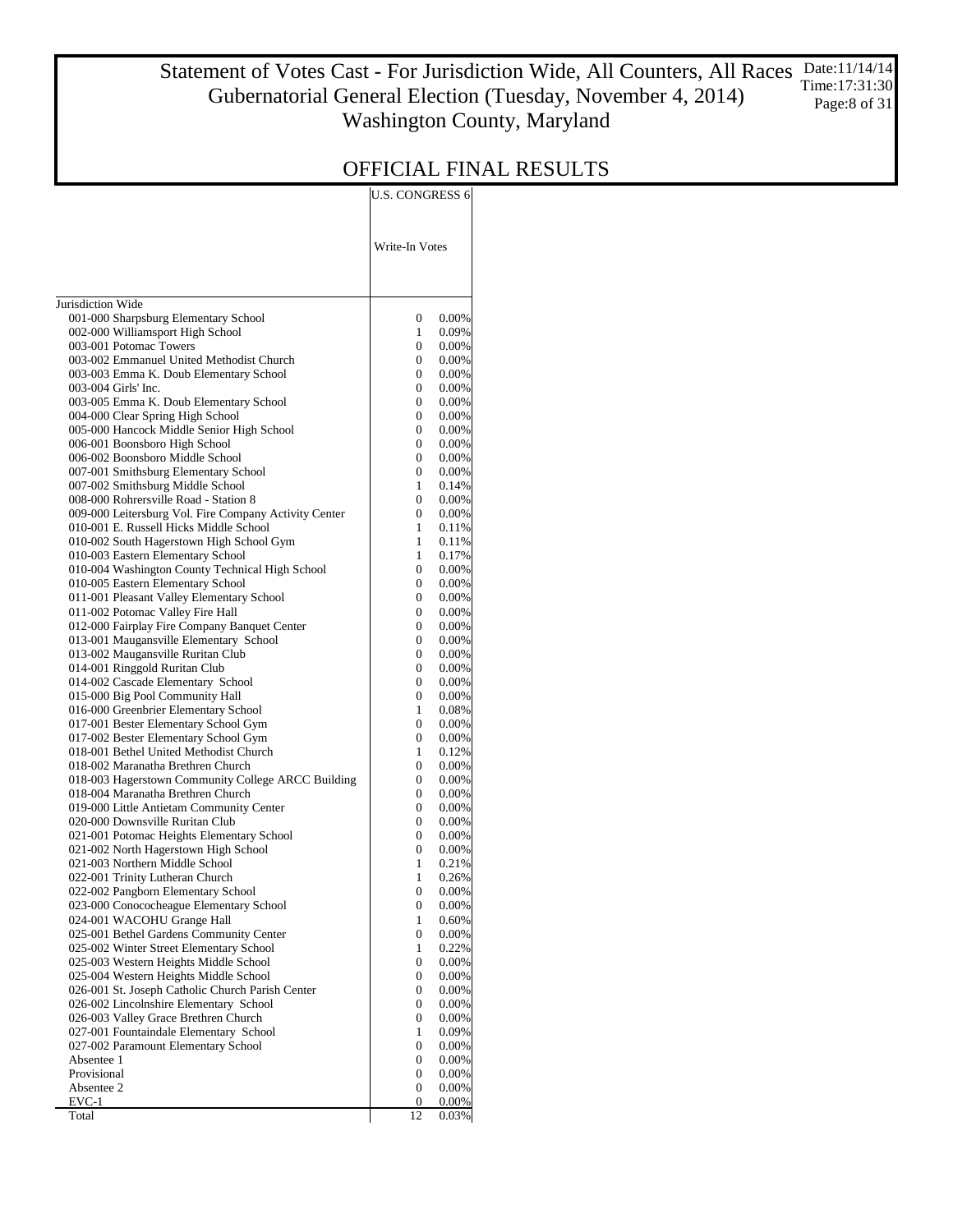### Statement of Votes Cast - For Jurisdiction Wide, All Counters, All Races Gubernatorial General Election (Tuesday, November 4, 2014) Washington County, Maryland Date:11/14/14 Time:17:31:30 Page:9 of 31

|                                           | STATE SENATOR 1        |                  |                        |                               |             |                |          |  |  |  |  |
|-------------------------------------------|------------------------|------------------|------------------------|-------------------------------|-------------|----------------|----------|--|--|--|--|
|                                           | Reg.<br><b>V</b> oters | Times<br>Counted | Total<br><b>V</b> otes | Edwards, George<br>$C.$ (REP) |             | Write-In Votes |          |  |  |  |  |
| Jurisdiction Wide                         |                        |                  |                        |                               |             |                |          |  |  |  |  |
| 002-000 Williamsport High School          | 2970                   | 1162             | 891                    | 885                           | 99.33%      | 6              | 0.67%    |  |  |  |  |
| 004-000 Clear Spring High School          | 2136                   | 986              | 818                    | 815                           | 99.63%      | 3              | 0.37%    |  |  |  |  |
| 005-000 Hancock Middle Senior High School | 2274                   | 909              | 796                    | 795                           | 99.87%      |                | 0.13%    |  |  |  |  |
| 015-000 Big Pool Community Hall           | 1300                   | 570              | 463                    | 459                           | 99.14%      | 4              | 0.86%    |  |  |  |  |
| 023-000 Conococheague Elementary School   | 3341                   | 1330             | 1148                   | 1139                          | 99.22%      | 9              | 0.78%    |  |  |  |  |
| Absentee 1                                | $\Omega$               | 139              | 102                    |                               | 102 100.00% | 0              | $0.00\%$ |  |  |  |  |
| Provisional                               | $\mathbf{0}$           | 47               | 33                     |                               | 33 100,00%  | 0              | $0.00\%$ |  |  |  |  |
| Absentee 2                                | $\overline{0}$         | 32               | 21                     |                               | 21 100.00%  | 0              | $0.00\%$ |  |  |  |  |
| $EVC-1$                                   | $\Omega$               | 361              | 310                    | 307                           | 99.03%      | 3.             | 0.97%    |  |  |  |  |
| Total                                     | 12021                  | 5536             | 4582                   | 4556                          | 99.43%      | 26             | 0.57%    |  |  |  |  |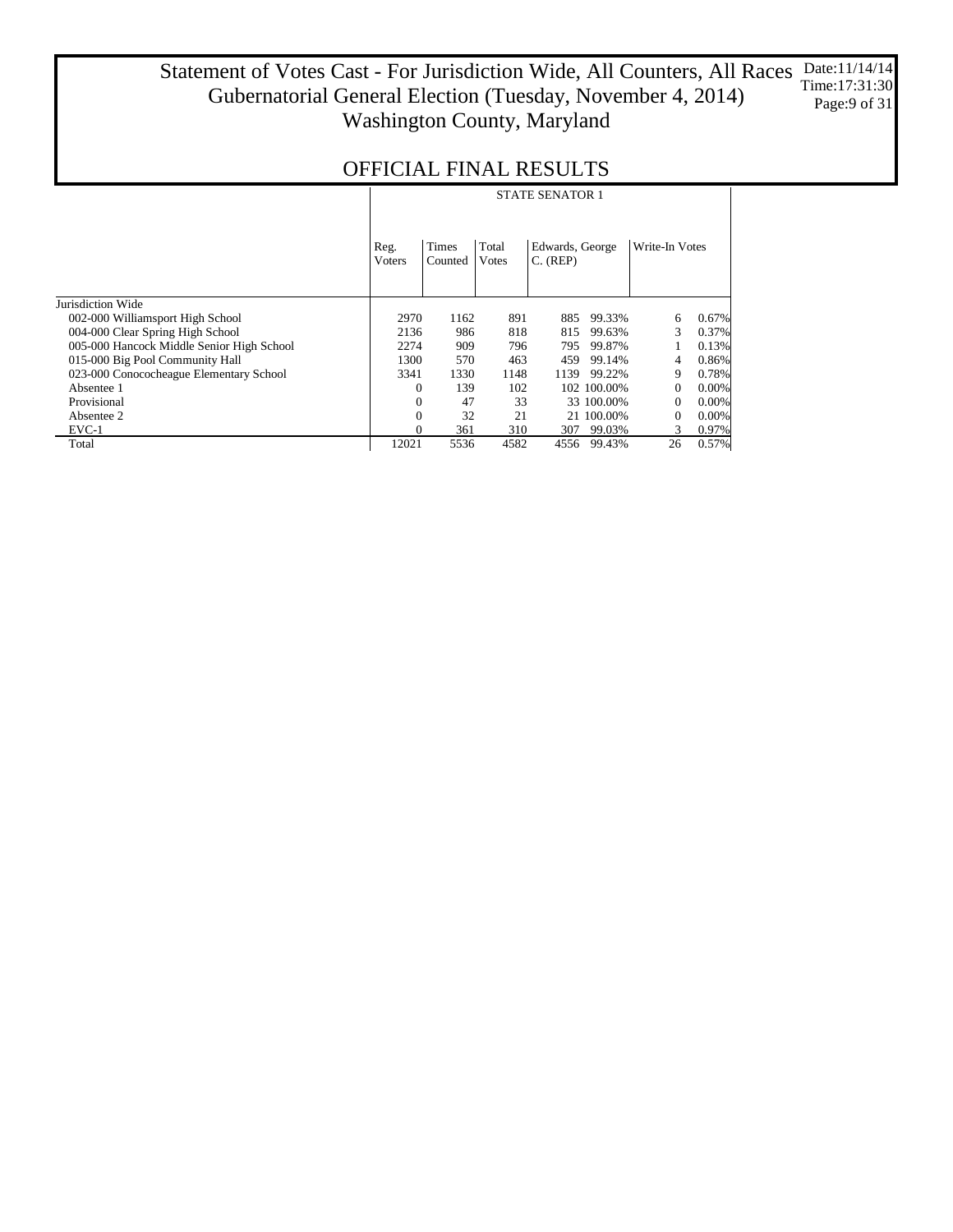### Statement of Votes Cast - For Jurisdiction Wide, All Counters, All Races Gubernatorial General Election (Tuesday, November 4, 2014) Washington County, Maryland Date:11/14/14 Time:17:31:30 Page:10 of 31

Τ

### OFFICIAL FINAL RESULTS

|                                                                           |                       |                  |                | <b>STATE SENATOR 2</b>           |                          |                  |                |
|---------------------------------------------------------------------------|-----------------------|------------------|----------------|----------------------------------|--------------------------|------------------|----------------|
|                                                                           |                       |                  |                |                                  |                          |                  |                |
|                                                                           | Reg.<br><b>Voters</b> | Times<br>Counted | Total<br>Votes | Shank,<br>Christopher B<br>(REP) |                          | Write-In Votes   |                |
| Jurisdiction Wide                                                         |                       |                  |                |                                  |                          |                  |                |
| 001-000 Sharpsburg Elementary School                                      | 2256                  | 1112             | 901            | 891                              | 98.89%                   | 10               | 1.11%          |
| 003-001 Potomac Towers                                                    | 737                   | 193              | 125            | 121                              | 96.80%                   | 4                | 3.20%          |
| 003-002 Emmanuel United Methodist Church                                  | 1073                  | 298              | 214            |                                  | 207 96.73%               | 7                | 3.27%          |
| 003-003 Emma K. Doub Elementary School                                    | 1496                  | 393              | 316            |                                  | 309 97.78%               | 7                | 2.22%          |
| 003-004 Girls' Inc.                                                       | 1193                  | 196              | 149            |                                  | 144 96.64%               | 5                | 3.36%          |
| 003-005 Emma K. Doub Elementary School                                    | 5                     | 1                | $\mathbf{1}$   |                                  | 1 100.00%                | $\boldsymbol{0}$ | 0.00%          |
| 006-001 Boonsboro High School                                             | 2057                  | 876              | 712            |                                  | 699 98.17%               | 13               | 1.83%          |
| 006-002 Boonsboro Middle School                                           | 2259                  | 950              | 753            |                                  | 745 98.94%               | 8                | 1.06%          |
| 007-001 Smithsburg Elementary School                                      | 2278                  | 999              | 842            |                                  | 832 98.81%               | 10               | 1.19%          |
| 007-002 Smithsburg Middle School                                          | 1854                  | 719              | 609            |                                  | 601 98.69%               | 8                | 1.31%          |
| 008-000 Rohrersville Road - Station 8                                     | 1734                  | 783              | 627            |                                  | 620 98.88%               | 7                | 1.12%          |
| 009-000 Leitersburg Vol. Fire Company Activity Center                     | 1964                  | 880              | 739            |                                  | 725 98.11%               | 14               | 1.89%          |
| 010-001 E. Russell Hicks Middle School                                    | 2480                  | 922              | 752            |                                  | 739 98.27%               | 13               | 1.73%          |
| 010-002 South Hagerstown High School Gym                                  | 2471                  | 927              | 751            |                                  | 742 98.80%               | 9                | 1.20%          |
| 010-003 Eastern Elementary School                                         | 1389                  | 582              | 469            |                                  | 461 98.29%               | 8                | 1.71%          |
| 010-004 Washington County Technical High School                           | 836                   | 340              | 270            |                                  | 268 99.26%               | 2                | 0.74%          |
| 010-005 Eastern Elementary School                                         | 37                    | 17               | 11             |                                  | 11 100.00%               | $\boldsymbol{0}$ | 0.00%          |
| 011-001 Pleasant Valley Elementary School                                 | 832                   | 389              | 292            |                                  | 283 96.92%               | 9                | 3.08%          |
| 011-002 Potomac Valley Fire Hall                                          | 430                   | 217              | 169            |                                  | 164 97.04%               | 5                | 2.96%          |
| 012-000 Fairplay Fire Company Banquet Center                              | 1795                  | 816              | 672            |                                  | 669 99.55%               | 3                | 0.45%          |
| 013-001 Maugansville Elementary School                                    | 2636                  | 1043             | 907            |                                  | 898 99.01%               | 9                | 0.99%          |
| 013-002 Maugansville Ruritan Club                                         | 1362                  | 517              | 421            |                                  | 410 97.39%               | 11               | 2.61%          |
| 014-001 Ringgold Ruritan Club                                             | 774                   | 365              | 313<br>252     |                                  | 308 98.40%               | 5                | 1.60%          |
| 014-002 Cascade Elementary School<br>016-000 Greenbrier Elementary School | 876<br>2652           | 297<br>1199      | 976            |                                  | 245 97.22%<br>963 98.67% | 7<br>13          | 2.78%<br>1.33% |
| 017-001 Bester Elementary School Gym                                      | 1236                  | 244              | 169            |                                  | 167 98.82%               | 2                | 1.18%          |
| 017-002 Bester Elementary School Gym                                      | 2485                  | 672              | 516            |                                  | 507 98.26%               | 9                | 1.74%          |
| 018-001 Bethel United Methodist Church                                    | 1941                  | 823              | 703            |                                  | 697 99.15%               | 6                | 0.85%          |
| 018-002 Maranatha Brethren Church                                         | 2171                  | 863              | 706            |                                  | 695 98.44%               | 11               | 1.56%          |
| 018-003 Hagerstown Community College ARCC Building                        | 2763                  | 769              | 575            |                                  | 561 97.57%               | 14               | 2.43%          |
| 018-004 Maranatha Brethren Church                                         | 334                   | 55               | 44             |                                  | 43 97.73%                | 1                | 2.27%          |
| 019-000 Little Antietam Community Center                                  | 1720                  | 842              | 681            |                                  | 673 98.83%               | 8                | 1.17%          |
| 020-000 Downsville Ruritan Club                                           | 1458                  | 704              | 599            |                                  | 594 99.17%               | 5                | 0.83%          |
| 021-001 Potomac Heights Elementary School                                 | 2246                  | 797              | 580            |                                  | 555 95.69%               | 25               | 4.31%          |
| 021-002 North Hagerstown High School                                      | 1879                  | 655              | 507            |                                  | 492 97.04%               | 15               | 2.96%          |
| 021-003 Northern Middle School                                            | 1118                  | 482              | 322            |                                  | 307 95.34%               | 15               | 4.66%          |
| 022-001 Trinity Lutheran Church                                           | 1758                  | 394              | 253            |                                  | 242 95.65%               | 11               | 4.35%          |
| 022-002 Pangborn Elementary School                                        | 1721                  | 522              | 382            |                                  | 372 97.38%               | 10               | 2.62%          |
| 024-001 WACOHU Grange Hall                                                | 530                   | 170              | 149            |                                  | 146 97.99%               | 3                | 2.01%          |
| 025-001 Bethel Gardens Community Center                                   | 773                   | 161              | 72             |                                  | 70 97.22%                | 2                | 2.78%          |
| 025-002 Winter Street Elementary School                                   | 2068                  | 457              | 356            |                                  | 348 97.75%               | 8                | 2.25%          |
| 025-003 Western Heights Middle School                                     | 21                    | 3                | 3              |                                  | 3 100.00%                | $\boldsymbol{0}$ | 0.00%          |
| 025-004 Western Heights Middle School                                     | 1903                  | 515              | 392            | 387                              | 98.72%                   | 5                | 1.28%          |
| 026-001 St. Joseph Catholic Church Parish Center                          | 2966                  | 1063             | 880            | 872                              | 99.09%                   | 8                | 0.91%          |
| 026-002 Lincolnshire Elementary School                                    | 1856                  | 752              | 598            | 591                              | 98.83%                   | 7                | 1.17%          |
| 026-003 Valley Grace Brethren Church                                      | 2437                  | 998              | 823            | 815                              | 99.03%                   | 8                | 0.97%          |
| 027-001 Fountaindale Elementary School                                    | 2562                  | 1084             | 856            | 839                              | 98.01%                   | 17               | 1.99%          |
| 027-002 Paramount Elementary School                                       | 2654                  | 1002             | 819            | 804                              | 98.17%                   | 15               | 1.83%          |
| Absentee 1                                                                | 0                     | 894              | 646            | 630                              | 97.52%                   | 16               | 2.48%          |
| Provisional                                                               | 0                     | 357              | 270            | 264                              | 97.78%                   | 6                | 2.22%          |
| Absentee 2                                                                | 0                     | 164              | 111            | 109                              | 98.20%                   | 2                | 1.80%          |
| EVC-1                                                                     | $\boldsymbol{0}$      | 3143             | 2272           | 2184                             | 96.13%                   | 88               | 3.87%          |
| Total                                                                     | 78076                 | 33616            | 26527          | 26023                            | 98.10%                   | 504              | 1.90%          |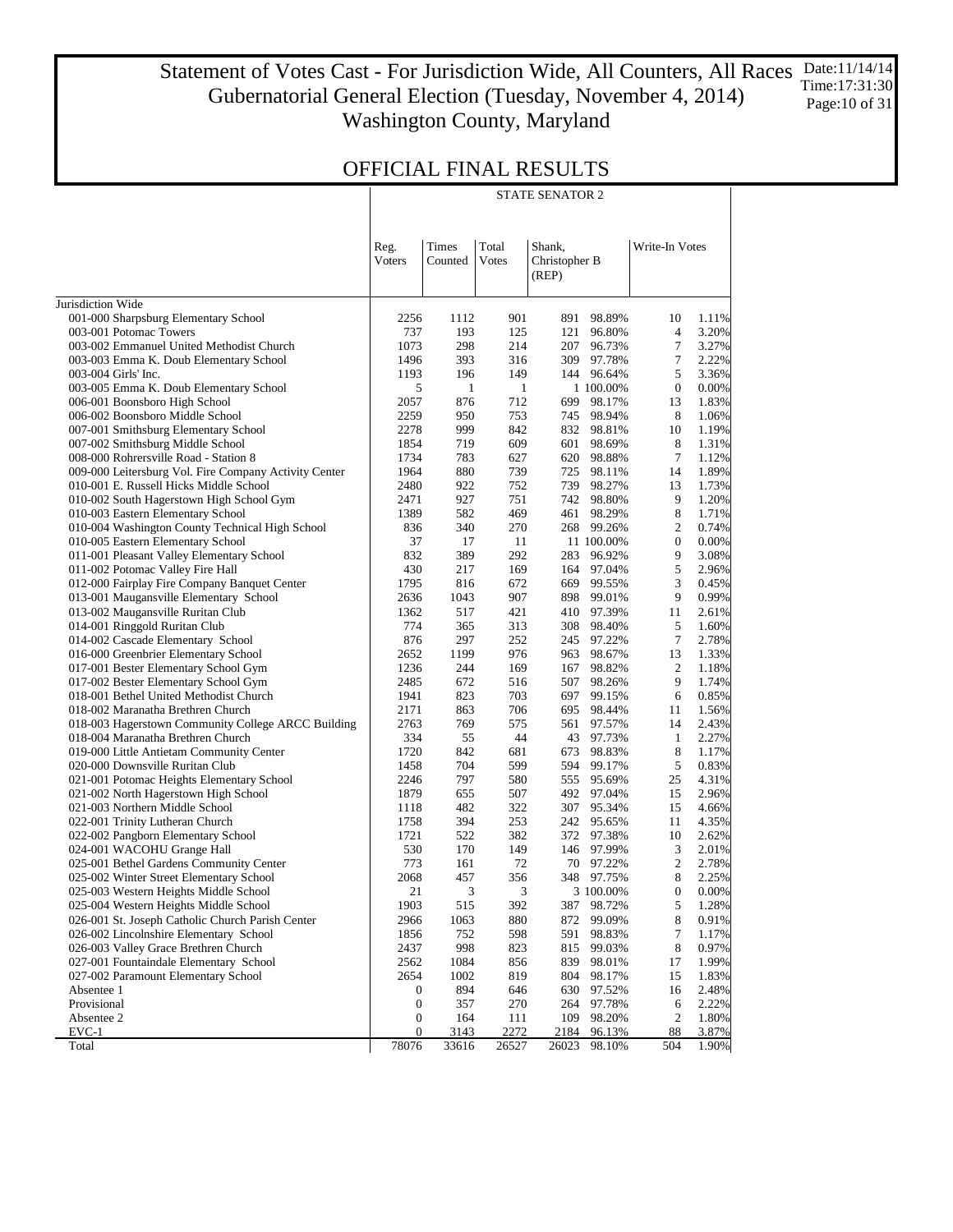### Statement of Votes Cast - For Jurisdiction Wide, All Counters, All Races Gubernatorial General Election (Tuesday, November 4, 2014) Washington County, Maryland Date:11/14/14 Time:17:31:30 Page:11 of 31

|                                           |                |                         |                | <b>HOUSE OF DELEGATES 1C</b> |        |                      |        |                |          |
|-------------------------------------------|----------------|-------------------------|----------------|------------------------------|--------|----------------------|--------|----------------|----------|
|                                           | Reg.<br>Voters | <b>Times</b><br>Counted | Total<br>Votes | Scarpelli, Nick<br>(DEM)     |        | McKay, Mike<br>(REP) |        | Write-In Votes |          |
| Jurisdiction Wide                         |                |                         |                |                              |        |                      |        |                |          |
| 002-000 Williamsport High School          | 2970           | 1162                    | 1120           | 426                          | 38.04% | 694                  | 61.96% | $\Omega$       | $0.00\%$ |
| 004-000 Clear Spring High School          | 2136           | 986                     | 954            | 280                          | 29.35% | 672                  | 70.44% | 2              | 0.21%    |
| 005-000 Hancock Middle Senior High School | 2274           | 909                     | 893            | 221                          | 24.75% | 672                  | 75.25% | $\Omega$       | $0.00\%$ |
| 015-000 Big Pool Community Hall           | 1300           | 570                     | 543            | 121                          | 22.28% | 422                  | 77.72% | $\Omega$       | $0.00\%$ |
| 023-000 Conococheague Elementary School   | 3341           | 1330                    | 1290           | 362                          | 28.06% | 927                  | 71.86% |                | 0.08%    |
| Absentee 1                                | $\Omega$       | 139                     | 130            | 47                           | 36.15% | 83                   | 63.85% | $\Omega$       | $0.00\%$ |
| Provisional                               | $\Omega$       | 47                      | 35             | 5.                           | 14.29% | 29                   | 82.86% |                | 2.86%    |
| Absentee 2                                | $\Omega$       | 32                      | 30             | 12                           | 40.00% | 18                   | 60.00% | $\Omega$       | $0.00\%$ |
| $EVC-1$                                   |                | 361                     | 342            | 73                           | 21.35% | 269                  | 78.65% | $\mathbf{0}$   | 0.00%    |
| Total                                     | 12021          | 5536                    | 5337           | 1547                         | 28.99% | 3786                 | 70.94% | 4              | 0.07%    |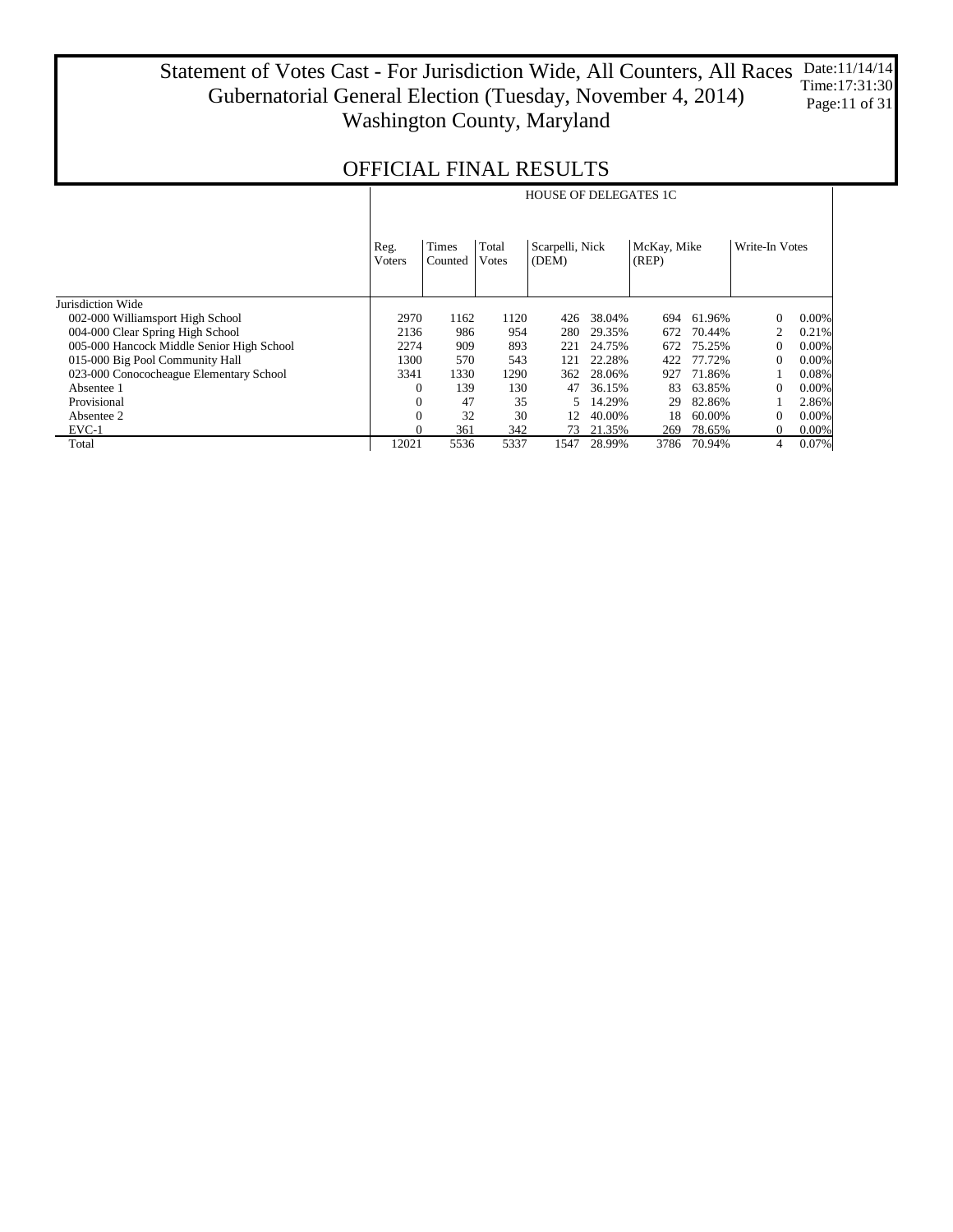### Statement of Votes Cast - For Jurisdiction Wide, All Counters, All Races Gubernatorial General Election (Tuesday, November 4, 2014) Washington County, Maryland Date:11/14/14 Time:17:31:30 Page:12 of 31

Τ

### OFFICIAL FINAL RESULTS

|                                                       |                |              |              | <b>HOUSE OF DELEGATES 2A</b> |             |                 |            |                |        |
|-------------------------------------------------------|----------------|--------------|--------------|------------------------------|-------------|-----------------|------------|----------------|--------|
|                                                       |                |              |              |                              |             |                 |            |                |        |
|                                                       |                |              |              |                              |             |                 |            |                |        |
|                                                       | Reg.           | Times        | Total        | Bailey, Charles              |             | Paul, Elizabeth |            | Parrott, Neil  |        |
|                                                       | Voters         | Counted      | <b>Votes</b> | (DEM)                        |             | (DEM)           |            | (REP)          |        |
|                                                       |                |              |              |                              |             |                 |            |                |        |
|                                                       |                |              |              |                              |             |                 |            |                |        |
| Jurisdiction Wide                                     |                |              |              |                              |             |                 |            |                |        |
| 001-000 Sharpsburg Elementary School                  | 2256           | 1112         | 2038         | 275                          | 13.49%      | 371             | 18.20%     | 741            | 36.36% |
| 003-005 Emma K. Doub Elementary School                | 5              | $\mathbf{1}$ | 2            | $\Omega$                     | 0.00%       | $\theta$        | 0.00%      | $\mathbf{1}$   | 50.00% |
| 006-001 Boonsboro High School                         | 2057           | 876          | 1603         | 189                          | 11.79%      | 278             | 17.34%     | 590            | 36.81% |
| 006-002 Boonsboro Middle School                       | 2259           | 950          | 1745         | 205                          | 11.75%      | 357             | 20.46%     | 603            | 34.56% |
| 007-001 Smithsburg Elementary School                  | 2278           | 999          | 1886         | 133                          | 7.05%       | 235             | 12.46%     | 750            | 39.77% |
| 007-002 Smithsburg Middle School                      | 1854           | 719          | 1341         | 132                          | 9.84%       | 187             | 13.94%     | 515            | 38.40% |
| 008-000 Rohrersville Road - Station 8                 | 1734           | 783          | 1436         | 173                          | 12.05%      | 277             | 19.29%     | 512            | 35.65% |
| 009-000 Leitersburg Vol. Fire Company Activity Center | 1964           | 880          | 1628         | 139                          | 8.54%       | 217             | 13.33%     | 621            | 38.14% |
| 010-001 E. Russell Hicks Middle School                | 2480           | 922          | 1686         | 215                          | 12.75%      | 310             | 18.39%     | 594            | 35.23% |
| 010-002 South Hagerstown High School Gym              | 2471           | 927          | 1720         | 198                          | 11.51%      |                 | 314 18.26% | 616            | 35.81% |
| 010-003 Eastern Elementary School                     | 1389           | 582          | 1107         | 116                          | 10.48%      | 201             | 18.16%     | 392            | 35.41% |
| 010-004 Washington County Technical High School       | 836            | 340          | 629          | 67                           | 10.65%      | 129             | 20.51%     | 222            | 35.29% |
| 011-001 Pleasant Valley Elementary School             | 832            | 389          | 708          | 87                           | 12.29%      | 121             | 17.09%     | 273            | 38.56% |
| 011-002 Potomac Valley Fire Hall                      | 430            | 217          | 394          | 84                           | 21.32%      | 67              | 17.01%     | 135            | 34.26% |
| 012-000 Fairplay Fire Company Banquet Center          | 1795           | 816          | 1515         | 138                          | 9.11%       | 220             | 14.52%     | 577            | 38.09% |
| 013-001 Maugansville Elementary School                | 2636           | 1043         | 1955         | 139                          | 7.11%       |                 | 212 10.84% | 808            | 41.33% |
| 013-002 Maugansville Ruritan Club                     | 1362           | 517          | 934          | 111                          | 11.88%      | 163             | 17.45%     | 315            | 33.73% |
| 014-001 Ringgold Ruritan Club                         | 774            | 365          | 683          | 61                           | 8.93%       | 79              | 11.57%     | 274            | 40.12% |
| 014-002 Cascade Elementary School                     | 876            | 297          | 545          | 65                           | 11.93%      | 86              | 15.78%     | 199            | 36.51% |
| 016-000 Greenbrier Elementary School                  | 2652           | 1199         | 2233         | 231                          | 10.34%      | 343             | 15.36%     | 842            | 37.71% |
| 018-001 Bethel United Methodist Church                | 1941           | 823          | 1539         | 133                          | 8.64%       | 201             | 13.06%     | 598            | 38.86% |
| 018-002 Maranatha Brethren Church                     | 2171           | 863          | 1618         | 186                          | 11.50%      | 277             | 17.12%     | 567            | 35.04% |
| 018-003 Hagerstown Community College ARCC Building    | 2763           | 769          | 1438         |                              | 250 17.39%  | 305             | 21.21%     | 438            | 30.46% |
| 019-000 Little Antietam Community Center              | 1720           | 842          | 1563         | 172                          | 11.00%      | 229             | 14.65%     | 601            | 38.45% |
| 020-000 Downsville Ruritan Club                       | 1458           | 704          | 1275         | 104                          | 8.16%       |                 | 182 14.27% | 503            | 39.45% |
| 024-001 WACOHU Grange Hall                            | 530            | 170          | 318          | 34                           | 10.69%      | 48              | 15.09%     | 115            | 36.16% |
|                                                       | 21             | 3            | 6            | $\mathbf{0}$                 | 0.00%       | 1               | 16.67%     | $\overline{2}$ | 33.33% |
| 025-003 Western Heights Middle School                 | 2966           |              |              |                              |             |                 |            |                |        |
| 026-001 St. Joseph Catholic Church Parish Center      |                | 1063         | 1981         | 226                          | 11.41%      | 371             | 18.73%     | 692            | 34.93% |
| 026-002 Lincolnshire Elementary School                | 1856           | 752          | 1391         | 156                          | 11.21%      | 276             | 19.84%     | 475            | 34.15% |
| 026-003 Valley Grace Brethren Church                  | 2437           | 998          | 1846         | 182                          | 9.86%       | 303             | 16.41%     | 656            | 35.54% |
| 027-001 Fountaindale Elementary School                | 2562           | 1084         | 2009         | 214                          | 10.65%      | 362             | 18.02%     | 674            | 33.55% |
| 027-002 Paramount Elementary School                   | 2654           | 1002         | 1874         | 203                          | 10.83%      | 295             | 15.74%     | 702            | 37.46% |
| Absentee 1                                            | $\mathbf{0}$   | 642          | 1182         |                              | 192 16.24%  |                 | 231 19.54% | 378            | 31.98% |
| Provisional                                           | $\mathbf{0}$   | 233          | 381          |                              | 44 11.55%   | 69              | 18.11%     | 139            | 36.48% |
| Absentee 2                                            | $\overline{0}$ | 119          | 223          |                              | 31 13.90%   | 42              | 18.83%     | 73             | 32.74% |
| $EVC-1$                                               | $\Omega$       | 2360         | 4415         |                              | 534 12.10%  | 920             | 20.84%     | 1406           | 31.85% |
| Total                                                 | 56019          | 26361        | 48847        |                              | 5419 11.09% | 8279            | 16.95%     | 17599          | 36.03% |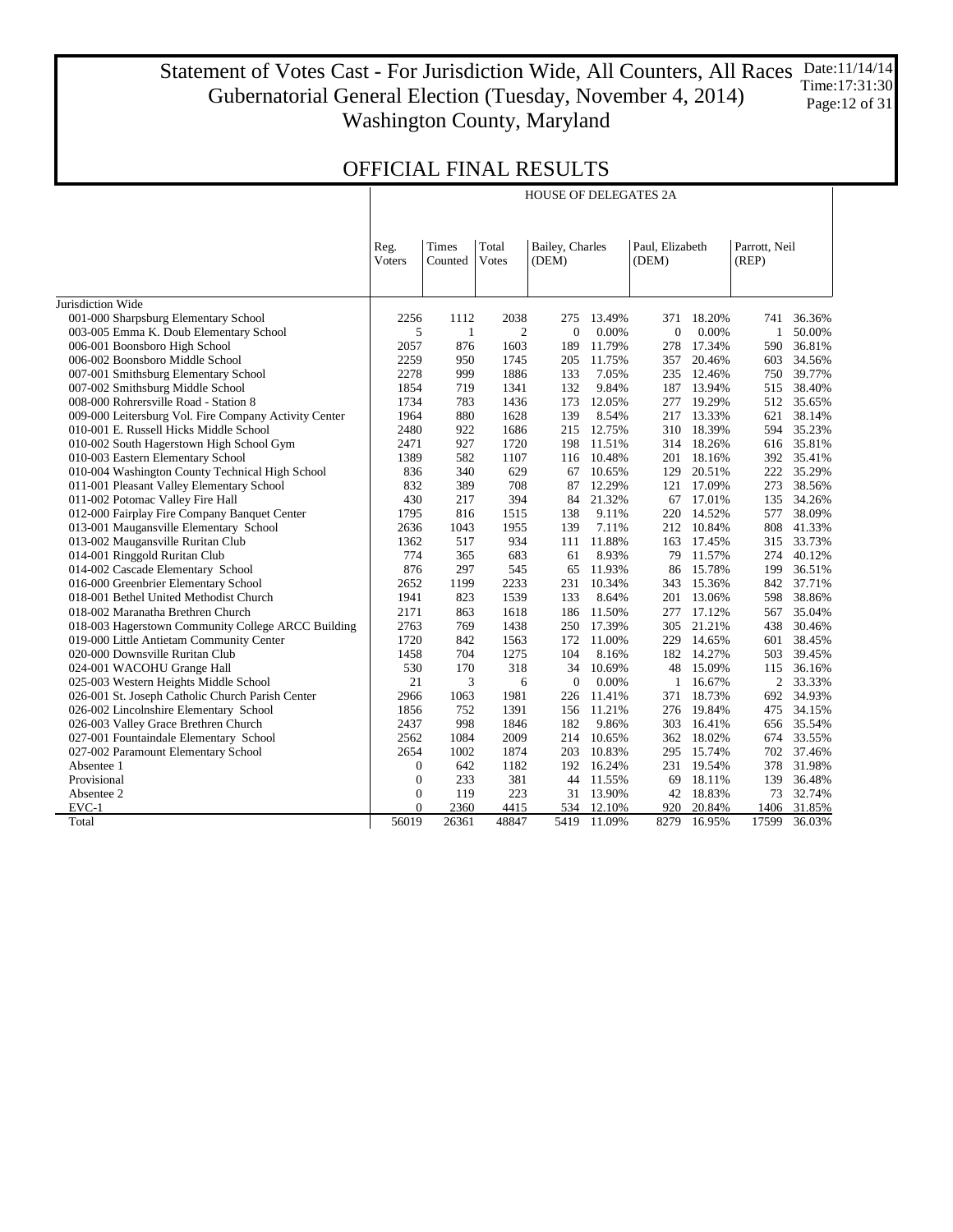### Statement of Votes Cast - For Jurisdiction Wide, All Counters, All Races Gubernatorial General Election (Tuesday, November 4, 2014) Washington County, Maryland Date:11/14/14 Time:17:31:30 Page:13 of 31

| HOUSE OF DELEGATES 2A |
|-----------------------|
|-----------------------|

|                                                       | Serafini. Andrew<br>A. (REP) |            | Write-In Votes |       |  |
|-------------------------------------------------------|------------------------------|------------|----------------|-------|--|
| Jurisdiction Wide                                     |                              |            |                |       |  |
| 001-000 Sharpsburg Elementary School                  | 650                          | 31.89%     | 1              | 0.05% |  |
| 003-005 Emma K. Doub Elementary School                | 1                            | 50.00%     | $\overline{0}$ | 0.00% |  |
| 006-001 Boonsboro High School                         |                              | 546 34.06% | 0              | 0.00% |  |
| 006-002 Boonsboro Middle School                       |                              | 580 33.24% | $\overline{0}$ | 0.00% |  |
| 007-001 Smithsburg Elementary School                  |                              | 766 40.62% | 2              | 0.11% |  |
| 007-002 Smithsburg Middle School                      |                              | 507 37.81% | $\overline{0}$ | 0.00% |  |
| 008-000 Rohrersville Road - Station 8                 |                              | 474 33.01% | $\Omega$       | 0.00% |  |
| 009-000 Leitersburg Vol. Fire Company Activity Center | 650                          | 39.93%     | 1              | 0.06% |  |
| 010-001 E. Russell Hicks Middle School                | 564                          | 33.45%     | 3              | 0.18% |  |
| 010-002 South Hagerstown High School Gym              |                              | 592 34.42% | $\overline{0}$ | 0.00% |  |
| 010-003 Eastern Elementary School                     |                              | 396 35.77% | $\overline{c}$ | 0.18% |  |
| 010-004 Washington County Technical High School       | 211                          | 33.55%     | $\Omega$       | 0.00% |  |
| 011-001 Pleasant Valley Elementary School             | 227                          | 32.06%     | $\mathbf{0}$   | 0.00% |  |
| 011-002 Potomac Valley Fire Hall                      |                              | 108 27.41% | $\overline{0}$ | 0.00% |  |
| 012-000 Fairplay Fire Company Banquet Center          | 580                          | 38.28%     | $\mathbf{0}$   | 0.00% |  |
| 013-001 Maugansville Elementary School                |                              | 794 40.61% | 2              | 0.10% |  |
| 013-002 Maugansville Ruritan Club                     |                              | 345 36.94% | $\overline{0}$ | 0.00% |  |
| 014-001 Ringgold Ruritan Club                         |                              | 269 39.39% | $\Omega$       | 0.00% |  |
| 014-002 Cascade Elementary School                     |                              | 195 35.78% | $\mathbf{0}$   | 0.00% |  |
| 016-000 Greenbrier Elementary School                  |                              | 816 36.54% | $\mathbf{1}$   | 0.04% |  |
| 018-001 Bethel United Methodist Church                |                              | 606 39.38% | $\mathbf{1}$   | 0.06% |  |
| 018-002 Maranatha Brethren Church                     |                              | 588 36.34% | $\overline{0}$ | 0.00% |  |
| 018-003 Hagerstown Community College ARCC Building    |                              | 445 30.95% | $\Omega$       | 0.00% |  |
| 019-000 Little Antietam Community Center              | 561                          | 35.89%     | $\Omega$       | 0.00% |  |
| 020-000 Downsville Ruritan Club                       |                              | 486 38.12% | $\overline{0}$ | 0.00% |  |
| 024-001 WACOHU Grange Hall                            | 121                          | 38.05%     | $\overline{0}$ | 0.00% |  |
| 025-003 Western Heights Middle School                 | 3                            | 50.00%     | 0              | 0.00% |  |
| 026-001 St. Joseph Catholic Church Parish Center      | 690                          | 34.83%     | $\overline{c}$ | 0.10% |  |
| 026-002 Lincolnshire Elementary School                |                              | 484 34.80% | $\Omega$       | 0.00% |  |
| 026-003 Valley Grace Brethren Church                  |                              | 705 38.19% | $\mathbf{0}$   | 0.00% |  |
| 027-001 Fountaindale Elementary School                | 756                          | 37.63%     | 3              | 0.15% |  |
| 027-002 Paramount Elementary School                   |                              | 673 35.91% | $\mathbf{1}$   | 0.05% |  |
| Absentee 1                                            | 381                          | 32.23%     | $\mathbf{0}$   | 0.00% |  |
| Provisional                                           |                              | 129 33.86% | $\Omega$       | 0.00% |  |
| Absentee 2                                            | 77                           | 34.53%     | $\mathbf{0}$   | 0.00% |  |
| EVC-1                                                 | 1552                         | 35.15%     | 3              | 0.07% |  |
| Total                                                 | 17528                        | 35.88%     | 22             | 0.05% |  |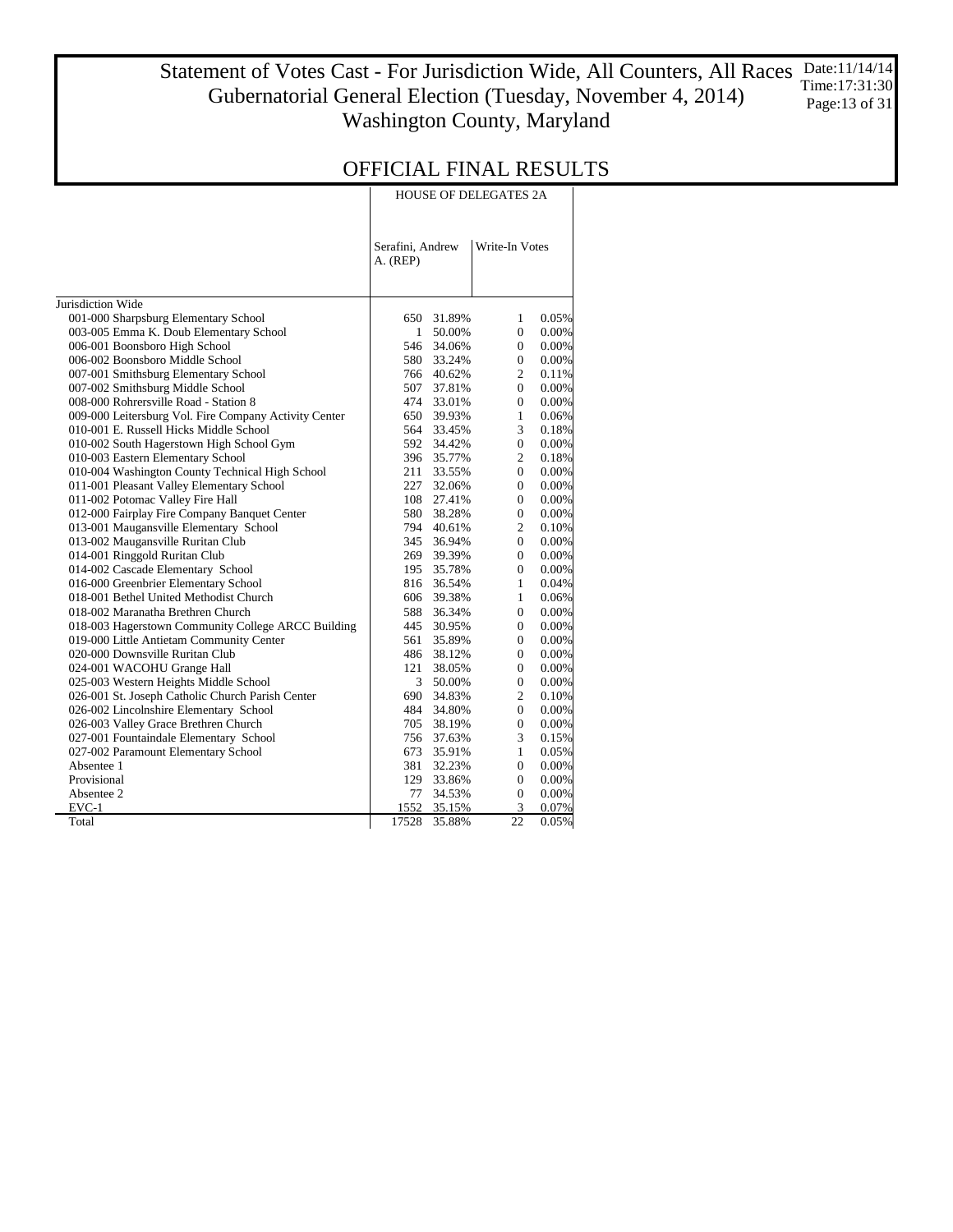### Statement of Votes Cast - For Jurisdiction Wide, All Counters, All Races Gubernatorial General Election (Tuesday, November 4, 2014) Washington County, Maryland Date:11/14/14 Time:17:31:30 Page:14 of 31

|                                           |                        |                         |                        | <b>HOUSE OF DELEGATES 2B</b> |        |                        |        |                |          |
|-------------------------------------------|------------------------|-------------------------|------------------------|------------------------------|--------|------------------------|--------|----------------|----------|
|                                           | Reg.<br><b>V</b> oters | <b>Times</b><br>Counted | Total<br><b>V</b> otes | Donoghue, John<br>$P.$ (DEM) |        | Wilson, Brett<br>(REP) |        | Write-In Votes |          |
| Jurisdiction Wide                         |                        |                         |                        |                              |        |                        |        |                |          |
| 003-001 Potomac Towers                    | 737                    | 193                     | 186                    | 103                          | 55.38% | 83                     | 44.62% | $\mathbf{0}$   | $0.00\%$ |
| 003-002 Emmanuel United Methodist Church  | 1073                   | 298                     | 288                    | 139                          | 48.26% | 148                    | 51.39% |                | 0.35%    |
| 003-003 Emma K. Doub Elementary School    | 1496                   | 393                     | 379                    | 137                          | 36.15% | 241                    | 63.59% |                | 0.26%    |
| 003-004 Girls' Inc.                       | 1193                   | 196                     | 192                    | 79                           | 41.15% | 113                    | 58.85% | $\Omega$       | $0.00\%$ |
| 010-005 Eastern Elementary School         | 37                     | 17                      | 17                     | 10                           | 58.82% |                        | 41.18% | $\Omega$       | $0.00\%$ |
| 017-001 Bester Elementary School Gym      | 1236                   | 244                     | 238                    | 114                          | 47.90% | 123                    | 51.68% |                | 0.42%    |
| 017-002 Bester Elementary School Gym      | 2485                   | 672                     | 655                    | 264                          | 40.31% | 391                    | 59.69% | $\Omega$       | $0.00\%$ |
| 018-004 Maranatha Brethren Church         | 334                    | 55                      | 55                     | 30                           | 54.55% | 25                     | 45.45% | $\Omega$       | $0.00\%$ |
| 021-001 Potomac Heights Elementary School | 2246                   | 797                     | 786                    | 321                          | 40.84% | 465                    | 59.16% | $\Omega$       | $0.00\%$ |
| 021-002 North Hagerstown High School      | 1879                   | 655                     | 644                    | 271                          | 42.08% | 372                    | 57.76% |                | 0.16%    |
| 021-003 Northern Middle School            | 1118                   | 482                     | 474                    | 221                          | 46.62% | 252                    | 53.16% |                | 0.21%    |
| 022-001 Trinity Lutheran Church           | 1758                   | 394                     | 386                    | 199                          | 51.55% | 187                    | 48.45% | $\Omega$       | $0.00\%$ |
| 022-002 Pangborn Elementary School        | 1721                   | 522                     | 510                    | 217                          | 42.55% | 293                    | 57.45% | $\Omega$       | $0.00\%$ |
| 025-001 Bethel Gardens Community Center   | 773                    | 161                     | 160                    | 126                          | 78.75% | 34                     | 21.25% | $\Omega$       | $0.00\%$ |
| 025-002 Winter Street Elementary School   | 2068                   | 457                     | 453                    | 197                          | 43.49% | 256                    | 56.51% | $\Omega$       | $0.00\%$ |
| 025-004 Western Heights Middle School     | 1903                   | 515                     | 510                    | 211                          | 41.37% | 299                    | 58.63% | $\Omega$       | $0.00\%$ |
| Absentee 1                                | $\Omega$               | 252                     | 243                    | 134                          | 55.14% | 109                    | 44.86% | $\Omega$       | $0.00\%$ |
| Provisional                               | $\Omega$               | 124                     | 92                     | 48                           | 52.17% | 43                     | 46.74% |                | 1.09%    |
| Absentee 2                                | $\Omega$               | 45                      | 41                     | 27                           | 65.85% | 14                     | 34.15% | 0              | $0.00\%$ |
| $EVC-1$                                   | $\Omega$               | 783                     | 776                    | 384                          | 49.48% | 391                    | 50.39% |                | 0.13%    |
| Total                                     | 22057                  | 7255                    | 7085                   | 3232                         | 45.62% | 3846                   | 54.28% | 7              | 0.10%    |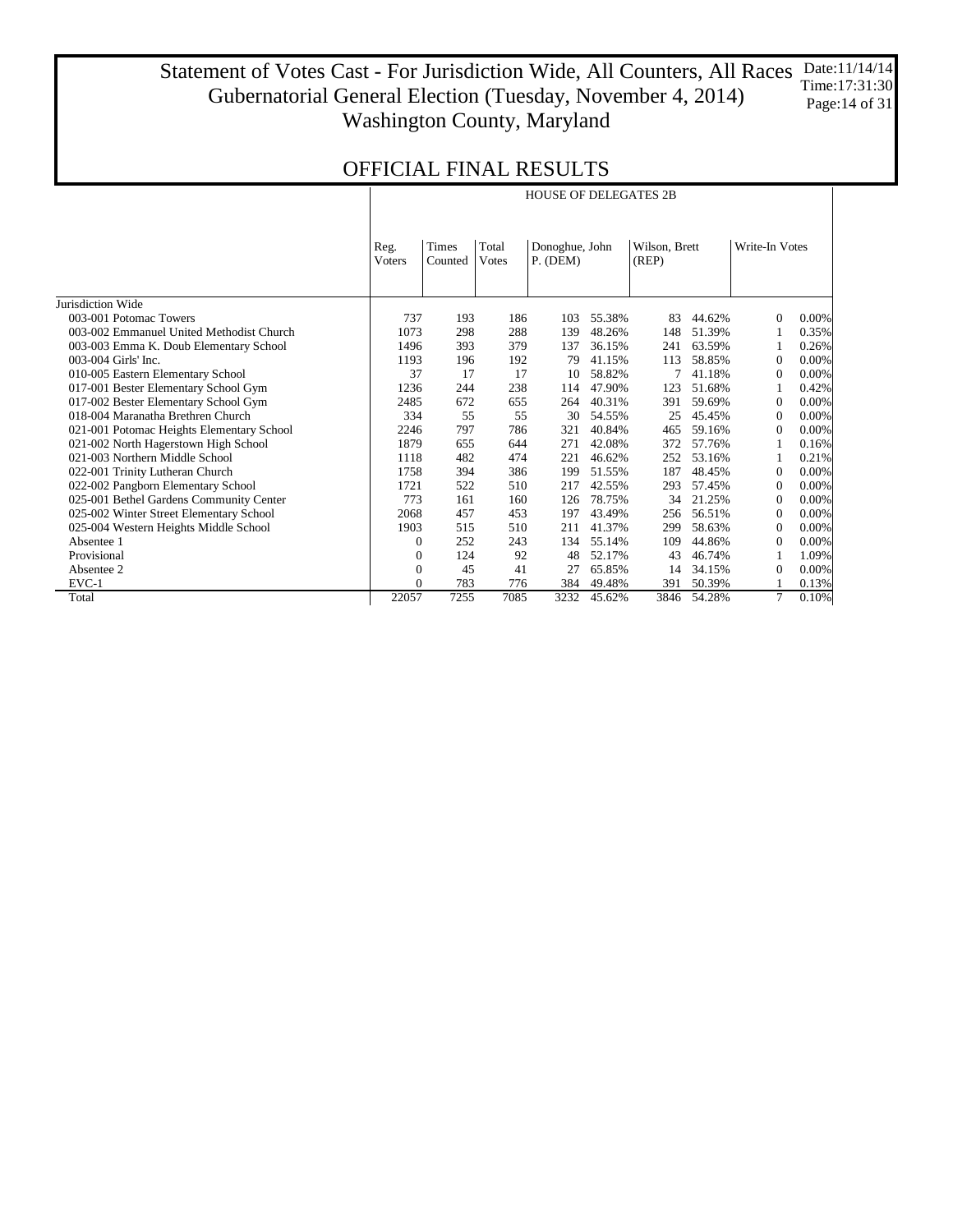### Statement of Votes Cast - For Jurisdiction Wide, All Counters, All Races Gubernatorial General Election (Tuesday, November 4, 2014) Washington County, Maryland Date:11/14/14 Time:17:31:30 Page:15 of 31

COUNTY COMMISSIONER

Τ

## OFFICIAL FINAL RESULTS

|                                                                             | Reg.                                 | Times        | Total         | Beall, Brian     |                | Bowers, Ronald L. |                 | Miller Jr, Millard |                |
|-----------------------------------------------------------------------------|--------------------------------------|--------------|---------------|------------------|----------------|-------------------|-----------------|--------------------|----------------|
|                                                                             | <b>V</b> oters                       | Counted      | <b>V</b> otes | (DEM)            |                | (DEM)             |                 | H (DEM)            |                |
| Jurisdiction Wide                                                           |                                      |              |               |                  |                |                   |                 |                    |                |
| 001-000 Sharpsburg Elementary School                                        | 2256                                 | 1112         | 4518          | 308              | 6.82%          | 364               | 8.06%           | 230                | 5.09%          |
| 002-000 Williamsport High School                                            | 2970                                 | 1162         | 4748          | 276              | 5.81%          | 380               | 8.00%           | 186                | 3.92%          |
| 003-001 Potomac Towers                                                      | 737                                  | 193          | 746           | 86               | 11.53%         | 96                | 12.87%          | 70                 | 9.38%          |
| 003-002 Emmanuel United Methodist Church                                    | 1073                                 | 298          | 1245          | 124              | 9.96%          | 139               | 11.16%          | 80                 | 6.43%          |
| 003-003 Emma K. Doub Elementary School                                      | 1496                                 | 393          | 1622          | 124              | 7.64%          | 159               | 9.80%           | 97                 | 5.98%          |
| 003-004 Girls' Inc.                                                         | 1193                                 | 196          | 804           | 73               | 9.08%          | 83                | 10.32%          | 62                 | 7.71%          |
| 003-005 Emma K. Doub Elementary School                                      | 5                                    | $\mathbf{1}$ | 5             | $\boldsymbol{0}$ | 0.00%          | 1                 | 20.00%          | $\boldsymbol{0}$   | 0.00%          |
| 004-000 Clear Spring High School                                            | 2136<br>2274                         | 986<br>909   | 4023          | 175<br>131       | 4.35%          | 262<br>224        | 6.51%<br>6.21%  | 104                | 2.59%<br>2.11% |
| 005-000 Hancock Middle Senior High School<br>006-001 Boonsboro High School  | 2057                                 | 876          | 3605<br>3592  | 258              | 3.63%<br>7.18% | 274               | 7.63%           | 76<br>175          | 4.87%          |
| 006-002 Boonsboro Middle School                                             | 2259                                 | 950          | 3817          | 318              | 8.33%          | 310               | 8.12%           | 179                | 4.69%          |
| 007-001 Smithsburg Elementary School                                        | 2278                                 | 999          | 4236          | 196              | 4.63%          | 271               | 6.40%           | 154                | 3.64%          |
| 007-002 Smithsburg Middle School                                            | 1854                                 | 719          | 2968          | 159              | 5.36%          | 206               | 6.94%           | 124                | 4.18%          |
| 008-000 Rohrersville Road - Station 8                                       | 1734                                 | 783          | 3185          | 228              | 7.16%          | 230               | 7.22%           | 183                | 5.75%          |
| 009-000 Leitersburg Vol. Fire Company Activity Center                       | 1964                                 | 880          | 3610          | 191              | 5.29%          | 266               | 7.37%           | 130                | 3.60%          |
| 010-001 E. Russell Hicks Middle School                                      | 2480                                 | 922          | 3805          | 264              | 6.94%          | 345               | 9.07%           | 185                | 4.86%          |
| 010-002 South Hagerstown High School Gym                                    | 2471                                 | 927          | 3843          | 245              | 6.38%          | 293               | 7.62%           | 196                | 5.10%          |
| 010-003 Eastern Elementary School                                           | 1389                                 | 582          | 2511          | 153              | 6.09%          | 208               | 8.28%           | 111                | 4.42%          |
| 010-004 Washington County Technical High School                             | 836                                  | 340          | 1486          | 91               | 6.12%          | 115               | 7.74%           | 69                 | 4.64%          |
| 010-005 Eastern Elementary School                                           | 37                                   | 17           | 73            | 11               | 15.07%         | 12                | 16.44%          | 5                  | 6.85%          |
| 011-001 Pleasant Valley Elementary School                                   | 832                                  | 389          | 1567          | 115              | 7.34%          | 114               | 7.28%           | 88                 | 5.62%          |
| 011-002 Potomac Valley Fire Hall                                            | 430                                  | 217          | 905           | 62               | 6.85%          | 81                | 8.95%           | 47                 | 5.19%          |
| 012-000 Fairplay Fire Company Banquet Center                                | 1795                                 | 816<br>1043  | 3329          | 171<br>179       | 5.14%          | 217               | 6.52%           | 168<br>141         | 5.05%          |
| 013-001 Maugansville Elementary School<br>013-002 Maugansville Ruritan Club | 2636<br>1362                         | 517          | 4349<br>2082  | 137              | 4.12%<br>6.58% | 285<br>203        | 6.55%<br>9.75%  | 101                | 3.24%<br>4.85% |
| 014-001 Ringgold Ruritan Club                                               | 774                                  | 365          | 1487          | 64               | 4.30%          | 96                | 6.46%           | 43                 | 2.89%          |
| 014-002 Cascade Elementary School                                           | 876                                  | 297          | 1259          | 73               | 5.80%          | 78                | 6.20%           | 67                 | 5.32%          |
| 015-000 Big Pool Community Hall                                             | 1300                                 | 570          | 2289          | 76               | 3.32%          | 135               | 5.90%           | 61                 | 2.66%          |
| 016-000 Greenbrier Elementary School                                        | 2652                                 | 1199         | 4932          | 279              | 5.66%          | 352               | 7.14%           | 210                | 4.26%          |
| 017-001 Bester Elementary School Gym                                        | 1236                                 | 244          | 992           | 91               | 9.17%          | 117               | 11.79%          | 83                 | 8.37%          |
| 017-002 Bester Elementary School Gym                                        | 2485                                 | 672          | 2855          | 230              | 8.06%          | 297               | 10.40%          | 164                | 5.74%          |
| 018-001 Bethel United Methodist Church                                      | 1941                                 | 823          | 3383          | 164              | 4.85%          | 225               | 6.65%           | 122                | 3.61%          |
| 018-002 Maranatha Brethren Church                                           | 2171                                 | 863          | 3545          | 202              | 5.70%          | 296               | 8.35%           | 170                | 4.80%          |
| 018-003 Hagerstown Community College ARCC Building                          | 2763                                 | 769          | 3246          | 260              | 8.01%          | 313               | 9.64%           | 238                | 7.33%          |
| 018-004 Maranatha Brethren Church                                           | 334                                  | 55           | 228           | 24               | 10.53%         | 26                | 11.40%          | 24                 | 10.53%         |
| 019-000 Little Antietam Community Center                                    | 1720                                 | 842          | 3422          | 226              | 6.60%          | 237               | 6.93%           | 163                | 4.76%          |
| 020-000 Downsville Ruritan Club                                             | 1458                                 | 704          | 2847          | 123              | 4.32%          | 172               | 6.04%           | 98                 | 3.44%          |
| 021-001 Potomac Heights Elementary School                                   | 2246                                 | 797          | 3185          | 264<br>216       | 8.29%          | 314<br>250        | 9.86%           | 200                | 6.28%          |
| 021-002 North Hagerstown High School<br>021-003 Northern Middle School      | 1879<br>1118                         | 655<br>482   | 2734<br>1875  | 158              | 7.90%<br>8.43% | 216               | 9.14%<br>11.52% | 153<br>112         | 5.60%<br>5.97% |
| 022-001 Trinity Lutheran Church                                             | 1758                                 | 394          | 1576          | 159              | 10.09%         |                   | 202 12.82%      | 143                | 9.07%          |
| 022-002 Pangborn Elementary School                                          | 1721                                 | 522          | 2149          | 190              | 8.84%          | 200               | 9.31%           | 146                | 6.79%          |
| 023-000 Conococheague Elementary School                                     | 3341                                 | 1330         | 5536          | 257              | 4.64%          | 363               | 6.56%           | 201                | 3.63%          |
| 024-001 WACOHU Grange Hall                                                  | 530                                  | 170          | 700           | 35               | 5.00%          | 41                | 5.86%           | 30                 | 4.29%          |
| 025-001 Bethel Gardens Community Center                                     | 773                                  | 161          | 577           | 102              | 17.68%         | 122               | 21.14%          | 82                 | 14.21%         |
| 025-002 Winter Street Elementary School                                     | 2068                                 | 457          | 1908          | 162              | 8.49%          | 206               | 10.80%          | 138                | 7.23%          |
| 025-003 Western Heights Middle School                                       | 21                                   | 3            | 14            | $\boldsymbol{0}$ | 0.00%          | $\overline{c}$    | 14.29%          | $\boldsymbol{0}$   | 0.00%          |
| 025-004 Western Heights Middle School                                       | 1903                                 | 515          | 2124          | 177              | 8.33%          | 215               | 10.12%          | 145                | 6.83%          |
| 026-001 St. Joseph Catholic Church Parish Center                            | 2966                                 | 1063         | 4474          | 288              | 6.44%          | 360               | 8.05%           | 203                | 4.54%          |
| 026-002 Lincolnshire Elementary School                                      | 1856                                 | 752          | 3071          | 222              | 7.23%          | 269               | 8.76%           | 145                | 4.72%          |
| 026-003 Valley Grace Brethren Church                                        | 2437                                 | 998          | 4173          | 251              | 6.01%          | 348               | 8.34%           | 164                | 3.93%          |
| 027-001 Fountaindale Elementary School                                      | 2562                                 | 1084         | 4383          | 270              | 6.16%          | 366               | 8.35%           | 171                | 3.90%          |
| 027-002 Paramount Elementary School                                         | 2654                                 | 1002         | 4138          | 269              | 6.50%          | 364               | 8.80%           | 195                | 4.71%          |
| Absentee 1<br>Provisional                                                   | 0                                    | 1033         | 4262          | 305              | 7.16%          | 470               | 11.03%          | 252                | 5.91%          |
| Absentee 2                                                                  | $\boldsymbol{0}$<br>$\boldsymbol{0}$ | 404<br>196   | 1454<br>761   | 117<br>54        | 8.05%<br>7.10% | 132<br>62         | 9.08%<br>8.15%  | 92<br>52           | 6.33%<br>6.83% |
| $EVC-1$                                                                     | $\mathbf{0}$                         | 3504         | 14659         | 1206             | 8.23%          | 1379              | 9.41%           | 741                | 5.05%          |
| Total                                                                       | 90097                                | 39152        | 160912        | 10589            | 6.58%          | 13363             | 8.30%           | 7769               | 4.83%          |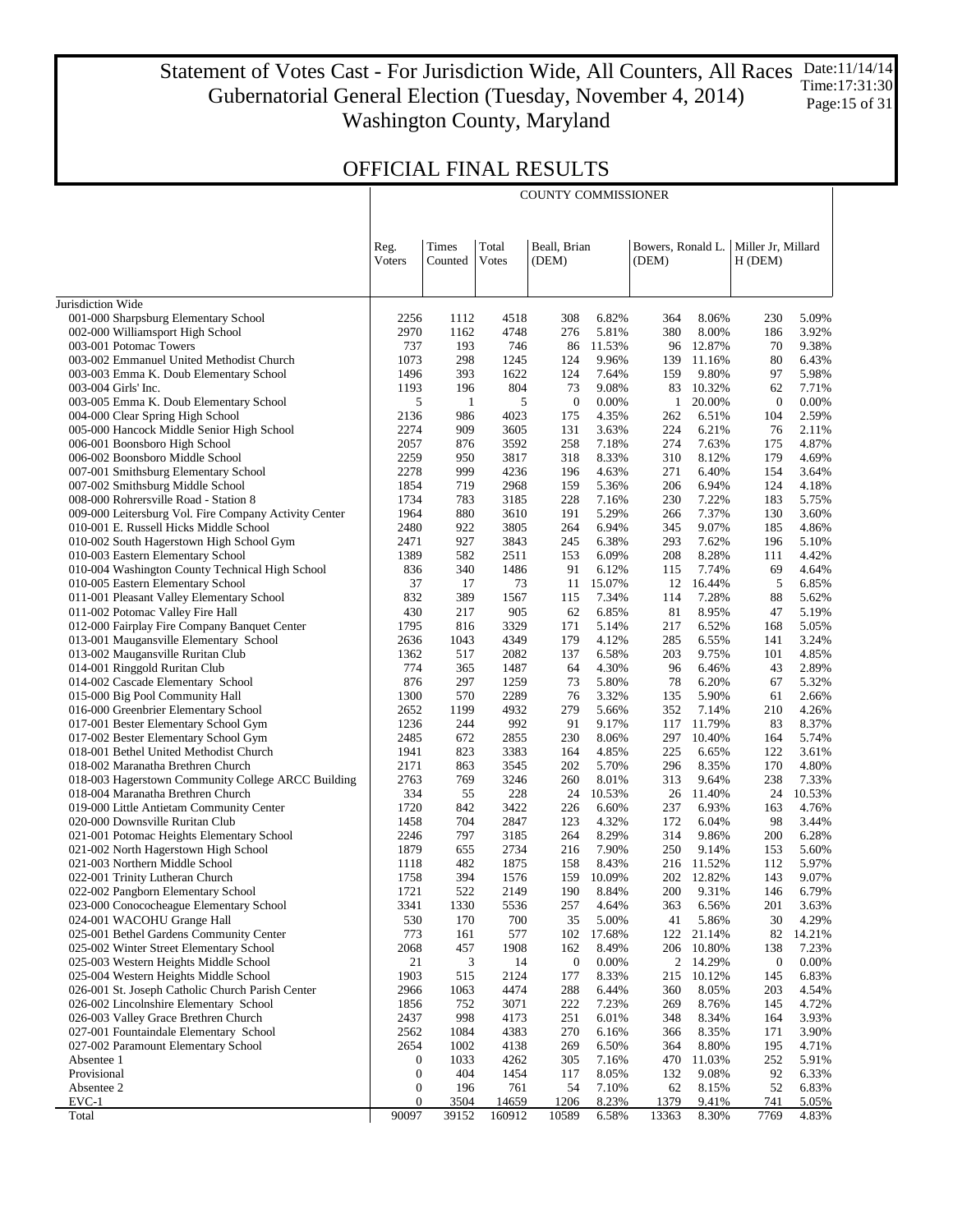Statement of Votes Cast - For Jurisdiction Wide, All Counters, All Races Gubernatorial General Election (Tuesday, November 4, 2014) Washington County, Maryland Date:11/14/14 Time:17:31:30 Page:16 of 31

|                                                                           | <b>COUNTY COMMISSIONER</b> |                |                           |                          |                        |                          |                   |                          |                          |                      |
|---------------------------------------------------------------------------|----------------------------|----------------|---------------------------|--------------------------|------------------------|--------------------------|-------------------|--------------------------|--------------------------|----------------------|
|                                                                           | Miller, Paul F.<br>(DEM)   |                | Baker, Terry Lee<br>(REP) |                          | Barr, John F.<br>(REP) |                          | Cline, Jeff (REP) |                          | Myers, LeRoy E.<br>(REP) |                      |
|                                                                           |                            |                |                           |                          |                        |                          |                   |                          |                          |                      |
| Jurisdiction Wide<br>001-000 Sharpsburg Elementary School                 | 257                        | 5.69%          |                           | 731 16.18%               |                        | 661 14.63%               |                   | 740 16.38%               |                          | 614 13.59%           |
| 002-000 Williamsport High School                                          | 233                        | 4.91%          |                           | 862 18.16%               |                        | 679 14.30%               | 829               | 17.46%                   |                          | 637 13.42%           |
| 003-001 Potomac Towers                                                    | 82                         | 10.99%         |                           | 92 12.33%                | 83                     | 11.13%                   | 85                | 11.39%                   | 80                       | 10.72%               |
| 003-002 Emmanuel United Methodist Church                                  | 106                        | 8.51%          |                           | 185 14.86%               |                        | 160 12.85%               |                   | 163 13.09%               | 149                      | 11.97%               |
| 003-003 Emma K. Doub Elementary School                                    | 103                        | 6.35%          |                           | 260 16.03%               | 215                    | 13.26%                   |                   | 224 13.81%               | 217                      | 13.38%               |
| 003-004 Girls' Inc.                                                       | 63                         | 7.84%          |                           | 114 14.18%               |                        | 104 12.94%               | 105               | 13.06%                   | 104                      | 12.94%               |
| 003-005 Emma K. Doub Elementary School                                    | $\mathbf{0}$               | 0.00%          | $\mathbf{1}$              | 20.00%                   | -1                     | 20.00%                   | $\mathbf{1}$      | 20.00%                   | $\boldsymbol{0}$         | 0.00%                |
| 004-000 Clear Spring High School                                          | 137                        | 3.41%          |                           | 792 19.69%               | 600                    | 14.91%                   |                   | 664 16.51%               | 668                      | 16.60%               |
| 005-000 Hancock Middle Senior High School                                 | 93                         | 2.58%          | 663                       | 18.39%                   | 559                    | 15.51%                   |                   | 685 19.00%               | 590                      | 16.37%               |
| 006-001 Boonsboro High School                                             | 204                        | 5.68%          |                           | 595 16.56%               |                        | 529 14.73%               |                   | 563 15.67%               | 520                      | 14.48%               |
| 006-002 Boonsboro Middle School                                           | 206                        | 5.40%          | 601                       | 15.75%                   |                        | 581 15.22%               |                   | 592 15.51%               | 531                      | 13.91%               |
| 007-001 Smithsburg Elementary School                                      | 183<br>149                 | 4.32%<br>5.02% |                           | 740 17.47%<br>509 17.15% | 453                    | 691 16.31%<br>15.26%     |                   | 657 15.51%<br>478 16.11% | 636<br>423               | 15.01%<br>14.25%     |
| 007-002 Smithsburg Middle School<br>008-000 Rohrersville Road - Station 8 | 173                        | 5.43%          |                           | 503 15.79%               |                        | 476 14.95%               |                   | 483 15.16%               | 440                      | 13.81%               |
| 009-000 Leitersburg Vol. Fire Company Activity Center                     | 179                        | 4.96%          |                           | 621 17.20%               | 580                    | 16.07%                   |                   | 528 14.63%               | 556                      | 15.40%               |
| 010-001 E. Russell Hicks Middle School                                    | 217                        | 5.70%          | 627                       | 16.48%                   |                        | 567 14.90%               |                   | 572 15.03%               |                          | 502 13.19%           |
| 010-002 South Hagerstown High School Gym                                  | 226                        | 5.88%          | 644                       | 16.76%                   | 583                    | 15.17%                   |                   | 585 15.22%               | 543                      | 14.13%               |
| 010-003 Eastern Elementary School                                         | 142                        | 5.66%          |                           | 395 15.73%               |                        | 384 15.29%               |                   | 380 15.13%               |                          | 370 14.74%           |
| 010-004 Washington County Technical High School                           | 78                         | 5.25%          |                           | 259 17.43%               |                        | 224 15.07%               |                   | 214 14.40%               | 215                      | 14.47%               |
| 010-005 Eastern Elementary School                                         | 5                          | 6.85%          |                           | 9 12.33%                 |                        | 10 13.70%                |                   | 9 12.33%                 | 8                        | 10.96%               |
| 011-001 Pleasant Valley Elementary School                                 | 101                        | 6.45%          |                           | 234 14.93%               | 235                    | 15.00%                   |                   | 242 15.44%               | 226                      | 14.42%               |
| 011-002 Potomac Valley Fire Hall                                          | 53                         | 5.86%          |                           | 140 15.47%               |                        | 142 15.69%               |                   | 141 15.58%               | 129                      | 14.25%               |
| 012-000 Fairplay Fire Company Banquet Center                              | 186                        | 5.59%          | 570                       | 17.12%                   | 503                    | 15.11%                   |                   | 555 16.67%               | 468                      | 14.06%               |
| 013-001 Maugansville Elementary School                                    | 166                        | 3.82%          |                           | 787 18.10%               | 730                    | 16.79%                   |                   | 716 16.46%               | 668                      | 15.36%               |
| 013-002 Maugansville Ruritan Club                                         | 119                        | 5.72%          | 338                       | 16.23%                   | 293                    | 14.07%                   |                   | 303 14.55%               | 303                      | 14.55%               |
| 014-001 Ringgold Ruritan Club                                             | 62<br>79                   | 4.17%<br>6.27% | 205                       | 264 17.75%<br>16.28%     | 248<br>189             | 16.68%<br>15.01%         |                   | 233 15.67%<br>183 14.54% | 220<br>180               | 14.79%<br>14.30%     |
| 014-002 Cascade Elementary School<br>015-000 Big Pool Community Hall      | 63                         | 2.75%          |                           | 472 20.62%               |                        | 357 15.60%               |                   | 384 16.78%               | 367                      | 16.03%               |
| 016-000 Greenbrier Elementary School                                      | 232                        | 4.70%          |                           | 813 16.48%               |                        | 826 16.75%               |                   | 773 15.67%               | 719                      | 14.58%               |
| 017-001 Bester Elementary School Gym                                      | 87                         | 8.77%          |                           | 142 14.31%               | 125                    | 12.60%                   |                   | 124 12.50%               | 117                      | 11.79%               |
| 017-002 Bester Elementary School Gym                                      | 215                        | 7.53%          |                           | 439 15.38%               |                        | 406 14.22%               |                   | 395 13.84%               | 363                      | 12.71%               |
| 018-001 Bethel United Methodist Church                                    | 154                        | 4.55%          |                           | 568 16.79%               |                        | 559 16.52%               |                   | 530 15.67%               |                          | 540 15.96%           |
| 018-002 Maranatha Brethren Church                                         | 198                        | 5.59%          |                           | 570 16.08%               | 567                    | 15.99%                   |                   | 528 14.89%               |                          | 524 14.78%           |
| 018-003 Hagerstown Community College ARCC Building                        | 248                        | 7.64%          |                           | 462 14.23%               |                        | 457 14.08%               |                   | 439 13.52%               |                          | 432 13.31%           |
| 018-004 Maranatha Brethren Church                                         | 22                         | 9.65%          |                           | 27 11.84%                | 28                     | 12.28%                   |                   | 27 11.84%                | 26                       | 11.40%               |
| 019-000 Little Antietam Community Center                                  | 176                        | 5.14%          |                           | 558 16.31%               |                        | 511 14.93%               |                   | 548 16.01%               | 495                      | 14.47%               |
| 020-000 Downsville Ruritan Club                                           | 105                        | 3.69%          |                           | 541 19.00%               |                        | 446 15.67%               |                   | 507 17.81%               |                          | 432 15.17%           |
| 021-001 Potomac Heights Elementary School                                 | 223                        | 7.00%          |                           | 485 15.23%               |                        | 446 14.00%<br>400 14.63% |                   | 430 13.50%               |                          | 427 13.41%           |
| 021-002 North Hagerstown High School<br>021-003 Northern Middle School    | 186<br>138                 | 6.80%<br>7.36% |                           | 435 15.91%<br>252 13.44% |                        | 289 15.41%               |                   | 372 13.61%<br>232 12.37% | 368                      | 13.46%<br>254 13.55% |
| 022-001 Trinity Lutheran Church                                           | 152                        | 9.64%          |                           | 208 13.20%               |                        | 192 12.18%               |                   | 177 11.23%               |                          | 168 10.66%           |
| 022-002 Pangborn Elementary School                                        | 158                        | 7.35%          |                           | 320 14.89%               |                        | 302 14.05%               |                   | 284 13.22%               |                          | 269 12.52%           |
| 023-000 Conococheague Elementary School                                   | 217                        | 3.92%          | 1028                      | 18.57%                   | 833                    | 15.05%                   |                   | 939 16.96%               | 865                      | 15.63%               |
| 024-001 WACOHU Grange Hall                                                | 31                         | 4.43%          | 127                       | 18.14%                   | 117                    | 16.71%                   | 106               | 15.14%                   | 109                      | 15.57%               |
| 025-001 Bethel Gardens Community Center                                   | 95                         | 16.46%         | 45                        | 7.80%                    | 41                     | 7.11%                    | 35                | 6.07%                    | 30                       | 5.20%                |
| 025-002 Winter Street Elementary School                                   | 146                        | 7.65%          | 290                       | 15.20%                   | 256                    | 13.42%                   | 253               | 13.26%                   | 238                      | 12.47%               |
| 025-003 Western Heights Middle School                                     | 1                          | 7.14%          |                           | 3 21.43%                 |                        | 2 14.29%                 |                   | 2 14.29%                 |                          | 2 14.29%             |
| 025-004 Western Heights Middle School                                     | 163                        | 7.67%          | 324                       | 15.25%                   | 280                    | 13.18%                   |                   | 271 12.76%               | 277                      | 13.04%               |
| 026-001 St. Joseph Catholic Church Parish Center                          | 256                        | 5.72%          | 753                       | 16.83%                   | 655                    | 14.64%                   |                   | 713 15.94%               | 620                      | 13.86%               |
| 026-002 Lincolnshire Elementary School                                    | 170                        | 5.54%          | 520                       | 16.93%                   | 478                    | 15.56%                   |                   | 446 14.52%               | 413                      | 13.45%               |
| 026-003 Valley Grace Brethren Church                                      | 211                        | 5.06%          |                           | 710 17.01%               | 640                    | 15.34%                   |                   | 668 16.01%               | 591                      | 14.16%               |
| 027-001 Fountaindale Elementary School                                    | 232                        | 5.29%          | 754                       | 17.20%                   | 722                    | 16.47%                   |                   | 621 14.17%               |                          | 637 14.53%           |
| 027-002 Paramount Elementary School<br>Absentee 1                         | 234                        | 5.65%          | 674                       | 16.29%                   | 646                    | 15.61%                   | 588               | 14.21%                   | 607<br>550               | 14.67%<br>12.90%     |
| Provisional                                                               | 286<br>102                 | 6.71%<br>7.02% | 641<br>227                | 15.04%<br>15.61%         | 196                    | 594 13.94%<br>13.48%     | 205               | 578 13.56%<br>14.10%     | 199                      | 13.69%               |
| Absentee 2                                                                | 46                         | 6.04%          | 124                       | 16.29%                   |                        | 110 14.45%               |                   | 113 14.85%               | 95                       | 12.48%               |
| EVC-1                                                                     | 890                        | 6.07%          | 2262                      | 15.43%                   | 2158                   | 14.72%                   | 2101              | 14.33%                   | 1924                     | 13.13%               |
| Total                                                                     | 9039                       | 5.62%          |                           | 26515 16.48%             |                        | 24119 14.99%             |                   | 24319 15.11%             | 22655                    | 14.08%               |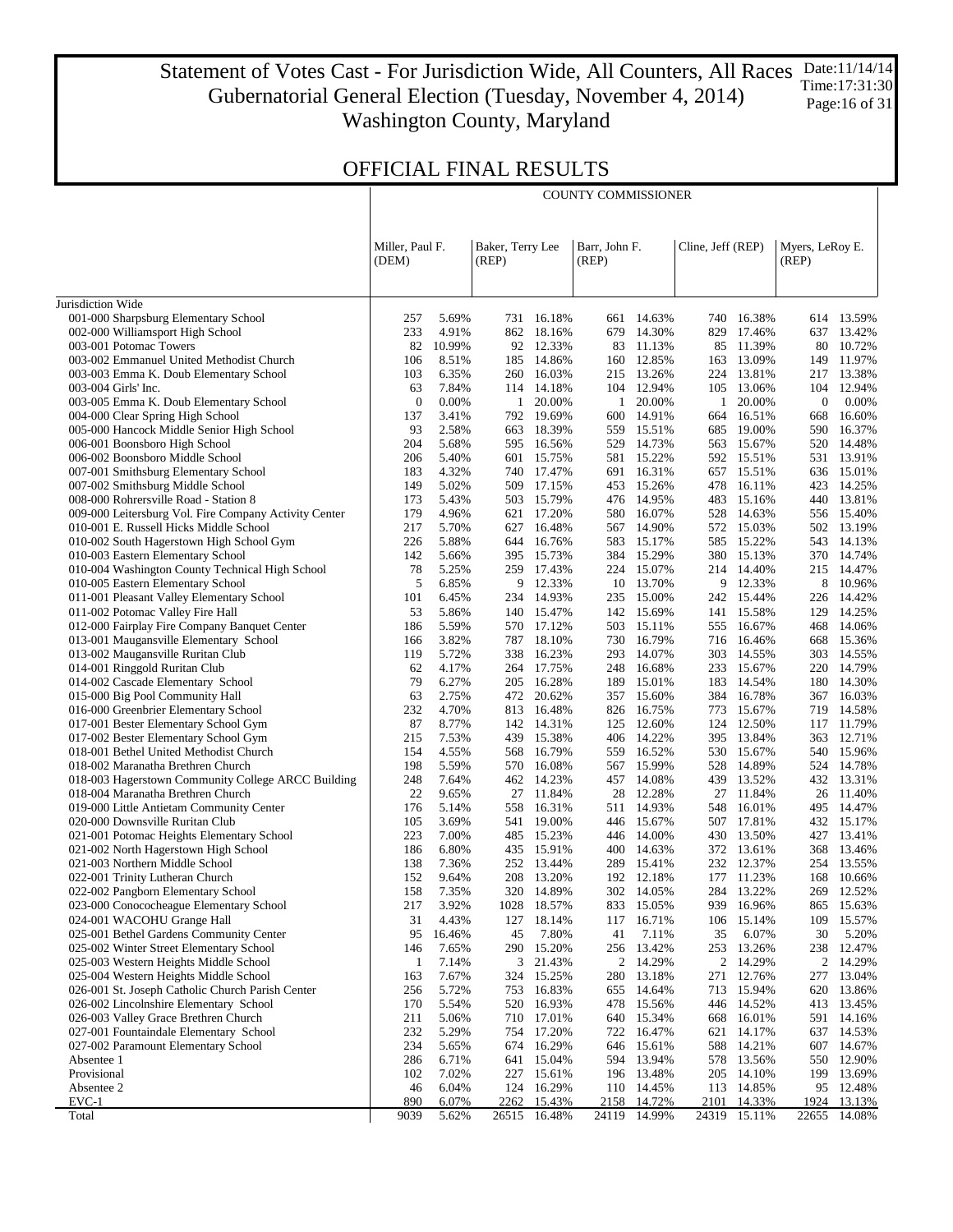### Statement of Votes Cast - For Jurisdiction Wide, All Counters, All Races Gubernatorial General Election (Tuesday, November 4, 2014) Washington County, Maryland Date:11/14/14 Time:17:31:30 Page:17 of 31

### OFFICIAL FINAL RESULTS

COUNTY COMMISSIONER

|                                                                               | Wivell, William J.<br>(REP) |                  | Write-In Votes      |                |  |
|-------------------------------------------------------------------------------|-----------------------------|------------------|---------------------|----------------|--|
| Jurisdiction Wide                                                             |                             |                  |                     |                |  |
| 001-000 Sharpsburg Elementary School                                          | 607                         | 13.44%           | 6                   | 0.13%          |  |
| 002-000 Williamsport High School                                              | 662                         | 13.94%           | $\overline{4}$      | 0.08%          |  |
| 003-001 Potomac Towers                                                        | 72                          | 9.65%            | 0                   | 0.00%          |  |
| 003-002 Emmanuel United Methodist Church                                      | 133                         | 10.68%           | 6                   | 0.48%          |  |
| 003-003 Emma K. Doub Elementary School                                        | 217                         | 13.38%           | 6                   | 0.37%          |  |
| 003-004 Girls' Inc.                                                           | 94                          | 11.69%           | $\overline{c}$      | 0.25%          |  |
| 003-005 Emma K. Doub Elementary School                                        | $\mathbf{1}$                | 20.00%           | $\boldsymbol{0}$    | 0.00%          |  |
| 004-000 Clear Spring High School                                              | 613                         | 15.24%           | 8                   | 0.20%          |  |
| 005-000 Hancock Middle Senior High School                                     | 584                         | 16.20%           | $\boldsymbol{0}$    | 0.00%          |  |
| 006-001 Boonsboro High School                                                 | 469                         | 13.06%           | 5                   | 0.14%          |  |
| 006-002 Boonsboro Middle School                                               | 496                         | 12.99%           | 3                   | 0.08%          |  |
| 007-001 Smithsburg Elementary School                                          | 705                         | 16.64%           | 3<br>$\overline{4}$ | 0.07%          |  |
| 007-002 Smithsburg Middle School                                              | 463<br>464                  | 15.60%           | 5                   | 0.13%          |  |
| 008-000 Rohrersville Road - Station 8                                         | 555                         | 14.57%           | $\overline{4}$      | 0.16%          |  |
| 009-000 Leitersburg Vol. Fire Company Activity Center                         | 517                         | 15.37%           | 9                   | 0.11%<br>0.24% |  |
| 010-001 E. Russell Hicks Middle School                                        | 523                         | 13.59%           | 5                   | 0.13%          |  |
| 010-002 South Hagerstown High School Gym<br>010-003 Eastern Elementary School | 366                         | 13.61%<br>14.58% | $\overline{2}$      | 0.08%          |  |
| 010-004 Washington County Technical High School                               | 220                         | 14.80%           | $\mathbf{1}$        | 0.07%          |  |
| 010-005 Eastern Elementary School                                             | $\overline{4}$              | 5.48%            | $\boldsymbol{0}$    | 0.00%          |  |
| 011-001 Pleasant Valley Elementary School                                     | 211                         | 13.47%           | $\mathbf{1}$        | 0.06%          |  |
| 011-002 Potomac Valley Fire Hall                                              | 109                         | 12.04%           | 1                   | 0.11%          |  |
| 012-000 Fairplay Fire Company Banquet Center                                  | 486                         | 14.60%           | 5                   | 0.15%          |  |
| 013-001 Maugansville Elementary School                                        | 668                         | 15.36%           | 9                   | 0.21%          |  |
| 013-002 Maugansville Ruritan Club                                             | 284                         | 13.64%           | $\mathbf{1}$        | 0.05%          |  |
| 014-001 Ringgold Ruritan Club                                                 | 254                         | 17.08%           | 3                   | 0.20%          |  |
| 014-002 Cascade Elementary School                                             | 204                         | 16.20%           | $\mathbf{1}$        | 0.08%          |  |
| 015-000 Big Pool Community Hall                                               | 370                         | 16.16%           | 4                   | 0.17%          |  |
| 016-000 Greenbrier Elementary School                                          | 721                         | 14.62%           | 7                   | 0.14%          |  |
| 017-001 Bester Elementary School Gym                                          | 105                         | 10.58%           | $\mathbf{1}$        | 0.10%          |  |
| 017-002 Bester Elementary School Gym                                          | 337                         | 11.80%           | 9                   | 0.32%          |  |
| 018-001 Bethel United Methodist Church                                        | 519                         | 15.34%           | $\overline{c}$      | 0.06%          |  |
| 018-002 Maranatha Brethren Church                                             | 488                         | 13.77%           | $\overline{c}$      | 0.06%          |  |
| 018-003 Hagerstown Community College ARCC Building                            | 388                         | 11.95%           | 9                   | 0.28%          |  |
| 018-004 Maranatha Brethren Church                                             | 24                          | 10.53%           | $\boldsymbol{0}$    | 0.00%          |  |
| 019-000 Little Antietam Community Center                                      | 500                         | 14.61%           | 8                   | 0.23%          |  |
| 020-000 Downsville Ruritan Club                                               | 422                         | 14.82%           | $\mathbf{1}$        | 0.04%          |  |
| 021-001 Potomac Heights Elementary School                                     | 387                         | 12.15%           | 9                   | 0.28%          |  |
| 021-002 North Hagerstown High School                                          | 351                         | 12.84%           | 3                   | 0.11%          |  |
| 021-003 Northern Middle School                                                | 217                         | 11.57%           | 7                   | 0.37%          |  |
| 022-001 Trinity Lutheran Church                                               | 170                         | 10.79%           | 5                   | 0.32%          |  |
| 022-002 Pangborn Elementary School                                            | 272                         | 12.66%           | 8                   | 0.37%          |  |
| 023-000 Conococheague Elementary School                                       | 823                         | 14.87%           | 10                  | 0.18%          |  |
| 024-001 WACOHU Grange Hall                                                    | 104                         | 14.86%           | $\boldsymbol{0}$    | 0.00%          |  |
| 025-001 Bethel Gardens Community Center                                       | 25                          | 4.33%            | $\boldsymbol{0}$    | 0.00%          |  |
| 025-002 Winter Street Elementary School                                       | 214                         | 11.22%           | 5                   | 0.26%          |  |
| 025-003 Western Heights Middle School                                         | 2                           | 14.29%           | $\boldsymbol{0}$    | 0.00%          |  |
| 025-004 Western Heights Middle School                                         | 270                         | 12.71%           | $\overline{c}$      | 0.09%          |  |
| 026-001 St. Joseph Catholic Church Parish Center                              | 619                         | 13.84%           | 7                   | 0.16%          |  |
| 026-002 Lincolnshire Elementary School                                        | 403                         | 13.12%           | 5                   | 0.16%          |  |
| 026-003 Valley Grace Brethren Church                                          | 584                         | 13.99%           | 6                   | 0.14%          |  |
| 027-001 Fountaindale Elementary School                                        | 599                         | 13.67%           | 11                  | 0.25%          |  |
| 027-002 Paramount Elementary School                                           | 554                         | 13.39%           | 7                   | 0.17%          |  |
| Absentee 1                                                                    | 581                         | 13.63%           | 5                   | 0.12%          |  |
| Provisional                                                                   | 181                         | 12.45%           | $\mathfrak{Z}$      | 0.21%          |  |
| Absentee 2                                                                    | 103                         | 13.53%           | $\overline{c}$      | 0.26%          |  |
| $EVC-1$                                                                       | 1966                        | 13.41%           | 32                  | 0.22%          |  |
| Total                                                                         | 22280                       | 13.85%           | 264                 | 0.16%          |  |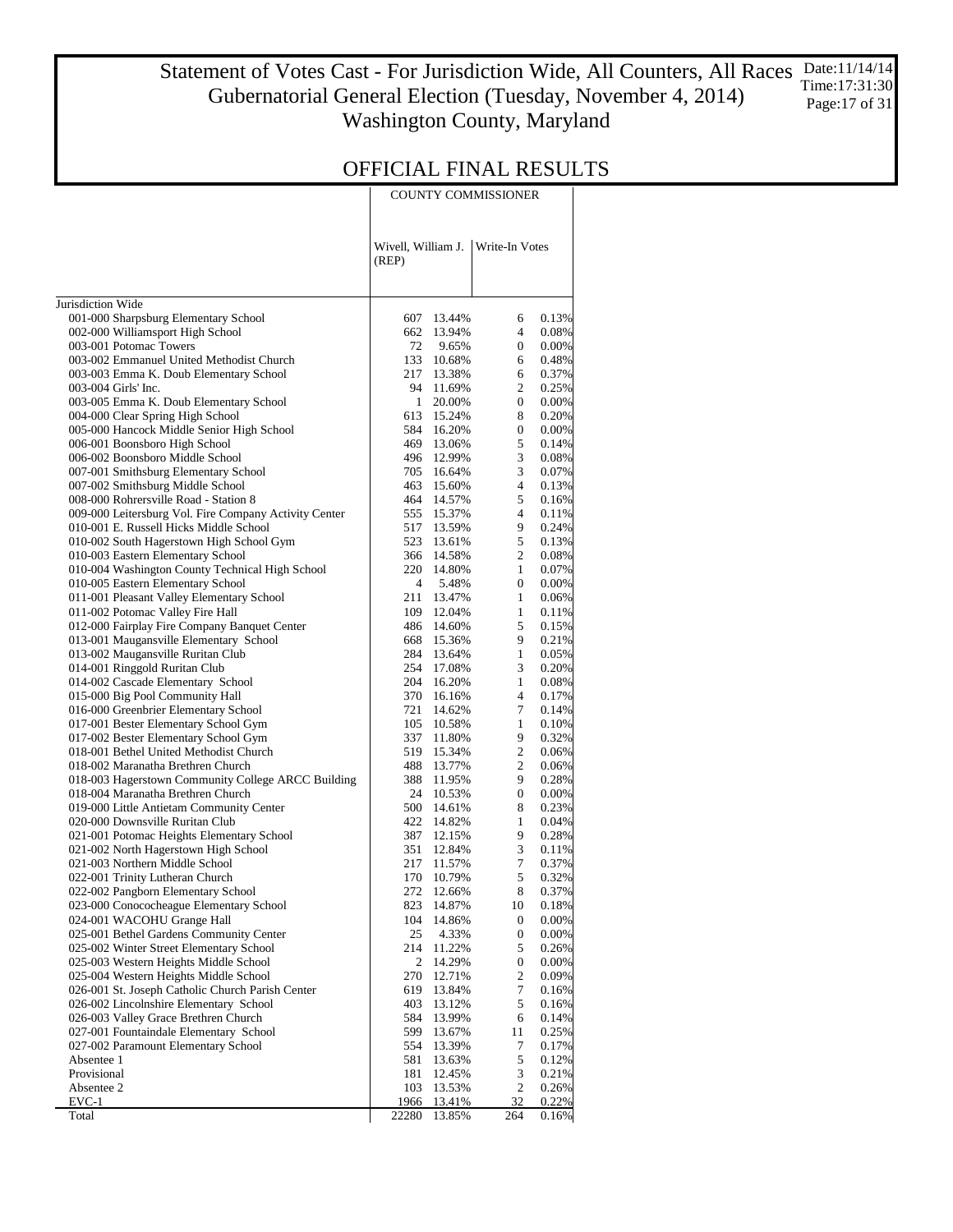### Statement of Votes Cast - For Jurisdiction Wide, All Counters, All Races Gubernatorial General Election (Tuesday, November 4, 2014) Washington County, Maryland Date:11/14/14 Time:17:31:30 Page:18 of 31

JUDGE CIRCUIT COURT 4

 $\overline{a}$ 

## OFFICIAL FINAL RESULTS

 $\overline{\phantom{a}}$ 

|                                                                                                 | Reg.<br>Voters   | Times<br>Counted | Total<br>Votes | Beachley, Donald<br>E. |                          | Wright, Dana<br>Moylan |                          | Write-In Votes                 |                |
|-------------------------------------------------------------------------------------------------|------------------|------------------|----------------|------------------------|--------------------------|------------------------|--------------------------|--------------------------------|----------------|
| Jurisdiction Wide                                                                               |                  |                  |                |                        |                          |                        |                          |                                |                |
| 001-000 Sharpsburg Elementary School                                                            | 2256             | 1112             | 1332           |                        | 684 51.35%               | 642                    | 48.20%                   | 6                              | 0.45%          |
| 002-000 Williamsport High School                                                                | 2970             | 1162             | 1509           | 755                    | 50.03%                   | 748                    | 49.57%                   | 6                              | 0.40%          |
| 003-001 Potomac Towers                                                                          | 737              | 193              | 241            |                        | 116 48.13%               |                        | 123 51.04%               | 2                              | 0.83%          |
| 003-002 Emmanuel United Methodist Church                                                        | 1073             | 298              | 391            |                        | 186 47.57%               |                        | 204 52.17%               | $\mathbf{1}$                   | 0.26%          |
| 003-003 Emma K. Doub Elementary School                                                          | 1496             | 393              | 523            |                        | 251 47.99%               |                        | 269 51.43%               | 3                              | 0.57%          |
| 003-004 Girls' Inc.                                                                             | 1193             | 196              | 255            |                        | 124 48.63%               | 129                    | 50.59%                   | $\overline{c}$                 | 0.78%          |
| 003-005 Emma K. Doub Elementary School                                                          | 5                | $\mathbf{1}$     | 2              | $\mathbf{1}$           | 50.00%                   | $\mathbf{1}$           | 50.00%                   | $\boldsymbol{0}$               | 0.00%          |
| 004-000 Clear Spring High School                                                                | 2136             | 986              | 1183           | 596                    | 50.38%                   | 582                    | 49.20%                   | 5                              | 0.42%          |
| 005-000 Hancock Middle Senior High School                                                       | 2274             | 909              | 1058           |                        | 515 48.68%               |                        | 539 50.95%               | $\overline{4}$                 | 0.38%          |
| 006-001 Boonsboro High School                                                                   | 2057             | 876              | 1089           | 569                    | 52.25%                   | 519                    | 47.66%                   | $\mathbf{1}$                   | 0.09%          |
| 006-002 Boonsboro Middle School                                                                 | 2259             | 950              | 1148           |                        | 585 50.96%               | 559                    | 48.69%                   | $\overline{4}$                 | 0.35%          |
| 007-001 Smithsburg Elementary School                                                            | 2278             | 999              | 1256           | 638                    | 50.80%                   | 615                    | 48.96%                   | 3                              | 0.24%          |
| 007-002 Smithsburg Middle School                                                                | 1854             | 719              | 929            | 472                    | 50.81%                   | 453                    | 48.76%                   | $\overline{4}$                 | 0.43%          |
| 008-000 Rohrersville Road - Station 8                                                           | 1734             | 783              | 881            | 446                    | 50.62%                   | 429                    | 48.69%                   | 6<br>9                         | 0.68%          |
| 009-000 Leitersburg Vol. Fire Company Activity Center<br>010-001 E. Russell Hicks Middle School | 1964<br>2480     | 880<br>922       | 1232<br>1197   |                        | 595 48.30%<br>598 49.96% |                        | 628 50.97%<br>588 49.12% | 11                             | 0.73%<br>0.92% |
| 010-002 South Hagerstown High School Gym                                                        | 2471             | 927              | 1180           |                        | 598 50.68%               |                        | 575 48.73%               | $\tau$                         | 0.59%          |
| 010-003 Eastern Elementary School                                                               | 1389             | 582              | 824            | 421                    | 51.09%                   |                        | 401 48.67%               | $\overline{c}$                 | 0.24%          |
| 010-004 Washington County Technical High School                                                 | 836              | 340              | 465            |                        | 231 49.68%               |                        | 231 49.68%               | 3                              | 0.65%          |
| 010-005 Eastern Elementary School                                                               | 37               | 17               | 29             |                        | 15 51.72%                |                        | 14 48.28%                | $\boldsymbol{0}$               | 0.00%          |
| 011-001 Pleasant Valley Elementary School                                                       | 832              | 389              | 429            | 221                    | 51.52%                   |                        | 203 47.32%               | 5                              | 1.17%          |
| 011-002 Potomac Valley Fire Hall                                                                | 430              | 217              | 262            |                        | 136 51.91%               |                        | 120 45.80%               | 6                              | 2.29%          |
| 012-000 Fairplay Fire Company Banquet Center                                                    | 1795             | 816              | 1050           | 525                    | 50.00%                   |                        | 520 49.52%               | 5                              | 0.48%          |
| 013-001 Maugansville Elementary School                                                          | 2636             | 1043             | 1372           | 687                    | 50.07%                   |                        | 681 49.64%               | $\overline{4}$                 | 0.29%          |
| 013-002 Maugansville Ruritan Club                                                               | 1362             | 517              | 664            |                        | 326 49.10%               |                        | 338 50.90%               | $\boldsymbol{0}$               | 0.00%          |
| 014-001 Ringgold Ruritan Club                                                                   | 774              | 365              | 449            |                        | 224 49.89%               | 225                    | 50.11%                   | $\boldsymbol{0}$               | 0.00%          |
| 014-002 Cascade Elementary School                                                               | 876              | 297              | 372            |                        | 192 51.61%               |                        | 180 48.39%               | $\boldsymbol{0}$               | 0.00%          |
| 015-000 Big Pool Community Hall                                                                 | 1300             | 570              | 625            |                        | 303 48.48%               |                        | 320 51.20%               | $\overline{c}$                 | 0.32%          |
| 016-000 Greenbrier Elementary School                                                            | 2652             | 1199             | 1520           |                        | 748 49.21%               |                        | 763 50.20%               | 9                              | 0.59%          |
| 017-001 Bester Elementary School Gym                                                            | 1236             | 244              | 311            |                        | 148 47.59%               | 163                    | 52.41%                   | $\boldsymbol{0}$               | 0.00%          |
| 017-002 Bester Elementary School Gym                                                            | 2485             | 672              | 905            |                        | 444 49.06%               |                        | 457 50.50%               | $\overline{4}$                 | 0.44%          |
| 018-001 Bethel United Methodist Church                                                          | 1941<br>2171     | 823<br>863       | 1089<br>1143   | 553                    | 50.78%<br>586 51.27%     | 532                    | 48.85%<br>556 48.64%     | $\overline{4}$<br>$\mathbf{1}$ | 0.37%<br>0.09% |
| 018-002 Maranatha Brethren Church<br>018-003 Hagerstown Community College ARCC Building         | 2763             | 769              | 978            |                        | 483 49.39%               | 491                    | 50.20%                   | $\overline{4}$                 | 0.41%          |
| 018-004 Maranatha Brethren Church                                                               | 334              | 55               | 79             |                        | 43 54.43%                |                        | 36 45.57%                | $\boldsymbol{0}$               | 0.00%          |
| 019-000 Little Antietam Community Center                                                        | 1720             | 842              | 967            |                        | 500 51.71%               |                        | 462 47.78%               | 5                              | 0.52%          |
| 020-000 Downsville Ruritan Club                                                                 | 1458             | 704              | 896            |                        | 440 49.11%               |                        | 455 50.78%               | -1                             | 0.11%          |
| 021-001 Potomac Heights Elementary School                                                       | 2246             | 797              | 1052           |                        | 520 49.43%               | 515                    | 48.95%                   | 17                             | 1.62%          |
| 021-002 North Hagerstown High School                                                            | 1879             | 655              | 867            |                        | 432 49.83%               |                        | 432 49.83%               | 3                              | 0.35%          |
| 021-003 Northern Middle School                                                                  | 1118             | 482              | 661            |                        | 336 50.83%               |                        | 317 47.96%               | 8                              | 1.21%          |
| 022-001 Trinity Lutheran Church                                                                 | 1758             | 394              | 488            |                        | 228 46.72%               |                        | 255 52.25%               | 5                              | 1.02%          |
| 022-002 Pangborn Elementary School                                                              | 1721             | 522              | 692            |                        | 332 47.98%               |                        | 353 51.01%               | $\overline{7}$                 | 1.01%          |
| 023-000 Conococheague Elementary School                                                         | 3341             | 1330             | 1672           | 829                    | 49.58%                   | 839                    | 50.18%                   | 4                              | 0.24%          |
| 024-001 WACOHU Grange Hall                                                                      | 530              | 170              | 232            | 123                    | 53.02%                   | 108                    | 46.55%                   | $\mathbf{1}$                   | 0.43%          |
| 025-001 Bethel Gardens Community Center                                                         | 773              | 161              | 199            |                        | 99 49.75%                | 99                     | 49.75%                   | 1                              | 0.50%          |
| 025-002 Winter Street Elementary School                                                         | 2068             | 457              | 597            |                        | 294 49.25%               | 303                    | 50.75%                   | $\mathbf{0}$                   | 0.00%          |
| 025-003 Western Heights Middle School                                                           | 21               | 3                | 6              | 3                      | 50.00%                   | 3                      | 50.00%                   | $\bf{0}$                       | 0.00%          |
| 025-004 Western Heights Middle School<br>026-001 St. Joseph Catholic Church Parish Center       | 1903             | 515              | 649            | 321                    | 49.46%                   | 325                    | 50.08%<br>50.44%         | 3                              | 0.46%          |
| 026-002 Lincolnshire Elementary School                                                          | 2966<br>1856     | 1063<br>752      | 1489<br>1027   | 522                    | 732 49.16%<br>50.83%     | 751<br>498             | 48.49%                   | 6<br>7                         | 0.40%<br>0.68% |
| 026-003 Valley Grace Brethren Church                                                            | 2437             | 998              | 1338           |                        | 654 48.88%               |                        | 676 50.52%               | 8                              | 0.60%          |
| 027-001 Fountaindale Elementary School                                                          | 2562             | 1084             | 1577           | 804                    | 50.98%                   |                        | 762 48.32%               | 11                             | 0.70%          |
| 027-002 Paramount Elementary School                                                             | 2654             | 1002             | 1476           |                        | 728 49.32%               |                        | 738 50.00%               | 10                             | 0.68%          |
| Absentee 1                                                                                      | $\bf{0}$         | 1033             | 1391           |                        | 711 51.11%               | 674                    | 48.45%                   | 6                              | 0.43%          |
| Provisional                                                                                     | $\bf{0}$         | 404              | 443            |                        | 214 48.31%               | 227                    | 51.24%                   | 2                              | 0.45%          |
| Absentee 2                                                                                      | $\boldsymbol{0}$ | 196              | 255            |                        | 134 52.55%               | 120                    | 47.06%                   | $\mathbf{1}$                   | 0.39%          |
| $EVC-1$                                                                                         | $\boldsymbol{0}$ | 3504             | 4907           | 2449                   | 49.91%                   | 2432                   | 49.56%                   | 26                             | 0.53%          |
| Total                                                                                           | 90097            | 39152            | 50853          | 25420                  | 49.99%                   | 25178                  | 49.51%                   | 255                            | 0.50%          |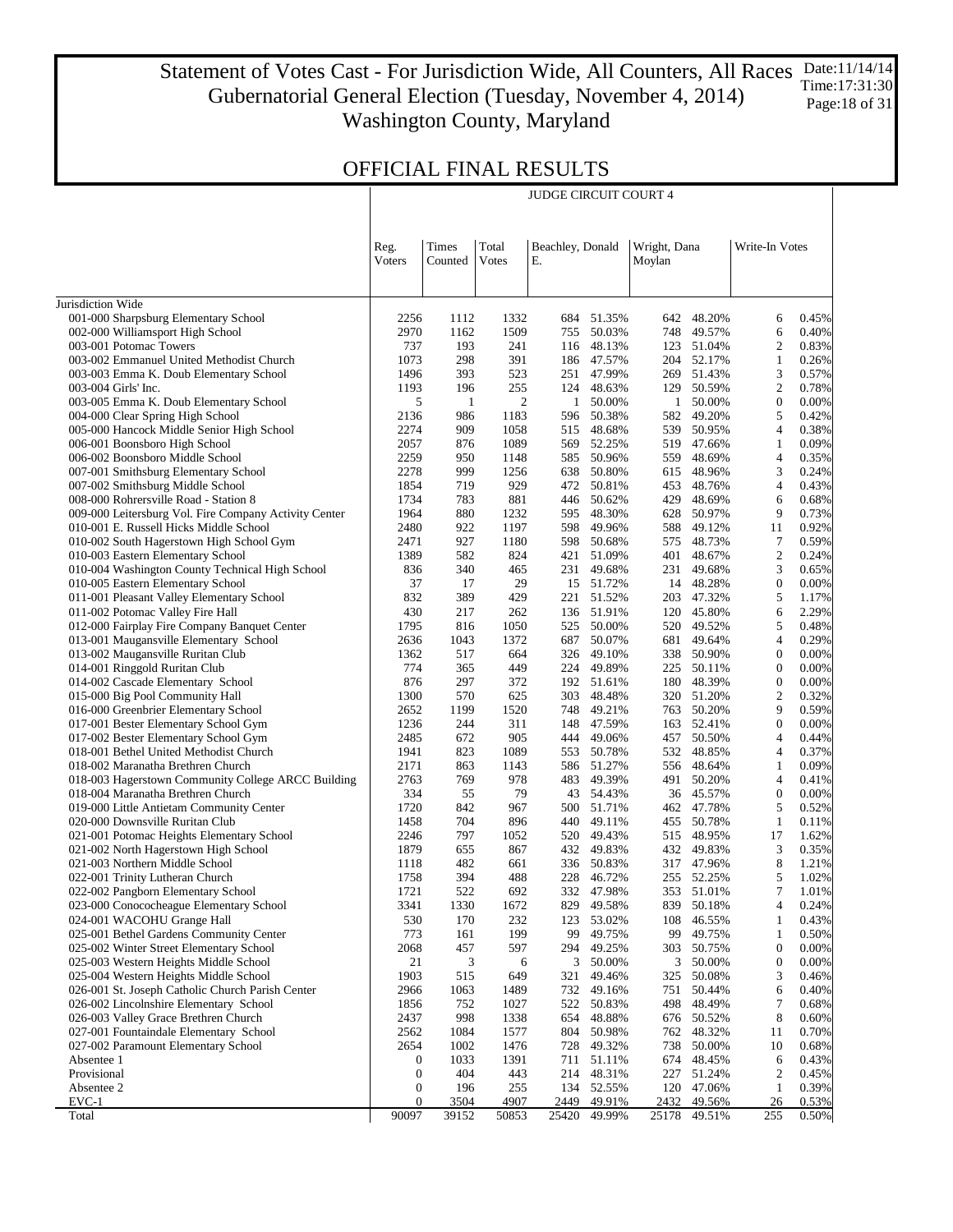### Statement of Votes Cast - For Jurisdiction Wide, All Counters, All Races Gubernatorial General Election (Tuesday, November 4, 2014) Washington County, Maryland Date:11/14/14 Time:17:31:30 Page:19 of 31

Τ

### OFFICIAL FINAL RESULTS

|                                                                                  |              |              |               | JUDGE SPEC APPEAL AT LG   |                  |                     |
|----------------------------------------------------------------------------------|--------------|--------------|---------------|---------------------------|------------------|---------------------|
|                                                                                  |              |              |               |                           |                  |                     |
|                                                                                  | Reg.         | Times        | Total         | YES Arthur,               | NO Arthur, Kevin |                     |
|                                                                                  | Voters       | Counted      | <b>V</b> otes | Kevin F                   | F                |                     |
|                                                                                  |              |              |               |                           |                  |                     |
| Jurisdiction Wide                                                                |              |              |               |                           |                  |                     |
| 001-000 Sharpsburg Elementary School                                             | 2256         | 1112         | 832           | 85.70%<br>713             |                  | 119 14.30%          |
| 002-000 Williamsport High School                                                 | 2970         | 1162         | 891           | 785 88.10%                |                  | 106 11.90%          |
| 003-001 Potomac Towers<br>003-002 Emmanuel United Methodist Church               | 737<br>1073  | 193<br>298   | 159<br>233    | 138 86.79%<br>208 89.27%  | 21<br>25         | 13.21%<br>10.73%    |
| 003-003 Emma K. Doub Elementary School                                           | 1496         | 393          | 314           | 268 85.35%                |                  | 46 14.65%           |
| 003-004 Girls' Inc.                                                              | 1193         | 196          | 168           | 76.79%<br>129             |                  | 39 23.21%           |
| 003-005 Emma K. Doub Elementary School                                           | 5            | $\mathbf{1}$ | $\mathbf{1}$  | $\boldsymbol{0}$<br>0.00% |                  | 1 100.00%           |
| 004-000 Clear Spring High School                                                 | 2136         | 986          | 729           | 621 85.19%                | 108              | 14.81%              |
| 005-000 Hancock Middle Senior High School                                        | 2274         | 909          | 688           | 562 81.69%                |                  | 126 18.31%          |
| 006-001 Boonsboro High School                                                    | 2057         | 876          | 659           | 577 87.56%                |                  | 82 12.44%           |
| 006-002 Boonsboro Middle School                                                  | 2259         | 950          | 718           | 616 85.79%                |                  | 102 14.21%          |
| 007-001 Smithsburg Elementary School                                             | 2278         | 999          | 731<br>556    | 643 87.96%                | 88               | 12.04%<br>10.97%    |
| 007-002 Smithsburg Middle School<br>008-000 Rohrersville Road - Station 8        | 1854<br>1734 | 719<br>783   | 560           | 495 89.03%<br>465 83.04%  | 61<br>95         | 16.96%              |
| 009-000 Leitersburg Vol. Fire Company Activity Center                            | 1964         | 880          | 684           | 613 89.62%                | 71               | 10.38%              |
| 010-001 E. Russell Hicks Middle School                                           | 2480         | 922          | 720           | 628 87.22%                | 92               | 12.78%              |
| 010-002 South Hagerstown High School Gym                                         | 2471         | 927          | 722           | 621 86.01%                | 101              | 13.99%              |
| 010-003 Eastern Elementary School                                                | 1389         | 582          | 471           | 418 88.75%                | 53               | 11.25%              |
| 010-004 Washington County Technical High School                                  | 836          | 340          | 286           | 256 89.51%                | 30               | 10.49%              |
| 010-005 Eastern Elementary School                                                | 37           | 17           | 15            | 15 100.00%                | $\boldsymbol{0}$ | 0.00%               |
| 011-001 Pleasant Valley Elementary School                                        | 832          | 389          | 286           | 228 79.72%                | 58               | 20.28%              |
| 011-002 Potomac Valley Fire Hall<br>012-000 Fairplay Fire Company Banquet Center | 430<br>1795  | 217<br>816   | 174<br>630    | 144 82.76%<br>538 85.40%  | 30               | 17.24%<br>92 14.60% |
| 013-001 Maugansville Elementary School                                           | 2636         | 1043         | 782           | 681 87.08%                | 101              | 12.92%              |
| 013-002 Maugansville Ruritan Club                                                | 1362         | 517          | 414           | 354 85.51%                |                  | 60 14.49%           |
| 014-001 Ringgold Ruritan Club                                                    | 774          | 365          | 283           | 251 88.69%                |                  | 32 11.31%           |
| 014-002 Cascade Elementary School                                                | 876          | 297          | 244           | 208 85.25%                | 36               | 14.75%              |
| 015-000 Big Pool Community Hall                                                  | 1300         | 570          | 415           | 356 85.78%                | 59               | 14.22%              |
| 016-000 Greenbrier Elementary School                                             | 2652         | 1199         | 911           | 791 86.83%                | 120              | 13.17%              |
| 017-001 Bester Elementary School Gym                                             | 1236         | 244          | 206           | 172 83.50%                | 34               | 16.50%              |
| 017-002 Bester Elementary School Gym                                             | 2485         | 672<br>823   | 566<br>630    | 510 90.11%                | 56               | 9.89%               |
| 018-001 Bethel United Methodist Church<br>018-002 Maranatha Brethren Church      | 1941<br>2171 | 863          | 685           | 547 86.83%<br>595 86.86%  | 83               | 13.17%<br>90 13.14% |
| 018-003 Hagerstown Community College ARCC Building                               | 2763         | 769          | 607           | 535 88.14%                | 72               | 11.86%              |
| 018-004 Maranatha Brethren Church                                                | 334          | 55           | 45            | 37 82.22%                 | 8                | 17.78%              |
| 019-000 Little Antietam Community Center                                         | 1720         | 842          | 592           | 511 86.32%                | 81               | 13.68%              |
| 020-000 Downsville Ruritan Club                                                  | 1458         | 704          | 509           | 444 87.23%                | 65               | 12.77%              |
| 021-001 Potomac Heights Elementary School                                        | 2246         | 797          | 614           | 538 87.62%                | 76               | 12.38%              |
| 021-002 North Hagerstown High School                                             | 1879         | 655          | 524           | 444 84.73%                | 80               | 15.27%              |
| 021-003 Northern Middle School                                                   | 1118         | 482          | 355           | 325 91.55%                | 30               | 8.45%               |
| 022-001 Trinity Lutheran Church<br>022-002 Pangborn Elementary School            | 1758<br>1721 | 394<br>522   | 309<br>415    | 269 87.06%<br>355 85.54%  | 60               | 40 12.94%<br>14.46% |
| 023-000 Conococheague Elementary School                                          | 3341         | 1330         | 1028          | 85.89%<br>883             | 145              | 14.11%              |
| 024-001 WACOHU Grange Hall                                                       | 530          | 170          | 136           | 115<br>84.56%             | 21               | 15.44%              |
| 025-001 Bethel Gardens Community Center                                          | 773          | 161          | 126           | 110 87.30%                | 16               | 12.70%              |
| 025-002 Winter Street Elementary School                                          | 2068         | 457          | 379           | 321 84.70%                | 58               | 15.30%              |
| 025-003 Western Heights Middle School                                            | 21           | 3            | 3             | 3 100.00%                 | $\boldsymbol{0}$ | 0.00%               |
| 025-004 Western Heights Middle School                                            | 1903         | 515          | 421           | 362 85.99%                | 59               | 14.01%              |
| 026-001 St. Joseph Catholic Church Parish Center                                 | 2966         | 1063         | 884           | 786 88.91%                | 98               | 11.09%              |
| 026-002 Lincolnshire Elementary School                                           | 1856         | 752          | 602           | 545 90.53%                | 57               | 9.47%               |
| 026-003 Valley Grace Brethren Church<br>027-001 Fountaindale Elementary School   | 2437<br>2562 | 998<br>1084  | 794<br>841    | 707 89.04%<br>747         | 87<br>94         | 10.96%<br>11.18%    |
| 027-002 Paramount Elementary School                                              | 2654         | 1002         | 831           | 88.82%<br>736 88.57%      | 95               | 11.43%              |
| Absentee 1                                                                       | 0            | 1033         | 776           | 672 86.60%                | 104              | 13.40%              |
| Provisional                                                                      | 0            | 404          | 319           | 260<br>81.50%             | 59               | 18.50%              |
| Absentee 2                                                                       | 0            | 196          | 139           | 115 82.73%                | 24               | 17.27%              |
| $EVC-1$                                                                          | 0            | 3504         | 2736          | 2384<br>87.13%            | 352              | 12.87%              |
| Total                                                                            | 90097        | 39152        | 30348         | 26350<br>86.83%           | 3998             | 13.17%              |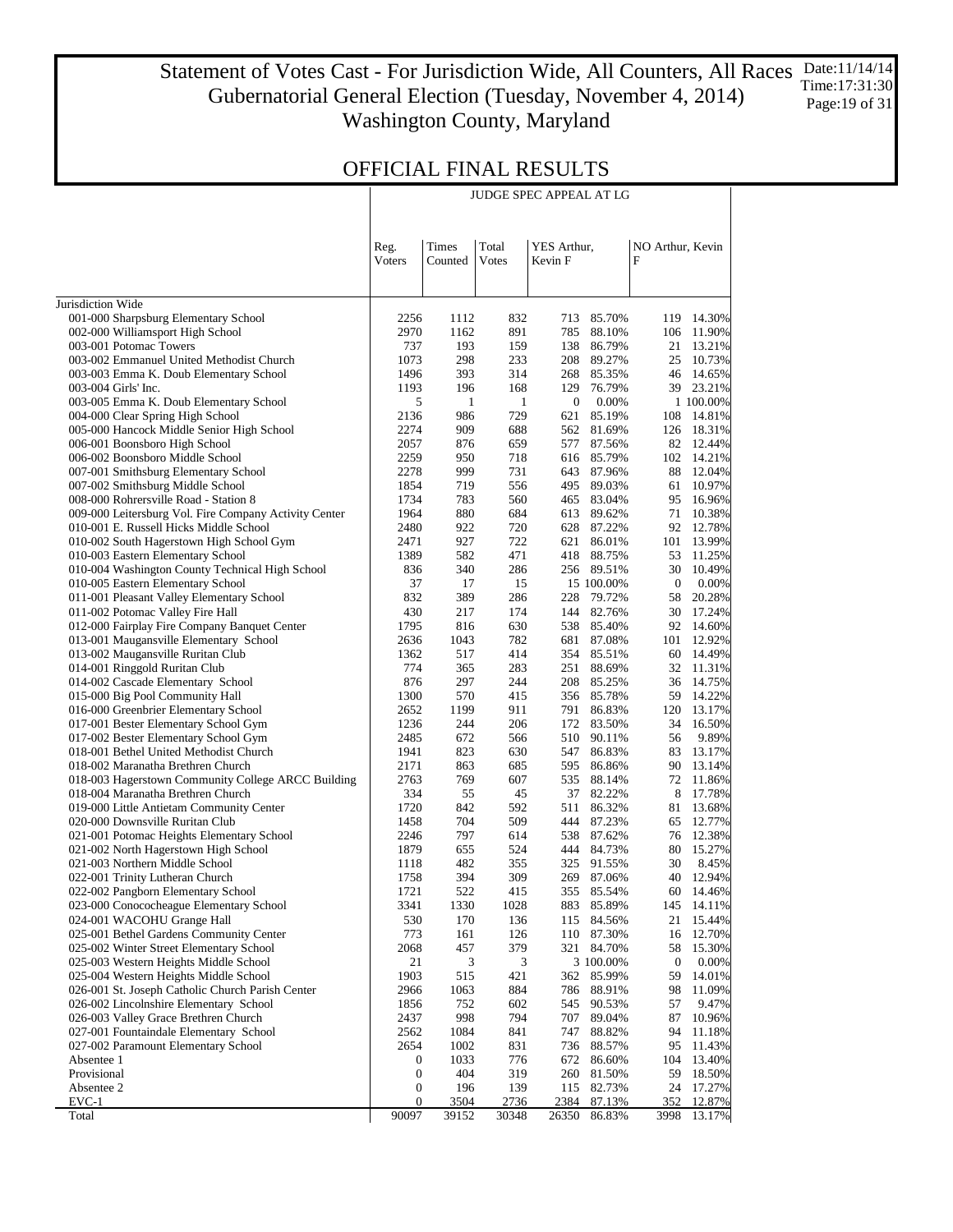### Statement of Votes Cast - For Jurisdiction Wide, All Counters, All Races Gubernatorial General Election (Tuesday, November 4, 2014) Washington County, Maryland Date:11/14/14 Time:17:31:30 Page:20 of 31

JUDGE SPEC APPEAL AT LG

 $\top$ 

### OFFICIAL FINAL RESULTS

|                                                                       | Reg.<br><b>V</b> oters | Times<br>Counted | Total<br><b>V</b> otes | YES Leahy,<br>Andrea M |                          | NO Leahy,<br>Andrea M |                        |
|-----------------------------------------------------------------------|------------------------|------------------|------------------------|------------------------|--------------------------|-----------------------|------------------------|
|                                                                       |                        |                  |                        |                        |                          |                       |                        |
| Jurisdiction Wide                                                     |                        |                  |                        |                        |                          |                       |                        |
| 001-000 Sharpsburg Elementary School                                  | 2256                   | 1112             | 826                    | 703                    | 85.11%                   | 123                   | 14.89%                 |
| 002-000 Williamsport High School                                      | 2970                   | 1162             | 884                    | 771                    | 87.22%                   | 113                   | 12.78%                 |
| 003-001 Potomac Towers                                                | 737                    | 193              | 158                    |                        | 132 83.54%               |                       | 26 16.46%              |
| 003-002 Emmanuel United Methodist Church                              | 1073                   | 298              | 232                    |                        | 206 88.79%               |                       | 26 11.21%              |
| 003-003 Emma K. Doub Elementary School                                | 1496                   | 393              | 314                    |                        | 270 85.99%               |                       | 44 14.01%              |
| 003-004 Girls' Inc.                                                   | 1193                   | 196              | 167                    |                        | 136 81.44%               |                       | 31 18.56%              |
| 003-005 Emma K. Doub Elementary School                                | 5                      | $\mathbf{1}$     | $\mathbf{1}$           | $\boldsymbol{0}$       | 0.00%                    |                       | 1 100.00%              |
| 004-000 Clear Spring High School                                      | 2136                   | 986              | 718                    | 608                    | 84.68%                   | 110                   | 15.32%                 |
| 005-000 Hancock Middle Senior High School                             | 2274                   | 909              | 688                    | 551                    | 80.09%                   |                       | 137 19.91%             |
| 006-001 Boonsboro High School<br>006-002 Boonsboro Middle School      | 2057<br>2259           | 876<br>950       | 658<br>718             | 574<br>619             | 87.23%<br>86.21%         | 99                    | 84 12.77%<br>13.79%    |
| 007-001 Smithsburg Elementary School                                  | 2278                   | 999              | 725                    |                        | 628 86.62%               |                       | 97 13.38%              |
| 007-002 Smithsburg Middle School                                      | 1854                   | 719              | 559                    |                        | 496 88.73%               | 63                    | 11.27%                 |
| 008-000 Rohrersville Road - Station 8                                 | 1734                   | 783              | 554                    |                        | 462 83.39%               | 92                    | 16.61%                 |
| 009-000 Leitersburg Vol. Fire Company Activity Center                 | 1964                   | 880              | 674                    | 599                    | 88.87%                   | 75                    | 11.13%                 |
| 010-001 E. Russell Hicks Middle School                                | 2480                   | 922              | 711                    | 611                    | 85.94%                   | 100                   | 14.06%                 |
| 010-002 South Hagerstown High School Gym                              | 2471                   | 927              | 718                    |                        | 622 86.63%               |                       | 96 13.37%              |
| 010-003 Eastern Elementary School                                     | 1389                   | 582              | 469                    |                        | 413 88.06%               |                       | 56 11.94%              |
| 010-004 Washington County Technical High School                       | 836                    | 340              | 284                    |                        | 251 88.38%               |                       | 33 11.62%              |
| 010-005 Eastern Elementary School                                     | 37                     | 17               | 14                     |                        | 14 100.00%               | $\boldsymbol{0}$      | 0.00%                  |
| 011-001 Pleasant Valley Elementary School                             | 832                    | 389              | 284                    |                        | 227 79.93%               | 57                    | 20.07%                 |
| 011-002 Potomac Valley Fire Hall                                      | 430                    | 217              | 170                    | 143                    | 84.12%                   |                       | 27 15.88%              |
| 012-000 Fairplay Fire Company Banquet Center                          | 1795                   | 816              | 626                    | 541                    | 86.42%                   | 85                    | 13.58%                 |
| 013-001 Maugansville Elementary School                                | 2636                   | 1043             | 777                    | 668                    | 85.97%                   | 109                   | 14.03%                 |
| 013-002 Maugansville Ruritan Club                                     | 1362                   | 517              | 413                    | 353                    | 85.47%                   |                       | 60 14.53%              |
| 014-001 Ringgold Ruritan Club                                         | 774                    | 365              | 278                    |                        | 244 87.77%               |                       | 34 12.23%              |
| 014-002 Cascade Elementary School<br>015-000 Big Pool Community Hall  | 876<br>1300            | 297<br>570       | 240<br>410             |                        | 210 87.50%<br>345 84.15% |                       | 30 12.50%<br>65 15.85% |
| 016-000 Greenbrier Elementary School                                  | 2652                   | 1199             | 900                    | 781                    | 86.78%                   | 119                   | 13.22%                 |
| 017-001 Bester Elementary School Gym                                  | 1236                   | 244              | 205                    |                        | 172 83.90%               | 33                    | 16.10%                 |
| 017-002 Bester Elementary School Gym                                  | 2485                   | 672              | 555                    | 501                    | 90.27%                   | 54                    | 9.73%                  |
| 018-001 Bethel United Methodist Church                                | 1941                   | 823              | 623                    | 534                    | 85.71%                   | 89                    | 14.29%                 |
| 018-002 Maranatha Brethren Church                                     | 2171                   | 863              | 677                    |                        | 586 86.56%               |                       | 91 13.44%              |
| 018-003 Hagerstown Community College ARCC Building                    | 2763                   | 769              | 603                    | 533                    | 88.39%                   | 70                    | 11.61%                 |
| 018-004 Maranatha Brethren Church                                     | 334                    | 55               | 46                     |                        | 35 76.09%                | 11                    | 23.91%                 |
| 019-000 Little Antietam Community Center                              | 1720                   | 842              | 591                    | 510                    | 86.29%                   |                       | 81 13.71%              |
| 020-000 Downsville Ruritan Club                                       | 1458                   | 704              | 509                    | 441                    | 86.64%                   |                       | 68 13.36%              |
| 021-001 Potomac Heights Elementary School                             | 2246                   | 797              | 613                    |                        | 546 89.07%               |                       | 67 10.93%              |
| 021-002 North Hagerstown High School                                  | 1879                   | 655              | 523                    |                        | 450 86.04%               |                       | 73 13.96%              |
| 021-003 Northern Middle School                                        | 1118                   | 482              | 358                    | 321                    | 89.66%                   |                       | 37 10.34%              |
| 022-001 Trinity Lutheran Church                                       | 1758                   | 394              | 311                    | 269                    | 86.50%                   | 42                    | 13.50%                 |
| 022-002 Pangborn Elementary School                                    | 1721                   | 522              | 414                    | 357                    | 86.23%                   | 57                    | 13.77%                 |
| 023-000 Conococheague Elementary School<br>024-001 WACOHU Grange Hall | 3341<br>530            | 1330<br>170      | 1033<br>136            | 889                    | 86.06%<br>85.29%         | 144<br>20             | 13.94%<br>14.71%       |
| 025-001 Bethel Gardens Community Center                               | 773                    | 161              | 121                    | 116<br>111             | 91.74%                   | 10                    | 8.26%                  |
| 025-002 Winter Street Elementary School                               | 2068                   | 457              | 382                    |                        | 328 85.86%               | 54                    | 14.14%                 |
| 025-003 Western Heights Middle School                                 | 21                     | 3                | 3                      |                        | 3 100.00%                | $\boldsymbol{0}$      | 0.00%                  |
| 025-004 Western Heights Middle School                                 | 1903                   | 515              | 416                    | 360                    | 86.54%                   | 56                    | 13.46%                 |
| 026-001 St. Joseph Catholic Church Parish Center                      | 2966                   | 1063             | 874                    | 776                    | 88.79%                   | 98                    | 11.21%                 |
| 026-002 Lincolnshire Elementary School                                | 1856                   | 752              | 597                    | 534                    | 89.45%                   | 63                    | 10.55%                 |
| 026-003 Valley Grace Brethren Church                                  | 2437                   | 998              | 781                    | 706                    | 90.40%                   | 75                    | 9.60%                  |
| 027-001 Fountaindale Elementary School                                | 2562                   | 1084             | 830                    | 740                    | 89.16%                   | 90                    | 10.84%                 |
| 027-002 Paramount Elementary School                                   | 2654                   | 1002             | 834                    | 736                    | 88.25%                   | 98                    | 11.75%                 |
| Absentee 1                                                            | $\boldsymbol{0}$       | 1033             | 784                    | 681                    | 86.86%                   | 103                   | 13.14%                 |
| Provisional                                                           | $\boldsymbol{0}$       | 404              | 320                    | 278                    | 86.88%                   | 42                    | 13.13%                 |
| Absentee 2                                                            | $\boldsymbol{0}$       | 196              | 137                    | 118                    | 86.13%                   | 19                    | 13.87%                 |
| $EVC-1$                                                               | $\boldsymbol{0}$       | 3504             | 2715                   | 2365                   | 87.11%                   | 350                   | 12.89%                 |
| Total                                                                 | 90097                  | 39152            | 30161                  | 26174                  | 86.78%                   | 3987                  | 13.22%                 |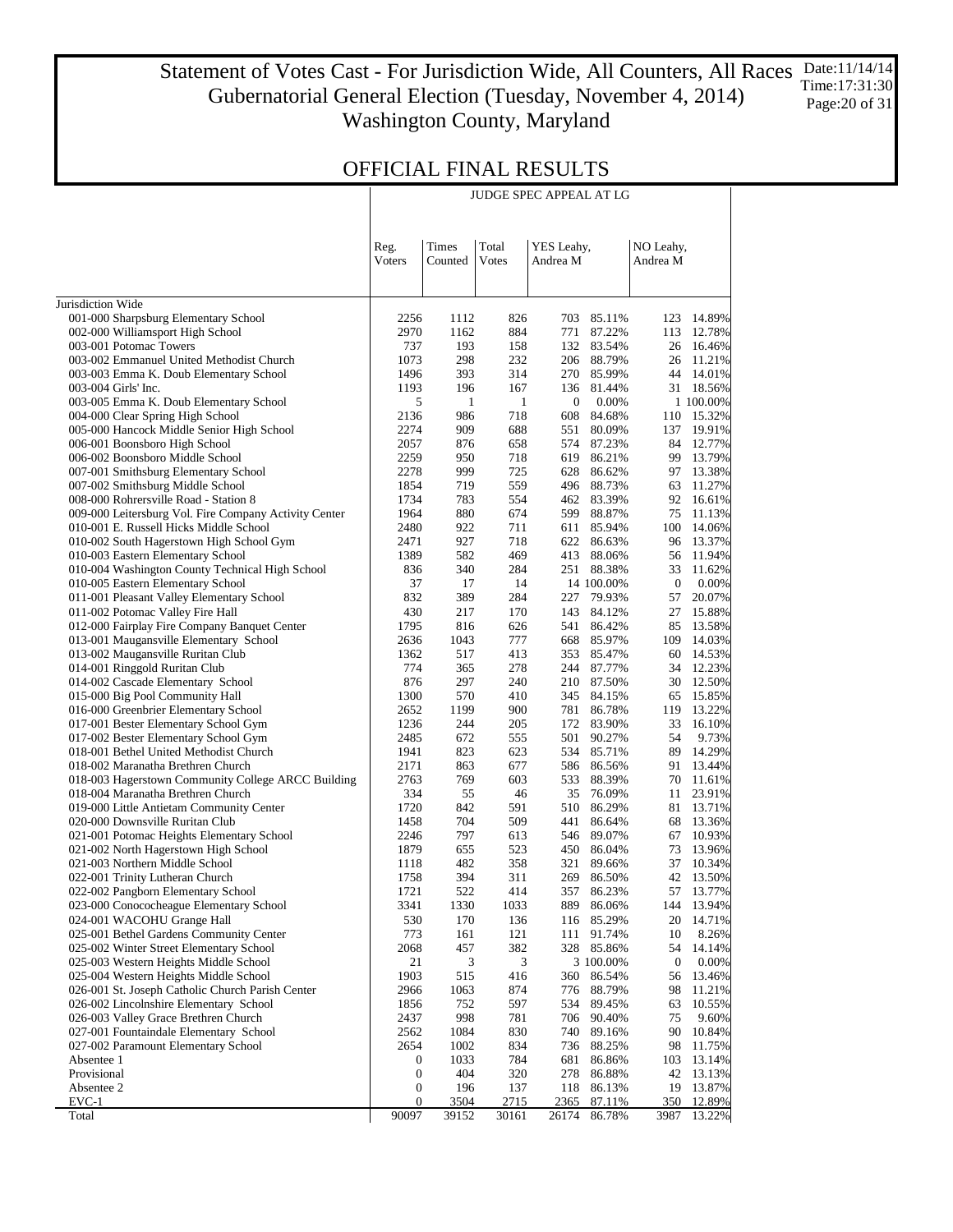### Statement of Votes Cast - For Jurisdiction Wide, All Counters, All Races Gubernatorial General Election (Tuesday, November 4, 2014) Washington County, Maryland Date:11/14/14 Time:17:31:30 Page:21 of 31

### OFFICIAL FINAL RESULTS

| Times<br>Total<br>Hershey, Todd L.<br>Write-In Votes<br>Reg.<br>Voters<br>Counted<br>Votes<br>(DEM)<br>Jurisdiction Wide<br>001-000 Sharpsburg Elementary School<br>2256<br>1112<br>772<br>757<br>98.06%<br>15<br>1.94%<br>002-000 Williamsport High School<br>2970<br>870<br>1162<br>5<br>0.57%<br>865 99.43%<br>003-001 Potomac Towers<br>737<br>193<br>150<br>0.67%<br>149 99.33%<br>1<br>003-002 Emmanuel United Methodist Church<br>1073<br>298<br>232<br>2<br>0.86%<br>230 99.14%<br>1496<br>393<br>302<br>291 96.36%<br>3.64%<br>003-003 Emma K. Doub Elementary School<br>11<br>1193<br>196<br>148<br>0.68%<br>003-004 Girls' Inc.<br>147 99.32%<br>1<br>5<br>0.00%<br>003-005 Emma K. Doub Elementary School<br>$\mathbf{1}$<br>1<br>1 100.00%<br>$\mathbf{0}$<br>004-000 Clear Spring High School<br>986<br>680<br>0.88%<br>2136<br>674 99.12%<br>6<br>005-000 Hancock Middle Senior High School<br>2274<br>909<br>552<br>542 98.19%<br>10<br>1.81%<br>2057<br>876<br>629<br>006-001 Boonsboro High School<br>618 98.25%<br>11<br>1.75%<br>2259<br>950<br>8<br>006-002 Boonsboro Middle School<br>633<br>625 98.74%<br>1.26%<br>2278<br>999<br>683<br>677 99.12%<br>0.88%<br>007-001 Smithsburg Elementary School<br>6<br>719<br>461<br>452 98.05%<br>9<br>007-002 Smithsburg Middle School<br>1854<br>1.95%<br>1734<br>783<br>503<br>8<br>1.59%<br>008-000 Rohrersville Road - Station 8<br>495 98.41%<br>880<br>650<br>2<br>009-000 Leitersburg Vol. Fire Company Activity Center<br>1964<br>648 99.69%<br>0.31%<br>2480<br>922<br>683<br>010-001 E. Russell Hicks Middle School<br>672 98.39%<br>11<br>1.61%<br>010-002 South Hagerstown High School Gym<br>927<br>651<br>2471<br>640 98.31%<br>11<br>1.69%<br>582<br>010-003 Eastern Elementary School<br>1389<br>445<br>3<br>0.67%<br>442 99.33%<br>010-004 Washington County Technical High School<br>340<br>259<br>0.00%<br>836<br>259 100.00%<br>$\mathbf{0}$<br>010-005 Eastern Elementary School<br>37<br>17<br>16<br>$\boldsymbol{0}$<br>0.00%<br>16 100.00%<br>011-001 Pleasant Valley Elementary School<br>832<br>389<br>247<br>236 95.55%<br>11<br>4.45%<br>011-002 Potomac Valley Fire Hall<br>430<br>217<br>160<br>4<br>156 97.50%<br>2.50%<br>012-000 Fairplay Fire Company Banquet Center<br>1795<br>816<br>557<br>2<br>555 99.64%<br>0.36%<br>723<br>013-001 Maugansville Elementary School<br>2636<br>1043<br>709 98.06%<br>14<br>1.94%<br>013-002 Maugansville Ruritan Club<br>517<br>386<br>382 98.96%<br>1362<br>4<br>1.04%<br>014-001 Ringgold Ruritan Club<br>774<br>365<br>245<br>244 99.59%<br>0.41%<br>1<br>876<br>297<br>200<br>$\overline{c}$<br>014-002 Cascade Elementary School<br>198 99.00%<br>1.00%<br>015-000 Big Pool Community Hall<br>1300<br>570<br>369<br>3<br>0.81%<br>366 99.19%<br>016-000 Greenbrier Elementary School<br>2652<br>1199<br>819<br>1.34%<br>808 98.66%<br>11<br>194<br>017-001 Bester Elementary School Gym<br>1236<br>244<br>0.00%<br>194 100.00%<br>$\mathbf{0}$<br>017-002 Bester Elementary School Gym<br>2485<br>672<br>526<br>520 98.86%<br>6<br>1.14%<br>018-001 Bethel United Methodist Church<br>1941<br>823<br>606<br>8<br>1.32%<br>598 98.68%<br>2171<br>634<br>018-002 Maranatha Brethren Church<br>863<br>628 99.05%<br>6<br>0.95%<br>018-003 Hagerstown Community College ARCC Building<br>2763<br>558<br>6<br>769<br>552 98.92%<br>1.08%<br>334<br>40<br>$\boldsymbol{0}$<br>018-004 Maranatha Brethren Church<br>55<br>40 100.00%<br>0.00%<br>5<br>842<br>554<br>0.90%<br>019-000 Little Antietam Community Center<br>1720<br>549 99.10%<br>5<br>704<br>500<br>020-000 Downsville Ruritan Club<br>1458<br>495 99.00%<br>1.00%<br>2246<br>797<br>602<br>3<br>0.50%<br>021-001 Potomac Heights Elementary School<br>599 99.50%<br>1879<br>504<br>021-002 North Hagerstown High School<br>655<br>498 98.81%<br>6<br>1.19%<br>482<br>388<br>3<br>0.77%<br>021-003 Northern Middle School<br>1118<br>385 99.23%<br>394<br>309<br>1.29%<br>022-001 Trinity Lutheran Church<br>1758<br>305 98.71%<br>4<br>022-002 Pangborn Elementary School<br>522<br>391<br>1721<br>387<br>98.98%<br>$\overline{4}$<br>1.02%<br>023-000 Conococheague Elementary School<br>3341<br>1330<br>922<br>1.08%<br>912<br>98.92%<br>10<br>530<br>170<br>123<br>0.81%<br>024-001 WACOHU Grange Hall<br>122<br>99.19%<br>1<br>773<br>$\overline{c}$<br>1.40%<br>025-001 Bethel Gardens Community Center<br>161<br>143<br>141<br>98.60%<br>$\overline{c}$<br>025-002 Winter Street Elementary School<br>2068<br>457<br>367<br>365 99.46%<br>0.54%<br>21<br>3<br>0.00%<br>025-003 Western Heights Middle School<br>3<br>3 100.00%<br>$\boldsymbol{0}$<br>025-004 Western Heights Middle School<br>1903<br>515<br>401<br>3<br>398<br>99.25%<br>0.75%<br>026-001 St. Joseph Catholic Church Parish Center<br>2966<br>1063<br>821<br>1.22%<br>811<br>98.78%<br>10<br>026-002 Lincolnshire Elementary School<br>1856<br>752<br>583<br>576<br>7<br>1.20%<br>98.80%<br>026-003 Valley Grace Brethren Church<br>2437<br>998<br>756<br>1.32%<br>746 98.68%<br>10<br>027-001 Fountaindale Elementary School<br>2562<br>1084<br>841<br>833<br>8<br>99.05%<br>0.95%<br>027-002 Paramount Elementary School<br>2654<br>1002<br>779<br>7<br>0.90%<br>772<br>99.10%<br>Absentee 1<br>1033<br>796<br>787<br>9<br>98.87%<br>1.13%<br>0<br>Provisional<br>$\boldsymbol{0}$<br>404<br>276<br>273 98.91%<br>1.09%<br>3<br>Absentee 2<br>196<br>145<br>145 100.00%<br>0.00%<br>0<br>$\mathbf{0}$<br>$EVC-1$<br>$\boldsymbol{0}$<br>3504<br>2641<br>2621<br>99.24%<br>20<br>0.76% | TREASURER |  |  |  |  |  |  |  |  |
|-------------------------------------------------------------------------------------------------------------------------------------------------------------------------------------------------------------------------------------------------------------------------------------------------------------------------------------------------------------------------------------------------------------------------------------------------------------------------------------------------------------------------------------------------------------------------------------------------------------------------------------------------------------------------------------------------------------------------------------------------------------------------------------------------------------------------------------------------------------------------------------------------------------------------------------------------------------------------------------------------------------------------------------------------------------------------------------------------------------------------------------------------------------------------------------------------------------------------------------------------------------------------------------------------------------------------------------------------------------------------------------------------------------------------------------------------------------------------------------------------------------------------------------------------------------------------------------------------------------------------------------------------------------------------------------------------------------------------------------------------------------------------------------------------------------------------------------------------------------------------------------------------------------------------------------------------------------------------------------------------------------------------------------------------------------------------------------------------------------------------------------------------------------------------------------------------------------------------------------------------------------------------------------------------------------------------------------------------------------------------------------------------------------------------------------------------------------------------------------------------------------------------------------------------------------------------------------------------------------------------------------------------------------------------------------------------------------------------------------------------------------------------------------------------------------------------------------------------------------------------------------------------------------------------------------------------------------------------------------------------------------------------------------------------------------------------------------------------------------------------------------------------------------------------------------------------------------------------------------------------------------------------------------------------------------------------------------------------------------------------------------------------------------------------------------------------------------------------------------------------------------------------------------------------------------------------------------------------------------------------------------------------------------------------------------------------------------------------------------------------------------------------------------------------------------------------------------------------------------------------------------------------------------------------------------------------------------------------------------------------------------------------------------------------------------------------------------------------------------------------------------------------------------------------------------------------------------------------------------------------------------------------------------------------------------------------------------------------------------------------------------------------------------------------------------------------------------------------------------------------------------------------------------------------------------------------------------------------------------------------------------------------------------------------------------------------------------------------------------------------------------------------------------------------------------------------------------------------------------------------------------------------------------------------------------------------------------------------------------------------------------------------------------------------------------------------------------------------------------------------------------------------------------------------------------------------------------------------------------------------------------------------------------------------------------------------------------------------------------------------------------------------------------------------------------------------------------------------------------------------------------------------------------------------------------------|-----------|--|--|--|--|--|--|--|--|
|                                                                                                                                                                                                                                                                                                                                                                                                                                                                                                                                                                                                                                                                                                                                                                                                                                                                                                                                                                                                                                                                                                                                                                                                                                                                                                                                                                                                                                                                                                                                                                                                                                                                                                                                                                                                                                                                                                                                                                                                                                                                                                                                                                                                                                                                                                                                                                                                                                                                                                                                                                                                                                                                                                                                                                                                                                                                                                                                                                                                                                                                                                                                                                                                                                                                                                                                                                                                                                                                                                                                                                                                                                                                                                                                                                                                                                                                                                                                                                                                                                                                                                                                                                                                                                                                                                                                                                                                                                                                                                                                                                                                                                                                                                                                                                                                                                                                                                                                                                                                                                                                                                                                                                                                                                                                                                                                                                                                                                                                                                                                                                   |           |  |  |  |  |  |  |  |  |
|                                                                                                                                                                                                                                                                                                                                                                                                                                                                                                                                                                                                                                                                                                                                                                                                                                                                                                                                                                                                                                                                                                                                                                                                                                                                                                                                                                                                                                                                                                                                                                                                                                                                                                                                                                                                                                                                                                                                                                                                                                                                                                                                                                                                                                                                                                                                                                                                                                                                                                                                                                                                                                                                                                                                                                                                                                                                                                                                                                                                                                                                                                                                                                                                                                                                                                                                                                                                                                                                                                                                                                                                                                                                                                                                                                                                                                                                                                                                                                                                                                                                                                                                                                                                                                                                                                                                                                                                                                                                                                                                                                                                                                                                                                                                                                                                                                                                                                                                                                                                                                                                                                                                                                                                                                                                                                                                                                                                                                                                                                                                                                   |           |  |  |  |  |  |  |  |  |
|                                                                                                                                                                                                                                                                                                                                                                                                                                                                                                                                                                                                                                                                                                                                                                                                                                                                                                                                                                                                                                                                                                                                                                                                                                                                                                                                                                                                                                                                                                                                                                                                                                                                                                                                                                                                                                                                                                                                                                                                                                                                                                                                                                                                                                                                                                                                                                                                                                                                                                                                                                                                                                                                                                                                                                                                                                                                                                                                                                                                                                                                                                                                                                                                                                                                                                                                                                                                                                                                                                                                                                                                                                                                                                                                                                                                                                                                                                                                                                                                                                                                                                                                                                                                                                                                                                                                                                                                                                                                                                                                                                                                                                                                                                                                                                                                                                                                                                                                                                                                                                                                                                                                                                                                                                                                                                                                                                                                                                                                                                                                                                   |           |  |  |  |  |  |  |  |  |
|                                                                                                                                                                                                                                                                                                                                                                                                                                                                                                                                                                                                                                                                                                                                                                                                                                                                                                                                                                                                                                                                                                                                                                                                                                                                                                                                                                                                                                                                                                                                                                                                                                                                                                                                                                                                                                                                                                                                                                                                                                                                                                                                                                                                                                                                                                                                                                                                                                                                                                                                                                                                                                                                                                                                                                                                                                                                                                                                                                                                                                                                                                                                                                                                                                                                                                                                                                                                                                                                                                                                                                                                                                                                                                                                                                                                                                                                                                                                                                                                                                                                                                                                                                                                                                                                                                                                                                                                                                                                                                                                                                                                                                                                                                                                                                                                                                                                                                                                                                                                                                                                                                                                                                                                                                                                                                                                                                                                                                                                                                                                                                   |           |  |  |  |  |  |  |  |  |
|                                                                                                                                                                                                                                                                                                                                                                                                                                                                                                                                                                                                                                                                                                                                                                                                                                                                                                                                                                                                                                                                                                                                                                                                                                                                                                                                                                                                                                                                                                                                                                                                                                                                                                                                                                                                                                                                                                                                                                                                                                                                                                                                                                                                                                                                                                                                                                                                                                                                                                                                                                                                                                                                                                                                                                                                                                                                                                                                                                                                                                                                                                                                                                                                                                                                                                                                                                                                                                                                                                                                                                                                                                                                                                                                                                                                                                                                                                                                                                                                                                                                                                                                                                                                                                                                                                                                                                                                                                                                                                                                                                                                                                                                                                                                                                                                                                                                                                                                                                                                                                                                                                                                                                                                                                                                                                                                                                                                                                                                                                                                                                   |           |  |  |  |  |  |  |  |  |
|                                                                                                                                                                                                                                                                                                                                                                                                                                                                                                                                                                                                                                                                                                                                                                                                                                                                                                                                                                                                                                                                                                                                                                                                                                                                                                                                                                                                                                                                                                                                                                                                                                                                                                                                                                                                                                                                                                                                                                                                                                                                                                                                                                                                                                                                                                                                                                                                                                                                                                                                                                                                                                                                                                                                                                                                                                                                                                                                                                                                                                                                                                                                                                                                                                                                                                                                                                                                                                                                                                                                                                                                                                                                                                                                                                                                                                                                                                                                                                                                                                                                                                                                                                                                                                                                                                                                                                                                                                                                                                                                                                                                                                                                                                                                                                                                                                                                                                                                                                                                                                                                                                                                                                                                                                                                                                                                                                                                                                                                                                                                                                   |           |  |  |  |  |  |  |  |  |
|                                                                                                                                                                                                                                                                                                                                                                                                                                                                                                                                                                                                                                                                                                                                                                                                                                                                                                                                                                                                                                                                                                                                                                                                                                                                                                                                                                                                                                                                                                                                                                                                                                                                                                                                                                                                                                                                                                                                                                                                                                                                                                                                                                                                                                                                                                                                                                                                                                                                                                                                                                                                                                                                                                                                                                                                                                                                                                                                                                                                                                                                                                                                                                                                                                                                                                                                                                                                                                                                                                                                                                                                                                                                                                                                                                                                                                                                                                                                                                                                                                                                                                                                                                                                                                                                                                                                                                                                                                                                                                                                                                                                                                                                                                                                                                                                                                                                                                                                                                                                                                                                                                                                                                                                                                                                                                                                                                                                                                                                                                                                                                   |           |  |  |  |  |  |  |  |  |
|                                                                                                                                                                                                                                                                                                                                                                                                                                                                                                                                                                                                                                                                                                                                                                                                                                                                                                                                                                                                                                                                                                                                                                                                                                                                                                                                                                                                                                                                                                                                                                                                                                                                                                                                                                                                                                                                                                                                                                                                                                                                                                                                                                                                                                                                                                                                                                                                                                                                                                                                                                                                                                                                                                                                                                                                                                                                                                                                                                                                                                                                                                                                                                                                                                                                                                                                                                                                                                                                                                                                                                                                                                                                                                                                                                                                                                                                                                                                                                                                                                                                                                                                                                                                                                                                                                                                                                                                                                                                                                                                                                                                                                                                                                                                                                                                                                                                                                                                                                                                                                                                                                                                                                                                                                                                                                                                                                                                                                                                                                                                                                   |           |  |  |  |  |  |  |  |  |
|                                                                                                                                                                                                                                                                                                                                                                                                                                                                                                                                                                                                                                                                                                                                                                                                                                                                                                                                                                                                                                                                                                                                                                                                                                                                                                                                                                                                                                                                                                                                                                                                                                                                                                                                                                                                                                                                                                                                                                                                                                                                                                                                                                                                                                                                                                                                                                                                                                                                                                                                                                                                                                                                                                                                                                                                                                                                                                                                                                                                                                                                                                                                                                                                                                                                                                                                                                                                                                                                                                                                                                                                                                                                                                                                                                                                                                                                                                                                                                                                                                                                                                                                                                                                                                                                                                                                                                                                                                                                                                                                                                                                                                                                                                                                                                                                                                                                                                                                                                                                                                                                                                                                                                                                                                                                                                                                                                                                                                                                                                                                                                   |           |  |  |  |  |  |  |  |  |
|                                                                                                                                                                                                                                                                                                                                                                                                                                                                                                                                                                                                                                                                                                                                                                                                                                                                                                                                                                                                                                                                                                                                                                                                                                                                                                                                                                                                                                                                                                                                                                                                                                                                                                                                                                                                                                                                                                                                                                                                                                                                                                                                                                                                                                                                                                                                                                                                                                                                                                                                                                                                                                                                                                                                                                                                                                                                                                                                                                                                                                                                                                                                                                                                                                                                                                                                                                                                                                                                                                                                                                                                                                                                                                                                                                                                                                                                                                                                                                                                                                                                                                                                                                                                                                                                                                                                                                                                                                                                                                                                                                                                                                                                                                                                                                                                                                                                                                                                                                                                                                                                                                                                                                                                                                                                                                                                                                                                                                                                                                                                                                   |           |  |  |  |  |  |  |  |  |
|                                                                                                                                                                                                                                                                                                                                                                                                                                                                                                                                                                                                                                                                                                                                                                                                                                                                                                                                                                                                                                                                                                                                                                                                                                                                                                                                                                                                                                                                                                                                                                                                                                                                                                                                                                                                                                                                                                                                                                                                                                                                                                                                                                                                                                                                                                                                                                                                                                                                                                                                                                                                                                                                                                                                                                                                                                                                                                                                                                                                                                                                                                                                                                                                                                                                                                                                                                                                                                                                                                                                                                                                                                                                                                                                                                                                                                                                                                                                                                                                                                                                                                                                                                                                                                                                                                                                                                                                                                                                                                                                                                                                                                                                                                                                                                                                                                                                                                                                                                                                                                                                                                                                                                                                                                                                                                                                                                                                                                                                                                                                                                   |           |  |  |  |  |  |  |  |  |
|                                                                                                                                                                                                                                                                                                                                                                                                                                                                                                                                                                                                                                                                                                                                                                                                                                                                                                                                                                                                                                                                                                                                                                                                                                                                                                                                                                                                                                                                                                                                                                                                                                                                                                                                                                                                                                                                                                                                                                                                                                                                                                                                                                                                                                                                                                                                                                                                                                                                                                                                                                                                                                                                                                                                                                                                                                                                                                                                                                                                                                                                                                                                                                                                                                                                                                                                                                                                                                                                                                                                                                                                                                                                                                                                                                                                                                                                                                                                                                                                                                                                                                                                                                                                                                                                                                                                                                                                                                                                                                                                                                                                                                                                                                                                                                                                                                                                                                                                                                                                                                                                                                                                                                                                                                                                                                                                                                                                                                                                                                                                                                   |           |  |  |  |  |  |  |  |  |
|                                                                                                                                                                                                                                                                                                                                                                                                                                                                                                                                                                                                                                                                                                                                                                                                                                                                                                                                                                                                                                                                                                                                                                                                                                                                                                                                                                                                                                                                                                                                                                                                                                                                                                                                                                                                                                                                                                                                                                                                                                                                                                                                                                                                                                                                                                                                                                                                                                                                                                                                                                                                                                                                                                                                                                                                                                                                                                                                                                                                                                                                                                                                                                                                                                                                                                                                                                                                                                                                                                                                                                                                                                                                                                                                                                                                                                                                                                                                                                                                                                                                                                                                                                                                                                                                                                                                                                                                                                                                                                                                                                                                                                                                                                                                                                                                                                                                                                                                                                                                                                                                                                                                                                                                                                                                                                                                                                                                                                                                                                                                                                   |           |  |  |  |  |  |  |  |  |
|                                                                                                                                                                                                                                                                                                                                                                                                                                                                                                                                                                                                                                                                                                                                                                                                                                                                                                                                                                                                                                                                                                                                                                                                                                                                                                                                                                                                                                                                                                                                                                                                                                                                                                                                                                                                                                                                                                                                                                                                                                                                                                                                                                                                                                                                                                                                                                                                                                                                                                                                                                                                                                                                                                                                                                                                                                                                                                                                                                                                                                                                                                                                                                                                                                                                                                                                                                                                                                                                                                                                                                                                                                                                                                                                                                                                                                                                                                                                                                                                                                                                                                                                                                                                                                                                                                                                                                                                                                                                                                                                                                                                                                                                                                                                                                                                                                                                                                                                                                                                                                                                                                                                                                                                                                                                                                                                                                                                                                                                                                                                                                   |           |  |  |  |  |  |  |  |  |
|                                                                                                                                                                                                                                                                                                                                                                                                                                                                                                                                                                                                                                                                                                                                                                                                                                                                                                                                                                                                                                                                                                                                                                                                                                                                                                                                                                                                                                                                                                                                                                                                                                                                                                                                                                                                                                                                                                                                                                                                                                                                                                                                                                                                                                                                                                                                                                                                                                                                                                                                                                                                                                                                                                                                                                                                                                                                                                                                                                                                                                                                                                                                                                                                                                                                                                                                                                                                                                                                                                                                                                                                                                                                                                                                                                                                                                                                                                                                                                                                                                                                                                                                                                                                                                                                                                                                                                                                                                                                                                                                                                                                                                                                                                                                                                                                                                                                                                                                                                                                                                                                                                                                                                                                                                                                                                                                                                                                                                                                                                                                                                   |           |  |  |  |  |  |  |  |  |
|                                                                                                                                                                                                                                                                                                                                                                                                                                                                                                                                                                                                                                                                                                                                                                                                                                                                                                                                                                                                                                                                                                                                                                                                                                                                                                                                                                                                                                                                                                                                                                                                                                                                                                                                                                                                                                                                                                                                                                                                                                                                                                                                                                                                                                                                                                                                                                                                                                                                                                                                                                                                                                                                                                                                                                                                                                                                                                                                                                                                                                                                                                                                                                                                                                                                                                                                                                                                                                                                                                                                                                                                                                                                                                                                                                                                                                                                                                                                                                                                                                                                                                                                                                                                                                                                                                                                                                                                                                                                                                                                                                                                                                                                                                                                                                                                                                                                                                                                                                                                                                                                                                                                                                                                                                                                                                                                                                                                                                                                                                                                                                   |           |  |  |  |  |  |  |  |  |
|                                                                                                                                                                                                                                                                                                                                                                                                                                                                                                                                                                                                                                                                                                                                                                                                                                                                                                                                                                                                                                                                                                                                                                                                                                                                                                                                                                                                                                                                                                                                                                                                                                                                                                                                                                                                                                                                                                                                                                                                                                                                                                                                                                                                                                                                                                                                                                                                                                                                                                                                                                                                                                                                                                                                                                                                                                                                                                                                                                                                                                                                                                                                                                                                                                                                                                                                                                                                                                                                                                                                                                                                                                                                                                                                                                                                                                                                                                                                                                                                                                                                                                                                                                                                                                                                                                                                                                                                                                                                                                                                                                                                                                                                                                                                                                                                                                                                                                                                                                                                                                                                                                                                                                                                                                                                                                                                                                                                                                                                                                                                                                   |           |  |  |  |  |  |  |  |  |
|                                                                                                                                                                                                                                                                                                                                                                                                                                                                                                                                                                                                                                                                                                                                                                                                                                                                                                                                                                                                                                                                                                                                                                                                                                                                                                                                                                                                                                                                                                                                                                                                                                                                                                                                                                                                                                                                                                                                                                                                                                                                                                                                                                                                                                                                                                                                                                                                                                                                                                                                                                                                                                                                                                                                                                                                                                                                                                                                                                                                                                                                                                                                                                                                                                                                                                                                                                                                                                                                                                                                                                                                                                                                                                                                                                                                                                                                                                                                                                                                                                                                                                                                                                                                                                                                                                                                                                                                                                                                                                                                                                                                                                                                                                                                                                                                                                                                                                                                                                                                                                                                                                                                                                                                                                                                                                                                                                                                                                                                                                                                                                   |           |  |  |  |  |  |  |  |  |
|                                                                                                                                                                                                                                                                                                                                                                                                                                                                                                                                                                                                                                                                                                                                                                                                                                                                                                                                                                                                                                                                                                                                                                                                                                                                                                                                                                                                                                                                                                                                                                                                                                                                                                                                                                                                                                                                                                                                                                                                                                                                                                                                                                                                                                                                                                                                                                                                                                                                                                                                                                                                                                                                                                                                                                                                                                                                                                                                                                                                                                                                                                                                                                                                                                                                                                                                                                                                                                                                                                                                                                                                                                                                                                                                                                                                                                                                                                                                                                                                                                                                                                                                                                                                                                                                                                                                                                                                                                                                                                                                                                                                                                                                                                                                                                                                                                                                                                                                                                                                                                                                                                                                                                                                                                                                                                                                                                                                                                                                                                                                                                   |           |  |  |  |  |  |  |  |  |
|                                                                                                                                                                                                                                                                                                                                                                                                                                                                                                                                                                                                                                                                                                                                                                                                                                                                                                                                                                                                                                                                                                                                                                                                                                                                                                                                                                                                                                                                                                                                                                                                                                                                                                                                                                                                                                                                                                                                                                                                                                                                                                                                                                                                                                                                                                                                                                                                                                                                                                                                                                                                                                                                                                                                                                                                                                                                                                                                                                                                                                                                                                                                                                                                                                                                                                                                                                                                                                                                                                                                                                                                                                                                                                                                                                                                                                                                                                                                                                                                                                                                                                                                                                                                                                                                                                                                                                                                                                                                                                                                                                                                                                                                                                                                                                                                                                                                                                                                                                                                                                                                                                                                                                                                                                                                                                                                                                                                                                                                                                                                                                   |           |  |  |  |  |  |  |  |  |
|                                                                                                                                                                                                                                                                                                                                                                                                                                                                                                                                                                                                                                                                                                                                                                                                                                                                                                                                                                                                                                                                                                                                                                                                                                                                                                                                                                                                                                                                                                                                                                                                                                                                                                                                                                                                                                                                                                                                                                                                                                                                                                                                                                                                                                                                                                                                                                                                                                                                                                                                                                                                                                                                                                                                                                                                                                                                                                                                                                                                                                                                                                                                                                                                                                                                                                                                                                                                                                                                                                                                                                                                                                                                                                                                                                                                                                                                                                                                                                                                                                                                                                                                                                                                                                                                                                                                                                                                                                                                                                                                                                                                                                                                                                                                                                                                                                                                                                                                                                                                                                                                                                                                                                                                                                                                                                                                                                                                                                                                                                                                                                   |           |  |  |  |  |  |  |  |  |
|                                                                                                                                                                                                                                                                                                                                                                                                                                                                                                                                                                                                                                                                                                                                                                                                                                                                                                                                                                                                                                                                                                                                                                                                                                                                                                                                                                                                                                                                                                                                                                                                                                                                                                                                                                                                                                                                                                                                                                                                                                                                                                                                                                                                                                                                                                                                                                                                                                                                                                                                                                                                                                                                                                                                                                                                                                                                                                                                                                                                                                                                                                                                                                                                                                                                                                                                                                                                                                                                                                                                                                                                                                                                                                                                                                                                                                                                                                                                                                                                                                                                                                                                                                                                                                                                                                                                                                                                                                                                                                                                                                                                                                                                                                                                                                                                                                                                                                                                                                                                                                                                                                                                                                                                                                                                                                                                                                                                                                                                                                                                                                   |           |  |  |  |  |  |  |  |  |
|                                                                                                                                                                                                                                                                                                                                                                                                                                                                                                                                                                                                                                                                                                                                                                                                                                                                                                                                                                                                                                                                                                                                                                                                                                                                                                                                                                                                                                                                                                                                                                                                                                                                                                                                                                                                                                                                                                                                                                                                                                                                                                                                                                                                                                                                                                                                                                                                                                                                                                                                                                                                                                                                                                                                                                                                                                                                                                                                                                                                                                                                                                                                                                                                                                                                                                                                                                                                                                                                                                                                                                                                                                                                                                                                                                                                                                                                                                                                                                                                                                                                                                                                                                                                                                                                                                                                                                                                                                                                                                                                                                                                                                                                                                                                                                                                                                                                                                                                                                                                                                                                                                                                                                                                                                                                                                                                                                                                                                                                                                                                                                   |           |  |  |  |  |  |  |  |  |
|                                                                                                                                                                                                                                                                                                                                                                                                                                                                                                                                                                                                                                                                                                                                                                                                                                                                                                                                                                                                                                                                                                                                                                                                                                                                                                                                                                                                                                                                                                                                                                                                                                                                                                                                                                                                                                                                                                                                                                                                                                                                                                                                                                                                                                                                                                                                                                                                                                                                                                                                                                                                                                                                                                                                                                                                                                                                                                                                                                                                                                                                                                                                                                                                                                                                                                                                                                                                                                                                                                                                                                                                                                                                                                                                                                                                                                                                                                                                                                                                                                                                                                                                                                                                                                                                                                                                                                                                                                                                                                                                                                                                                                                                                                                                                                                                                                                                                                                                                                                                                                                                                                                                                                                                                                                                                                                                                                                                                                                                                                                                                                   |           |  |  |  |  |  |  |  |  |
|                                                                                                                                                                                                                                                                                                                                                                                                                                                                                                                                                                                                                                                                                                                                                                                                                                                                                                                                                                                                                                                                                                                                                                                                                                                                                                                                                                                                                                                                                                                                                                                                                                                                                                                                                                                                                                                                                                                                                                                                                                                                                                                                                                                                                                                                                                                                                                                                                                                                                                                                                                                                                                                                                                                                                                                                                                                                                                                                                                                                                                                                                                                                                                                                                                                                                                                                                                                                                                                                                                                                                                                                                                                                                                                                                                                                                                                                                                                                                                                                                                                                                                                                                                                                                                                                                                                                                                                                                                                                                                                                                                                                                                                                                                                                                                                                                                                                                                                                                                                                                                                                                                                                                                                                                                                                                                                                                                                                                                                                                                                                                                   |           |  |  |  |  |  |  |  |  |
|                                                                                                                                                                                                                                                                                                                                                                                                                                                                                                                                                                                                                                                                                                                                                                                                                                                                                                                                                                                                                                                                                                                                                                                                                                                                                                                                                                                                                                                                                                                                                                                                                                                                                                                                                                                                                                                                                                                                                                                                                                                                                                                                                                                                                                                                                                                                                                                                                                                                                                                                                                                                                                                                                                                                                                                                                                                                                                                                                                                                                                                                                                                                                                                                                                                                                                                                                                                                                                                                                                                                                                                                                                                                                                                                                                                                                                                                                                                                                                                                                                                                                                                                                                                                                                                                                                                                                                                                                                                                                                                                                                                                                                                                                                                                                                                                                                                                                                                                                                                                                                                                                                                                                                                                                                                                                                                                                                                                                                                                                                                                                                   |           |  |  |  |  |  |  |  |  |
|                                                                                                                                                                                                                                                                                                                                                                                                                                                                                                                                                                                                                                                                                                                                                                                                                                                                                                                                                                                                                                                                                                                                                                                                                                                                                                                                                                                                                                                                                                                                                                                                                                                                                                                                                                                                                                                                                                                                                                                                                                                                                                                                                                                                                                                                                                                                                                                                                                                                                                                                                                                                                                                                                                                                                                                                                                                                                                                                                                                                                                                                                                                                                                                                                                                                                                                                                                                                                                                                                                                                                                                                                                                                                                                                                                                                                                                                                                                                                                                                                                                                                                                                                                                                                                                                                                                                                                                                                                                                                                                                                                                                                                                                                                                                                                                                                                                                                                                                                                                                                                                                                                                                                                                                                                                                                                                                                                                                                                                                                                                                                                   |           |  |  |  |  |  |  |  |  |
|                                                                                                                                                                                                                                                                                                                                                                                                                                                                                                                                                                                                                                                                                                                                                                                                                                                                                                                                                                                                                                                                                                                                                                                                                                                                                                                                                                                                                                                                                                                                                                                                                                                                                                                                                                                                                                                                                                                                                                                                                                                                                                                                                                                                                                                                                                                                                                                                                                                                                                                                                                                                                                                                                                                                                                                                                                                                                                                                                                                                                                                                                                                                                                                                                                                                                                                                                                                                                                                                                                                                                                                                                                                                                                                                                                                                                                                                                                                                                                                                                                                                                                                                                                                                                                                                                                                                                                                                                                                                                                                                                                                                                                                                                                                                                                                                                                                                                                                                                                                                                                                                                                                                                                                                                                                                                                                                                                                                                                                                                                                                                                   |           |  |  |  |  |  |  |  |  |
|                                                                                                                                                                                                                                                                                                                                                                                                                                                                                                                                                                                                                                                                                                                                                                                                                                                                                                                                                                                                                                                                                                                                                                                                                                                                                                                                                                                                                                                                                                                                                                                                                                                                                                                                                                                                                                                                                                                                                                                                                                                                                                                                                                                                                                                                                                                                                                                                                                                                                                                                                                                                                                                                                                                                                                                                                                                                                                                                                                                                                                                                                                                                                                                                                                                                                                                                                                                                                                                                                                                                                                                                                                                                                                                                                                                                                                                                                                                                                                                                                                                                                                                                                                                                                                                                                                                                                                                                                                                                                                                                                                                                                                                                                                                                                                                                                                                                                                                                                                                                                                                                                                                                                                                                                                                                                                                                                                                                                                                                                                                                                                   |           |  |  |  |  |  |  |  |  |
|                                                                                                                                                                                                                                                                                                                                                                                                                                                                                                                                                                                                                                                                                                                                                                                                                                                                                                                                                                                                                                                                                                                                                                                                                                                                                                                                                                                                                                                                                                                                                                                                                                                                                                                                                                                                                                                                                                                                                                                                                                                                                                                                                                                                                                                                                                                                                                                                                                                                                                                                                                                                                                                                                                                                                                                                                                                                                                                                                                                                                                                                                                                                                                                                                                                                                                                                                                                                                                                                                                                                                                                                                                                                                                                                                                                                                                                                                                                                                                                                                                                                                                                                                                                                                                                                                                                                                                                                                                                                                                                                                                                                                                                                                                                                                                                                                                                                                                                                                                                                                                                                                                                                                                                                                                                                                                                                                                                                                                                                                                                                                                   |           |  |  |  |  |  |  |  |  |
|                                                                                                                                                                                                                                                                                                                                                                                                                                                                                                                                                                                                                                                                                                                                                                                                                                                                                                                                                                                                                                                                                                                                                                                                                                                                                                                                                                                                                                                                                                                                                                                                                                                                                                                                                                                                                                                                                                                                                                                                                                                                                                                                                                                                                                                                                                                                                                                                                                                                                                                                                                                                                                                                                                                                                                                                                                                                                                                                                                                                                                                                                                                                                                                                                                                                                                                                                                                                                                                                                                                                                                                                                                                                                                                                                                                                                                                                                                                                                                                                                                                                                                                                                                                                                                                                                                                                                                                                                                                                                                                                                                                                                                                                                                                                                                                                                                                                                                                                                                                                                                                                                                                                                                                                                                                                                                                                                                                                                                                                                                                                                                   |           |  |  |  |  |  |  |  |  |
|                                                                                                                                                                                                                                                                                                                                                                                                                                                                                                                                                                                                                                                                                                                                                                                                                                                                                                                                                                                                                                                                                                                                                                                                                                                                                                                                                                                                                                                                                                                                                                                                                                                                                                                                                                                                                                                                                                                                                                                                                                                                                                                                                                                                                                                                                                                                                                                                                                                                                                                                                                                                                                                                                                                                                                                                                                                                                                                                                                                                                                                                                                                                                                                                                                                                                                                                                                                                                                                                                                                                                                                                                                                                                                                                                                                                                                                                                                                                                                                                                                                                                                                                                                                                                                                                                                                                                                                                                                                                                                                                                                                                                                                                                                                                                                                                                                                                                                                                                                                                                                                                                                                                                                                                                                                                                                                                                                                                                                                                                                                                                                   |           |  |  |  |  |  |  |  |  |
|                                                                                                                                                                                                                                                                                                                                                                                                                                                                                                                                                                                                                                                                                                                                                                                                                                                                                                                                                                                                                                                                                                                                                                                                                                                                                                                                                                                                                                                                                                                                                                                                                                                                                                                                                                                                                                                                                                                                                                                                                                                                                                                                                                                                                                                                                                                                                                                                                                                                                                                                                                                                                                                                                                                                                                                                                                                                                                                                                                                                                                                                                                                                                                                                                                                                                                                                                                                                                                                                                                                                                                                                                                                                                                                                                                                                                                                                                                                                                                                                                                                                                                                                                                                                                                                                                                                                                                                                                                                                                                                                                                                                                                                                                                                                                                                                                                                                                                                                                                                                                                                                                                                                                                                                                                                                                                                                                                                                                                                                                                                                                                   |           |  |  |  |  |  |  |  |  |
|                                                                                                                                                                                                                                                                                                                                                                                                                                                                                                                                                                                                                                                                                                                                                                                                                                                                                                                                                                                                                                                                                                                                                                                                                                                                                                                                                                                                                                                                                                                                                                                                                                                                                                                                                                                                                                                                                                                                                                                                                                                                                                                                                                                                                                                                                                                                                                                                                                                                                                                                                                                                                                                                                                                                                                                                                                                                                                                                                                                                                                                                                                                                                                                                                                                                                                                                                                                                                                                                                                                                                                                                                                                                                                                                                                                                                                                                                                                                                                                                                                                                                                                                                                                                                                                                                                                                                                                                                                                                                                                                                                                                                                                                                                                                                                                                                                                                                                                                                                                                                                                                                                                                                                                                                                                                                                                                                                                                                                                                                                                                                                   |           |  |  |  |  |  |  |  |  |
|                                                                                                                                                                                                                                                                                                                                                                                                                                                                                                                                                                                                                                                                                                                                                                                                                                                                                                                                                                                                                                                                                                                                                                                                                                                                                                                                                                                                                                                                                                                                                                                                                                                                                                                                                                                                                                                                                                                                                                                                                                                                                                                                                                                                                                                                                                                                                                                                                                                                                                                                                                                                                                                                                                                                                                                                                                                                                                                                                                                                                                                                                                                                                                                                                                                                                                                                                                                                                                                                                                                                                                                                                                                                                                                                                                                                                                                                                                                                                                                                                                                                                                                                                                                                                                                                                                                                                                                                                                                                                                                                                                                                                                                                                                                                                                                                                                                                                                                                                                                                                                                                                                                                                                                                                                                                                                                                                                                                                                                                                                                                                                   |           |  |  |  |  |  |  |  |  |
|                                                                                                                                                                                                                                                                                                                                                                                                                                                                                                                                                                                                                                                                                                                                                                                                                                                                                                                                                                                                                                                                                                                                                                                                                                                                                                                                                                                                                                                                                                                                                                                                                                                                                                                                                                                                                                                                                                                                                                                                                                                                                                                                                                                                                                                                                                                                                                                                                                                                                                                                                                                                                                                                                                                                                                                                                                                                                                                                                                                                                                                                                                                                                                                                                                                                                                                                                                                                                                                                                                                                                                                                                                                                                                                                                                                                                                                                                                                                                                                                                                                                                                                                                                                                                                                                                                                                                                                                                                                                                                                                                                                                                                                                                                                                                                                                                                                                                                                                                                                                                                                                                                                                                                                                                                                                                                                                                                                                                                                                                                                                                                   |           |  |  |  |  |  |  |  |  |
|                                                                                                                                                                                                                                                                                                                                                                                                                                                                                                                                                                                                                                                                                                                                                                                                                                                                                                                                                                                                                                                                                                                                                                                                                                                                                                                                                                                                                                                                                                                                                                                                                                                                                                                                                                                                                                                                                                                                                                                                                                                                                                                                                                                                                                                                                                                                                                                                                                                                                                                                                                                                                                                                                                                                                                                                                                                                                                                                                                                                                                                                                                                                                                                                                                                                                                                                                                                                                                                                                                                                                                                                                                                                                                                                                                                                                                                                                                                                                                                                                                                                                                                                                                                                                                                                                                                                                                                                                                                                                                                                                                                                                                                                                                                                                                                                                                                                                                                                                                                                                                                                                                                                                                                                                                                                                                                                                                                                                                                                                                                                                                   |           |  |  |  |  |  |  |  |  |
|                                                                                                                                                                                                                                                                                                                                                                                                                                                                                                                                                                                                                                                                                                                                                                                                                                                                                                                                                                                                                                                                                                                                                                                                                                                                                                                                                                                                                                                                                                                                                                                                                                                                                                                                                                                                                                                                                                                                                                                                                                                                                                                                                                                                                                                                                                                                                                                                                                                                                                                                                                                                                                                                                                                                                                                                                                                                                                                                                                                                                                                                                                                                                                                                                                                                                                                                                                                                                                                                                                                                                                                                                                                                                                                                                                                                                                                                                                                                                                                                                                                                                                                                                                                                                                                                                                                                                                                                                                                                                                                                                                                                                                                                                                                                                                                                                                                                                                                                                                                                                                                                                                                                                                                                                                                                                                                                                                                                                                                                                                                                                                   |           |  |  |  |  |  |  |  |  |
|                                                                                                                                                                                                                                                                                                                                                                                                                                                                                                                                                                                                                                                                                                                                                                                                                                                                                                                                                                                                                                                                                                                                                                                                                                                                                                                                                                                                                                                                                                                                                                                                                                                                                                                                                                                                                                                                                                                                                                                                                                                                                                                                                                                                                                                                                                                                                                                                                                                                                                                                                                                                                                                                                                                                                                                                                                                                                                                                                                                                                                                                                                                                                                                                                                                                                                                                                                                                                                                                                                                                                                                                                                                                                                                                                                                                                                                                                                                                                                                                                                                                                                                                                                                                                                                                                                                                                                                                                                                                                                                                                                                                                                                                                                                                                                                                                                                                                                                                                                                                                                                                                                                                                                                                                                                                                                                                                                                                                                                                                                                                                                   |           |  |  |  |  |  |  |  |  |
|                                                                                                                                                                                                                                                                                                                                                                                                                                                                                                                                                                                                                                                                                                                                                                                                                                                                                                                                                                                                                                                                                                                                                                                                                                                                                                                                                                                                                                                                                                                                                                                                                                                                                                                                                                                                                                                                                                                                                                                                                                                                                                                                                                                                                                                                                                                                                                                                                                                                                                                                                                                                                                                                                                                                                                                                                                                                                                                                                                                                                                                                                                                                                                                                                                                                                                                                                                                                                                                                                                                                                                                                                                                                                                                                                                                                                                                                                                                                                                                                                                                                                                                                                                                                                                                                                                                                                                                                                                                                                                                                                                                                                                                                                                                                                                                                                                                                                                                                                                                                                                                                                                                                                                                                                                                                                                                                                                                                                                                                                                                                                                   |           |  |  |  |  |  |  |  |  |
|                                                                                                                                                                                                                                                                                                                                                                                                                                                                                                                                                                                                                                                                                                                                                                                                                                                                                                                                                                                                                                                                                                                                                                                                                                                                                                                                                                                                                                                                                                                                                                                                                                                                                                                                                                                                                                                                                                                                                                                                                                                                                                                                                                                                                                                                                                                                                                                                                                                                                                                                                                                                                                                                                                                                                                                                                                                                                                                                                                                                                                                                                                                                                                                                                                                                                                                                                                                                                                                                                                                                                                                                                                                                                                                                                                                                                                                                                                                                                                                                                                                                                                                                                                                                                                                                                                                                                                                                                                                                                                                                                                                                                                                                                                                                                                                                                                                                                                                                                                                                                                                                                                                                                                                                                                                                                                                                                                                                                                                                                                                                                                   |           |  |  |  |  |  |  |  |  |
|                                                                                                                                                                                                                                                                                                                                                                                                                                                                                                                                                                                                                                                                                                                                                                                                                                                                                                                                                                                                                                                                                                                                                                                                                                                                                                                                                                                                                                                                                                                                                                                                                                                                                                                                                                                                                                                                                                                                                                                                                                                                                                                                                                                                                                                                                                                                                                                                                                                                                                                                                                                                                                                                                                                                                                                                                                                                                                                                                                                                                                                                                                                                                                                                                                                                                                                                                                                                                                                                                                                                                                                                                                                                                                                                                                                                                                                                                                                                                                                                                                                                                                                                                                                                                                                                                                                                                                                                                                                                                                                                                                                                                                                                                                                                                                                                                                                                                                                                                                                                                                                                                                                                                                                                                                                                                                                                                                                                                                                                                                                                                                   |           |  |  |  |  |  |  |  |  |
|                                                                                                                                                                                                                                                                                                                                                                                                                                                                                                                                                                                                                                                                                                                                                                                                                                                                                                                                                                                                                                                                                                                                                                                                                                                                                                                                                                                                                                                                                                                                                                                                                                                                                                                                                                                                                                                                                                                                                                                                                                                                                                                                                                                                                                                                                                                                                                                                                                                                                                                                                                                                                                                                                                                                                                                                                                                                                                                                                                                                                                                                                                                                                                                                                                                                                                                                                                                                                                                                                                                                                                                                                                                                                                                                                                                                                                                                                                                                                                                                                                                                                                                                                                                                                                                                                                                                                                                                                                                                                                                                                                                                                                                                                                                                                                                                                                                                                                                                                                                                                                                                                                                                                                                                                                                                                                                                                                                                                                                                                                                                                                   |           |  |  |  |  |  |  |  |  |
|                                                                                                                                                                                                                                                                                                                                                                                                                                                                                                                                                                                                                                                                                                                                                                                                                                                                                                                                                                                                                                                                                                                                                                                                                                                                                                                                                                                                                                                                                                                                                                                                                                                                                                                                                                                                                                                                                                                                                                                                                                                                                                                                                                                                                                                                                                                                                                                                                                                                                                                                                                                                                                                                                                                                                                                                                                                                                                                                                                                                                                                                                                                                                                                                                                                                                                                                                                                                                                                                                                                                                                                                                                                                                                                                                                                                                                                                                                                                                                                                                                                                                                                                                                                                                                                                                                                                                                                                                                                                                                                                                                                                                                                                                                                                                                                                                                                                                                                                                                                                                                                                                                                                                                                                                                                                                                                                                                                                                                                                                                                                                                   |           |  |  |  |  |  |  |  |  |
|                                                                                                                                                                                                                                                                                                                                                                                                                                                                                                                                                                                                                                                                                                                                                                                                                                                                                                                                                                                                                                                                                                                                                                                                                                                                                                                                                                                                                                                                                                                                                                                                                                                                                                                                                                                                                                                                                                                                                                                                                                                                                                                                                                                                                                                                                                                                                                                                                                                                                                                                                                                                                                                                                                                                                                                                                                                                                                                                                                                                                                                                                                                                                                                                                                                                                                                                                                                                                                                                                                                                                                                                                                                                                                                                                                                                                                                                                                                                                                                                                                                                                                                                                                                                                                                                                                                                                                                                                                                                                                                                                                                                                                                                                                                                                                                                                                                                                                                                                                                                                                                                                                                                                                                                                                                                                                                                                                                                                                                                                                                                                                   |           |  |  |  |  |  |  |  |  |
|                                                                                                                                                                                                                                                                                                                                                                                                                                                                                                                                                                                                                                                                                                                                                                                                                                                                                                                                                                                                                                                                                                                                                                                                                                                                                                                                                                                                                                                                                                                                                                                                                                                                                                                                                                                                                                                                                                                                                                                                                                                                                                                                                                                                                                                                                                                                                                                                                                                                                                                                                                                                                                                                                                                                                                                                                                                                                                                                                                                                                                                                                                                                                                                                                                                                                                                                                                                                                                                                                                                                                                                                                                                                                                                                                                                                                                                                                                                                                                                                                                                                                                                                                                                                                                                                                                                                                                                                                                                                                                                                                                                                                                                                                                                                                                                                                                                                                                                                                                                                                                                                                                                                                                                                                                                                                                                                                                                                                                                                                                                                                                   |           |  |  |  |  |  |  |  |  |
|                                                                                                                                                                                                                                                                                                                                                                                                                                                                                                                                                                                                                                                                                                                                                                                                                                                                                                                                                                                                                                                                                                                                                                                                                                                                                                                                                                                                                                                                                                                                                                                                                                                                                                                                                                                                                                                                                                                                                                                                                                                                                                                                                                                                                                                                                                                                                                                                                                                                                                                                                                                                                                                                                                                                                                                                                                                                                                                                                                                                                                                                                                                                                                                                                                                                                                                                                                                                                                                                                                                                                                                                                                                                                                                                                                                                                                                                                                                                                                                                                                                                                                                                                                                                                                                                                                                                                                                                                                                                                                                                                                                                                                                                                                                                                                                                                                                                                                                                                                                                                                                                                                                                                                                                                                                                                                                                                                                                                                                                                                                                                                   |           |  |  |  |  |  |  |  |  |
|                                                                                                                                                                                                                                                                                                                                                                                                                                                                                                                                                                                                                                                                                                                                                                                                                                                                                                                                                                                                                                                                                                                                                                                                                                                                                                                                                                                                                                                                                                                                                                                                                                                                                                                                                                                                                                                                                                                                                                                                                                                                                                                                                                                                                                                                                                                                                                                                                                                                                                                                                                                                                                                                                                                                                                                                                                                                                                                                                                                                                                                                                                                                                                                                                                                                                                                                                                                                                                                                                                                                                                                                                                                                                                                                                                                                                                                                                                                                                                                                                                                                                                                                                                                                                                                                                                                                                                                                                                                                                                                                                                                                                                                                                                                                                                                                                                                                                                                                                                                                                                                                                                                                                                                                                                                                                                                                                                                                                                                                                                                                                                   |           |  |  |  |  |  |  |  |  |
|                                                                                                                                                                                                                                                                                                                                                                                                                                                                                                                                                                                                                                                                                                                                                                                                                                                                                                                                                                                                                                                                                                                                                                                                                                                                                                                                                                                                                                                                                                                                                                                                                                                                                                                                                                                                                                                                                                                                                                                                                                                                                                                                                                                                                                                                                                                                                                                                                                                                                                                                                                                                                                                                                                                                                                                                                                                                                                                                                                                                                                                                                                                                                                                                                                                                                                                                                                                                                                                                                                                                                                                                                                                                                                                                                                                                                                                                                                                                                                                                                                                                                                                                                                                                                                                                                                                                                                                                                                                                                                                                                                                                                                                                                                                                                                                                                                                                                                                                                                                                                                                                                                                                                                                                                                                                                                                                                                                                                                                                                                                                                                   |           |  |  |  |  |  |  |  |  |
|                                                                                                                                                                                                                                                                                                                                                                                                                                                                                                                                                                                                                                                                                                                                                                                                                                                                                                                                                                                                                                                                                                                                                                                                                                                                                                                                                                                                                                                                                                                                                                                                                                                                                                                                                                                                                                                                                                                                                                                                                                                                                                                                                                                                                                                                                                                                                                                                                                                                                                                                                                                                                                                                                                                                                                                                                                                                                                                                                                                                                                                                                                                                                                                                                                                                                                                                                                                                                                                                                                                                                                                                                                                                                                                                                                                                                                                                                                                                                                                                                                                                                                                                                                                                                                                                                                                                                                                                                                                                                                                                                                                                                                                                                                                                                                                                                                                                                                                                                                                                                                                                                                                                                                                                                                                                                                                                                                                                                                                                                                                                                                   |           |  |  |  |  |  |  |  |  |
|                                                                                                                                                                                                                                                                                                                                                                                                                                                                                                                                                                                                                                                                                                                                                                                                                                                                                                                                                                                                                                                                                                                                                                                                                                                                                                                                                                                                                                                                                                                                                                                                                                                                                                                                                                                                                                                                                                                                                                                                                                                                                                                                                                                                                                                                                                                                                                                                                                                                                                                                                                                                                                                                                                                                                                                                                                                                                                                                                                                                                                                                                                                                                                                                                                                                                                                                                                                                                                                                                                                                                                                                                                                                                                                                                                                                                                                                                                                                                                                                                                                                                                                                                                                                                                                                                                                                                                                                                                                                                                                                                                                                                                                                                                                                                                                                                                                                                                                                                                                                                                                                                                                                                                                                                                                                                                                                                                                                                                                                                                                                                                   |           |  |  |  |  |  |  |  |  |
|                                                                                                                                                                                                                                                                                                                                                                                                                                                                                                                                                                                                                                                                                                                                                                                                                                                                                                                                                                                                                                                                                                                                                                                                                                                                                                                                                                                                                                                                                                                                                                                                                                                                                                                                                                                                                                                                                                                                                                                                                                                                                                                                                                                                                                                                                                                                                                                                                                                                                                                                                                                                                                                                                                                                                                                                                                                                                                                                                                                                                                                                                                                                                                                                                                                                                                                                                                                                                                                                                                                                                                                                                                                                                                                                                                                                                                                                                                                                                                                                                                                                                                                                                                                                                                                                                                                                                                                                                                                                                                                                                                                                                                                                                                                                                                                                                                                                                                                                                                                                                                                                                                                                                                                                                                                                                                                                                                                                                                                                                                                                                                   |           |  |  |  |  |  |  |  |  |
|                                                                                                                                                                                                                                                                                                                                                                                                                                                                                                                                                                                                                                                                                                                                                                                                                                                                                                                                                                                                                                                                                                                                                                                                                                                                                                                                                                                                                                                                                                                                                                                                                                                                                                                                                                                                                                                                                                                                                                                                                                                                                                                                                                                                                                                                                                                                                                                                                                                                                                                                                                                                                                                                                                                                                                                                                                                                                                                                                                                                                                                                                                                                                                                                                                                                                                                                                                                                                                                                                                                                                                                                                                                                                                                                                                                                                                                                                                                                                                                                                                                                                                                                                                                                                                                                                                                                                                                                                                                                                                                                                                                                                                                                                                                                                                                                                                                                                                                                                                                                                                                                                                                                                                                                                                                                                                                                                                                                                                                                                                                                                                   |           |  |  |  |  |  |  |  |  |
|                                                                                                                                                                                                                                                                                                                                                                                                                                                                                                                                                                                                                                                                                                                                                                                                                                                                                                                                                                                                                                                                                                                                                                                                                                                                                                                                                                                                                                                                                                                                                                                                                                                                                                                                                                                                                                                                                                                                                                                                                                                                                                                                                                                                                                                                                                                                                                                                                                                                                                                                                                                                                                                                                                                                                                                                                                                                                                                                                                                                                                                                                                                                                                                                                                                                                                                                                                                                                                                                                                                                                                                                                                                                                                                                                                                                                                                                                                                                                                                                                                                                                                                                                                                                                                                                                                                                                                                                                                                                                                                                                                                                                                                                                                                                                                                                                                                                                                                                                                                                                                                                                                                                                                                                                                                                                                                                                                                                                                                                                                                                                                   |           |  |  |  |  |  |  |  |  |
|                                                                                                                                                                                                                                                                                                                                                                                                                                                                                                                                                                                                                                                                                                                                                                                                                                                                                                                                                                                                                                                                                                                                                                                                                                                                                                                                                                                                                                                                                                                                                                                                                                                                                                                                                                                                                                                                                                                                                                                                                                                                                                                                                                                                                                                                                                                                                                                                                                                                                                                                                                                                                                                                                                                                                                                                                                                                                                                                                                                                                                                                                                                                                                                                                                                                                                                                                                                                                                                                                                                                                                                                                                                                                                                                                                                                                                                                                                                                                                                                                                                                                                                                                                                                                                                                                                                                                                                                                                                                                                                                                                                                                                                                                                                                                                                                                                                                                                                                                                                                                                                                                                                                                                                                                                                                                                                                                                                                                                                                                                                                                                   |           |  |  |  |  |  |  |  |  |
|                                                                                                                                                                                                                                                                                                                                                                                                                                                                                                                                                                                                                                                                                                                                                                                                                                                                                                                                                                                                                                                                                                                                                                                                                                                                                                                                                                                                                                                                                                                                                                                                                                                                                                                                                                                                                                                                                                                                                                                                                                                                                                                                                                                                                                                                                                                                                                                                                                                                                                                                                                                                                                                                                                                                                                                                                                                                                                                                                                                                                                                                                                                                                                                                                                                                                                                                                                                                                                                                                                                                                                                                                                                                                                                                                                                                                                                                                                                                                                                                                                                                                                                                                                                                                                                                                                                                                                                                                                                                                                                                                                                                                                                                                                                                                                                                                                                                                                                                                                                                                                                                                                                                                                                                                                                                                                                                                                                                                                                                                                                                                                   |           |  |  |  |  |  |  |  |  |
| 90097<br>Total<br>39152<br>28429<br>320<br>1.13%<br>28109<br>98.87%                                                                                                                                                                                                                                                                                                                                                                                                                                                                                                                                                                                                                                                                                                                                                                                                                                                                                                                                                                                                                                                                                                                                                                                                                                                                                                                                                                                                                                                                                                                                                                                                                                                                                                                                                                                                                                                                                                                                                                                                                                                                                                                                                                                                                                                                                                                                                                                                                                                                                                                                                                                                                                                                                                                                                                                                                                                                                                                                                                                                                                                                                                                                                                                                                                                                                                                                                                                                                                                                                                                                                                                                                                                                                                                                                                                                                                                                                                                                                                                                                                                                                                                                                                                                                                                                                                                                                                                                                                                                                                                                                                                                                                                                                                                                                                                                                                                                                                                                                                                                                                                                                                                                                                                                                                                                                                                                                                                                                                                                                               |           |  |  |  |  |  |  |  |  |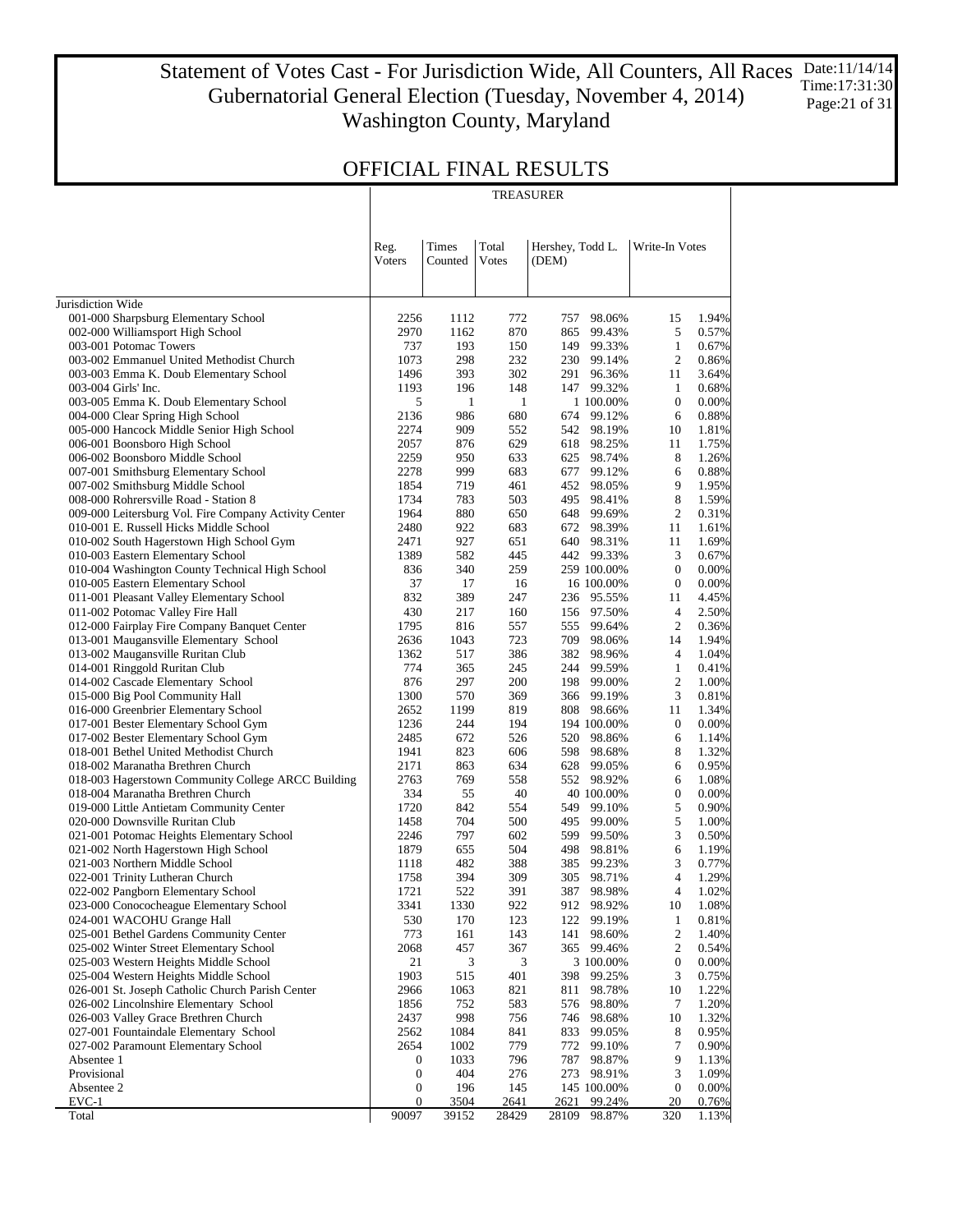### Statement of Votes Cast - For Jurisdiction Wide, All Counters, All Races Gubernatorial General Election (Tuesday, November 4, 2014) Washington County, Maryland Date:11/14/14 Time:17:31:30 Page:22 of 31

STATE'S ATTORNEY

### OFFICIAL FINAL RESULTS

|                                                                                                 | Reg.<br><b>V</b> oters | Times<br>Counted | Total<br><b>Votes</b> | Strong, Charles P<br>(REP)  | Write-In Votes   |                |
|-------------------------------------------------------------------------------------------------|------------------------|------------------|-----------------------|-----------------------------|------------------|----------------|
| Jurisdiction Wide                                                                               |                        |                  |                       |                             |                  |                |
| 001-000 Sharpsburg Elementary School                                                            | 2256                   | 1112             | 838                   | 836 99.76%                  | 2                | 0.24%          |
| 002-000 Williamsport High School                                                                | 2970                   | 1162             | 904                   | 899 99.45%                  | 5                | 0.55%          |
| 003-001 Potomac Towers                                                                          | 737                    | 193              | 130                   | 128 98.46%                  | $\boldsymbol{2}$ | 1.54%          |
| 003-002 Emmanuel United Methodist Church                                                        | 1073                   | 298              | 228                   | 226 99.12%                  | $\boldsymbol{2}$ | 0.88%          |
| 003-003 Emma K. Doub Elementary School                                                          | 1496                   | 393              | 307                   | 304 99.02%                  | 3                | 0.98%          |
| 003-004 Girls' Inc.                                                                             | 1193                   | 196              | 149                   | 148 99.33%                  | $\mathbf{1}$     | 0.67%          |
| 003-005 Emma K. Doub Elementary School                                                          | 5                      | 1                | 1                     | 1 100.00%                   | $\boldsymbol{0}$ | 0.00%          |
| 004-000 Clear Spring High School                                                                | 2136                   | 986              | 799                   | 796 99.62%                  | 3                | 0.38%          |
| 005-000 Hancock Middle Senior High School                                                       | 2274                   | 909              | 752                   | 751 99.87%                  | 1                | 0.13%          |
| 006-001 Boonsboro High School                                                                   | 2057                   | 876              | 679                   | 673 99.12%                  | 6                | 0.88%          |
| 006-002 Boonsboro Middle School                                                                 | 2259                   | 950              | 713                   | 709 99.44%                  | 4                | 0.56%          |
| 007-001 Smithsburg Elementary School                                                            | 2278                   | 999              | 807                   | 806 99.88%                  | 1                | 0.12%          |
| 007-002 Smithsburg Middle School                                                                | 1854                   | 719              | 593                   | 592 99.83%                  | 1                | 0.17%          |
| 008-000 Rohrersville Road - Station 8                                                           | 1734                   | 783              | 589                   | 587 99.66%                  | 2                | 0.34%          |
| 009-000 Leitersburg Vol. Fire Company Activity Center<br>010-001 E. Russell Hicks Middle School | 1964<br>2480           | 880              | 730<br>725            | 722 98.90%<br>721<br>99.45% | 8<br>4           | 1.10%          |
| 010-002 South Hagerstown High School Gym                                                        | 2471                   | 922<br>927       | 706                   | 704 99.72%                  | 2                | 0.55%<br>0.28% |
| 010-003 Eastern Elementary School                                                               | 1389                   | 582              | 477                   | 473 99.16%                  | $\overline{4}$   | 0.84%          |
| 010-004 Washington County Technical High School                                                 | 836                    | 340              | 287                   | 286 99.65%                  | 1                | 0.35%          |
| 010-005 Eastern Elementary School                                                               | 37                     | 17               | 12                    | 12 100.00%                  | $\boldsymbol{0}$ | 0.00%          |
| 011-001 Pleasant Valley Elementary School                                                       | 832                    | 389              | 279                   | 275 98.57%                  | 4                | 1.43%          |
| 011-002 Potomac Valley Fire Hall                                                                | 430                    | 217              | 160                   | 156 97.50%                  | 4                | 2.50%          |
| 012-000 Fairplay Fire Company Banquet Center                                                    | 1795                   | 816              | 662                   | 661 99.85%                  | 1                | 0.15%          |
| 013-001 Maugansville Elementary School                                                          | 2636                   | 1043             | 859                   | 858 99.88%                  | 1                | 0.12%          |
| 013-002 Maugansville Ruritan Club                                                               | 1362                   | 517              | 405                   | 401 99.01%                  | 4                | 0.99%          |
| 014-001 Ringgold Ruritan Club                                                                   | 774                    | 365              | 300                   | 299 99.67%                  | 1                | 0.33%          |
| 014-002 Cascade Elementary School                                                               | 876                    | 297              | 241                   | 240 99.59%                  | 1                | 0.41%          |
| 015-000 Big Pool Community Hall                                                                 | 1300                   | 570              | 442                   | 438 99.10%                  | 4                | 0.90%          |
| 016-000 Greenbrier Elementary School                                                            | 2652                   | 1199             | 962                   | 958 99.58%                  | 4                | 0.42%          |
| 017-001 Bester Elementary School Gym                                                            | 1236                   | 244              | 173                   | 173 100.00%                 | 0                | 0.00%          |
| 017-002 Bester Elementary School Gym                                                            | 2485                   | 672              | 527                   | 526 99.81%                  | 1                | 0.19%          |
| 018-001 Bethel United Methodist Church                                                          | 1941                   | 823              | 686                   | 685 99.85%                  | $\mathbf{1}$     | 0.15%          |
| 018-002 Maranatha Brethren Church                                                               | 2171                   | 863              | 681                   | 677 99.41%                  | 4                | 0.59%          |
| 018-003 Hagerstown Community College ARCC Building                                              | 2763                   | 769              | 579                   | 571<br>98.62%               | 8                | 1.38%          |
| 018-004 Maranatha Brethren Church                                                               | 334                    | 55               | 45                    | 44 97.78%                   | 1                | 2.22%          |
| 019-000 Little Antietam Community Center                                                        | 1720                   | 842              | 652                   | 648 99.39%                  | 4                | 0.61%          |
| 020-000 Downsville Ruritan Club                                                                 | 1458                   | 704              | 571                   | 569 99.65%                  | 2                | 0.35%          |
| 021-001 Potomac Heights Elementary School                                                       | 2246                   | 797              | 595                   | 584 98.15%                  | 11               | 1.85%          |
| 021-002 North Hagerstown High School                                                            | 1879                   | 655              | 500                   | 494 98.80%                  | 6                | 1.20%          |
| 021-003 Northern Middle School                                                                  | 1118                   | 482              | 349                   | 345 98.85%                  | 4                | 1.15%          |
| 022-001 Trinity Lutheran Church                                                                 | 1758                   | 394              | 271                   | 265 97.79%                  | 6                | 2.21%          |
| 022-002 Pangborn Elementary School                                                              | 1721                   | 522              | 390                   | 387 99.23%                  | 3                | 0.77%          |
| 023-000 Conococheague Elementary School<br>024-001 WACOHU Grange Hall                           | 3341                   | 1330             | 1109                  | 1104 99.55%                 | 5                | 0.45%          |
|                                                                                                 | 530                    | 170              | 148                   | 147 99.32%                  | 1                | 0.68%          |
| 025-001 Bethel Gardens Community Center<br>025-002 Winter Street Elementary School              | 773<br>2068            | 161<br>457       | 63                    | 62 98.41%                   | 1<br>4           | 1.59%<br>1.17% |
| 025-003 Western Heights Middle School                                                           | 21                     | 3                | 343<br>3              | 339 98.83%<br>3 100.00%     | $\boldsymbol{0}$ | 0.00%          |
| 025-004 Western Heights Middle School                                                           | 1903                   | 515              | 383                   | 381<br>99.48%               | 2                | 0.52%          |
| 026-001 St. Joseph Catholic Church Parish Center                                                | 2966                   | 1063             | 876                   | 874 99.77%                  | 2                | 0.23%          |
| 026-002 Lincolnshire Elementary School                                                          | 1856                   | 752              | 607                   | 604 99.51%                  | 3                | 0.49%          |
| 026-003 Valley Grace Brethren Church                                                            | 2437                   | 998              | 809                   | 809 100.00%                 | 0                | 0.00%          |
| 027-001 Fountaindale Elementary School                                                          | 2562                   | 1084             | 877                   | 872 99.43%                  | 5                | 0.57%          |
| 027-002 Paramount Elementary School                                                             | 2654                   | 1002             | 811                   | 804 99.14%                  | 7                | 0.86%          |
| Absentee 1                                                                                      | 0                      | 1033             | 758                   | 753<br>99.34%               | 5                | 0.66%          |
| Provisional                                                                                     | $\boldsymbol{0}$       | 404              | 304                   | 297<br>97.70%               | 7                | 2.30%          |
| Absentee 2                                                                                      | $\boldsymbol{0}$       | 196              | 138                   | 136<br>98.55%               | 2                | 1.45%          |
| EVC-1                                                                                           | $\boldsymbol{0}$       | 3504             | 2674                  | 2649<br>99.07%              | 25               | 0.93%          |
| Total                                                                                           | 90097                  | 39152            | 30658                 | 30462 99.36%                | 196              | 0.64%          |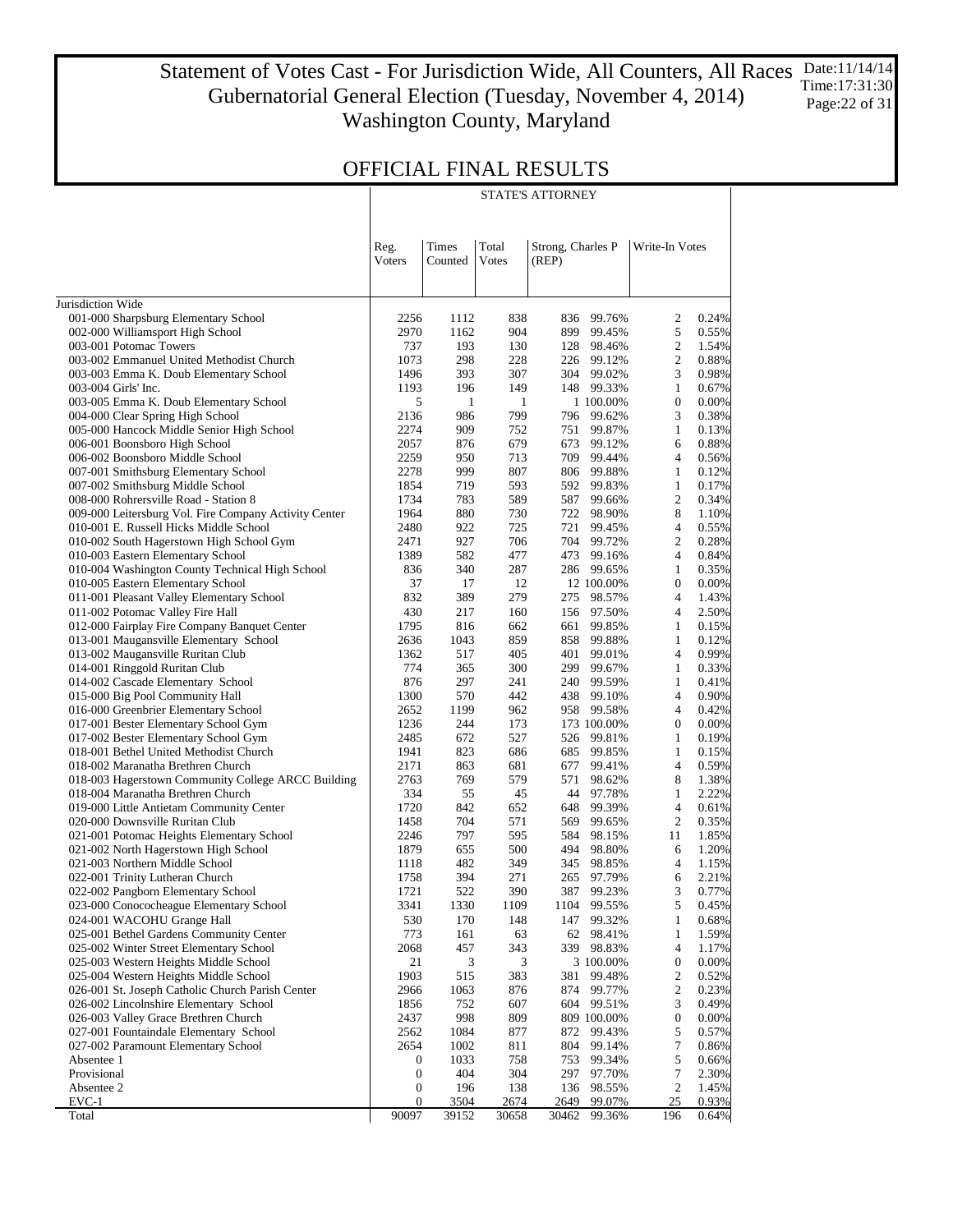### Statement of Votes Cast - For Jurisdiction Wide, All Counters, All Races Gubernatorial General Election (Tuesday, November 4, 2014) Washington County, Maryland Date:11/14/14 Time:17:31:30 Page:23 of 31

CLERK CIRCUIT COURT

|                                                                                        | Reg.<br><b>V</b> oters | Times<br>Counted | Total<br>Votes | Weaver, Dennis J.<br>(DEM) |                          | Bigelow, Douglas<br>C. (REP) |                          | Write-In Votes                     |                      |
|----------------------------------------------------------------------------------------|------------------------|------------------|----------------|----------------------------|--------------------------|------------------------------|--------------------------|------------------------------------|----------------------|
|                                                                                        |                        |                  |                |                            |                          |                              |                          |                                    |                      |
| Jurisdiction Wide<br>001-000 Sharpsburg Elementary School                              | 2256                   | 1112             | 1031           |                            | 440 42.68%               |                              | 591 57.32%               | $\boldsymbol{0}$                   | $0.00\%$             |
| 002-000 Williamsport High School                                                       | 2970                   | 1162             | 1088           |                            | 597 54.87%               |                              | 491 45.13%               | $\boldsymbol{0}$                   | 0.00%                |
| 003-001 Potomac Towers                                                                 | 737                    | 193              | 182            |                            | 118 64.84%               |                              | 63 34.62%                | $\mathbf{1}$                       | 0.55%                |
| 003-002 Emmanuel United Methodist Church                                               | 1073                   | 298              | 281            |                            | 180 64.06%               |                              | 101 35.94%               | $\mathbf{0}$                       | 0.00%                |
| 003-003 Emma K. Doub Elementary School                                                 | 1496                   | 393              | 373            |                            | 208 55.76%               |                              | 164 43.97%               | $\mathbf{1}$                       | 0.27%                |
| 003-004 Girls' Inc.                                                                    | 1193                   | 196              | 186            |                            | 101 54.30%               |                              | 85 45.70%                | $\boldsymbol{0}$                   | 0.00%                |
| 003-005 Emma K. Doub Elementary School                                                 | 5                      | -1               | $\mathbf{1}$   |                            | 1 100.00%                | $\boldsymbol{0}$             | 0.00%                    | $\boldsymbol{0}$                   | 0.00%                |
| 004-000 Clear Spring High School                                                       | 2136                   | 986              | 904            |                            | 444 49.12%               | 460                          | 50.88%                   | $\boldsymbol{0}$                   | 0.00%                |
| 005-000 Hancock Middle Senior High School                                              | 2274                   | 909              | 849            |                            | 332 39.10%               | 517                          | 60.90%                   | $\overline{0}$                     | 0.00%                |
| 006-001 Boonsboro High School                                                          | 2057                   | 876              | 829            |                            | 366 44.15%               | 463                          | 55.85%                   | $\boldsymbol{0}$                   | 0.00%                |
| 006-002 Boonsboro Middle School                                                        | 2259                   | 950              | 880            |                            | 352 40.00%               |                              | 528 60.00%               | $\overline{0}$                     | 0.00%                |
| 007-001 Smithsburg Elementary School                                                   | 2278                   | 999              | 910            |                            | 434 47.69%               |                              | 476 52.31%               | $\boldsymbol{0}$                   | 0.00%                |
| 007-002 Smithsburg Middle School                                                       | 1854                   | 719              | 674            |                            | 263 39.02%               | 411                          | 60.98%                   | $\boldsymbol{0}$                   | 0.00%                |
| 008-000 Rohrersville Road - Station 8                                                  | 1734                   | 783              | 734            |                            | 297 40.46%               |                              | 436 59.40%               | $\mathbf{1}$                       | 0.14%                |
| 009-000 Leitersburg Vol. Fire Company Activity Center                                  | 1964                   | 880              | 822            |                            | 437 53.16%               |                              | 384 46.72%               | $\mathbf{1}$                       | 0.12%                |
| 010-001 E. Russell Hicks Middle School                                                 | 2480                   | 922              | 870            |                            | 470 54.02%               |                              | 399 45.86%               | $\mathbf{1}$                       | 0.11%                |
| 010-002 South Hagerstown High School Gym                                               | 2471                   | 927              | 869            |                            | 430 49.48%               |                              | 439 50.52%               | $\boldsymbol{0}$                   | 0.00%                |
| 010-003 Eastern Elementary School                                                      | 1389                   | 582              | 558            |                            | 304 54.48%               |                              | 253 45.34%               | $\mathbf{1}$                       | 0.18%                |
| 010-004 Washington County Technical High School                                        | 836                    | 340              | 330            |                            | 189 57.27%               |                              | 141 42.73%               | $\boldsymbol{0}$                   | 0.00%                |
| 010-005 Eastern Elementary School                                                      | 37                     | 17               | -16            |                            | 10 62.50%                |                              | 6 37.50%                 | $\boldsymbol{0}$                   | 0.00%                |
| 011-001 Pleasant Valley Elementary School                                              | 832                    | 389              | 352            |                            | 140 39.77%               |                              | 212 60.23%               | $\overline{0}$                     | 0.00%                |
| 011-002 Potomac Valley Fire Hall                                                       | 430                    | 217              | 207            |                            | 89 43.00%                |                              | 118 57.00%               | $\boldsymbol{0}$<br>$\overline{0}$ | 0.00%                |
| 012-000 Fairplay Fire Company Banquet Center<br>013-001 Maugansville Elementary School | 1795<br>2636           | 816<br>1043      | 763<br>983     |                            | 345 45.22%<br>479 48.73% |                              | 418 54.78%<br>504 51.27% | $\boldsymbol{0}$                   | 0.00%<br>0.00%       |
| 013-002 Maugansville Ruritan Club                                                      | 1362                   | 517              | 495            |                            | 300 60.61%               |                              | 195 39.39%               | $\overline{0}$                     | 0.00%                |
| 014-001 Ringgold Ruritan Club                                                          | 774                    | 365              | 338            |                            | 145 42.90%               |                              | 193 57.10%               | $\boldsymbol{0}$                   | 0.00%                |
| 014-002 Cascade Elementary School                                                      | 876                    | 297              | 285            |                            | 105 36.84%               |                              | 180 63.16%               | $\overline{0}$                     | 0.00%                |
| 015-000 Big Pool Community Hall                                                        | 1300                   | 570              | 529            |                            | 259 48.96%               |                              | 270 51.04%               | $\boldsymbol{0}$                   | 0.00%                |
| 016-000 Greenbrier Elementary School                                                   | 2652                   | 1199             | 1122           |                            | 486 43.32%               |                              | 636 56.68%               | $\overline{0}$                     | 0.00%                |
| 017-001 Bester Elementary School Gym                                                   | 1236                   | 244              | 238            |                            | 146 61.34%               |                              | 92 38.66%                | $\boldsymbol{0}$                   | 0.00%                |
| 017-002 Bester Elementary School Gym                                                   | 2485                   | 672              | 638            |                            | 363 56.90%               |                              | 274 42.95%               | $\mathbf{1}$                       | 0.16%                |
| 018-001 Bethel United Methodist Church                                                 | 1941                   | 823              | 763            |                            | 377 49.41%               |                              | 386 50.59%               | $\boldsymbol{0}$                   | 0.00%                |
| 018-002 Maranatha Brethren Church                                                      | 2171                   | 863              | 820            |                            | 422 51.46%               |                              | 398 48.54%               | $\overline{0}$                     | 0.00%                |
| 018-003 Hagerstown Community College ARCC Building                                     | 2763                   | 769              | 733            |                            | 369 50.34%               |                              | 364 49.66%               | $\boldsymbol{0}$                   | 0.00%                |
| 018-004 Maranatha Brethren Church                                                      | 334                    | 55               | 51             |                            | 29 56.86%                |                              | 22 43.14%                | $\overline{0}$                     | 0.00%                |
| 019-000 Little Antietam Community Center                                               | 1720                   | 842              | 789            |                            | 304 38.53%               |                              | 485 61.47%               | $\boldsymbol{0}$                   | 0.00%                |
| 020-000 Downsville Ruritan Club                                                        | 1458                   | 704              | 649            |                            | 306 47.15%               |                              | 343 52.85%               | $\overline{0}$                     | 0.00%                |
| 021-001 Potomac Heights Elementary School                                              | 2246                   | 797              | 746            |                            | 463 62.06%               |                              | 283 37.94%               | $\boldsymbol{0}$                   | 0.00%                |
| 021-002 North Hagerstown High School                                                   | 1879                   | 655              | 620            |                            | 365 58.87%               |                              | 255 41.13%               | $\boldsymbol{0}$                   | 0.00%                |
| 021-003 Northern Middle School                                                         | 1118                   | 482              | 457            |                            | 302 66.08%               |                              | 154 33.70%               | $\mathbf{1}$                       | 0.22%                |
| 022-001 Trinity Lutheran Church                                                        | 1758                   | 394              | 368            |                            | 244 66.30%               |                              | 123 33.42%               | 1                                  | 0.27%                |
| 022-002 Pangborn Elementary School                                                     | 1721                   | 522              | 499            |                            | 275 55.11%               |                              | 224 44.89%               | $\boldsymbol{0}$                   | 0.00%                |
| 023-000 Conococheague Elementary School                                                | 3341<br>530            | 1330<br>170      | 1251<br>164    |                            | 586 46.84%<br>80 48.78%  |                              | 664 53.08%<br>84 51.22%  | 1<br>$\boldsymbol{0}$              | $0.08\%$<br>$0.00\%$ |
| 024-001 WACOHU Grange Hall<br>025-001 Bethel Gardens Community Center                  | 773                    | 161              | 146            |                            | 130 89.04%               | 16                           | 10.96%                   | $\boldsymbol{0}$                   | $0.00\%$             |
| 025-002 Winter Street Elementary School                                                | 2068                   | 457              | 442            |                            | 265 59.95%               | 177                          | 40.05%                   | 0                                  | $0.00\%$             |
| 025-003 Western Heights Middle School                                                  | 21                     | 3                | 3              | 2                          | 66.67%                   | $\mathbf{1}$                 | 33.33%                   | $\boldsymbol{0}$                   | 0.00%                |
| 025-004 Western Heights Middle School                                                  | 1903                   | 515              | 497            | 290                        | 58.35%                   | 207                          | 41.65%                   | 0                                  | 0.00%                |
| 026-001 St. Joseph Catholic Church Parish Center                                       | 2966                   | 1063             | 1018           |                            | 539 52.95%               | 479                          | 47.05%                   | 0                                  | 0.00%                |
| 026-002 Lincolnshire Elementary School                                                 | 1856                   | 752              | 708            |                            | 418 59.04%               |                              | 290 40.96%               | 0                                  | 0.00%                |
| 026-003 Valley Grace Brethren Church                                                   | 2437                   | 998              | 939            | 517                        | 55.06%                   | 422                          | 44.94%                   | $\boldsymbol{0}$                   | 0.00%                |
| 027-001 Fountaindale Elementary School                                                 | 2562                   | 1084             | 1000           |                            | 559 55.90%               | 441                          | 44.10%                   | 0                                  | 0.00%                |
| 027-002 Paramount Elementary School                                                    | 2654                   | 1002             | 944            |                            | 509 53.92%               |                              | 435 46.08%               | 0                                  | 0.00%                |
| Absentee 1                                                                             | $\boldsymbol{0}$       | 1033             | 976            |                            | 574 58.81%               |                              | 402 41.19%               | 0                                  | 0.00%                |
| Provisional                                                                            | $\boldsymbol{0}$       | 404              | 372            | 175                        | 47.04%                   |                              | 197 52.96%               | $\boldsymbol{0}$                   | 0.00%                |
| Absentee 2                                                                             | 0                      | 196              | 178            | 100                        | 56.18%                   | 78                           | 43.82%                   | 0                                  | 0.00%                |
| $EVC-1$                                                                                | $\boldsymbol{0}$       | 3504             | 3366           | 1956                       | 58.11%                   | 1410                         | 41.89%                   | $\theta$                           | 0.00%                |
| Total                                                                                  | 90097                  | 39152            | 36836          |                            | 18986 51.54%             | 17840                        | 48.43%                   | 10                                 | 0.03%                |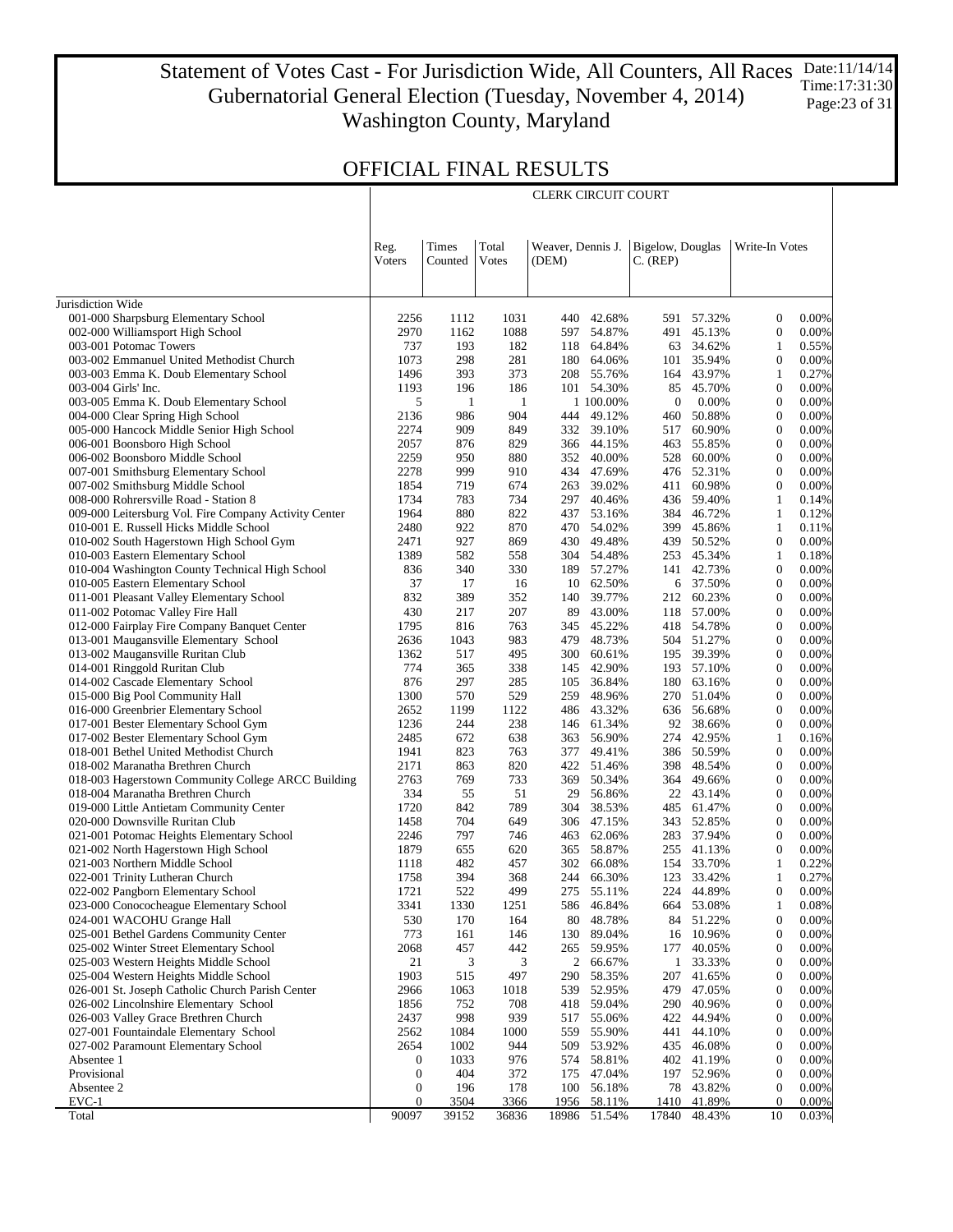### Statement of Votes Cast - For Jurisdiction Wide, All Counters, All Races Gubernatorial General Election (Tuesday, November 4, 2014) Washington County, Maryland Date:11/14/14 Time:17:31:31 Page:24 of 31

REGISTER OF WILLS

### OFFICIAL FINAL RESULTS

 $\mathbb{R}$ 

|                                                                                  | Reg.<br>Voters   | Times<br>Counted | Total<br>Votes | Malott, Jason A.<br>(DEM) | Write-In Votes                   |                |
|----------------------------------------------------------------------------------|------------------|------------------|----------------|---------------------------|----------------------------------|----------------|
| Jurisdiction Wide                                                                |                  |                  |                |                           |                                  |                |
| 001-000 Sharpsburg Elementary School                                             | 2256             | 1112             | 745            | 737 98.93%                | 8                                | 1.07%          |
| 002-000 Williamsport High School                                                 | 2970             | 1162             | 853            | 848 99.41%                | 5                                | 0.59%          |
| 003-001 Potomac Towers                                                           | 737              | 193              | 148            | 147 99.32%                | $\mathbf{1}$                     | 0.68%          |
| 003-002 Emmanuel United Methodist Church                                         | 1073             | 298              | 220            | 218 99.09%                | $\overline{c}$                   | 0.91%          |
| 003-003 Emma K. Doub Elementary School                                           | 1496             | 393              | 294            | 289 98.30%                | 5                                | 1.70%          |
| 003-004 Girls' Inc.                                                              | 1193             | 196              | 148            | 147 99.32%                | $\mathbf{1}$                     | 0.68%          |
| 003-005 Emma K. Doub Elementary School                                           | 5                | $\mathbf{1}$     | $\mathbf{1}$   | 1 100.00%                 | $\mathbf{0}$                     | 0.00%          |
| 004-000 Clear Spring High School                                                 | 2136             | 986              | 630            | 626 99.37%                | $\overline{4}$                   | 0.63%          |
| 005-000 Hancock Middle Senior High School                                        | 2274             | 909              | 525            | 519 98.86%                | 6                                | 1.14%          |
| 006-001 Boonsboro High School                                                    | 2057             | 876              | 594            | 585 98.48%                | 9                                | 1.52%          |
| 006-002 Boonsboro Middle School                                                  | 2259             | 950              | 612            | 605 98.86%                | 7                                | 1.14%          |
| 007-001 Smithsburg Elementary School                                             | 2278             | 999              | 621            | 617 99.36%                | $\overline{4}$                   | 0.64%          |
| 007-002 Smithsburg Middle School                                                 | 1854             | 719              | 446            | 441 98.88%                | 5                                | 1.12%          |
| 008-000 Rohrersville Road - Station 8                                            | 1734             | 783              | 484            | 478 98.76%                | 6                                | 1.24%          |
| 009-000 Leitersburg Vol. Fire Company Activity Center                            | 1964             | 880              | 586            | 584 99.66%                | $\mathfrak{2}$                   | 0.34%          |
| 010-001 E. Russell Hicks Middle School                                           | 2480             | 922              | 656            | 651 99.24%                | 5                                | 0.76%          |
| 010-002 South Hagerstown High School Gym                                         | 2471             | 927              | 617            | 609 98.70%                | 8                                | 1.30%          |
| 010-003 Eastern Elementary School                                                | 1389             | 582              | 431            | 430 99.77%                | $\mathbf{1}$                     | 0.23%          |
| 010-004 Washington County Technical High School                                  | 836              | 340              | 254            | 254 100.00%               | $\mathbf{0}$                     | 0.00%          |
| 010-005 Eastern Elementary School                                                | 37               | 17               | 15             | 15 100.00%                | $\mathbf{0}$                     | 0.00%          |
| 011-001 Pleasant Valley Elementary School                                        | 832              | 389              | 236            | 226 95.76%                | 10                               | 4.24%          |
| 011-002 Potomac Valley Fire Hall<br>012-000 Fairplay Fire Company Banquet Center | 430              | 217              | 147            | 143 97.28%<br>545 99.63%  | $\overline{4}$<br>$\mathfrak{2}$ | 2.72%          |
| 013-001 Maugansville Elementary School                                           | 1795<br>2636     | 816<br>1043      | 547<br>686     | 673 98.10%                | 13                               | 0.37%<br>1.90% |
| 013-002 Maugansville Ruritan Club                                                | 1362             | 517              | 364            | 360 98.90%                | $\overline{4}$                   | 1.10%          |
| 014-001 Ringgold Ruritan Club                                                    | 774              | 365              | 225            | 224 99.56%                | $\mathbf{1}$                     | 0.44%          |
| 014-002 Cascade Elementary School                                                | 876              | 297              | 190            | 189 99.47%                | $\mathbf{1}$                     | 0.53%          |
| 015-000 Big Pool Community Hall                                                  | 1300             | 570              | 335            | 332 99.10%                | 3                                | 0.90%          |
| 016-000 Greenbrier Elementary School                                             | 2652             | 1199             | 754            | 746 98.94%                | 8                                | 1.06%          |
| 017-001 Bester Elementary School Gym                                             | 1236             | 244              | 189            | 188 99.47%                | $\mathbf{1}$                     | 0.53%          |
| 017-002 Bester Elementary School Gym                                             | 2485             | 672              | 510            | 507 99.41%                | 3                                | 0.59%          |
| 018-001 Bethel United Methodist Church                                           | 1941             | 823              | 548            | 541 98.72%                | 7                                | 1.28%          |
| 018-002 Maranatha Brethren Church                                                | 2171             | 863              | 622            | 614 98.71%                | 8                                | 1.29%          |
| 018-003 Hagerstown Community College ARCC Building                               | 2763             | 769              | 524            | 519 99.05%                | 5                                | 0.95%          |
| 018-004 Maranatha Brethren Church                                                | 334              | 55               | 40             | 40 100.00%                | $\mathbf{0}$                     | 0.00%          |
| 019-000 Little Antietam Community Center                                         | 1720             | 842              | 502            | 499 99.40%                | 3                                | 0.60%          |
| 020-000 Downsville Ruritan Club                                                  | 1458             | 704              | 468            | 465 99.36%                | 3                                | 0.64%          |
| 021-001 Potomac Heights Elementary School                                        | 2246             | 797              | 580            | 578 99.66%                | $\overline{c}$                   | 0.34%          |
| 021-002 North Hagerstown High School                                             | 1879             | 655              | 494            | 489 98.99%                | 5                                | 1.01%          |
| 021-003 Northern Middle School                                                   | 1118             | 482              | 365            | 362 99.18%                | 3                                | 0.82%          |
| 022-001 Trinity Lutheran Church                                                  | 1758             | 394              | 300            | 296 98.67%                | $\overline{4}$                   | 1.33%          |
| 022-002 Pangborn Elementary School                                               | 1721             | 522              | 380            | 376 98.95%                | 4                                | 1.05%          |
| 023-000 Conococheague Elementary School                                          | 3341             | 1330             | 891            | 884<br>99.21%             | 7                                | 0.79%          |
| 024-001 WACOHU Grange Hall                                                       | 530              | 170              | 115            | 112 97.39%                | 3                                | 2.61%          |
| 025-001 Bethel Gardens Community Center                                          | 773              | 161              | 135            | 134 99.26%                | 1                                | 0.74%          |
| 025-002 Winter Street Elementary School                                          | 2068             | 457              | 350            | 349 99.71%                | $\mathbf{1}$                     | 0.29%          |
| 025-003 Western Heights Middle School                                            | 21               | 3                | 3              | 3 100.00%                 | $\boldsymbol{0}$                 | 0.00%          |
| 025-004 Western Heights Middle School                                            | 1903             | 515              | 386            | 383<br>99.22%             | 3                                | 0.78%          |
| 026-001 St. Joseph Catholic Church Parish Center                                 | 2966             | 1063             | 795            | 786 98.87%                | 9                                | 1.13%          |
| 026-002 Lincolnshire Elementary School                                           | 1856             | 752              | 561            | 556 99.11%                | 5                                | 0.89%          |
| 026-003 Valley Grace Brethren Church                                             | 2437             | 998              | 746            | 739 99.06%                | 7                                | 0.94%          |
| 027-001 Fountaindale Elementary School                                           | 2562             | 1084             | 778            | 774 99.49%                | 4                                | 0.51%          |
| 027-002 Paramount Elementary School                                              | 2654             | 1002             | 744            | 742 99.73%                | 2                                | 0.27%          |
| Absentee 1                                                                       | $\boldsymbol{0}$ | 1033             | 771            | 765<br>99.22%             | 6                                | 0.78%          |
| Provisional                                                                      | 0                | 404              | 271            | 269 99.26%                | 2                                | 0.74%          |
| Absentee 2                                                                       | $\boldsymbol{0}$ | 196              | 140            | 140 100.00%               | $\boldsymbol{0}$                 | 0.00%          |
| $EVC-1$                                                                          | $\boldsymbol{0}$ | 3504             | 2520           | 2501 99.25%               | 19                               | 0.75%          |
| Total                                                                            | 90097            | 39152            | 27092          | 26850 99.11%              | 242                              | 0.89%          |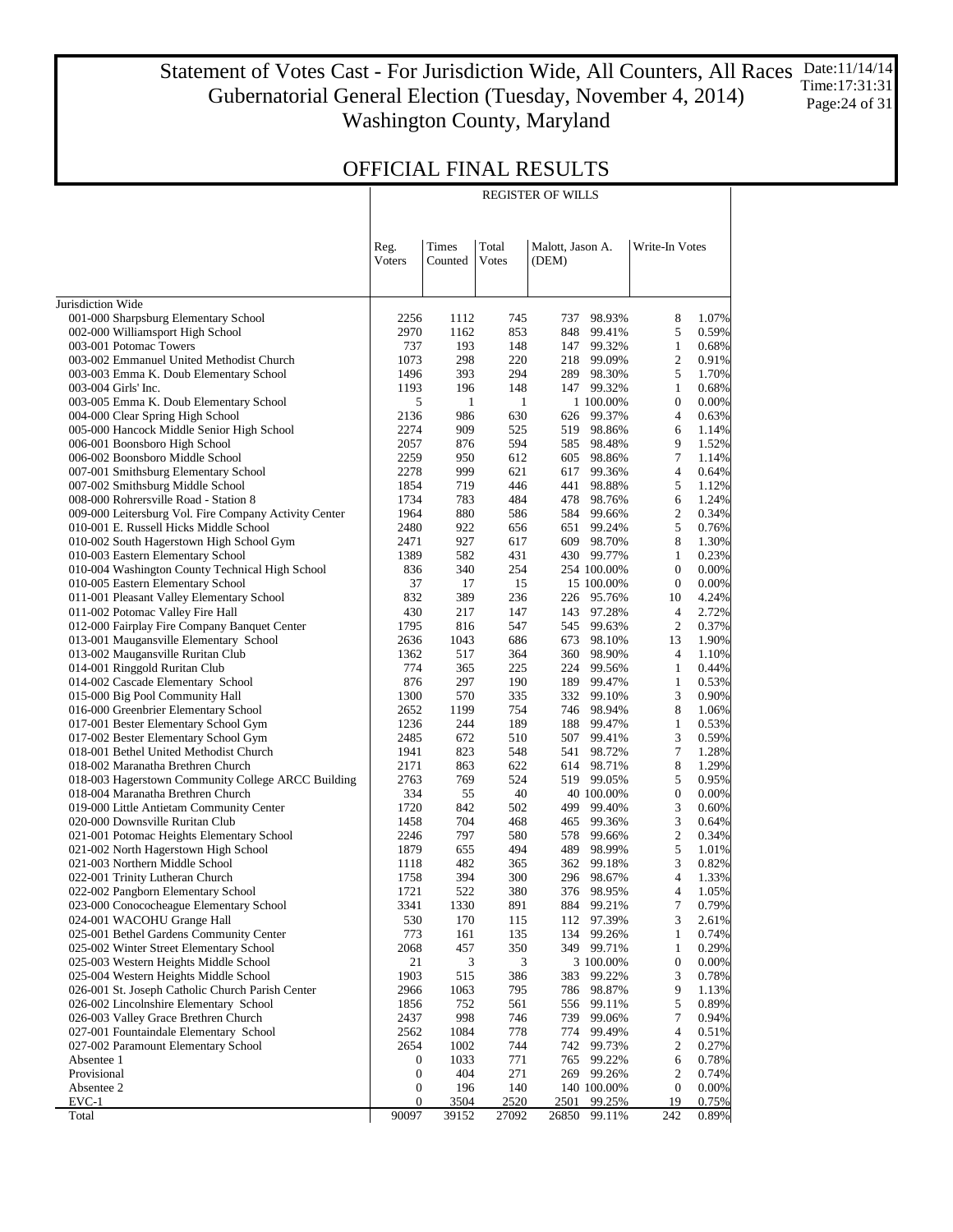### Statement of Votes Cast - For Jurisdiction Wide, All Counters, All Races Gubernatorial General Election (Tuesday, November 4, 2014) Washington County, Maryland Date:11/14/14 Time:17:31:31 Page:25 of 31

Τ

|                                                                                            | <b>JUDGE ORPHANS COURT</b> |                         |                |                         |                          |                            |                          |                                  |                          |
|--------------------------------------------------------------------------------------------|----------------------------|-------------------------|----------------|-------------------------|--------------------------|----------------------------|--------------------------|----------------------------------|--------------------------|
|                                                                                            | Reg.<br>Voters             | <b>Times</b><br>Counted | Total<br>Votes | Davis, Linda D<br>(DEM) |                          | Wiggins, Eileen<br>W (DEM) |                          | Costley,<br>Cassandra L<br>(REP) |                          |
| Jurisdiction Wide                                                                          |                            |                         |                |                         |                          |                            |                          |                                  |                          |
| 001-000 Sharpsburg Elementary School                                                       | 2256                       | 1112                    | 2412           | 325                     | 13.47%                   |                            | 294 12.19%               | 520                              | 21.56%                   |
| 002-000 Williamsport High School                                                           | 2970                       | 1162                    | 2560           |                         | 414 16.17%               |                            | 287 11.21%               |                                  | 554 21.64%               |
| 003-001 Potomac Towers                                                                     | 737                        | 193                     | 428            |                         | 109 25.47%               |                            | 95 22.20%                |                                  | 72 16.82%                |
| 003-002 Emmanuel United Methodist Church<br>003-003 Emma K. Doub Elementary School         | 1073<br>1496               | 298<br>393              | 651<br>902     |                         | 139 21.35%<br>157 17.41% |                            | 122 18.74%<br>132 14.63% | 197                              | 124 19.05%<br>21.84%     |
| 003-004 Girls' Inc.                                                                        | 1193                       | 196                     | 456            | 91                      | 19.96%                   | 78                         | 17.11%                   | 95                               | 20.83%                   |
| 003-005 Emma K. Doub Elementary School                                                     | 5                          | -1                      | 3              | $\boldsymbol{0}$        | 0.00%                    | $\boldsymbol{0}$           | 0.00%                    |                                  | 1 33.33%                 |
| 004-000 Clear Spring High School                                                           | 2136                       | 986                     | 2133           | 229                     | 10.74%                   | 172                        | 8.06%                    |                                  | 535 25.08%               |
| 005-000 Hancock Middle Senior High School                                                  | 2274                       | 909                     | 2017           | 194                     | 9.62%                    | 162                        | 8.03%                    |                                  | 516 25.58%               |
| 006-001 Boonsboro High School                                                              | 2057                       | 876                     | 1964           |                         | 274 13.95%               | 235                        | 11.97%                   | 437                              | 22.25%                   |
| 006-002 Boonsboro Middle School                                                            | 2259                       | 950                     | 2071           |                         | 296 14.29%               | 259                        | 12.51%                   | 478                              | 23.08%                   |
| 007-001 Smithsburg Elementary School<br>007-002 Smithsburg Middle School                   | 2278<br>1854               | 999<br>719              | 2262<br>1633   |                         | 235 10.39%<br>204 12.49% | 198<br>176                 | 8.75%<br>10.78%          |                                  | 544 24.05%<br>398 24.37% |
| 008-000 Rohrersville Road - Station 8                                                      | 1734                       | 783                     | 1788           |                         | 241 13.48%               |                            | 215 12.02%               |                                  | 425 23.77%               |
| 009-000 Leitersburg Vol. Fire Company Activity Center                                      | 1964                       | 880                     | 1929           |                         | 223 11.56%               |                            | 196 10.16%               | 466                              | 24.16%                   |
| 010-001 E. Russell Hicks Middle School                                                     | 2480                       | 922                     | 2075           |                         | 298 14.36%               |                            | 258 12.43%               |                                  | 470 22.65%               |
| 010-002 South Hagerstown High School Gym                                                   | 2471                       | 927                     | 2097           |                         | 291 13.88%               |                            | 289 13.78%               |                                  | 474 22.60%               |
| 010-003 Eastern Elementary School                                                          | 1389                       | 582                     | 1375           |                         | 188 13.67%               |                            | 169 12.29%               |                                  | 325 23.64%               |
| 010-004 Washington County Technical High School                                            | 836                        | 340                     | 810            |                         | 118 14.57%               | 95                         | 11.73%                   | 167                              | 20.62%                   |
| 010-005 Eastern Elementary School                                                          | 37                         | 17                      | 35             |                         | 8 22.86%                 | 9                          | 25.71%                   | 6                                | 17.14%                   |
| 011-001 Pleasant Valley Elementary School<br>011-002 Potomac Valley Fire Hall              | 832<br>430                 | 389<br>217              | 875<br>493     |                         | 115 13.14%<br>70 14.20%  |                            | 101 11.54%<br>60 12.17%  | 217                              | 24.80%<br>110 22.31%     |
| 012-000 Fairplay Fire Company Banquet Center                                               | 1795                       | 816                     | 1845           |                         | 219 11.87%               | 192                        | 10.41%                   |                                  | 434 23.52%               |
| 013-001 Maugansville Elementary School                                                     | 2636                       | 1043                    | 2350           |                         | 254 10.81%               | 207                        | 8.81%                    |                                  | 586 24.94%               |
| 013-002 Maugansville Ruritan Club                                                          | 1362                       | 517                     | 1147           |                         | 161 14.04%               |                            | 147 12.82%               |                                  | 255 22.23%               |
| 014-001 Ringgold Ruritan Club                                                              | 774                        | 365                     | 796            |                         | 80 10.05%                | 75                         | 9.42%                    |                                  | 200 25.13%               |
| 014-002 Cascade Elementary School                                                          | 876                        | 297                     | 725            | 93                      | 12.83%                   | 87                         | 12.00%                   |                                  | 185 25.52%               |
| 015-000 Big Pool Community Hall                                                            | 1300                       | 570                     | 1194           |                         | 131 10.97%               | 90                         | 7.54%                    | 297                              | 24.87%                   |
| 016-000 Greenbrier Elementary School                                                       | 2652                       | 1199                    | 2722           |                         | 327 12.01%               | 294                        | 10.80%                   | 657                              | 24.14%                   |
| 017-001 Bester Elementary School Gym                                                       | 1236                       | 244                     | 540            |                         | 109 20.19%               | 103                        | 19.07%                   | 111                              | 20.56%                   |
| 017-002 Bester Elementary School Gym<br>018-001 Bethel United Methodist Church             | 2485<br>1941               | 672<br>823              | 1549<br>1761   |                         | 267 17.24%<br>204 11.58% | 246                        | 15.88%<br>183 10.39%     | 315                              | 20.34%<br>432 24.53%     |
| 018-002 Maranatha Brethren Church                                                          | 2171                       | 863                     | 1960           |                         | 275 14.03%               |                            | 249 12.70%               |                                  | 440 22.45%               |
| 018-003 Hagerstown Community College ARCC Building                                         | 2763                       | 769                     | 1791           |                         | 308 17.20%               |                            | 285 15.91%               |                                  | 396 22.11%               |
| 018-004 Maranatha Brethren Church                                                          | 334                        | 55                      | 119            |                         | 23 19.33%                | 24                         | 20.17%                   |                                  | 26 21.85%                |
| 019-000 Little Antietam Community Center                                                   | 1720                       | 842                     | 1934           |                         | 221 11.43%               | 192                        | 9.93%                    |                                  | 483 24.97%               |
| 020-000 Downsville Ruritan Club                                                            | 1458                       | 704                     | 1501           |                         | 202 13.46%               | 142                        | 9.46%                    |                                  | 339 22.58%               |
| 021-001 Potomac Heights Elementary School                                                  | 2246                       | 797                     | 1720           |                         | 293 17.03%               |                            | 270 15.70%               |                                  | 354 20.58%               |
| 021-002 North Hagerstown High School                                                       | 1879                       | 655                     | 1488           |                         | 253 17.00%               |                            | 235 15.79%               |                                  | 313 21.03%               |
| 021-003 Northern Middle School<br>022-001 Trinity Lutheran Church                          | 1118<br>1758               | 482<br>394              | 974<br>853     |                         | 189 19.40%<br>195 22.86% |                            | 179 18.38%<br>186 21.81% |                                  | 179 18.38%<br>150 17.58% |
| 022-002 Pangborn Elementary School                                                         | 1721                       | 522                     | 1218           |                         | 217 17.82%               | 190                        | 15.60%                   |                                  | 262 21.51%               |
| 023-000 Conococheague Elementary School                                                    | 3341                       | 1330                    | 3055           |                         | 336 11.00%               | 269                        | 8.81%                    | 754                              | 24.68%                   |
| 024-001 WACOHU Grange Hall                                                                 | 530                        | 170                     | 386            | 46                      | 11.92%                   | 43                         | 11.14%                   | 91                               | 23.58%                   |
| 025-001 Bethel Gardens Community Center                                                    | 773                        | 161                     | 302            | 116                     | 38.41%                   | 99                         | 32.78%                   | 29                               | 9.60%                    |
| 025-002 Winter Street Elementary School                                                    | 2068                       | 457                     | 1047           |                         | 196 18.72%               | 168                        | 16.05%                   | 228                              | 21.78%                   |
| 025-003 Western Heights Middle School                                                      | 21                         | 3                       | 8              |                         | 2 25.00%                 | 0                          | 0.00%                    |                                  | 1 12.50%                 |
| 025-004 Western Heights Middle School                                                      | 1903                       | 515                     | 1154           | 210                     | 18.20%                   | 173                        | 14.99%                   | 236                              | 20.45%                   |
| 026-001 St. Joseph Catholic Church Parish Center<br>026-002 Lincolnshire Elementary School | 2966<br>1856               | 1063<br>752             | 2518<br>1687   | 375<br>283              | 14.89%<br>16.78%         | 308<br>232                 | 12.23%<br>13.75%         | 582<br>352                       | 23.11%<br>20.87%         |
| 026-003 Valley Grace Brethren Church                                                       | 2437                       | 998                     | 2267           | 327                     | 14.42%                   | 263                        | 11.60%                   | 477                              | 21.04%                   |
| 027-001 Fountaindale Elementary School                                                     | 2562                       | 1084                    | 2410           |                         | 336 13.94%               |                            | 299 12.41%               | 551                              | 22.86%                   |
| 027-002 Paramount Elementary School                                                        | 2654                       | 1002                    | 2316           | 339                     | 14.64%                   | 283                        | 12.22%                   | 530                              | 22.88%                   |
| Absentee 1                                                                                 | 0                          | 1033                    | 2368           | 388                     | 16.39%                   | 380                        | 16.05%                   | 459                              | 19.38%                   |
| Provisional                                                                                | 0                          | 404                     | 804            | 123                     | 15.30%                   | 115                        | 14.30%                   | 176                              | 21.89%                   |
| Absentee 2                                                                                 | 0                          | 196                     | 428            | 70                      | 16.36%                   | 61                         | 14.25%                   | 88                               | 20.56%                   |
| $EVC-1$                                                                                    | $\boldsymbol{0}$           | 3504                    | 7961           | 1332                    | 16.73%                   | 1147                       | 14.41%                   | 1644                             | 20.65%                   |
| Total                                                                                      | 90097                      | 39152                   | 87867          |                         | 12719 14.48%             | 11018                      | 12.54%                   | 19743                            | 22.47%                   |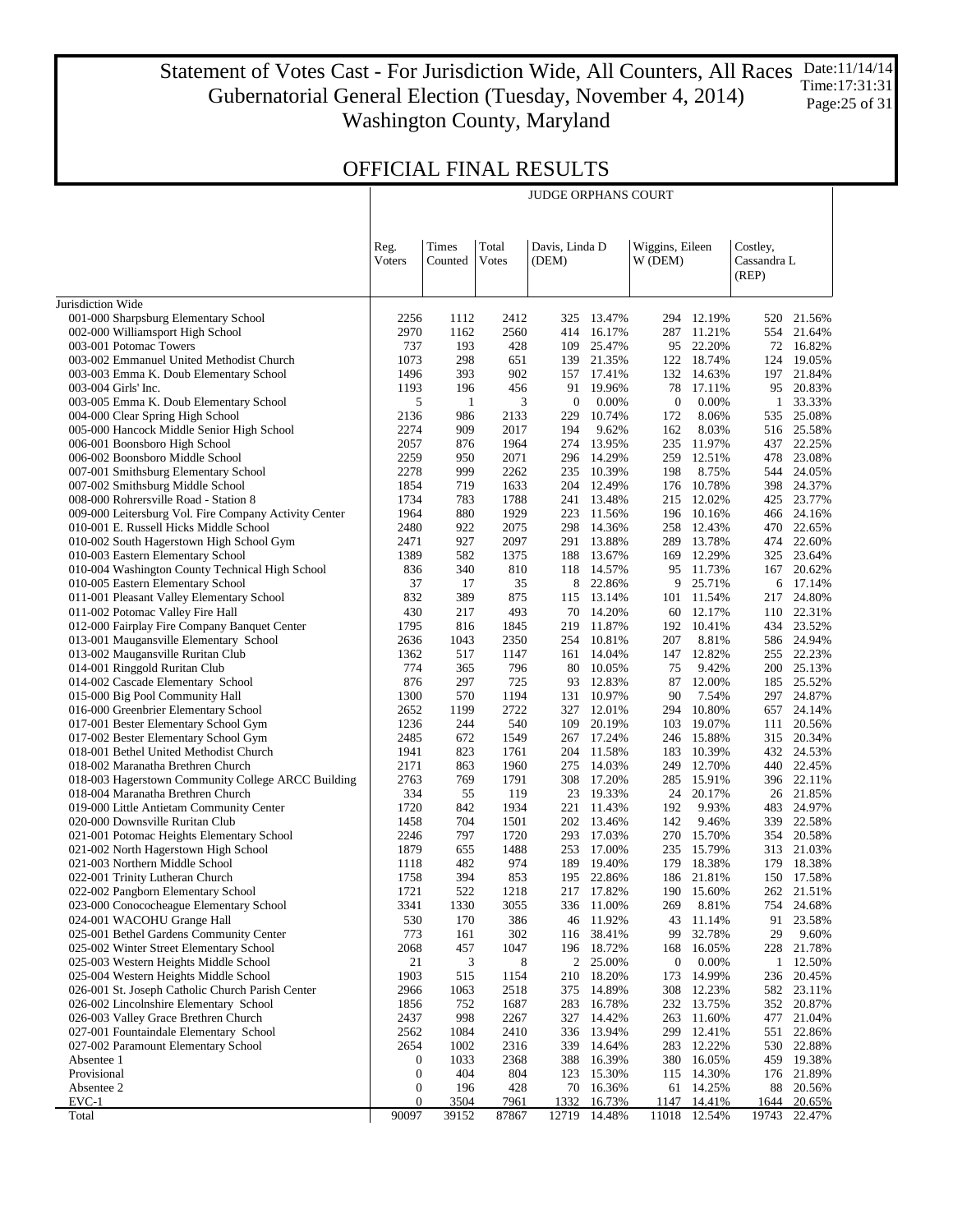Statement of Votes Cast - For Jurisdiction Wide, All Counters, All Races Gubernatorial General Election (Tuesday, November 4, 2014) Washington County, Maryland Date:11/14/14 Time:17:31:31 Page:26 of 31

JUDGE ORPHANS COURT

|                                                                               |              | Eichelberger,<br>Joseph (REP)<br>(REP) |       | Shriver, John M.         | Write-In Votes        |                |  |
|-------------------------------------------------------------------------------|--------------|----------------------------------------|-------|--------------------------|-----------------------|----------------|--|
| Jurisdiction Wide                                                             |              |                                        |       |                          |                       |                |  |
| 001-000 Sharpsburg Elementary School                                          | 711          | 29.48%                                 |       | 562 23.30%               | $\mathbf 0$           | 0.00%          |  |
| 002-000 Williamsport High School                                              | 615          | 24.02%                                 |       | 689 26.91%               | 1                     | 0.04%          |  |
| 003-001 Potomac Towers                                                        |              | 72 16.82%                              |       | 80 18.69%                | $\boldsymbol{0}$      | 0.00%          |  |
| 003-002 Emmanuel United Methodist Church                                      | 123          | 18.89%                                 |       | 142 21.81%               | 1                     | 0.15%          |  |
| 003-003 Emma K. Doub Elementary School                                        | 197          | 21.84%                                 |       | 213 23.61%               | 6                     | 0.67%          |  |
| 003-004 Girls' Inc.                                                           | 92           | 20.18%                                 |       | 97 21.27%                | 3                     | 0.66%          |  |
| 003-005 Emma K. Doub Elementary School                                        | $\mathbf{1}$ | 33.33%                                 |       | 1 33.33%                 | $\boldsymbol{0}$      | 0.00%          |  |
| 004-000 Clear Spring High School                                              | 594          | 27.85%                                 |       | 603 28.27%               | $\mathbf 0$           | 0.00%          |  |
| 005-000 Hancock Middle Senior High School                                     | 554          | 27.47%                                 | 591   | 29.30%                   | $\boldsymbol{0}$      | 0.00%          |  |
| 006-001 Boonsboro High School                                                 | 505          | 25.71%                                 |       | 510 25.97%               | 3                     | 0.15%          |  |
| 006-002 Boonsboro Middle School                                               | 525          | 25.35%                                 | 513   | 24.77%                   | $\boldsymbol{0}$      | 0.00%          |  |
| 007-001 Smithsburg Elementary School                                          | 626          | 27.67%                                 | 657   | 29.05%                   | 2                     | 0.09%          |  |
| 007-002 Smithsburg Middle School                                              | 405          | 24.80%                                 |       | 450 27.56%               | $\boldsymbol{0}$      | 0.00%          |  |
| 008-000 Rohrersville Road - Station 8                                         | 462          | 25.84%                                 |       | 445 24.89%               | $\mathbf 0$           | 0.00%          |  |
| 009-000 Leitersburg Vol. Fire Company Activity Center                         | 505          | 26.18%                                 |       | 539 27.94%               | $\boldsymbol{0}$      | 0.00%          |  |
| 010-001 E. Russell Hicks Middle School                                        | 497<br>526   | 23.95%                                 |       | 548 26.41%<br>515 24.56% | $\overline{4}$<br>2   | 0.19%          |  |
| 010-002 South Hagerstown High School Gym<br>010-003 Eastern Elementary School | 334          | 25.08%<br>24.29%                       |       | 356 25.89%               | 3                     | 0.10%<br>0.22% |  |
| 010-004 Washington County Technical High School                               | 215          | 26.54%                                 |       | 215 26.54%               | $\boldsymbol{0}$      | 0.00%          |  |
| 010-005 Eastern Elementary School                                             | 5            | 14.29%                                 |       | 7 20.00%                 | $\mathbf 0$           | 0.00%          |  |
| 011-001 Pleasant Valley Elementary School                                     | 215          | 24.57%                                 |       | 226 25.83%               | 1                     | 0.11%          |  |
| 011-002 Potomac Valley Fire Hall                                              | 139          | 28.19%                                 |       | 114 23.12%               | $\boldsymbol{0}$      | 0.00%          |  |
| 012-000 Fairplay Fire Company Banquet Center                                  | 517          | 28.02%                                 |       | 483 26.18%               | $\boldsymbol{0}$      | 0.00%          |  |
| 013-001 Maugansville Elementary School                                        | 630          | 26.81%                                 | 671   | 28.55%                   | 2                     | 0.09%          |  |
| 013-002 Maugansville Ruritan Club                                             | 288          | 25.11%                                 |       | 295 25.72%               | $\mathbf{1}$          | 0.09%          |  |
| 014-001 Ringgold Ruritan Club                                                 | 214          | 26.88%                                 |       | 227 28.52%               | $\boldsymbol{0}$      | 0.00%          |  |
| 014-002 Cascade Elementary School                                             | 175          | 24.14%                                 | 183   | 25.24%                   | 2                     | 0.28%          |  |
| 015-000 Big Pool Community Hall                                               | 328          | 27.47%                                 |       | 347 29.06%               | 1                     | 0.08%          |  |
| 016-000 Greenbrier Elementary School                                          | 702          | 25.79%                                 |       | 739 27.15%               | 3                     | 0.11%          |  |
| 017-001 Bester Elementary School Gym                                          | 107          | 19.81%                                 |       | 110 20.37%               | $\mathbf 0$           | 0.00%          |  |
| 017-002 Bester Elementary School Gym                                          | 355          | 22.92%                                 |       | 362 23.37%               | 4                     | 0.26%          |  |
| 018-001 Bethel United Methodist Church                                        | 453          | 25.72%                                 |       | 488 27.71%               | 1                     | 0.06%          |  |
| 018-002 Maranatha Brethren Church                                             | 483          | 24.64%                                 |       | 512 26.12%               | $\mathbf{1}$          | 0.05%          |  |
| 018-003 Hagerstown Community College ARCC Building                            | 389          | 21.72%                                 |       | 407 22.72%               | 6                     | 0.34%          |  |
| 018-004 Maranatha Brethren Church                                             | 22           | 18.49%                                 |       | 24 20.17%                | $\mathbf 0$           | 0.00%          |  |
| 019-000 Little Antietam Community Center                                      | 527          | 27.25%                                 |       | 505 26.11%               | 6                     | 0.31%          |  |
| 020-000 Downsville Ruritan Club                                               | 396          | 26.38%                                 |       | 422 28.11%               | $\boldsymbol{0}$      | 0.00%          |  |
| 021-001 Potomac Heights Elementary School                                     | 395<br>333   | 22.97%<br>22.38%                       |       | 403 23.43%<br>354 23.79% | 5<br>$\boldsymbol{0}$ | 0.29%<br>0.00% |  |
| 021-002 North Hagerstown High School<br>021-003 Northern Middle School        |              | 192 19.71%                             |       | 230 23.61%               | 5                     | 0.51%          |  |
| 022-001 Trinity Lutheran Church                                               |              | 144 16.88%                             |       | 171 20.05%               | $\tau$                | 0.82%          |  |
| 022-002 Pangborn Elementary School                                            | 261          | 21.43%                                 |       | 285 23.40%               | 3                     | 0.25%          |  |
| 023-000 Conococheague Elementary School                                       |              | 832 27.23%                             |       | 861 28.18%               | 3 <sup>7</sup>        | 0.10%          |  |
| 024-001 WACOHU Grange Hall                                                    |              | 100 25.91%                             |       | 106 27.46%               | $\boldsymbol{0}$      | 0.00%          |  |
| 025-001 Bethel Gardens Community Center                                       | 25           | 8.28%                                  | 33    | 10.93%                   | $\boldsymbol{0}$      | 0.00%          |  |
| 025-002 Winter Street Elementary School                                       | 216          | 20.63%                                 | 238   | 22.73%                   | 1                     | 0.10%          |  |
| 025-003 Western Heights Middle School                                         | 2            | 25.00%                                 | 3     | 37.50%                   | $\boldsymbol{0}$      | 0.00%          |  |
| 025-004 Western Heights Middle School                                         | 258          | 22.36%                                 | 276   | 23.92%                   | 1                     | 0.09%          |  |
| 026-001 St. Joseph Catholic Church Parish Center                              | 597          | 23.71%                                 | 656   | 26.05%                   | $\boldsymbol{0}$      | 0.00%          |  |
| 026-002 Lincolnshire Elementary School                                        | 386          | 22.88%                                 | 432   | 25.61%                   | 2                     | 0.12%          |  |
| 026-003 Valley Grace Brethren Church                                          | 563          | 24.83%                                 | 637   | 28.10%                   | $\boldsymbol{0}$      | 0.00%          |  |
| 027-001 Fountaindale Elementary School                                        | 593          | 24.61%                                 | 629   | 26.10%                   | 2                     | 0.08%          |  |
| 027-002 Paramount Elementary School                                           | 564          | 24.35%                                 | 598   | 25.82%                   | 2                     | 0.09%          |  |
| Absentee 1                                                                    | 549          | 23.18%                                 | 590   | 24.92%                   | 2                     | 0.08%          |  |
| Provisional                                                                   | 185          | 23.01%                                 | 204   | 25.37%                   | 1                     | 0.12%          |  |
| Absentee 2                                                                    | 101          | 23.60%                                 | 107   | 25.00%                   | 1                     | 0.23%          |  |
| $EVC-1$                                                                       | 1844         | 23.16%                                 | 1983  | 24.91%                   | <u>11</u>             | 0.14%          |  |
| Total                                                                         | 21644        | 24.63%                                 | 22644 | 25.77%                   | 99                    | 0.11%          |  |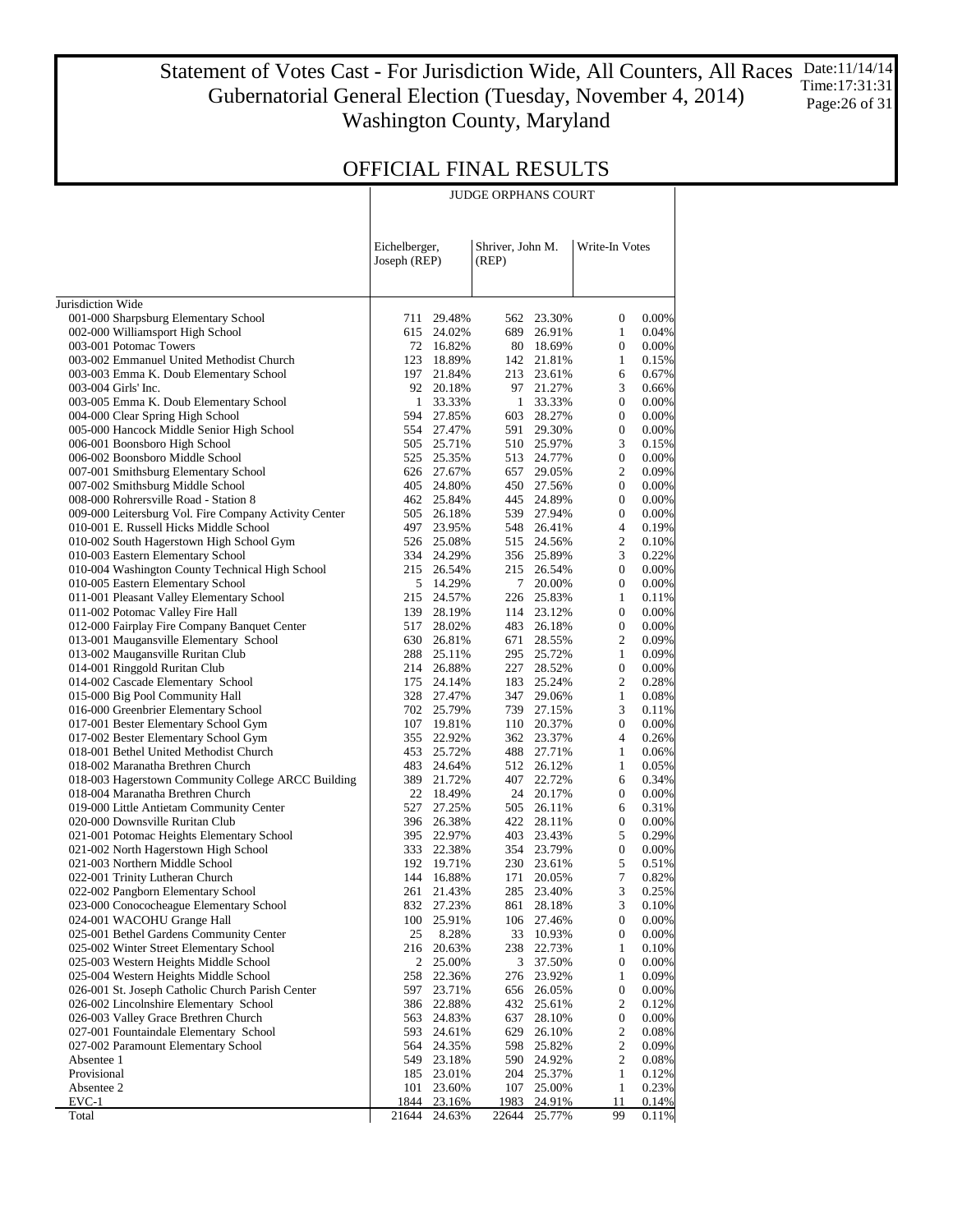### Statement of Votes Cast - For Jurisdiction Wide, All Counters, All Races Gubernatorial General Election (Tuesday, November 4, 2014) Washington County, Maryland Date:11/14/14 Time:17:31:31 Page:27 of 31

### OFFICIAL FINAL RESULTS

| Times<br>Total<br>Reg.<br>Mullendore, Doug<br>Write-In Votes<br>Voters<br>Counted<br>Votes<br>(DEM)<br>Jurisdiction Wide<br>001-000 Sharpsburg Elementary School<br>791<br>2256<br>1112<br>781<br>98.74%<br>10<br>1.26%<br>2970<br>848<br>002-000 Williamsport High School<br>1162<br>831<br>17<br>2.00%<br>98.00%<br>003-001 Potomac Towers<br>737<br>193<br>2<br>142<br>140 98.59%<br>1.41%<br>1073<br>298<br>223<br>2<br>0.90%<br>003-002 Emmanuel United Methodist Church<br>221 99.10%<br>1496<br>393<br>298<br>003-003 Emma K. Doub Elementary School<br>288 96.64%<br>10<br>3.36%<br>1193<br>196<br>150<br>4<br>003-004 Girls' Inc.<br>146 97.33%<br>2.67%<br>003-005 Emma K. Doub Elementary School<br>5<br>1<br>1<br>1 100.00%<br>$\mathbf{0}$<br>0.00%<br>004-000 Clear Spring High School<br>986<br>676<br>2136<br>665<br>98.37%<br>11<br>1.63%<br>005-000 Hancock Middle Senior High School<br>2274<br>909<br>555<br>544 98.02%<br>11<br>1.98%<br>2057<br>876<br>658<br>006-001 Boonsboro High School<br>648 98.48%<br>10<br>1.52%<br>2259<br>950<br>705<br>006-002 Boonsboro Middle School<br>695 98.58%<br>10<br>1.42%<br>2278<br>999<br>674<br>007-001 Smithsburg Elementary School<br>659 97.77%<br>15<br>2.23%<br>1854<br>719<br>478<br>467 97.70%<br>2.30%<br>007-002 Smithsburg Middle School<br>11<br>1734<br>783<br>552<br>008-000 Rohrersville Road - Station 8<br>546 98.91%<br>6<br>1.09%<br>1964<br>880<br>627<br>009-000 Leitersburg Vol. Fire Company Activity Center<br>615 98.09%<br>12<br>1.91%<br>677<br>2480<br>922<br>7<br>1.03%<br>010-001 E. Russell Hicks Middle School<br>670 98.97%<br>927<br>677<br>010-002 South Hagerstown High School Gym<br>2471<br>666 98.38%<br>11<br>1.62%<br>450<br>010-003 Eastern Elementary School<br>1389<br>582<br>9<br>2.00%<br>441 98.00%<br>010-004 Washington County Technical High School<br>340<br>261<br>0.38%<br>836<br>260 99.62%<br>1<br>17<br>010-005 Eastern Elementary School<br>37<br>17<br>$\boldsymbol{0}$<br>0.00%<br>17 100.00%<br>011-001 Pleasant Valley Elementary School<br>832<br>389<br>261<br>252 96.55%<br>9<br>3.45%<br>5<br>011-002 Potomac Valley Fire Hall<br>430<br>217<br>154<br>149<br>96.75%<br>3.25%<br>012-000 Fairplay Fire Company Banquet Center<br>816<br>568<br>7<br>1795<br>561 98.77%<br>1.23%<br>013-001 Maugansville Elementary School<br>2636<br>1043<br>747<br>731<br>97.86%<br>16<br>2.14%<br>1362<br>517<br>372<br>013-002 Maugansville Ruritan Club<br>368 98.92%<br>4<br>1.08%<br>014-001 Ringgold Ruritan Club<br>774<br>365<br>259<br>255 98.46%<br>4<br>1.54%<br>876<br>297<br>203<br>014-002 Cascade Elementary School<br>199 98.03%<br>4<br>1.97%<br>015-000 Big Pool Community Hall<br>1300<br>570<br>369<br>2.98%<br>358 97.02%<br>11<br>016-000 Greenbrier Elementary School<br>2652<br>1199<br>831<br>817 98.32%<br>14<br>1.68%<br>1236<br>244<br>190<br>017-001 Bester Elementary School Gym<br>189 99.47%<br>1<br>0.53%<br>2485<br>672<br>530<br>017-002 Bester Elementary School Gym<br>524 98.87%<br>6<br>1.13%<br>018-001 Bethel United Methodist Church<br>1941<br>823<br>594<br>4<br>590 99.33%<br>0.67%<br>2171<br>646<br>7<br>018-002 Maranatha Brethren Church<br>863<br>639 98.92%<br>1.08%<br>2763<br>769<br>563<br>5<br>018-003 Hagerstown Community College ARCC Building<br>558 99.11%<br>0.89%<br>334<br>41<br>018-004 Maranatha Brethren Church<br>55<br>41 100.00%<br>0<br>0.00%<br>019-000 Little Antietam Community Center<br>1720<br>574<br>842<br>568 98.95%<br>6<br>1.05%<br>704<br>485<br>5<br>020-000 Downsville Ruritan Club<br>1458<br>480 98.97%<br>1.03%<br>797<br>596<br>7<br>021-001 Potomac Heights Elementary School<br>2246<br>589 98.83%<br>1.17%<br>1879<br>507<br>021-002 North Hagerstown High School<br>655<br>501 98.82%<br>6<br>1.18%<br>$\overline{c}$<br>482<br>373<br>0.54%<br>021-003 Northern Middle School<br>1118<br>371 99.46%<br>394<br>302<br>298 98.68%<br>1.32%<br>022-001 Trinity Lutheran Church<br>1758<br>4<br>401<br>7<br>022-002 Pangborn Elementary School<br>1721<br>522<br>394 98.25%<br>1.75%<br>023-000 Conococheague Elementary School<br>3341<br>1330<br>933<br>98.50%<br>1.50%<br>919<br>14<br>024-001 WACOHU Grange Hall<br>530<br>170<br>124<br>123<br>99.19%<br>1<br>0.81%<br>773<br>025-001 Bethel Gardens Community Center<br>161<br>136<br>135<br>99.26%<br>1<br>0.74%<br>457<br>369<br>5<br>025-002 Winter Street Elementary School<br>2068<br>364 98.64%<br>1.36%<br>0.00%<br>025-003 Western Heights Middle School<br>21<br>3<br>3<br>3 100.00%<br>0<br>025-004 Western Heights Middle School<br>1903<br>515<br>390<br>3<br>387<br>99.23%<br>0.77%<br>026-001 St. Joseph Catholic Church Parish Center<br>2966<br>1063<br>814<br>801<br>98.40%<br>13<br>1.60%<br>026-002 Lincolnshire Elementary School<br>1856<br>752<br>592<br>581<br>98.14%<br>11<br>1.86%<br>998<br>733<br>026-003 Valley Grace Brethren Church<br>2437<br>721<br>98.36%<br>12<br>1.64%<br>027-001 Fountaindale Elementary School<br>2562<br>1084<br>811<br>806 99.38%<br>0.62%<br>5<br>027-002 Paramount Elementary School<br>2654<br>1002<br>772<br>766 99.22%<br>0.78%<br>6<br>1033<br>764<br>757<br>7<br>Absentee 1<br>99.08%<br>0.92%<br>0<br>Provisional<br>404<br>250<br>0<br>260<br>96.15%<br>10<br>3.85%<br>Absentee 2<br>196<br>143<br>141<br>2<br>1.40%<br>0<br>98.60%<br>EVC-1<br>3504<br>0<br>2643<br>2620<br>99.13%<br>23<br>0.87%<br>Total<br>90097<br>39152<br>28513<br>1.42%<br>28107<br>98.58%<br>406 | <b>SHERIFF</b> |  |  |  |  |  |  |  |
|---------------------------------------------------------------------------------------------------------------------------------------------------------------------------------------------------------------------------------------------------------------------------------------------------------------------------------------------------------------------------------------------------------------------------------------------------------------------------------------------------------------------------------------------------------------------------------------------------------------------------------------------------------------------------------------------------------------------------------------------------------------------------------------------------------------------------------------------------------------------------------------------------------------------------------------------------------------------------------------------------------------------------------------------------------------------------------------------------------------------------------------------------------------------------------------------------------------------------------------------------------------------------------------------------------------------------------------------------------------------------------------------------------------------------------------------------------------------------------------------------------------------------------------------------------------------------------------------------------------------------------------------------------------------------------------------------------------------------------------------------------------------------------------------------------------------------------------------------------------------------------------------------------------------------------------------------------------------------------------------------------------------------------------------------------------------------------------------------------------------------------------------------------------------------------------------------------------------------------------------------------------------------------------------------------------------------------------------------------------------------------------------------------------------------------------------------------------------------------------------------------------------------------------------------------------------------------------------------------------------------------------------------------------------------------------------------------------------------------------------------------------------------------------------------------------------------------------------------------------------------------------------------------------------------------------------------------------------------------------------------------------------------------------------------------------------------------------------------------------------------------------------------------------------------------------------------------------------------------------------------------------------------------------------------------------------------------------------------------------------------------------------------------------------------------------------------------------------------------------------------------------------------------------------------------------------------------------------------------------------------------------------------------------------------------------------------------------------------------------------------------------------------------------------------------------------------------------------------------------------------------------------------------------------------------------------------------------------------------------------------------------------------------------------------------------------------------------------------------------------------------------------------------------------------------------------------------------------------------------------------------------------------------------------------------------------------------------------------------------------------------------------------------------------------------------------------------------------------------------------------------------------------------------------------------------------------------------------------------------------------------------------------------------------------------------------------------------------------------------------------------------------------------------------------------------------------------------------------------------------------------------------------------------------------------------------------------------------------------------------------------------------------------------------------------------------------------------------------------------------------------------------------------------------------------------------------------------------------------------------------------------------------------------------------------------------------------------------------------------------------------------------------------------------------------------------------------------------------------------------------------|----------------|--|--|--|--|--|--|--|
|                                                                                                                                                                                                                                                                                                                                                                                                                                                                                                                                                                                                                                                                                                                                                                                                                                                                                                                                                                                                                                                                                                                                                                                                                                                                                                                                                                                                                                                                                                                                                                                                                                                                                                                                                                                                                                                                                                                                                                                                                                                                                                                                                                                                                                                                                                                                                                                                                                                                                                                                                                                                                                                                                                                                                                                                                                                                                                                                                                                                                                                                                                                                                                                                                                                                                                                                                                                                                                                                                                                                                                                                                                                                                                                                                                                                                                                                                                                                                                                                                                                                                                                                                                                                                                                                                                                                                                                                                                                                                                                                                                                                                                                                                                                                                                                                                                                                                                                                                                                                                                                                                                                                                                                                                                                                                                                                                                                                                                                                                                         |                |  |  |  |  |  |  |  |
|                                                                                                                                                                                                                                                                                                                                                                                                                                                                                                                                                                                                                                                                                                                                                                                                                                                                                                                                                                                                                                                                                                                                                                                                                                                                                                                                                                                                                                                                                                                                                                                                                                                                                                                                                                                                                                                                                                                                                                                                                                                                                                                                                                                                                                                                                                                                                                                                                                                                                                                                                                                                                                                                                                                                                                                                                                                                                                                                                                                                                                                                                                                                                                                                                                                                                                                                                                                                                                                                                                                                                                                                                                                                                                                                                                                                                                                                                                                                                                                                                                                                                                                                                                                                                                                                                                                                                                                                                                                                                                                                                                                                                                                                                                                                                                                                                                                                                                                                                                                                                                                                                                                                                                                                                                                                                                                                                                                                                                                                                                         |                |  |  |  |  |  |  |  |
|                                                                                                                                                                                                                                                                                                                                                                                                                                                                                                                                                                                                                                                                                                                                                                                                                                                                                                                                                                                                                                                                                                                                                                                                                                                                                                                                                                                                                                                                                                                                                                                                                                                                                                                                                                                                                                                                                                                                                                                                                                                                                                                                                                                                                                                                                                                                                                                                                                                                                                                                                                                                                                                                                                                                                                                                                                                                                                                                                                                                                                                                                                                                                                                                                                                                                                                                                                                                                                                                                                                                                                                                                                                                                                                                                                                                                                                                                                                                                                                                                                                                                                                                                                                                                                                                                                                                                                                                                                                                                                                                                                                                                                                                                                                                                                                                                                                                                                                                                                                                                                                                                                                                                                                                                                                                                                                                                                                                                                                                                                         |                |  |  |  |  |  |  |  |
|                                                                                                                                                                                                                                                                                                                                                                                                                                                                                                                                                                                                                                                                                                                                                                                                                                                                                                                                                                                                                                                                                                                                                                                                                                                                                                                                                                                                                                                                                                                                                                                                                                                                                                                                                                                                                                                                                                                                                                                                                                                                                                                                                                                                                                                                                                                                                                                                                                                                                                                                                                                                                                                                                                                                                                                                                                                                                                                                                                                                                                                                                                                                                                                                                                                                                                                                                                                                                                                                                                                                                                                                                                                                                                                                                                                                                                                                                                                                                                                                                                                                                                                                                                                                                                                                                                                                                                                                                                                                                                                                                                                                                                                                                                                                                                                                                                                                                                                                                                                                                                                                                                                                                                                                                                                                                                                                                                                                                                                                                                         |                |  |  |  |  |  |  |  |
|                                                                                                                                                                                                                                                                                                                                                                                                                                                                                                                                                                                                                                                                                                                                                                                                                                                                                                                                                                                                                                                                                                                                                                                                                                                                                                                                                                                                                                                                                                                                                                                                                                                                                                                                                                                                                                                                                                                                                                                                                                                                                                                                                                                                                                                                                                                                                                                                                                                                                                                                                                                                                                                                                                                                                                                                                                                                                                                                                                                                                                                                                                                                                                                                                                                                                                                                                                                                                                                                                                                                                                                                                                                                                                                                                                                                                                                                                                                                                                                                                                                                                                                                                                                                                                                                                                                                                                                                                                                                                                                                                                                                                                                                                                                                                                                                                                                                                                                                                                                                                                                                                                                                                                                                                                                                                                                                                                                                                                                                                                         |                |  |  |  |  |  |  |  |
|                                                                                                                                                                                                                                                                                                                                                                                                                                                                                                                                                                                                                                                                                                                                                                                                                                                                                                                                                                                                                                                                                                                                                                                                                                                                                                                                                                                                                                                                                                                                                                                                                                                                                                                                                                                                                                                                                                                                                                                                                                                                                                                                                                                                                                                                                                                                                                                                                                                                                                                                                                                                                                                                                                                                                                                                                                                                                                                                                                                                                                                                                                                                                                                                                                                                                                                                                                                                                                                                                                                                                                                                                                                                                                                                                                                                                                                                                                                                                                                                                                                                                                                                                                                                                                                                                                                                                                                                                                                                                                                                                                                                                                                                                                                                                                                                                                                                                                                                                                                                                                                                                                                                                                                                                                                                                                                                                                                                                                                                                                         |                |  |  |  |  |  |  |  |
|                                                                                                                                                                                                                                                                                                                                                                                                                                                                                                                                                                                                                                                                                                                                                                                                                                                                                                                                                                                                                                                                                                                                                                                                                                                                                                                                                                                                                                                                                                                                                                                                                                                                                                                                                                                                                                                                                                                                                                                                                                                                                                                                                                                                                                                                                                                                                                                                                                                                                                                                                                                                                                                                                                                                                                                                                                                                                                                                                                                                                                                                                                                                                                                                                                                                                                                                                                                                                                                                                                                                                                                                                                                                                                                                                                                                                                                                                                                                                                                                                                                                                                                                                                                                                                                                                                                                                                                                                                                                                                                                                                                                                                                                                                                                                                                                                                                                                                                                                                                                                                                                                                                                                                                                                                                                                                                                                                                                                                                                                                         |                |  |  |  |  |  |  |  |
|                                                                                                                                                                                                                                                                                                                                                                                                                                                                                                                                                                                                                                                                                                                                                                                                                                                                                                                                                                                                                                                                                                                                                                                                                                                                                                                                                                                                                                                                                                                                                                                                                                                                                                                                                                                                                                                                                                                                                                                                                                                                                                                                                                                                                                                                                                                                                                                                                                                                                                                                                                                                                                                                                                                                                                                                                                                                                                                                                                                                                                                                                                                                                                                                                                                                                                                                                                                                                                                                                                                                                                                                                                                                                                                                                                                                                                                                                                                                                                                                                                                                                                                                                                                                                                                                                                                                                                                                                                                                                                                                                                                                                                                                                                                                                                                                                                                                                                                                                                                                                                                                                                                                                                                                                                                                                                                                                                                                                                                                                                         |                |  |  |  |  |  |  |  |
|                                                                                                                                                                                                                                                                                                                                                                                                                                                                                                                                                                                                                                                                                                                                                                                                                                                                                                                                                                                                                                                                                                                                                                                                                                                                                                                                                                                                                                                                                                                                                                                                                                                                                                                                                                                                                                                                                                                                                                                                                                                                                                                                                                                                                                                                                                                                                                                                                                                                                                                                                                                                                                                                                                                                                                                                                                                                                                                                                                                                                                                                                                                                                                                                                                                                                                                                                                                                                                                                                                                                                                                                                                                                                                                                                                                                                                                                                                                                                                                                                                                                                                                                                                                                                                                                                                                                                                                                                                                                                                                                                                                                                                                                                                                                                                                                                                                                                                                                                                                                                                                                                                                                                                                                                                                                                                                                                                                                                                                                                                         |                |  |  |  |  |  |  |  |
|                                                                                                                                                                                                                                                                                                                                                                                                                                                                                                                                                                                                                                                                                                                                                                                                                                                                                                                                                                                                                                                                                                                                                                                                                                                                                                                                                                                                                                                                                                                                                                                                                                                                                                                                                                                                                                                                                                                                                                                                                                                                                                                                                                                                                                                                                                                                                                                                                                                                                                                                                                                                                                                                                                                                                                                                                                                                                                                                                                                                                                                                                                                                                                                                                                                                                                                                                                                                                                                                                                                                                                                                                                                                                                                                                                                                                                                                                                                                                                                                                                                                                                                                                                                                                                                                                                                                                                                                                                                                                                                                                                                                                                                                                                                                                                                                                                                                                                                                                                                                                                                                                                                                                                                                                                                                                                                                                                                                                                                                                                         |                |  |  |  |  |  |  |  |
|                                                                                                                                                                                                                                                                                                                                                                                                                                                                                                                                                                                                                                                                                                                                                                                                                                                                                                                                                                                                                                                                                                                                                                                                                                                                                                                                                                                                                                                                                                                                                                                                                                                                                                                                                                                                                                                                                                                                                                                                                                                                                                                                                                                                                                                                                                                                                                                                                                                                                                                                                                                                                                                                                                                                                                                                                                                                                                                                                                                                                                                                                                                                                                                                                                                                                                                                                                                                                                                                                                                                                                                                                                                                                                                                                                                                                                                                                                                                                                                                                                                                                                                                                                                                                                                                                                                                                                                                                                                                                                                                                                                                                                                                                                                                                                                                                                                                                                                                                                                                                                                                                                                                                                                                                                                                                                                                                                                                                                                                                                         |                |  |  |  |  |  |  |  |
|                                                                                                                                                                                                                                                                                                                                                                                                                                                                                                                                                                                                                                                                                                                                                                                                                                                                                                                                                                                                                                                                                                                                                                                                                                                                                                                                                                                                                                                                                                                                                                                                                                                                                                                                                                                                                                                                                                                                                                                                                                                                                                                                                                                                                                                                                                                                                                                                                                                                                                                                                                                                                                                                                                                                                                                                                                                                                                                                                                                                                                                                                                                                                                                                                                                                                                                                                                                                                                                                                                                                                                                                                                                                                                                                                                                                                                                                                                                                                                                                                                                                                                                                                                                                                                                                                                                                                                                                                                                                                                                                                                                                                                                                                                                                                                                                                                                                                                                                                                                                                                                                                                                                                                                                                                                                                                                                                                                                                                                                                                         |                |  |  |  |  |  |  |  |
|                                                                                                                                                                                                                                                                                                                                                                                                                                                                                                                                                                                                                                                                                                                                                                                                                                                                                                                                                                                                                                                                                                                                                                                                                                                                                                                                                                                                                                                                                                                                                                                                                                                                                                                                                                                                                                                                                                                                                                                                                                                                                                                                                                                                                                                                                                                                                                                                                                                                                                                                                                                                                                                                                                                                                                                                                                                                                                                                                                                                                                                                                                                                                                                                                                                                                                                                                                                                                                                                                                                                                                                                                                                                                                                                                                                                                                                                                                                                                                                                                                                                                                                                                                                                                                                                                                                                                                                                                                                                                                                                                                                                                                                                                                                                                                                                                                                                                                                                                                                                                                                                                                                                                                                                                                                                                                                                                                                                                                                                                                         |                |  |  |  |  |  |  |  |
|                                                                                                                                                                                                                                                                                                                                                                                                                                                                                                                                                                                                                                                                                                                                                                                                                                                                                                                                                                                                                                                                                                                                                                                                                                                                                                                                                                                                                                                                                                                                                                                                                                                                                                                                                                                                                                                                                                                                                                                                                                                                                                                                                                                                                                                                                                                                                                                                                                                                                                                                                                                                                                                                                                                                                                                                                                                                                                                                                                                                                                                                                                                                                                                                                                                                                                                                                                                                                                                                                                                                                                                                                                                                                                                                                                                                                                                                                                                                                                                                                                                                                                                                                                                                                                                                                                                                                                                                                                                                                                                                                                                                                                                                                                                                                                                                                                                                                                                                                                                                                                                                                                                                                                                                                                                                                                                                                                                                                                                                                                         |                |  |  |  |  |  |  |  |
|                                                                                                                                                                                                                                                                                                                                                                                                                                                                                                                                                                                                                                                                                                                                                                                                                                                                                                                                                                                                                                                                                                                                                                                                                                                                                                                                                                                                                                                                                                                                                                                                                                                                                                                                                                                                                                                                                                                                                                                                                                                                                                                                                                                                                                                                                                                                                                                                                                                                                                                                                                                                                                                                                                                                                                                                                                                                                                                                                                                                                                                                                                                                                                                                                                                                                                                                                                                                                                                                                                                                                                                                                                                                                                                                                                                                                                                                                                                                                                                                                                                                                                                                                                                                                                                                                                                                                                                                                                                                                                                                                                                                                                                                                                                                                                                                                                                                                                                                                                                                                                                                                                                                                                                                                                                                                                                                                                                                                                                                                                         |                |  |  |  |  |  |  |  |
|                                                                                                                                                                                                                                                                                                                                                                                                                                                                                                                                                                                                                                                                                                                                                                                                                                                                                                                                                                                                                                                                                                                                                                                                                                                                                                                                                                                                                                                                                                                                                                                                                                                                                                                                                                                                                                                                                                                                                                                                                                                                                                                                                                                                                                                                                                                                                                                                                                                                                                                                                                                                                                                                                                                                                                                                                                                                                                                                                                                                                                                                                                                                                                                                                                                                                                                                                                                                                                                                                                                                                                                                                                                                                                                                                                                                                                                                                                                                                                                                                                                                                                                                                                                                                                                                                                                                                                                                                                                                                                                                                                                                                                                                                                                                                                                                                                                                                                                                                                                                                                                                                                                                                                                                                                                                                                                                                                                                                                                                                                         |                |  |  |  |  |  |  |  |
|                                                                                                                                                                                                                                                                                                                                                                                                                                                                                                                                                                                                                                                                                                                                                                                                                                                                                                                                                                                                                                                                                                                                                                                                                                                                                                                                                                                                                                                                                                                                                                                                                                                                                                                                                                                                                                                                                                                                                                                                                                                                                                                                                                                                                                                                                                                                                                                                                                                                                                                                                                                                                                                                                                                                                                                                                                                                                                                                                                                                                                                                                                                                                                                                                                                                                                                                                                                                                                                                                                                                                                                                                                                                                                                                                                                                                                                                                                                                                                                                                                                                                                                                                                                                                                                                                                                                                                                                                                                                                                                                                                                                                                                                                                                                                                                                                                                                                                                                                                                                                                                                                                                                                                                                                                                                                                                                                                                                                                                                                                         |                |  |  |  |  |  |  |  |
|                                                                                                                                                                                                                                                                                                                                                                                                                                                                                                                                                                                                                                                                                                                                                                                                                                                                                                                                                                                                                                                                                                                                                                                                                                                                                                                                                                                                                                                                                                                                                                                                                                                                                                                                                                                                                                                                                                                                                                                                                                                                                                                                                                                                                                                                                                                                                                                                                                                                                                                                                                                                                                                                                                                                                                                                                                                                                                                                                                                                                                                                                                                                                                                                                                                                                                                                                                                                                                                                                                                                                                                                                                                                                                                                                                                                                                                                                                                                                                                                                                                                                                                                                                                                                                                                                                                                                                                                                                                                                                                                                                                                                                                                                                                                                                                                                                                                                                                                                                                                                                                                                                                                                                                                                                                                                                                                                                                                                                                                                                         |                |  |  |  |  |  |  |  |
|                                                                                                                                                                                                                                                                                                                                                                                                                                                                                                                                                                                                                                                                                                                                                                                                                                                                                                                                                                                                                                                                                                                                                                                                                                                                                                                                                                                                                                                                                                                                                                                                                                                                                                                                                                                                                                                                                                                                                                                                                                                                                                                                                                                                                                                                                                                                                                                                                                                                                                                                                                                                                                                                                                                                                                                                                                                                                                                                                                                                                                                                                                                                                                                                                                                                                                                                                                                                                                                                                                                                                                                                                                                                                                                                                                                                                                                                                                                                                                                                                                                                                                                                                                                                                                                                                                                                                                                                                                                                                                                                                                                                                                                                                                                                                                                                                                                                                                                                                                                                                                                                                                                                                                                                                                                                                                                                                                                                                                                                                                         |                |  |  |  |  |  |  |  |
|                                                                                                                                                                                                                                                                                                                                                                                                                                                                                                                                                                                                                                                                                                                                                                                                                                                                                                                                                                                                                                                                                                                                                                                                                                                                                                                                                                                                                                                                                                                                                                                                                                                                                                                                                                                                                                                                                                                                                                                                                                                                                                                                                                                                                                                                                                                                                                                                                                                                                                                                                                                                                                                                                                                                                                                                                                                                                                                                                                                                                                                                                                                                                                                                                                                                                                                                                                                                                                                                                                                                                                                                                                                                                                                                                                                                                                                                                                                                                                                                                                                                                                                                                                                                                                                                                                                                                                                                                                                                                                                                                                                                                                                                                                                                                                                                                                                                                                                                                                                                                                                                                                                                                                                                                                                                                                                                                                                                                                                                                                         |                |  |  |  |  |  |  |  |
|                                                                                                                                                                                                                                                                                                                                                                                                                                                                                                                                                                                                                                                                                                                                                                                                                                                                                                                                                                                                                                                                                                                                                                                                                                                                                                                                                                                                                                                                                                                                                                                                                                                                                                                                                                                                                                                                                                                                                                                                                                                                                                                                                                                                                                                                                                                                                                                                                                                                                                                                                                                                                                                                                                                                                                                                                                                                                                                                                                                                                                                                                                                                                                                                                                                                                                                                                                                                                                                                                                                                                                                                                                                                                                                                                                                                                                                                                                                                                                                                                                                                                                                                                                                                                                                                                                                                                                                                                                                                                                                                                                                                                                                                                                                                                                                                                                                                                                                                                                                                                                                                                                                                                                                                                                                                                                                                                                                                                                                                                                         |                |  |  |  |  |  |  |  |
|                                                                                                                                                                                                                                                                                                                                                                                                                                                                                                                                                                                                                                                                                                                                                                                                                                                                                                                                                                                                                                                                                                                                                                                                                                                                                                                                                                                                                                                                                                                                                                                                                                                                                                                                                                                                                                                                                                                                                                                                                                                                                                                                                                                                                                                                                                                                                                                                                                                                                                                                                                                                                                                                                                                                                                                                                                                                                                                                                                                                                                                                                                                                                                                                                                                                                                                                                                                                                                                                                                                                                                                                                                                                                                                                                                                                                                                                                                                                                                                                                                                                                                                                                                                                                                                                                                                                                                                                                                                                                                                                                                                                                                                                                                                                                                                                                                                                                                                                                                                                                                                                                                                                                                                                                                                                                                                                                                                                                                                                                                         |                |  |  |  |  |  |  |  |
|                                                                                                                                                                                                                                                                                                                                                                                                                                                                                                                                                                                                                                                                                                                                                                                                                                                                                                                                                                                                                                                                                                                                                                                                                                                                                                                                                                                                                                                                                                                                                                                                                                                                                                                                                                                                                                                                                                                                                                                                                                                                                                                                                                                                                                                                                                                                                                                                                                                                                                                                                                                                                                                                                                                                                                                                                                                                                                                                                                                                                                                                                                                                                                                                                                                                                                                                                                                                                                                                                                                                                                                                                                                                                                                                                                                                                                                                                                                                                                                                                                                                                                                                                                                                                                                                                                                                                                                                                                                                                                                                                                                                                                                                                                                                                                                                                                                                                                                                                                                                                                                                                                                                                                                                                                                                                                                                                                                                                                                                                                         |                |  |  |  |  |  |  |  |
|                                                                                                                                                                                                                                                                                                                                                                                                                                                                                                                                                                                                                                                                                                                                                                                                                                                                                                                                                                                                                                                                                                                                                                                                                                                                                                                                                                                                                                                                                                                                                                                                                                                                                                                                                                                                                                                                                                                                                                                                                                                                                                                                                                                                                                                                                                                                                                                                                                                                                                                                                                                                                                                                                                                                                                                                                                                                                                                                                                                                                                                                                                                                                                                                                                                                                                                                                                                                                                                                                                                                                                                                                                                                                                                                                                                                                                                                                                                                                                                                                                                                                                                                                                                                                                                                                                                                                                                                                                                                                                                                                                                                                                                                                                                                                                                                                                                                                                                                                                                                                                                                                                                                                                                                                                                                                                                                                                                                                                                                                                         |                |  |  |  |  |  |  |  |
|                                                                                                                                                                                                                                                                                                                                                                                                                                                                                                                                                                                                                                                                                                                                                                                                                                                                                                                                                                                                                                                                                                                                                                                                                                                                                                                                                                                                                                                                                                                                                                                                                                                                                                                                                                                                                                                                                                                                                                                                                                                                                                                                                                                                                                                                                                                                                                                                                                                                                                                                                                                                                                                                                                                                                                                                                                                                                                                                                                                                                                                                                                                                                                                                                                                                                                                                                                                                                                                                                                                                                                                                                                                                                                                                                                                                                                                                                                                                                                                                                                                                                                                                                                                                                                                                                                                                                                                                                                                                                                                                                                                                                                                                                                                                                                                                                                                                                                                                                                                                                                                                                                                                                                                                                                                                                                                                                                                                                                                                                                         |                |  |  |  |  |  |  |  |
|                                                                                                                                                                                                                                                                                                                                                                                                                                                                                                                                                                                                                                                                                                                                                                                                                                                                                                                                                                                                                                                                                                                                                                                                                                                                                                                                                                                                                                                                                                                                                                                                                                                                                                                                                                                                                                                                                                                                                                                                                                                                                                                                                                                                                                                                                                                                                                                                                                                                                                                                                                                                                                                                                                                                                                                                                                                                                                                                                                                                                                                                                                                                                                                                                                                                                                                                                                                                                                                                                                                                                                                                                                                                                                                                                                                                                                                                                                                                                                                                                                                                                                                                                                                                                                                                                                                                                                                                                                                                                                                                                                                                                                                                                                                                                                                                                                                                                                                                                                                                                                                                                                                                                                                                                                                                                                                                                                                                                                                                                                         |                |  |  |  |  |  |  |  |
|                                                                                                                                                                                                                                                                                                                                                                                                                                                                                                                                                                                                                                                                                                                                                                                                                                                                                                                                                                                                                                                                                                                                                                                                                                                                                                                                                                                                                                                                                                                                                                                                                                                                                                                                                                                                                                                                                                                                                                                                                                                                                                                                                                                                                                                                                                                                                                                                                                                                                                                                                                                                                                                                                                                                                                                                                                                                                                                                                                                                                                                                                                                                                                                                                                                                                                                                                                                                                                                                                                                                                                                                                                                                                                                                                                                                                                                                                                                                                                                                                                                                                                                                                                                                                                                                                                                                                                                                                                                                                                                                                                                                                                                                                                                                                                                                                                                                                                                                                                                                                                                                                                                                                                                                                                                                                                                                                                                                                                                                                                         |                |  |  |  |  |  |  |  |
|                                                                                                                                                                                                                                                                                                                                                                                                                                                                                                                                                                                                                                                                                                                                                                                                                                                                                                                                                                                                                                                                                                                                                                                                                                                                                                                                                                                                                                                                                                                                                                                                                                                                                                                                                                                                                                                                                                                                                                                                                                                                                                                                                                                                                                                                                                                                                                                                                                                                                                                                                                                                                                                                                                                                                                                                                                                                                                                                                                                                                                                                                                                                                                                                                                                                                                                                                                                                                                                                                                                                                                                                                                                                                                                                                                                                                                                                                                                                                                                                                                                                                                                                                                                                                                                                                                                                                                                                                                                                                                                                                                                                                                                                                                                                                                                                                                                                                                                                                                                                                                                                                                                                                                                                                                                                                                                                                                                                                                                                                                         |                |  |  |  |  |  |  |  |
|                                                                                                                                                                                                                                                                                                                                                                                                                                                                                                                                                                                                                                                                                                                                                                                                                                                                                                                                                                                                                                                                                                                                                                                                                                                                                                                                                                                                                                                                                                                                                                                                                                                                                                                                                                                                                                                                                                                                                                                                                                                                                                                                                                                                                                                                                                                                                                                                                                                                                                                                                                                                                                                                                                                                                                                                                                                                                                                                                                                                                                                                                                                                                                                                                                                                                                                                                                                                                                                                                                                                                                                                                                                                                                                                                                                                                                                                                                                                                                                                                                                                                                                                                                                                                                                                                                                                                                                                                                                                                                                                                                                                                                                                                                                                                                                                                                                                                                                                                                                                                                                                                                                                                                                                                                                                                                                                                                                                                                                                                                         |                |  |  |  |  |  |  |  |
|                                                                                                                                                                                                                                                                                                                                                                                                                                                                                                                                                                                                                                                                                                                                                                                                                                                                                                                                                                                                                                                                                                                                                                                                                                                                                                                                                                                                                                                                                                                                                                                                                                                                                                                                                                                                                                                                                                                                                                                                                                                                                                                                                                                                                                                                                                                                                                                                                                                                                                                                                                                                                                                                                                                                                                                                                                                                                                                                                                                                                                                                                                                                                                                                                                                                                                                                                                                                                                                                                                                                                                                                                                                                                                                                                                                                                                                                                                                                                                                                                                                                                                                                                                                                                                                                                                                                                                                                                                                                                                                                                                                                                                                                                                                                                                                                                                                                                                                                                                                                                                                                                                                                                                                                                                                                                                                                                                                                                                                                                                         |                |  |  |  |  |  |  |  |
|                                                                                                                                                                                                                                                                                                                                                                                                                                                                                                                                                                                                                                                                                                                                                                                                                                                                                                                                                                                                                                                                                                                                                                                                                                                                                                                                                                                                                                                                                                                                                                                                                                                                                                                                                                                                                                                                                                                                                                                                                                                                                                                                                                                                                                                                                                                                                                                                                                                                                                                                                                                                                                                                                                                                                                                                                                                                                                                                                                                                                                                                                                                                                                                                                                                                                                                                                                                                                                                                                                                                                                                                                                                                                                                                                                                                                                                                                                                                                                                                                                                                                                                                                                                                                                                                                                                                                                                                                                                                                                                                                                                                                                                                                                                                                                                                                                                                                                                                                                                                                                                                                                                                                                                                                                                                                                                                                                                                                                                                                                         |                |  |  |  |  |  |  |  |
|                                                                                                                                                                                                                                                                                                                                                                                                                                                                                                                                                                                                                                                                                                                                                                                                                                                                                                                                                                                                                                                                                                                                                                                                                                                                                                                                                                                                                                                                                                                                                                                                                                                                                                                                                                                                                                                                                                                                                                                                                                                                                                                                                                                                                                                                                                                                                                                                                                                                                                                                                                                                                                                                                                                                                                                                                                                                                                                                                                                                                                                                                                                                                                                                                                                                                                                                                                                                                                                                                                                                                                                                                                                                                                                                                                                                                                                                                                                                                                                                                                                                                                                                                                                                                                                                                                                                                                                                                                                                                                                                                                                                                                                                                                                                                                                                                                                                                                                                                                                                                                                                                                                                                                                                                                                                                                                                                                                                                                                                                                         |                |  |  |  |  |  |  |  |
|                                                                                                                                                                                                                                                                                                                                                                                                                                                                                                                                                                                                                                                                                                                                                                                                                                                                                                                                                                                                                                                                                                                                                                                                                                                                                                                                                                                                                                                                                                                                                                                                                                                                                                                                                                                                                                                                                                                                                                                                                                                                                                                                                                                                                                                                                                                                                                                                                                                                                                                                                                                                                                                                                                                                                                                                                                                                                                                                                                                                                                                                                                                                                                                                                                                                                                                                                                                                                                                                                                                                                                                                                                                                                                                                                                                                                                                                                                                                                                                                                                                                                                                                                                                                                                                                                                                                                                                                                                                                                                                                                                                                                                                                                                                                                                                                                                                                                                                                                                                                                                                                                                                                                                                                                                                                                                                                                                                                                                                                                                         |                |  |  |  |  |  |  |  |
|                                                                                                                                                                                                                                                                                                                                                                                                                                                                                                                                                                                                                                                                                                                                                                                                                                                                                                                                                                                                                                                                                                                                                                                                                                                                                                                                                                                                                                                                                                                                                                                                                                                                                                                                                                                                                                                                                                                                                                                                                                                                                                                                                                                                                                                                                                                                                                                                                                                                                                                                                                                                                                                                                                                                                                                                                                                                                                                                                                                                                                                                                                                                                                                                                                                                                                                                                                                                                                                                                                                                                                                                                                                                                                                                                                                                                                                                                                                                                                                                                                                                                                                                                                                                                                                                                                                                                                                                                                                                                                                                                                                                                                                                                                                                                                                                                                                                                                                                                                                                                                                                                                                                                                                                                                                                                                                                                                                                                                                                                                         |                |  |  |  |  |  |  |  |
|                                                                                                                                                                                                                                                                                                                                                                                                                                                                                                                                                                                                                                                                                                                                                                                                                                                                                                                                                                                                                                                                                                                                                                                                                                                                                                                                                                                                                                                                                                                                                                                                                                                                                                                                                                                                                                                                                                                                                                                                                                                                                                                                                                                                                                                                                                                                                                                                                                                                                                                                                                                                                                                                                                                                                                                                                                                                                                                                                                                                                                                                                                                                                                                                                                                                                                                                                                                                                                                                                                                                                                                                                                                                                                                                                                                                                                                                                                                                                                                                                                                                                                                                                                                                                                                                                                                                                                                                                                                                                                                                                                                                                                                                                                                                                                                                                                                                                                                                                                                                                                                                                                                                                                                                                                                                                                                                                                                                                                                                                                         |                |  |  |  |  |  |  |  |
|                                                                                                                                                                                                                                                                                                                                                                                                                                                                                                                                                                                                                                                                                                                                                                                                                                                                                                                                                                                                                                                                                                                                                                                                                                                                                                                                                                                                                                                                                                                                                                                                                                                                                                                                                                                                                                                                                                                                                                                                                                                                                                                                                                                                                                                                                                                                                                                                                                                                                                                                                                                                                                                                                                                                                                                                                                                                                                                                                                                                                                                                                                                                                                                                                                                                                                                                                                                                                                                                                                                                                                                                                                                                                                                                                                                                                                                                                                                                                                                                                                                                                                                                                                                                                                                                                                                                                                                                                                                                                                                                                                                                                                                                                                                                                                                                                                                                                                                                                                                                                                                                                                                                                                                                                                                                                                                                                                                                                                                                                                         |                |  |  |  |  |  |  |  |
|                                                                                                                                                                                                                                                                                                                                                                                                                                                                                                                                                                                                                                                                                                                                                                                                                                                                                                                                                                                                                                                                                                                                                                                                                                                                                                                                                                                                                                                                                                                                                                                                                                                                                                                                                                                                                                                                                                                                                                                                                                                                                                                                                                                                                                                                                                                                                                                                                                                                                                                                                                                                                                                                                                                                                                                                                                                                                                                                                                                                                                                                                                                                                                                                                                                                                                                                                                                                                                                                                                                                                                                                                                                                                                                                                                                                                                                                                                                                                                                                                                                                                                                                                                                                                                                                                                                                                                                                                                                                                                                                                                                                                                                                                                                                                                                                                                                                                                                                                                                                                                                                                                                                                                                                                                                                                                                                                                                                                                                                                                         |                |  |  |  |  |  |  |  |
|                                                                                                                                                                                                                                                                                                                                                                                                                                                                                                                                                                                                                                                                                                                                                                                                                                                                                                                                                                                                                                                                                                                                                                                                                                                                                                                                                                                                                                                                                                                                                                                                                                                                                                                                                                                                                                                                                                                                                                                                                                                                                                                                                                                                                                                                                                                                                                                                                                                                                                                                                                                                                                                                                                                                                                                                                                                                                                                                                                                                                                                                                                                                                                                                                                                                                                                                                                                                                                                                                                                                                                                                                                                                                                                                                                                                                                                                                                                                                                                                                                                                                                                                                                                                                                                                                                                                                                                                                                                                                                                                                                                                                                                                                                                                                                                                                                                                                                                                                                                                                                                                                                                                                                                                                                                                                                                                                                                                                                                                                                         |                |  |  |  |  |  |  |  |
|                                                                                                                                                                                                                                                                                                                                                                                                                                                                                                                                                                                                                                                                                                                                                                                                                                                                                                                                                                                                                                                                                                                                                                                                                                                                                                                                                                                                                                                                                                                                                                                                                                                                                                                                                                                                                                                                                                                                                                                                                                                                                                                                                                                                                                                                                                                                                                                                                                                                                                                                                                                                                                                                                                                                                                                                                                                                                                                                                                                                                                                                                                                                                                                                                                                                                                                                                                                                                                                                                                                                                                                                                                                                                                                                                                                                                                                                                                                                                                                                                                                                                                                                                                                                                                                                                                                                                                                                                                                                                                                                                                                                                                                                                                                                                                                                                                                                                                                                                                                                                                                                                                                                                                                                                                                                                                                                                                                                                                                                                                         |                |  |  |  |  |  |  |  |
|                                                                                                                                                                                                                                                                                                                                                                                                                                                                                                                                                                                                                                                                                                                                                                                                                                                                                                                                                                                                                                                                                                                                                                                                                                                                                                                                                                                                                                                                                                                                                                                                                                                                                                                                                                                                                                                                                                                                                                                                                                                                                                                                                                                                                                                                                                                                                                                                                                                                                                                                                                                                                                                                                                                                                                                                                                                                                                                                                                                                                                                                                                                                                                                                                                                                                                                                                                                                                                                                                                                                                                                                                                                                                                                                                                                                                                                                                                                                                                                                                                                                                                                                                                                                                                                                                                                                                                                                                                                                                                                                                                                                                                                                                                                                                                                                                                                                                                                                                                                                                                                                                                                                                                                                                                                                                                                                                                                                                                                                                                         |                |  |  |  |  |  |  |  |
|                                                                                                                                                                                                                                                                                                                                                                                                                                                                                                                                                                                                                                                                                                                                                                                                                                                                                                                                                                                                                                                                                                                                                                                                                                                                                                                                                                                                                                                                                                                                                                                                                                                                                                                                                                                                                                                                                                                                                                                                                                                                                                                                                                                                                                                                                                                                                                                                                                                                                                                                                                                                                                                                                                                                                                                                                                                                                                                                                                                                                                                                                                                                                                                                                                                                                                                                                                                                                                                                                                                                                                                                                                                                                                                                                                                                                                                                                                                                                                                                                                                                                                                                                                                                                                                                                                                                                                                                                                                                                                                                                                                                                                                                                                                                                                                                                                                                                                                                                                                                                                                                                                                                                                                                                                                                                                                                                                                                                                                                                                         |                |  |  |  |  |  |  |  |
|                                                                                                                                                                                                                                                                                                                                                                                                                                                                                                                                                                                                                                                                                                                                                                                                                                                                                                                                                                                                                                                                                                                                                                                                                                                                                                                                                                                                                                                                                                                                                                                                                                                                                                                                                                                                                                                                                                                                                                                                                                                                                                                                                                                                                                                                                                                                                                                                                                                                                                                                                                                                                                                                                                                                                                                                                                                                                                                                                                                                                                                                                                                                                                                                                                                                                                                                                                                                                                                                                                                                                                                                                                                                                                                                                                                                                                                                                                                                                                                                                                                                                                                                                                                                                                                                                                                                                                                                                                                                                                                                                                                                                                                                                                                                                                                                                                                                                                                                                                                                                                                                                                                                                                                                                                                                                                                                                                                                                                                                                                         |                |  |  |  |  |  |  |  |
|                                                                                                                                                                                                                                                                                                                                                                                                                                                                                                                                                                                                                                                                                                                                                                                                                                                                                                                                                                                                                                                                                                                                                                                                                                                                                                                                                                                                                                                                                                                                                                                                                                                                                                                                                                                                                                                                                                                                                                                                                                                                                                                                                                                                                                                                                                                                                                                                                                                                                                                                                                                                                                                                                                                                                                                                                                                                                                                                                                                                                                                                                                                                                                                                                                                                                                                                                                                                                                                                                                                                                                                                                                                                                                                                                                                                                                                                                                                                                                                                                                                                                                                                                                                                                                                                                                                                                                                                                                                                                                                                                                                                                                                                                                                                                                                                                                                                                                                                                                                                                                                                                                                                                                                                                                                                                                                                                                                                                                                                                                         |                |  |  |  |  |  |  |  |
|                                                                                                                                                                                                                                                                                                                                                                                                                                                                                                                                                                                                                                                                                                                                                                                                                                                                                                                                                                                                                                                                                                                                                                                                                                                                                                                                                                                                                                                                                                                                                                                                                                                                                                                                                                                                                                                                                                                                                                                                                                                                                                                                                                                                                                                                                                                                                                                                                                                                                                                                                                                                                                                                                                                                                                                                                                                                                                                                                                                                                                                                                                                                                                                                                                                                                                                                                                                                                                                                                                                                                                                                                                                                                                                                                                                                                                                                                                                                                                                                                                                                                                                                                                                                                                                                                                                                                                                                                                                                                                                                                                                                                                                                                                                                                                                                                                                                                                                                                                                                                                                                                                                                                                                                                                                                                                                                                                                                                                                                                                         |                |  |  |  |  |  |  |  |
|                                                                                                                                                                                                                                                                                                                                                                                                                                                                                                                                                                                                                                                                                                                                                                                                                                                                                                                                                                                                                                                                                                                                                                                                                                                                                                                                                                                                                                                                                                                                                                                                                                                                                                                                                                                                                                                                                                                                                                                                                                                                                                                                                                                                                                                                                                                                                                                                                                                                                                                                                                                                                                                                                                                                                                                                                                                                                                                                                                                                                                                                                                                                                                                                                                                                                                                                                                                                                                                                                                                                                                                                                                                                                                                                                                                                                                                                                                                                                                                                                                                                                                                                                                                                                                                                                                                                                                                                                                                                                                                                                                                                                                                                                                                                                                                                                                                                                                                                                                                                                                                                                                                                                                                                                                                                                                                                                                                                                                                                                                         |                |  |  |  |  |  |  |  |
|                                                                                                                                                                                                                                                                                                                                                                                                                                                                                                                                                                                                                                                                                                                                                                                                                                                                                                                                                                                                                                                                                                                                                                                                                                                                                                                                                                                                                                                                                                                                                                                                                                                                                                                                                                                                                                                                                                                                                                                                                                                                                                                                                                                                                                                                                                                                                                                                                                                                                                                                                                                                                                                                                                                                                                                                                                                                                                                                                                                                                                                                                                                                                                                                                                                                                                                                                                                                                                                                                                                                                                                                                                                                                                                                                                                                                                                                                                                                                                                                                                                                                                                                                                                                                                                                                                                                                                                                                                                                                                                                                                                                                                                                                                                                                                                                                                                                                                                                                                                                                                                                                                                                                                                                                                                                                                                                                                                                                                                                                                         |                |  |  |  |  |  |  |  |
|                                                                                                                                                                                                                                                                                                                                                                                                                                                                                                                                                                                                                                                                                                                                                                                                                                                                                                                                                                                                                                                                                                                                                                                                                                                                                                                                                                                                                                                                                                                                                                                                                                                                                                                                                                                                                                                                                                                                                                                                                                                                                                                                                                                                                                                                                                                                                                                                                                                                                                                                                                                                                                                                                                                                                                                                                                                                                                                                                                                                                                                                                                                                                                                                                                                                                                                                                                                                                                                                                                                                                                                                                                                                                                                                                                                                                                                                                                                                                                                                                                                                                                                                                                                                                                                                                                                                                                                                                                                                                                                                                                                                                                                                                                                                                                                                                                                                                                                                                                                                                                                                                                                                                                                                                                                                                                                                                                                                                                                                                                         |                |  |  |  |  |  |  |  |
|                                                                                                                                                                                                                                                                                                                                                                                                                                                                                                                                                                                                                                                                                                                                                                                                                                                                                                                                                                                                                                                                                                                                                                                                                                                                                                                                                                                                                                                                                                                                                                                                                                                                                                                                                                                                                                                                                                                                                                                                                                                                                                                                                                                                                                                                                                                                                                                                                                                                                                                                                                                                                                                                                                                                                                                                                                                                                                                                                                                                                                                                                                                                                                                                                                                                                                                                                                                                                                                                                                                                                                                                                                                                                                                                                                                                                                                                                                                                                                                                                                                                                                                                                                                                                                                                                                                                                                                                                                                                                                                                                                                                                                                                                                                                                                                                                                                                                                                                                                                                                                                                                                                                                                                                                                                                                                                                                                                                                                                                                                         |                |  |  |  |  |  |  |  |
|                                                                                                                                                                                                                                                                                                                                                                                                                                                                                                                                                                                                                                                                                                                                                                                                                                                                                                                                                                                                                                                                                                                                                                                                                                                                                                                                                                                                                                                                                                                                                                                                                                                                                                                                                                                                                                                                                                                                                                                                                                                                                                                                                                                                                                                                                                                                                                                                                                                                                                                                                                                                                                                                                                                                                                                                                                                                                                                                                                                                                                                                                                                                                                                                                                                                                                                                                                                                                                                                                                                                                                                                                                                                                                                                                                                                                                                                                                                                                                                                                                                                                                                                                                                                                                                                                                                                                                                                                                                                                                                                                                                                                                                                                                                                                                                                                                                                                                                                                                                                                                                                                                                                                                                                                                                                                                                                                                                                                                                                                                         |                |  |  |  |  |  |  |  |
|                                                                                                                                                                                                                                                                                                                                                                                                                                                                                                                                                                                                                                                                                                                                                                                                                                                                                                                                                                                                                                                                                                                                                                                                                                                                                                                                                                                                                                                                                                                                                                                                                                                                                                                                                                                                                                                                                                                                                                                                                                                                                                                                                                                                                                                                                                                                                                                                                                                                                                                                                                                                                                                                                                                                                                                                                                                                                                                                                                                                                                                                                                                                                                                                                                                                                                                                                                                                                                                                                                                                                                                                                                                                                                                                                                                                                                                                                                                                                                                                                                                                                                                                                                                                                                                                                                                                                                                                                                                                                                                                                                                                                                                                                                                                                                                                                                                                                                                                                                                                                                                                                                                                                                                                                                                                                                                                                                                                                                                                                                         |                |  |  |  |  |  |  |  |
|                                                                                                                                                                                                                                                                                                                                                                                                                                                                                                                                                                                                                                                                                                                                                                                                                                                                                                                                                                                                                                                                                                                                                                                                                                                                                                                                                                                                                                                                                                                                                                                                                                                                                                                                                                                                                                                                                                                                                                                                                                                                                                                                                                                                                                                                                                                                                                                                                                                                                                                                                                                                                                                                                                                                                                                                                                                                                                                                                                                                                                                                                                                                                                                                                                                                                                                                                                                                                                                                                                                                                                                                                                                                                                                                                                                                                                                                                                                                                                                                                                                                                                                                                                                                                                                                                                                                                                                                                                                                                                                                                                                                                                                                                                                                                                                                                                                                                                                                                                                                                                                                                                                                                                                                                                                                                                                                                                                                                                                                                                         |                |  |  |  |  |  |  |  |
|                                                                                                                                                                                                                                                                                                                                                                                                                                                                                                                                                                                                                                                                                                                                                                                                                                                                                                                                                                                                                                                                                                                                                                                                                                                                                                                                                                                                                                                                                                                                                                                                                                                                                                                                                                                                                                                                                                                                                                                                                                                                                                                                                                                                                                                                                                                                                                                                                                                                                                                                                                                                                                                                                                                                                                                                                                                                                                                                                                                                                                                                                                                                                                                                                                                                                                                                                                                                                                                                                                                                                                                                                                                                                                                                                                                                                                                                                                                                                                                                                                                                                                                                                                                                                                                                                                                                                                                                                                                                                                                                                                                                                                                                                                                                                                                                                                                                                                                                                                                                                                                                                                                                                                                                                                                                                                                                                                                                                                                                                                         |                |  |  |  |  |  |  |  |
|                                                                                                                                                                                                                                                                                                                                                                                                                                                                                                                                                                                                                                                                                                                                                                                                                                                                                                                                                                                                                                                                                                                                                                                                                                                                                                                                                                                                                                                                                                                                                                                                                                                                                                                                                                                                                                                                                                                                                                                                                                                                                                                                                                                                                                                                                                                                                                                                                                                                                                                                                                                                                                                                                                                                                                                                                                                                                                                                                                                                                                                                                                                                                                                                                                                                                                                                                                                                                                                                                                                                                                                                                                                                                                                                                                                                                                                                                                                                                                                                                                                                                                                                                                                                                                                                                                                                                                                                                                                                                                                                                                                                                                                                                                                                                                                                                                                                                                                                                                                                                                                                                                                                                                                                                                                                                                                                                                                                                                                                                                         |                |  |  |  |  |  |  |  |
|                                                                                                                                                                                                                                                                                                                                                                                                                                                                                                                                                                                                                                                                                                                                                                                                                                                                                                                                                                                                                                                                                                                                                                                                                                                                                                                                                                                                                                                                                                                                                                                                                                                                                                                                                                                                                                                                                                                                                                                                                                                                                                                                                                                                                                                                                                                                                                                                                                                                                                                                                                                                                                                                                                                                                                                                                                                                                                                                                                                                                                                                                                                                                                                                                                                                                                                                                                                                                                                                                                                                                                                                                                                                                                                                                                                                                                                                                                                                                                                                                                                                                                                                                                                                                                                                                                                                                                                                                                                                                                                                                                                                                                                                                                                                                                                                                                                                                                                                                                                                                                                                                                                                                                                                                                                                                                                                                                                                                                                                                                         |                |  |  |  |  |  |  |  |
|                                                                                                                                                                                                                                                                                                                                                                                                                                                                                                                                                                                                                                                                                                                                                                                                                                                                                                                                                                                                                                                                                                                                                                                                                                                                                                                                                                                                                                                                                                                                                                                                                                                                                                                                                                                                                                                                                                                                                                                                                                                                                                                                                                                                                                                                                                                                                                                                                                                                                                                                                                                                                                                                                                                                                                                                                                                                                                                                                                                                                                                                                                                                                                                                                                                                                                                                                                                                                                                                                                                                                                                                                                                                                                                                                                                                                                                                                                                                                                                                                                                                                                                                                                                                                                                                                                                                                                                                                                                                                                                                                                                                                                                                                                                                                                                                                                                                                                                                                                                                                                                                                                                                                                                                                                                                                                                                                                                                                                                                                                         |                |  |  |  |  |  |  |  |
|                                                                                                                                                                                                                                                                                                                                                                                                                                                                                                                                                                                                                                                                                                                                                                                                                                                                                                                                                                                                                                                                                                                                                                                                                                                                                                                                                                                                                                                                                                                                                                                                                                                                                                                                                                                                                                                                                                                                                                                                                                                                                                                                                                                                                                                                                                                                                                                                                                                                                                                                                                                                                                                                                                                                                                                                                                                                                                                                                                                                                                                                                                                                                                                                                                                                                                                                                                                                                                                                                                                                                                                                                                                                                                                                                                                                                                                                                                                                                                                                                                                                                                                                                                                                                                                                                                                                                                                                                                                                                                                                                                                                                                                                                                                                                                                                                                                                                                                                                                                                                                                                                                                                                                                                                                                                                                                                                                                                                                                                                                         |                |  |  |  |  |  |  |  |
|                                                                                                                                                                                                                                                                                                                                                                                                                                                                                                                                                                                                                                                                                                                                                                                                                                                                                                                                                                                                                                                                                                                                                                                                                                                                                                                                                                                                                                                                                                                                                                                                                                                                                                                                                                                                                                                                                                                                                                                                                                                                                                                                                                                                                                                                                                                                                                                                                                                                                                                                                                                                                                                                                                                                                                                                                                                                                                                                                                                                                                                                                                                                                                                                                                                                                                                                                                                                                                                                                                                                                                                                                                                                                                                                                                                                                                                                                                                                                                                                                                                                                                                                                                                                                                                                                                                                                                                                                                                                                                                                                                                                                                                                                                                                                                                                                                                                                                                                                                                                                                                                                                                                                                                                                                                                                                                                                                                                                                                                                                         |                |  |  |  |  |  |  |  |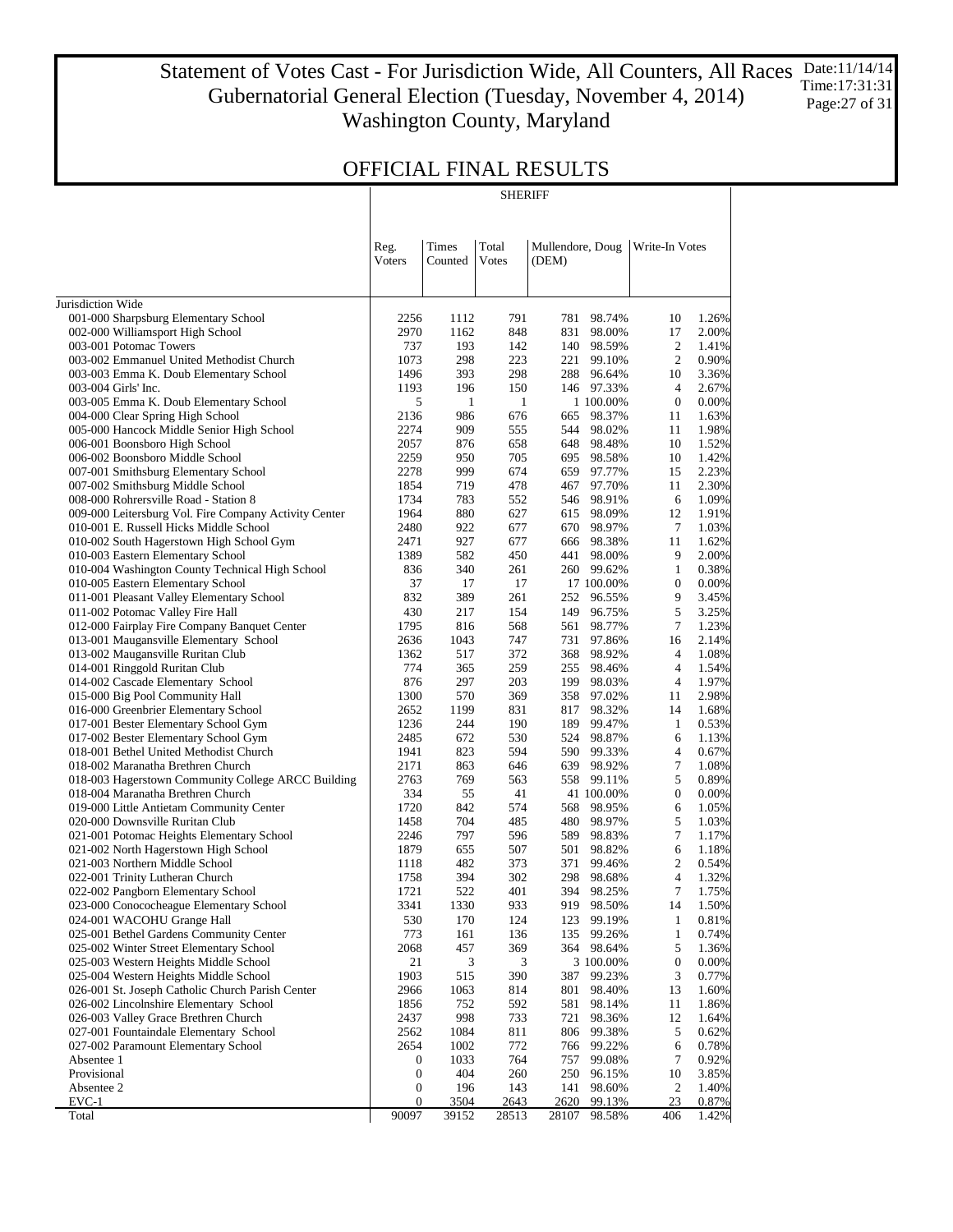### Statement of Votes Cast - For Jurisdiction Wide, All Counters, All Races Gubernatorial General Election (Tuesday, November 4, 2014) Washington County, Maryland Date:11/14/14 Time:17:31:31 Page:28 of 31

BOARD OF EDUCATION

 $\mathbb{R}$ 

## OFFICIAL FINAL RESULTS

 $\mathbb{R}$ 

|                                                                                                | Reg.                      | Times         | Total         | Fischer,         |                          | Guessford, Mike |                      | Harshman, Karen  |                  |
|------------------------------------------------------------------------------------------------|---------------------------|---------------|---------------|------------------|--------------------------|-----------------|----------------------|------------------|------------------|
|                                                                                                | Voters                    | Counted       | <b>V</b> otes | Jacqueline       |                          |                 |                      | J.               |                  |
|                                                                                                |                           |               |               |                  |                          |                 |                      |                  |                  |
| Jurisdiction Wide                                                                              |                           |               |               |                  |                          |                 |                      |                  | 20.51%           |
| 001-000 Sharpsburg Elementary School<br>002-000 Williamsport High School                       | 2256<br>2970              | 1112<br>1162  | 2282<br>2700  | 465              | 415 18.19%<br>17.22%     | 419<br>578      | 18.36%<br>21.41%     | 468<br>441       | 16.33%           |
| 003-001 Potomac Towers                                                                         | 737                       | 193           | 404           |                  | 75 18.56%                | 87              | 21.53%               | 83               | 20.54%           |
| 003-002 Emmanuel United Methodist Church                                                       | 1073                      | 298           | 694           | 127              | 18.30%                   | 136             | 19.60%               |                  | 136 19.60%       |
| 003-003 Emma K. Doub Elementary School                                                         | 1496                      | 393           | 943           |                  | 187 19.83%               | 179             | 18.98%               |                  | 188 19.94%       |
| 003-004 Girls' Inc.                                                                            | 1193                      | 196           | 435           | 86               | 19.77%                   | 92              | 21.15%               | 90               | 20.69%           |
| 003-005 Emma K. Doub Elementary School                                                         | 5                         | -1            | 2             | $\boldsymbol{0}$ | $0.00\%$                 | 1               | 50.00%               | $\boldsymbol{0}$ | 0.00%            |
| 004-000 Clear Spring High School                                                               | 2136                      | 986           | 2233          | 417              | 18.67%                   | 483             | 21.63%               | 401              | 17.96%           |
| 005-000 Hancock Middle Senior High School                                                      | 2274                      | 909           | 1965          | 325              | 16.54%                   | 402             | 20.46%               |                  | 387 19.69%       |
| 006-001 Boonsboro High School                                                                  | 2057                      | 876           | 1888          | 328              | 17.37%                   | 334             | 17.69%               | 375              | 19.86%           |
| 006-002 Boonsboro Middle School                                                                | 2259                      | 950           | 2047          |                  | 368 17.98%               |                 | 348 17.00%           |                  | 408 19.93%       |
| 007-001 Smithsburg Elementary School                                                           | 2278                      | 999           | 2252          | 348              | 15.45%                   | 455             | 20.20%               | 413              | 18.34%           |
| 007-002 Smithsburg Middle School                                                               | 1854                      | 719           | 1591          |                  | 249 15.65%               | 280             | 17.60%               |                  | 307 19.30%       |
| 008-000 Rohrersville Road - Station 8<br>009-000 Leitersburg Vol. Fire Company Activity Center | 1734                      | 783           | 1547          |                  | 283 18.29%<br>324 16.18% | 263             | 17.00%               | 324              | 20.94%<br>17.13% |
| 010-001 E. Russell Hicks Middle School                                                         | 1964<br>2480              | 880<br>922    | 2002<br>2052  |                  | 385 18.76%               | 404             | 20.18%<br>361 17.59% | 343              | 366 17.84%       |
| 010-002 South Hagerstown High School Gym                                                       | 2471                      | 927           | 2085          |                  | 394 18.90%               |                 | 395 18.94%           | 445              | 21.34%           |
| 010-003 Eastern Elementary School                                                              | 1389                      | 582           | 1394          |                  | 241 17.29%               | 281             | 20.16%               | 238              | 17.07%           |
| 010-004 Washington County Technical High School                                                | 836                       | 340           | 824           |                  | 160 19.42%               |                 | 151 18.33%           | 134              | 16.26%           |
| 010-005 Eastern Elementary School                                                              | 37                        | 17            | 44            | 9                | 20.45%                   | 9               | 20.45%               | $\overline{4}$   | 9.09%            |
| 011-001 Pleasant Valley Elementary School                                                      | 832                       | 389           | 713           |                  | 120 16.83%               | 110             | 15.43%               | 129              | 18.09%           |
| 011-002 Potomac Valley Fire Hall                                                               | 430                       | 217           | 453           | 90               | 19.87%                   | 80              | 17.66%               | 81               | 17.88%           |
| 012-000 Fairplay Fire Company Banquet Center                                                   | 1795                      | 816           | 1812          |                  | 282 15.56%               | 392             | 21.63%               |                  | 325 17.94%       |
| 013-001 Maugansville Elementary School                                                         | 2636                      | 1043          | 2337          |                  | 411 17.59%               | 475             | 20.33%               | 422              | 18.06%           |
| 013-002 Maugansville Ruritan Club                                                              | 1362                      | 517           | 1175          |                  | 192 16.34%               | 240             | 20.43%               |                  | 206 17.53%       |
| 014-001 Ringgold Ruritan Club                                                                  | 774                       | 365           | 798           | 125              | 15.66%                   | 164             | 20.55%               | 160              | 20.05%           |
| 014-002 Cascade Elementary School                                                              | 876                       | 297           | 665           |                  | 114 17.14%               | 143             | 21.50%               | 157              | 23.61%           |
| 015-000 Big Pool Community Hall                                                                | 1300                      | 570           | 1204          |                  | 219 18.19%               | 266             | 22.09%               | 199              | 16.53%           |
| 016-000 Greenbrier Elementary School                                                           | 2652                      | 1199          | 2533          |                  | 467 18.44%               | 477             | 18.83%               | 478              | 18.87%           |
| 017-001 Bester Elementary School Gym<br>017-002 Bester Elementary School Gym                   | 1236<br>2485              | 244<br>672    | 528<br>1601   | 112              | 21.21%<br>308 19.24%     | 109<br>337      | 20.64%<br>21.05%     | 104<br>311       | 19.70%<br>19.43% |
| 018-001 Bethel United Methodist Church                                                         | 1941                      | 823           | 1839          |                  | 340 18.49%               | 384             | 20.88%               | 306              | 16.64%           |
| 018-002 Maranatha Brethren Church                                                              | 2171                      | 863           | 1979          |                  | 352 17.79%               | 411             | 20.77%               |                  | 337 17.03%       |
| 018-003 Hagerstown Community College ARCC Building                                             | 2763                      | 769           | 1672          | 310              | 18.54%                   | 307             | 18.36%               | 336              | 20.10%           |
| 018-004 Maranatha Brethren Church                                                              | 334                       | 55            | 123           |                  | 26 21.14%                | 19              | 15.45%               | 27               | 21.95%           |
| 019-000 Little Antietam Community Center                                                       | 1720                      | 842           | 1697          | 303              | 17.86%                   | 256             | 15.09%               | 344              | 20.27%           |
| 020-000 Downsville Ruritan Club                                                                | 1458                      | 704           | 1571          |                  | 242 15.40%               | 318             | 20.24%               |                  | 291 18.52%       |
| 021-001 Potomac Heights Elementary School                                                      | 2246                      | 797           | 1809          |                  | 321 17.74%               | 369             | 20.40%               | 339              | 18.74%           |
| 021-002 North Hagerstown High School                                                           | 1879                      | 655           | 1551          |                  | 278 17.92%               | 320             | 20.63%               | 303              | 19.54%           |
| 021-003 Northern Middle School                                                                 | 1118                      | 482           | 1065          | 214              | 20.09%                   | 190             | 17.84%               | 189              | 17.75%           |
| 022-001 Trinity Lutheran Church                                                                | 1758                      | 394           | 869           | 182              | 20.94%                   | 179             | 20.60%               | 190              | 21.86%           |
| 022-002 Pangborn Elementary School                                                             | 1721                      | 522           | 1187          |                  | 222 18.70%               | 238             | 20.05%               |                  | 232 19.55%       |
| 023-000 Conococheague Elementary School                                                        | 3341                      | 1330          | 3071          | 546              | 17.78%                   | 673<br>88       | 21.91%               | 539              | 17.55%           |
| 024-001 WACOHU Grange Hall<br>025-001 Bethel Gardens Community Center                          | 530<br>773                | 170<br>161    | 390<br>347    | 48<br>75         | 12.31%<br>21.61%         | 68              | 22.56%<br>19.60%     | 73<br>88         | 18.72%<br>25.36% |
| 025-002 Winter Street Elementary School                                                        | 2068                      | 457           | 1085          | 194              | 17.88%                   | 233             | 21.47%               | 228              | 21.01%           |
| 025-003 Western Heights Middle School                                                          | 21                        | 3             | 9             | $\boldsymbol{0}$ | 0.00%                    | 2               | 22.22%               | $\overline{2}$   | 22.22%           |
| 025-004 Western Heights Middle School                                                          | 1903                      | 515           | 1177          | 218              | 18.52%                   | 253             | 21.50%               | 222              | 18.86%           |
| 026-001 St. Joseph Catholic Church Parish Center                                               | 2966                      | 1063          | 2620          | 432              | 16.49%                   | 564             | 21.53%               | 465              | 17.75%           |
| 026-002 Lincolnshire Elementary School                                                         | 1856                      | 752           | 1833          | 317              | 17.29%                   | 362             | 19.75%               | 321              | 17.51%           |
| 026-003 Valley Grace Brethren Church                                                           | 2437                      | 998           | 2405          |                  | 386 16.05%               |                 | 485 20.17%           |                  | 386 16.05%       |
| 027-001 Fountaindale Elementary School                                                         | 2562                      | 1084          | 2529          | 478              | 18.90%                   | 491             | 19.41%               | 392              | 15.50%           |
| 027-002 Paramount Elementary School                                                            | 2654                      | 1002          | 2340          | 429              | 18.33%                   |                 | 454 19.40%           | 404              | 17.26%           |
| Absentee 1                                                                                     | $\mathbf{0}$              | 1033          | 2282          | 428              | 18.76%                   | 460             | 20.16%               | 403              | 17.66%           |
| Provisional                                                                                    | $\boldsymbol{0}$          | 404           | 793           | 143              | 18.03%                   | 160             | 20.18%               | 164              | 20.68%           |
| Absentee 2                                                                                     | $\boldsymbol{0}$          | 196           | 400           | 80               | 20.00%                   | 74              | 18.50%               | 83               | 20.75%           |
| $EVC-1$<br>Total                                                                               | $\boldsymbol{0}$<br>90097 | 3504<br>39152 | 8092<br>87938 | 1729<br>15919    | 21.37%<br>18.10%         | 1433<br>17242   | 17.71%<br>19.61%     | 1208<br>15995    | 14.93%<br>18.19% |
|                                                                                                |                           |               |               |                  |                          |                 |                      |                  |                  |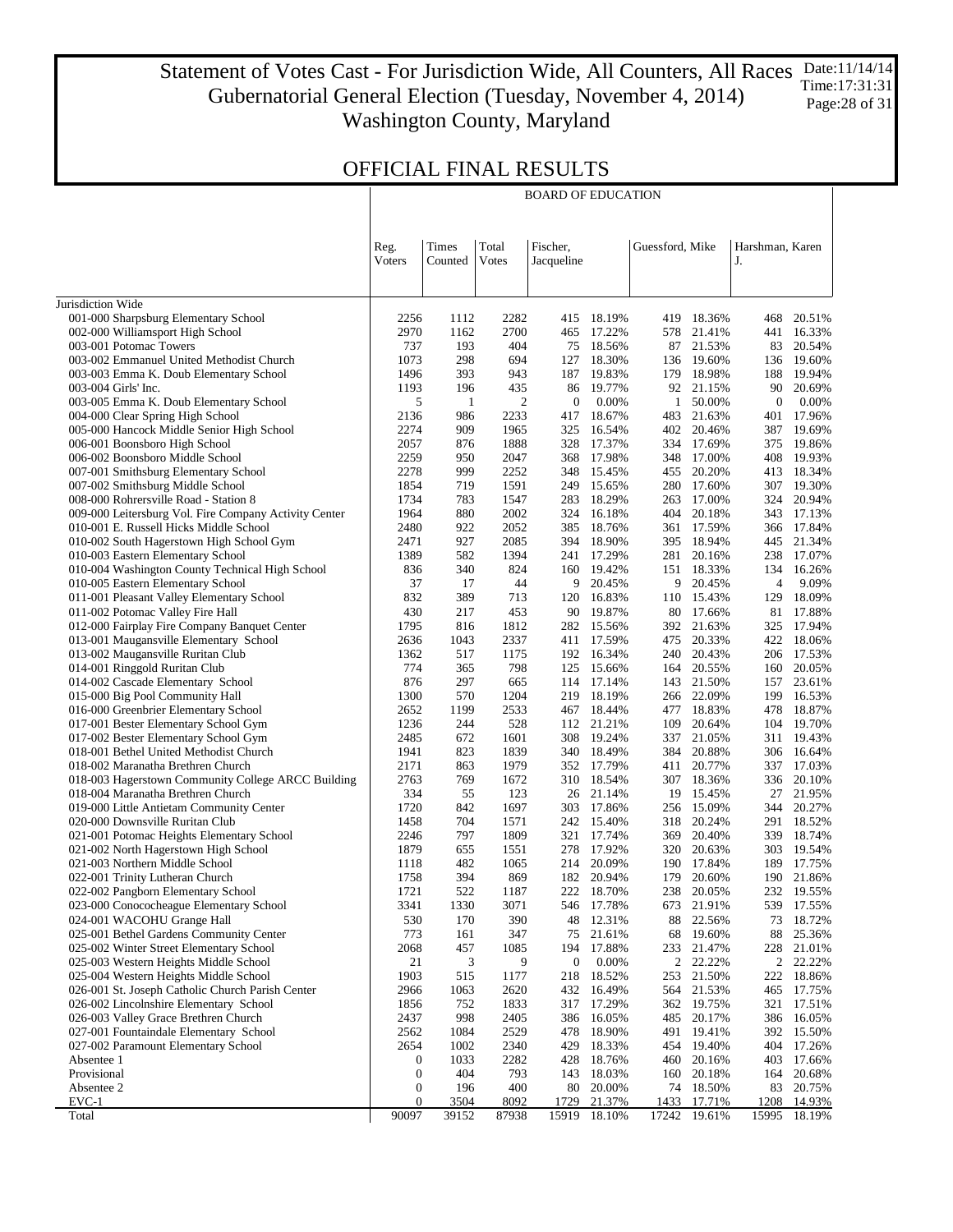### Statement of Votes Cast - For Jurisdiction Wide, All Counters, All Races Date:11/14/14 Gubernatorial General Election (Tuesday, November 4, 2014) Washington County, Maryland Time:17:31:31 Page:29 of 31

BOARD OF EDUCATION

|                                                                                         |                        |                          |              |                          | Perini Sr., Peter E.   Stouffer, Stan |                          | Write-In Votes   |                |
|-----------------------------------------------------------------------------------------|------------------------|--------------------------|--------------|--------------------------|---------------------------------------|--------------------------|------------------|----------------|
|                                                                                         | Miner, Ryan<br>Richard |                          |              |                          |                                       |                          |                  |                |
| Jurisdiction Wide                                                                       |                        |                          |              |                          |                                       |                          |                  |                |
| 001-000 Sharpsburg Elementary School                                                    | 267                    | 11.70%                   |              | 373 16.35%               |                                       | 337 14.77%               | 3                | 0.13%          |
| 002-000 Williamsport High School                                                        | 266                    | 9.85%                    |              | 415 15.37%               |                                       | 530 19.63%               | 5                | 0.19%          |
| 003-001 Potomac Towers                                                                  | 50                     | 12.38%                   |              | 51 12.62%                |                                       | 58 14.36%                | 0                | 0.00%          |
| 003-002 Emmanuel United Methodist Church                                                | 55                     | 7.93%                    |              | 119 17.15%               |                                       | 118 17.00%               | 3                | 0.43%          |
| 003-003 Emma K. Doub Elementary School                                                  | 93                     | 9.86%                    |              | 151 16.01%               |                                       | 143 15.16%               | 2                | 0.21%          |
| 003-004 Girls' Inc.                                                                     | 41                     | 9.43%                    | 60           | 13.79%                   |                                       | 63 14.48%                | 3                | 0.69%          |
| 003-005 Emma K. Doub Elementary School                                                  | $\boldsymbol{0}$       | 0.00%                    | $\mathbf{0}$ | 0.00%                    | $\mathbf{1}$                          | 50.00%                   | $\boldsymbol{0}$ | 0.00%          |
| 004-000 Clear Spring High School                                                        | 175                    | 7.84%                    |              | 346 15.49%               |                                       | 408 18.27%               | 3                | 0.13%          |
| 005-000 Hancock Middle Senior High School                                               | 202                    | 10.28%                   | 365          | 18.58%                   |                                       | 276 14.05%               | 8                | 0.41%          |
| 006-001 Boonsboro High School                                                           | 238                    | 12.61%                   |              | 319 16.90%               |                                       | 292 15.47%               | 2                | 0.11%          |
| 006-002 Boonsboro Middle School                                                         |                        | 280 13.68%               |              | 336 16.41%               |                                       | 302 14.75%               | 5                | 0.24%          |
| 007-001 Smithsburg Elementary School                                                    |                        | 272 12.08%               |              | 410 18.21%<br>278 17.47% |                                       | 348 15.45%<br>260 16.34% | 6<br>3           | 0.27%          |
| 007-002 Smithsburg Middle School<br>008-000 Rohrersville Road - Station 8               |                        | 214 13.45%<br>196 12.67% | 265          | 17.13%                   |                                       | 205 13.25%               | 11               | 0.19%<br>0.71% |
| 009-000 Leitersburg Vol. Fire Company Activity Center                                   |                        | 204 10.19%               |              | 394 19.68%               |                                       | 326 16.28%               | 7                | 0.35%          |
| 010-001 E. Russell Hicks Middle School                                                  |                        | 224 10.92%               |              | 381 18.57%               |                                       | 319 15.55%               | 16               | 0.78%          |
| 010-002 South Hagerstown High School Gym                                                | 191                    | 9.16%                    |              | 345 16.55%               |                                       | 312 14.96%               | 3                | 0.14%          |
| 010-003 Eastern Elementary School                                                       |                        | 142 10.19%               |              | 272 19.51%               |                                       | 219 15.71%               | 1                | 0.07%          |
| 010-004 Washington County Technical High School                                         |                        | 94 11.41%                |              | 160 19.42%               |                                       | 122 14.81%               | 3                | 0.36%          |
| 010-005 Eastern Elementary School                                                       | 7                      | 15.91%                   |              | 10 22.73%                | 4                                     | 9.09%                    | 1                | 2.27%          |
| 011-001 Pleasant Valley Elementary School                                               | 119                    | 16.69%                   |              | 142 19.92%               |                                       | 87 12.20%                | 6                | 0.84%          |
| 011-002 Potomac Valley Fire Hall                                                        |                        | 76 16.78%                |              | 73 16.11%                |                                       | 53 11.70%                | 0                | 0.00%          |
| 012-000 Fairplay Fire Company Banquet Center                                            | 180                    | 9.93%                    |              | 288 15.89%               |                                       | 344 18.98%               | 1                | 0.06%          |
| 013-001 Maugansville Elementary School                                                  |                        | 251 10.74%               |              | 391 16.73%               |                                       | 383 16.39%               | 4                | 0.17%          |
| 013-002 Maugansville Ruritan Club                                                       |                        | 136 11.57%               | 211          | 17.96%                   |                                       | 188 16.00%               | 2                | 0.17%          |
| 014-001 Ringgold Ruritan Club                                                           | 88                     | 11.03%                   |              | 125 15.66%               |                                       | 135 16.92%               | 1                | 0.13%          |
| 014-002 Cascade Elementary School                                                       | 78                     | 11.73%                   |              | 99 14.89%                |                                       | 74 11.13%                | 0                | 0.00%          |
| 015-000 Big Pool Community Hall                                                         | 113                    | 9.39%                    |              | 192 15.95%               |                                       | 215 17.86%               | $\boldsymbol{0}$ | 0.00%          |
| 016-000 Greenbrier Elementary School                                                    |                        | 264 10.42%               |              | 457 18.04%               |                                       | 386 15.24%               | 4                | 0.16%          |
| 017-001 Bester Elementary School Gym                                                    |                        | 60 11.36%                |              | 82 15.53%                |                                       | 60 11.36%                | 1                | 0.19%          |
| 017-002 Bester Elementary School Gym                                                    | 160                    | 9.99%                    | 266          | 16.61%                   |                                       | 217 13.55%               | 2                | 0.12%          |
| 018-001 Bethel United Methodist Church                                                  | 156                    | 8.48%                    |              | 340 18.49%               |                                       | 313 17.02%               | 0                | 0.00%          |
| 018-002 Maranatha Brethren Church                                                       | 181                    | 9.15%<br>211 12.62%      |              | 360 18.19%               |                                       | 332 16.78%<br>222 13.28% | 6                | 0.30%          |
| 018-003 Hagerstown Community College ARCC Building<br>018-004 Maranatha Brethren Church | 17                     | 13.82%                   |              | 280 16.75%<br>18 14.63%  |                                       | 16 13.01%                | 6<br>0           | 0.36%<br>0.00% |
| 019-000 Little Antietam Community Center                                                | 231                    | 13.61%                   | 283          | 16.68%                   |                                       | 274 16.15%               | 6                | 0.35%          |
| 020-000 Downsville Ruritan Club                                                         | 158                    | 10.06%                   |              | 257 16.36%               |                                       | 305 19.41%               | 0                | 0.00%          |
| 021-001 Potomac Heights Elementary School                                               | 156                    | 8.62%                    |              | 335 18.52%               |                                       | 282 15.59%               | 7                | 0.39%          |
| 021-002 North Hagerstown High School                                                    | 144                    | 9.28%                    |              | 269 17.34%               |                                       | 230 14.83%               | 7                | 0.45%          |
| 021-003 Northern Middle School                                                          | 86                     | 8.08%                    |              | 215 20.19%               |                                       | 166 15.59%               | 5                | 0.47%          |
| 022-001 Trinity Lutheran Church                                                         | 78                     | 8.98%                    |              | 126 14.50%               |                                       | 108 12.43%               | 6                | 0.69%          |
| 022-002 Pangborn Elementary School                                                      | 135                    | 11.37%                   |              | 195 16.43%               |                                       | 158 13.31%               | 7                | 0.59%          |
| 023-000 Conococheague Elementary School                                                 | 300                    | 9.77%                    |              | 487 15.86%               |                                       | 519 16.90%               | 7                | 0.23%          |
| 024-001 WACOHU Grange Hall                                                              | 43                     | 11.03%                   |              | 64 16.41%                |                                       | 74 18.97%                | 0                | 0.00%          |
| 025-001 Bethel Gardens Community Center                                                 | 33                     | 9.51%                    | 60           | 17.29%                   | 20                                    | 5.76%                    | 3                | 0.86%          |
| 025-002 Winter Street Elementary School                                                 | 119                    | 10.97%                   |              | 162 14.93%               |                                       | 147 13.55%               | 2                | 0.18%          |
| 025-003 Western Heights Middle School                                                   | 2                      | 22.22%                   | 1            | 11.11%                   | $\overline{c}$                        | 22.22%                   | 0                | 0.00%          |
| 025-004 Western Heights Middle School                                                   | 130                    | 11.05%                   | 180          | 15.29%                   | 171                                   | 14.53%                   | 3                | 0.25%          |
| 026-001 St. Joseph Catholic Church Parish Center                                        | 260                    | 9.92%                    | 409          | 15.61%                   | 487                                   | 18.59%                   | 3                | 0.11%          |
| 026-002 Lincolnshire Elementary School                                                  | 161                    | 8.78%                    | 323          | 17.62%                   | 341                                   | 18.60%                   | 8<br>2           | 0.44%          |
| 026-003 Valley Grace Brethren Church                                                    | 223                    | 9.27%<br>8.90%           | 422          | 17.55%                   | 501                                   | 20.83%                   |                  | 0.08%<br>0.79% |
| 027-001 Fountaindale Elementary School<br>027-002 Paramount Elementary School           | 225<br>222             | 9.49%                    | 561<br>481   | 22.18%<br>20.56%         | 362<br>339                            | 14.31%<br>14.49%         | 20<br>11         | 0.47%          |
| Absentee 1                                                                              | 199                    | 8.72%                    | 423          | 18.54%                   | 365                                   | 15.99%                   | 4                | 0.18%          |
| Provisional                                                                             | 93                     | 11.73%                   | 123          | 15.51%                   | 109                                   | 13.75%                   | 1                | 0.13%          |
| Absentee 2                                                                              | 36                     | 9.00%                    | 60           | 15.00%                   |                                       | 66 16.50%                | 1                | 0.25%          |
| $EVC-1$                                                                                 | 815                    | 10.07%                   | 1588         | 19.62%                   | 1272                                  | 15.72%                   | 47               | 0.58%          |
| Total                                                                                   | 9150                   | 10.41%                   | 15398        | 17.51%                   |                                       | 13966 15.88%             | 268              | 0.30%          |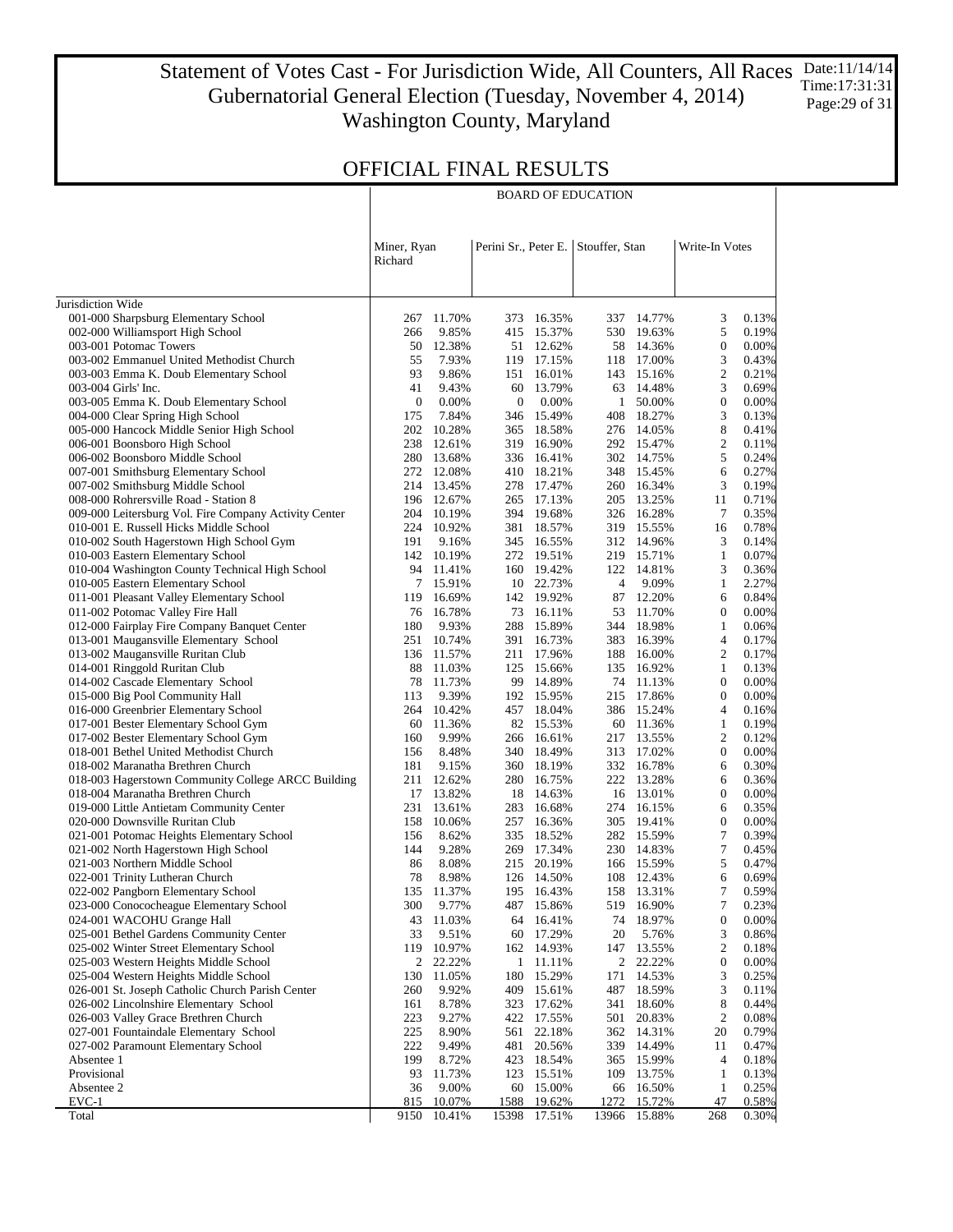### Statement of Votes Cast - For Jurisdiction Wide, All Counters, All Races Gubernatorial General Election (Tuesday, November 4, 2014) Washington County, Maryland Date:11/14/14 Time:17:31:31 Page:30 of 31

QUESTION 01

 $\top$ 

## OFFICIAL FINAL RESULTS

| Times<br>Total<br>For the<br>Reg.<br>Against the<br>Voters<br>Counted<br>Votes<br>Constitution<br>Constitu<br>Jurisdiction Wide<br>001-000 Sharpsburg Elementary School<br>2256<br>969<br>76.68%<br>1112<br>743<br>226<br>002-000 Williamsport High School<br>2970<br>1162<br>1003<br>796<br>79.36%<br>207<br>003-001 Potomac Towers<br>737<br>193<br>78.18%<br>165<br>129<br>298<br>003-002 Emmanuel United Methodist Church<br>1073<br>269<br>219 81.41%<br>003-003 Emma K. Doub Elementary School<br>1496<br>393<br>355<br>284 80.00%<br>71<br>003-004 Girls' Inc.<br>1193<br>196<br>181<br>136 75.14%<br>45<br>003-005 Emma K. Doub Elementary School<br>5<br>$\mathbf{1}$<br>$\mathbf{1}$<br>1 100.00%<br>$\boldsymbol{0}$<br>802<br>004-000 Clear Spring High School<br>2136<br>986<br>596 74.31%<br>005-000 Hancock Middle Senior High School<br>2274<br>909<br>773<br>574 74.26%<br>780<br>006-001 Boonsboro High School<br>2057<br>876<br>78.33%<br>169<br>611<br>822<br>006-002 Boonsboro Middle School<br>2259<br>950<br>655 79.68%<br>167<br>999<br>007-001 Smithsburg Elementary School<br>2278<br>860<br>75.47%<br>649<br>629<br>007-002 Smithsburg Middle School<br>1854<br>719<br>518 82.35%<br>684<br>008-000 Rohrersville Road - Station 8<br>1734<br>783<br>547 79.97%<br>137<br>009-000 Leitersburg Vol. Fire Company Activity Center<br>1964<br>880<br>753<br>616 81.81%<br>922<br>795<br>010-001 E. Russell Hicks Middle School<br>2480<br>618 77.74%<br>177<br>927<br>821<br>010-002 South Hagerstown High School Gym<br>2471<br>644 78.44%<br>010-003 Eastern Elementary School<br>1389<br>582<br>515<br>414 80.39%<br>340<br>010-004 Washington County Technical High School<br>836<br>288<br>226 78.47%<br>010-005 Eastern Elementary School<br>37<br>17<br>16<br>15 93.75%<br>1<br>832<br>011-001 Pleasant Valley Elementary School<br>389<br>350<br>260 74.29%<br>194<br>011-002 Potomac Valley Fire Hall<br>430<br>217<br>150 77.32%<br>44<br>012-000 Fairplay Fire Company Banquet Center<br>1795<br>816<br>704<br>558 79.26%<br>898<br>013-001 Maugansville Elementary School<br>2636<br>1043<br>702<br>78.17%<br>369 82.92%<br>013-002 Maugansville Ruritan Club<br>1362<br>517<br>445<br>014-001 Ringgold Ruritan Club<br>774<br>365<br>317<br>256 80.76%<br>212 77.09%<br>014-002 Cascade Elementary School<br>876<br>297<br>275<br>015-000 Big Pool Community Hall<br>1300<br>570<br>478<br>366 76.57%<br>1199<br>016-000 Greenbrier Elementary School<br>2652<br>1055<br>857 81.23%<br>244<br>223<br>017-001 Bester Elementary School Gym<br>1236<br>75.78%<br>54<br>169<br>017-002 Bester Elementary School Gym<br>592<br>2485<br>672<br>471 79.56%<br>018-001 Bethel United Methodist Church<br>1941<br>823<br>711<br>577<br>81.15%<br>018-002 Maranatha Brethren Church<br>2171<br>863<br>745<br>596 80.00%<br>149<br>682<br>018-003 Hagerstown Community College ARCC Building<br>2763<br>769<br>556 81.52%<br>52<br>018-004 Maranatha Brethren Church<br>334<br>55<br>40 76.92%<br>737<br>019-000 Little Antietam Community Center<br>1720<br>842<br>586 79.51%<br>151<br>020-000 Downsville Ruritan Club<br>704<br>581<br>451 77.62%<br>1458<br>682<br>021-001 Potomac Heights Elementary School<br>2246<br>797<br>556 81.52%<br>021-002 North Hagerstown High School<br>1879<br>655<br>564<br>429<br>76.06%<br>396<br>021-003 Northern Middle School<br>1118<br>482<br>324 81.82%<br>394<br>1758<br>345<br>275 79.71%<br>70<br>022-001 Trinity Lutheran Church<br>522<br>022-002 Pangborn Elementary School<br>1721<br>449<br>351 78.17%<br>98<br>023-000 Conococheague Elementary School<br>3341<br>1330<br>1144<br>869<br>75.96%<br>275<br>024-001 WACOHU Grange Hall<br>530<br>170<br>149<br>108<br>72.48%<br>41<br>025-001 Bethel Gardens Community Center<br>773<br>161<br>129<br>101<br>78.29%<br>28<br>025-002 Winter Street Elementary School<br>2068<br>457<br>405<br>309<br>76.30%<br>025-003 Western Heights Middle School<br>21<br>3<br>3<br>2 66.67%<br>025-004 Western Heights Middle School<br>1903<br>515<br>452<br>360<br>79.65%<br>026-001 St. Joseph Catholic Church Parish Center<br>2966<br>1063<br>948<br>752 79.32%<br>026-002 Lincolnshire Elementary School<br>1856<br>752<br>639<br>510 79.81%<br>998<br>026-003 Valley Grace Brethren Church<br>2437<br>856<br>698 81.54%<br>027-001 Fountaindale Elementary School<br>2562<br>1084<br>938<br>782 83.37%<br>027-002 Paramount Elementary School<br>2654<br>1002<br>892<br>734 82.29%<br>1033<br>Absentee 1<br>$\boldsymbol{0}$<br>820<br>670 81.71%<br>Provisional<br>$\boldsymbol{0}$<br>404<br>344<br>270 78.49%<br>74<br>Absentee 2<br>$\boldsymbol{0}$<br>196<br>160<br>133 83.13%<br>27<br>$EVC-1$<br>$\boldsymbol{0}$<br>3504<br>3125<br>2573<br>82.34%<br>552<br>33960 |       |       |       |       |        |      |        |
|-----------------------------------------------------------------------------------------------------------------------------------------------------------------------------------------------------------------------------------------------------------------------------------------------------------------------------------------------------------------------------------------------------------------------------------------------------------------------------------------------------------------------------------------------------------------------------------------------------------------------------------------------------------------------------------------------------------------------------------------------------------------------------------------------------------------------------------------------------------------------------------------------------------------------------------------------------------------------------------------------------------------------------------------------------------------------------------------------------------------------------------------------------------------------------------------------------------------------------------------------------------------------------------------------------------------------------------------------------------------------------------------------------------------------------------------------------------------------------------------------------------------------------------------------------------------------------------------------------------------------------------------------------------------------------------------------------------------------------------------------------------------------------------------------------------------------------------------------------------------------------------------------------------------------------------------------------------------------------------------------------------------------------------------------------------------------------------------------------------------------------------------------------------------------------------------------------------------------------------------------------------------------------------------------------------------------------------------------------------------------------------------------------------------------------------------------------------------------------------------------------------------------------------------------------------------------------------------------------------------------------------------------------------------------------------------------------------------------------------------------------------------------------------------------------------------------------------------------------------------------------------------------------------------------------------------------------------------------------------------------------------------------------------------------------------------------------------------------------------------------------------------------------------------------------------------------------------------------------------------------------------------------------------------------------------------------------------------------------------------------------------------------------------------------------------------------------------------------------------------------------------------------------------------------------------------------------------------------------------------------------------------------------------------------------------------------------------------------------------------------------------------------------------------------------------------------------------------------------------------------------------------------------------------------------------------------------------------------------------------------------------------------------------------------------------------------------------------------------------------------------------------------------------------------------------------------------------------------------------------------------------------------------------------------------------------------------------------------------------------------------------------------------------------------------------------------------------------------------------------------------------------------------------------------------------------------------------------------------------------------------------------------------------------------------------------------------------------------------------------------------------------------------------------------------|-------|-------|-------|-------|--------|------|--------|
|                                                                                                                                                                                                                                                                                                                                                                                                                                                                                                                                                                                                                                                                                                                                                                                                                                                                                                                                                                                                                                                                                                                                                                                                                                                                                                                                                                                                                                                                                                                                                                                                                                                                                                                                                                                                                                                                                                                                                                                                                                                                                                                                                                                                                                                                                                                                                                                                                                                                                                                                                                                                                                                                                                                                                                                                                                                                                                                                                                                                                                                                                                                                                                                                                                                                                                                                                                                                                                                                                                                                                                                                                                                                                                                                                                                                                                                                                                                                                                                                                                                                                                                                                                                                                                                                                                                                                                                                                                                                                                                                                                                                                                                                                                                                                                                                     |       |       |       |       |        |      |        |
|                                                                                                                                                                                                                                                                                                                                                                                                                                                                                                                                                                                                                                                                                                                                                                                                                                                                                                                                                                                                                                                                                                                                                                                                                                                                                                                                                                                                                                                                                                                                                                                                                                                                                                                                                                                                                                                                                                                                                                                                                                                                                                                                                                                                                                                                                                                                                                                                                                                                                                                                                                                                                                                                                                                                                                                                                                                                                                                                                                                                                                                                                                                                                                                                                                                                                                                                                                                                                                                                                                                                                                                                                                                                                                                                                                                                                                                                                                                                                                                                                                                                                                                                                                                                                                                                                                                                                                                                                                                                                                                                                                                                                                                                                                                                                                                                     |       |       |       |       |        |      |        |
|                                                                                                                                                                                                                                                                                                                                                                                                                                                                                                                                                                                                                                                                                                                                                                                                                                                                                                                                                                                                                                                                                                                                                                                                                                                                                                                                                                                                                                                                                                                                                                                                                                                                                                                                                                                                                                                                                                                                                                                                                                                                                                                                                                                                                                                                                                                                                                                                                                                                                                                                                                                                                                                                                                                                                                                                                                                                                                                                                                                                                                                                                                                                                                                                                                                                                                                                                                                                                                                                                                                                                                                                                                                                                                                                                                                                                                                                                                                                                                                                                                                                                                                                                                                                                                                                                                                                                                                                                                                                                                                                                                                                                                                                                                                                                                                                     |       |       |       |       |        |      |        |
| 23.32%                                                                                                                                                                                                                                                                                                                                                                                                                                                                                                                                                                                                                                                                                                                                                                                                                                                                                                                                                                                                                                                                                                                                                                                                                                                                                                                                                                                                                                                                                                                                                                                                                                                                                                                                                                                                                                                                                                                                                                                                                                                                                                                                                                                                                                                                                                                                                                                                                                                                                                                                                                                                                                                                                                                                                                                                                                                                                                                                                                                                                                                                                                                                                                                                                                                                                                                                                                                                                                                                                                                                                                                                                                                                                                                                                                                                                                                                                                                                                                                                                                                                                                                                                                                                                                                                                                                                                                                                                                                                                                                                                                                                                                                                                                                                                                                              |       |       |       |       |        |      |        |
|                                                                                                                                                                                                                                                                                                                                                                                                                                                                                                                                                                                                                                                                                                                                                                                                                                                                                                                                                                                                                                                                                                                                                                                                                                                                                                                                                                                                                                                                                                                                                                                                                                                                                                                                                                                                                                                                                                                                                                                                                                                                                                                                                                                                                                                                                                                                                                                                                                                                                                                                                                                                                                                                                                                                                                                                                                                                                                                                                                                                                                                                                                                                                                                                                                                                                                                                                                                                                                                                                                                                                                                                                                                                                                                                                                                                                                                                                                                                                                                                                                                                                                                                                                                                                                                                                                                                                                                                                                                                                                                                                                                                                                                                                                                                                                                                     |       |       |       |       |        |      |        |
| 36 21.82%<br>50 18.59%<br>20.00%<br>24.86%<br>$0.00\%$<br>206 25.69%<br>199 25.74%<br>21.67%<br>20.32%<br>211 24.53%<br>111 17.65%<br>20.03%<br>137 18.19%<br>22.26%<br>177 21.56%<br>101 19.61%<br>62 21.53%<br>6.25%<br>90 25.71%<br>22.68%<br>146 20.74%<br>196 21.83%<br>76 17.08%<br>61 19.24%<br>63 22.91%<br>112 23.43%<br>198 18.77%<br>24.22%<br>121 20.44%<br>134 18.85%<br>20.00%<br>126 18.48%<br>12 23.08%<br>20.49%<br>130 22.38%<br>126 18.48%<br>135 23.94%<br>72 18.18%<br>20.29%<br>21.83%<br>24.04%<br>27.52%<br>21.71%                                                                                                                                                                                                                                                                                                                                                                                                                                                                                                                                                                                                                                                                                                                                                                                                                                                                                                                                                                                                                                                                                                                                                                                                                                                                                                                                                                                                                                                                                                                                                                                                                                                                                                                                                                                                                                                                                                                                                                                                                                                                                                                                                                                                                                                                                                                                                                                                                                                                                                                                                                                                                                                                                                                                                                                                                                                                                                                                                                                                                                                                                                                                                                                                                                                                                                                                                                                                                                                                                                                                                                                                                                                                                                                                                                                                                                                                                                                                                                                                                                                                                                                                                                                                                                                          |       |       |       |       |        |      | 20.64% |
|                                                                                                                                                                                                                                                                                                                                                                                                                                                                                                                                                                                                                                                                                                                                                                                                                                                                                                                                                                                                                                                                                                                                                                                                                                                                                                                                                                                                                                                                                                                                                                                                                                                                                                                                                                                                                                                                                                                                                                                                                                                                                                                                                                                                                                                                                                                                                                                                                                                                                                                                                                                                                                                                                                                                                                                                                                                                                                                                                                                                                                                                                                                                                                                                                                                                                                                                                                                                                                                                                                                                                                                                                                                                                                                                                                                                                                                                                                                                                                                                                                                                                                                                                                                                                                                                                                                                                                                                                                                                                                                                                                                                                                                                                                                                                                                                     |       |       |       |       |        |      |        |
|                                                                                                                                                                                                                                                                                                                                                                                                                                                                                                                                                                                                                                                                                                                                                                                                                                                                                                                                                                                                                                                                                                                                                                                                                                                                                                                                                                                                                                                                                                                                                                                                                                                                                                                                                                                                                                                                                                                                                                                                                                                                                                                                                                                                                                                                                                                                                                                                                                                                                                                                                                                                                                                                                                                                                                                                                                                                                                                                                                                                                                                                                                                                                                                                                                                                                                                                                                                                                                                                                                                                                                                                                                                                                                                                                                                                                                                                                                                                                                                                                                                                                                                                                                                                                                                                                                                                                                                                                                                                                                                                                                                                                                                                                                                                                                                                     |       |       |       |       |        |      |        |
|                                                                                                                                                                                                                                                                                                                                                                                                                                                                                                                                                                                                                                                                                                                                                                                                                                                                                                                                                                                                                                                                                                                                                                                                                                                                                                                                                                                                                                                                                                                                                                                                                                                                                                                                                                                                                                                                                                                                                                                                                                                                                                                                                                                                                                                                                                                                                                                                                                                                                                                                                                                                                                                                                                                                                                                                                                                                                                                                                                                                                                                                                                                                                                                                                                                                                                                                                                                                                                                                                                                                                                                                                                                                                                                                                                                                                                                                                                                                                                                                                                                                                                                                                                                                                                                                                                                                                                                                                                                                                                                                                                                                                                                                                                                                                                                                     |       |       |       |       |        |      |        |
|                                                                                                                                                                                                                                                                                                                                                                                                                                                                                                                                                                                                                                                                                                                                                                                                                                                                                                                                                                                                                                                                                                                                                                                                                                                                                                                                                                                                                                                                                                                                                                                                                                                                                                                                                                                                                                                                                                                                                                                                                                                                                                                                                                                                                                                                                                                                                                                                                                                                                                                                                                                                                                                                                                                                                                                                                                                                                                                                                                                                                                                                                                                                                                                                                                                                                                                                                                                                                                                                                                                                                                                                                                                                                                                                                                                                                                                                                                                                                                                                                                                                                                                                                                                                                                                                                                                                                                                                                                                                                                                                                                                                                                                                                                                                                                                                     |       |       |       |       |        |      |        |
|                                                                                                                                                                                                                                                                                                                                                                                                                                                                                                                                                                                                                                                                                                                                                                                                                                                                                                                                                                                                                                                                                                                                                                                                                                                                                                                                                                                                                                                                                                                                                                                                                                                                                                                                                                                                                                                                                                                                                                                                                                                                                                                                                                                                                                                                                                                                                                                                                                                                                                                                                                                                                                                                                                                                                                                                                                                                                                                                                                                                                                                                                                                                                                                                                                                                                                                                                                                                                                                                                                                                                                                                                                                                                                                                                                                                                                                                                                                                                                                                                                                                                                                                                                                                                                                                                                                                                                                                                                                                                                                                                                                                                                                                                                                                                                                                     |       |       |       |       |        |      |        |
|                                                                                                                                                                                                                                                                                                                                                                                                                                                                                                                                                                                                                                                                                                                                                                                                                                                                                                                                                                                                                                                                                                                                                                                                                                                                                                                                                                                                                                                                                                                                                                                                                                                                                                                                                                                                                                                                                                                                                                                                                                                                                                                                                                                                                                                                                                                                                                                                                                                                                                                                                                                                                                                                                                                                                                                                                                                                                                                                                                                                                                                                                                                                                                                                                                                                                                                                                                                                                                                                                                                                                                                                                                                                                                                                                                                                                                                                                                                                                                                                                                                                                                                                                                                                                                                                                                                                                                                                                                                                                                                                                                                                                                                                                                                                                                                                     |       |       |       |       |        |      |        |
|                                                                                                                                                                                                                                                                                                                                                                                                                                                                                                                                                                                                                                                                                                                                                                                                                                                                                                                                                                                                                                                                                                                                                                                                                                                                                                                                                                                                                                                                                                                                                                                                                                                                                                                                                                                                                                                                                                                                                                                                                                                                                                                                                                                                                                                                                                                                                                                                                                                                                                                                                                                                                                                                                                                                                                                                                                                                                                                                                                                                                                                                                                                                                                                                                                                                                                                                                                                                                                                                                                                                                                                                                                                                                                                                                                                                                                                                                                                                                                                                                                                                                                                                                                                                                                                                                                                                                                                                                                                                                                                                                                                                                                                                                                                                                                                                     |       |       |       |       |        |      |        |
|                                                                                                                                                                                                                                                                                                                                                                                                                                                                                                                                                                                                                                                                                                                                                                                                                                                                                                                                                                                                                                                                                                                                                                                                                                                                                                                                                                                                                                                                                                                                                                                                                                                                                                                                                                                                                                                                                                                                                                                                                                                                                                                                                                                                                                                                                                                                                                                                                                                                                                                                                                                                                                                                                                                                                                                                                                                                                                                                                                                                                                                                                                                                                                                                                                                                                                                                                                                                                                                                                                                                                                                                                                                                                                                                                                                                                                                                                                                                                                                                                                                                                                                                                                                                                                                                                                                                                                                                                                                                                                                                                                                                                                                                                                                                                                                                     |       |       |       |       |        |      |        |
|                                                                                                                                                                                                                                                                                                                                                                                                                                                                                                                                                                                                                                                                                                                                                                                                                                                                                                                                                                                                                                                                                                                                                                                                                                                                                                                                                                                                                                                                                                                                                                                                                                                                                                                                                                                                                                                                                                                                                                                                                                                                                                                                                                                                                                                                                                                                                                                                                                                                                                                                                                                                                                                                                                                                                                                                                                                                                                                                                                                                                                                                                                                                                                                                                                                                                                                                                                                                                                                                                                                                                                                                                                                                                                                                                                                                                                                                                                                                                                                                                                                                                                                                                                                                                                                                                                                                                                                                                                                                                                                                                                                                                                                                                                                                                                                                     |       |       |       |       |        |      |        |
|                                                                                                                                                                                                                                                                                                                                                                                                                                                                                                                                                                                                                                                                                                                                                                                                                                                                                                                                                                                                                                                                                                                                                                                                                                                                                                                                                                                                                                                                                                                                                                                                                                                                                                                                                                                                                                                                                                                                                                                                                                                                                                                                                                                                                                                                                                                                                                                                                                                                                                                                                                                                                                                                                                                                                                                                                                                                                                                                                                                                                                                                                                                                                                                                                                                                                                                                                                                                                                                                                                                                                                                                                                                                                                                                                                                                                                                                                                                                                                                                                                                                                                                                                                                                                                                                                                                                                                                                                                                                                                                                                                                                                                                                                                                                                                                                     |       |       |       |       |        |      |        |
|                                                                                                                                                                                                                                                                                                                                                                                                                                                                                                                                                                                                                                                                                                                                                                                                                                                                                                                                                                                                                                                                                                                                                                                                                                                                                                                                                                                                                                                                                                                                                                                                                                                                                                                                                                                                                                                                                                                                                                                                                                                                                                                                                                                                                                                                                                                                                                                                                                                                                                                                                                                                                                                                                                                                                                                                                                                                                                                                                                                                                                                                                                                                                                                                                                                                                                                                                                                                                                                                                                                                                                                                                                                                                                                                                                                                                                                                                                                                                                                                                                                                                                                                                                                                                                                                                                                                                                                                                                                                                                                                                                                                                                                                                                                                                                                                     |       |       |       |       |        |      |        |
|                                                                                                                                                                                                                                                                                                                                                                                                                                                                                                                                                                                                                                                                                                                                                                                                                                                                                                                                                                                                                                                                                                                                                                                                                                                                                                                                                                                                                                                                                                                                                                                                                                                                                                                                                                                                                                                                                                                                                                                                                                                                                                                                                                                                                                                                                                                                                                                                                                                                                                                                                                                                                                                                                                                                                                                                                                                                                                                                                                                                                                                                                                                                                                                                                                                                                                                                                                                                                                                                                                                                                                                                                                                                                                                                                                                                                                                                                                                                                                                                                                                                                                                                                                                                                                                                                                                                                                                                                                                                                                                                                                                                                                                                                                                                                                                                     |       |       |       |       |        |      |        |
|                                                                                                                                                                                                                                                                                                                                                                                                                                                                                                                                                                                                                                                                                                                                                                                                                                                                                                                                                                                                                                                                                                                                                                                                                                                                                                                                                                                                                                                                                                                                                                                                                                                                                                                                                                                                                                                                                                                                                                                                                                                                                                                                                                                                                                                                                                                                                                                                                                                                                                                                                                                                                                                                                                                                                                                                                                                                                                                                                                                                                                                                                                                                                                                                                                                                                                                                                                                                                                                                                                                                                                                                                                                                                                                                                                                                                                                                                                                                                                                                                                                                                                                                                                                                                                                                                                                                                                                                                                                                                                                                                                                                                                                                                                                                                                                                     |       |       |       |       |        |      |        |
|                                                                                                                                                                                                                                                                                                                                                                                                                                                                                                                                                                                                                                                                                                                                                                                                                                                                                                                                                                                                                                                                                                                                                                                                                                                                                                                                                                                                                                                                                                                                                                                                                                                                                                                                                                                                                                                                                                                                                                                                                                                                                                                                                                                                                                                                                                                                                                                                                                                                                                                                                                                                                                                                                                                                                                                                                                                                                                                                                                                                                                                                                                                                                                                                                                                                                                                                                                                                                                                                                                                                                                                                                                                                                                                                                                                                                                                                                                                                                                                                                                                                                                                                                                                                                                                                                                                                                                                                                                                                                                                                                                                                                                                                                                                                                                                                     |       |       |       |       |        |      |        |
|                                                                                                                                                                                                                                                                                                                                                                                                                                                                                                                                                                                                                                                                                                                                                                                                                                                                                                                                                                                                                                                                                                                                                                                                                                                                                                                                                                                                                                                                                                                                                                                                                                                                                                                                                                                                                                                                                                                                                                                                                                                                                                                                                                                                                                                                                                                                                                                                                                                                                                                                                                                                                                                                                                                                                                                                                                                                                                                                                                                                                                                                                                                                                                                                                                                                                                                                                                                                                                                                                                                                                                                                                                                                                                                                                                                                                                                                                                                                                                                                                                                                                                                                                                                                                                                                                                                                                                                                                                                                                                                                                                                                                                                                                                                                                                                                     |       |       |       |       |        |      |        |
|                                                                                                                                                                                                                                                                                                                                                                                                                                                                                                                                                                                                                                                                                                                                                                                                                                                                                                                                                                                                                                                                                                                                                                                                                                                                                                                                                                                                                                                                                                                                                                                                                                                                                                                                                                                                                                                                                                                                                                                                                                                                                                                                                                                                                                                                                                                                                                                                                                                                                                                                                                                                                                                                                                                                                                                                                                                                                                                                                                                                                                                                                                                                                                                                                                                                                                                                                                                                                                                                                                                                                                                                                                                                                                                                                                                                                                                                                                                                                                                                                                                                                                                                                                                                                                                                                                                                                                                                                                                                                                                                                                                                                                                                                                                                                                                                     |       |       |       |       |        |      |        |
|                                                                                                                                                                                                                                                                                                                                                                                                                                                                                                                                                                                                                                                                                                                                                                                                                                                                                                                                                                                                                                                                                                                                                                                                                                                                                                                                                                                                                                                                                                                                                                                                                                                                                                                                                                                                                                                                                                                                                                                                                                                                                                                                                                                                                                                                                                                                                                                                                                                                                                                                                                                                                                                                                                                                                                                                                                                                                                                                                                                                                                                                                                                                                                                                                                                                                                                                                                                                                                                                                                                                                                                                                                                                                                                                                                                                                                                                                                                                                                                                                                                                                                                                                                                                                                                                                                                                                                                                                                                                                                                                                                                                                                                                                                                                                                                                     |       |       |       |       |        |      |        |
|                                                                                                                                                                                                                                                                                                                                                                                                                                                                                                                                                                                                                                                                                                                                                                                                                                                                                                                                                                                                                                                                                                                                                                                                                                                                                                                                                                                                                                                                                                                                                                                                                                                                                                                                                                                                                                                                                                                                                                                                                                                                                                                                                                                                                                                                                                                                                                                                                                                                                                                                                                                                                                                                                                                                                                                                                                                                                                                                                                                                                                                                                                                                                                                                                                                                                                                                                                                                                                                                                                                                                                                                                                                                                                                                                                                                                                                                                                                                                                                                                                                                                                                                                                                                                                                                                                                                                                                                                                                                                                                                                                                                                                                                                                                                                                                                     |       |       |       |       |        |      |        |
|                                                                                                                                                                                                                                                                                                                                                                                                                                                                                                                                                                                                                                                                                                                                                                                                                                                                                                                                                                                                                                                                                                                                                                                                                                                                                                                                                                                                                                                                                                                                                                                                                                                                                                                                                                                                                                                                                                                                                                                                                                                                                                                                                                                                                                                                                                                                                                                                                                                                                                                                                                                                                                                                                                                                                                                                                                                                                                                                                                                                                                                                                                                                                                                                                                                                                                                                                                                                                                                                                                                                                                                                                                                                                                                                                                                                                                                                                                                                                                                                                                                                                                                                                                                                                                                                                                                                                                                                                                                                                                                                                                                                                                                                                                                                                                                                     |       |       |       |       |        |      |        |
|                                                                                                                                                                                                                                                                                                                                                                                                                                                                                                                                                                                                                                                                                                                                                                                                                                                                                                                                                                                                                                                                                                                                                                                                                                                                                                                                                                                                                                                                                                                                                                                                                                                                                                                                                                                                                                                                                                                                                                                                                                                                                                                                                                                                                                                                                                                                                                                                                                                                                                                                                                                                                                                                                                                                                                                                                                                                                                                                                                                                                                                                                                                                                                                                                                                                                                                                                                                                                                                                                                                                                                                                                                                                                                                                                                                                                                                                                                                                                                                                                                                                                                                                                                                                                                                                                                                                                                                                                                                                                                                                                                                                                                                                                                                                                                                                     |       |       |       |       |        |      |        |
|                                                                                                                                                                                                                                                                                                                                                                                                                                                                                                                                                                                                                                                                                                                                                                                                                                                                                                                                                                                                                                                                                                                                                                                                                                                                                                                                                                                                                                                                                                                                                                                                                                                                                                                                                                                                                                                                                                                                                                                                                                                                                                                                                                                                                                                                                                                                                                                                                                                                                                                                                                                                                                                                                                                                                                                                                                                                                                                                                                                                                                                                                                                                                                                                                                                                                                                                                                                                                                                                                                                                                                                                                                                                                                                                                                                                                                                                                                                                                                                                                                                                                                                                                                                                                                                                                                                                                                                                                                                                                                                                                                                                                                                                                                                                                                                                     |       |       |       |       |        |      |        |
|                                                                                                                                                                                                                                                                                                                                                                                                                                                                                                                                                                                                                                                                                                                                                                                                                                                                                                                                                                                                                                                                                                                                                                                                                                                                                                                                                                                                                                                                                                                                                                                                                                                                                                                                                                                                                                                                                                                                                                                                                                                                                                                                                                                                                                                                                                                                                                                                                                                                                                                                                                                                                                                                                                                                                                                                                                                                                                                                                                                                                                                                                                                                                                                                                                                                                                                                                                                                                                                                                                                                                                                                                                                                                                                                                                                                                                                                                                                                                                                                                                                                                                                                                                                                                                                                                                                                                                                                                                                                                                                                                                                                                                                                                                                                                                                                     |       |       |       |       |        |      |        |
|                                                                                                                                                                                                                                                                                                                                                                                                                                                                                                                                                                                                                                                                                                                                                                                                                                                                                                                                                                                                                                                                                                                                                                                                                                                                                                                                                                                                                                                                                                                                                                                                                                                                                                                                                                                                                                                                                                                                                                                                                                                                                                                                                                                                                                                                                                                                                                                                                                                                                                                                                                                                                                                                                                                                                                                                                                                                                                                                                                                                                                                                                                                                                                                                                                                                                                                                                                                                                                                                                                                                                                                                                                                                                                                                                                                                                                                                                                                                                                                                                                                                                                                                                                                                                                                                                                                                                                                                                                                                                                                                                                                                                                                                                                                                                                                                     |       |       |       |       |        |      |        |
|                                                                                                                                                                                                                                                                                                                                                                                                                                                                                                                                                                                                                                                                                                                                                                                                                                                                                                                                                                                                                                                                                                                                                                                                                                                                                                                                                                                                                                                                                                                                                                                                                                                                                                                                                                                                                                                                                                                                                                                                                                                                                                                                                                                                                                                                                                                                                                                                                                                                                                                                                                                                                                                                                                                                                                                                                                                                                                                                                                                                                                                                                                                                                                                                                                                                                                                                                                                                                                                                                                                                                                                                                                                                                                                                                                                                                                                                                                                                                                                                                                                                                                                                                                                                                                                                                                                                                                                                                                                                                                                                                                                                                                                                                                                                                                                                     |       |       |       |       |        |      |        |
|                                                                                                                                                                                                                                                                                                                                                                                                                                                                                                                                                                                                                                                                                                                                                                                                                                                                                                                                                                                                                                                                                                                                                                                                                                                                                                                                                                                                                                                                                                                                                                                                                                                                                                                                                                                                                                                                                                                                                                                                                                                                                                                                                                                                                                                                                                                                                                                                                                                                                                                                                                                                                                                                                                                                                                                                                                                                                                                                                                                                                                                                                                                                                                                                                                                                                                                                                                                                                                                                                                                                                                                                                                                                                                                                                                                                                                                                                                                                                                                                                                                                                                                                                                                                                                                                                                                                                                                                                                                                                                                                                                                                                                                                                                                                                                                                     |       |       |       |       |        |      |        |
|                                                                                                                                                                                                                                                                                                                                                                                                                                                                                                                                                                                                                                                                                                                                                                                                                                                                                                                                                                                                                                                                                                                                                                                                                                                                                                                                                                                                                                                                                                                                                                                                                                                                                                                                                                                                                                                                                                                                                                                                                                                                                                                                                                                                                                                                                                                                                                                                                                                                                                                                                                                                                                                                                                                                                                                                                                                                                                                                                                                                                                                                                                                                                                                                                                                                                                                                                                                                                                                                                                                                                                                                                                                                                                                                                                                                                                                                                                                                                                                                                                                                                                                                                                                                                                                                                                                                                                                                                                                                                                                                                                                                                                                                                                                                                                                                     |       |       |       |       |        |      |        |
|                                                                                                                                                                                                                                                                                                                                                                                                                                                                                                                                                                                                                                                                                                                                                                                                                                                                                                                                                                                                                                                                                                                                                                                                                                                                                                                                                                                                                                                                                                                                                                                                                                                                                                                                                                                                                                                                                                                                                                                                                                                                                                                                                                                                                                                                                                                                                                                                                                                                                                                                                                                                                                                                                                                                                                                                                                                                                                                                                                                                                                                                                                                                                                                                                                                                                                                                                                                                                                                                                                                                                                                                                                                                                                                                                                                                                                                                                                                                                                                                                                                                                                                                                                                                                                                                                                                                                                                                                                                                                                                                                                                                                                                                                                                                                                                                     |       |       |       |       |        |      |        |
|                                                                                                                                                                                                                                                                                                                                                                                                                                                                                                                                                                                                                                                                                                                                                                                                                                                                                                                                                                                                                                                                                                                                                                                                                                                                                                                                                                                                                                                                                                                                                                                                                                                                                                                                                                                                                                                                                                                                                                                                                                                                                                                                                                                                                                                                                                                                                                                                                                                                                                                                                                                                                                                                                                                                                                                                                                                                                                                                                                                                                                                                                                                                                                                                                                                                                                                                                                                                                                                                                                                                                                                                                                                                                                                                                                                                                                                                                                                                                                                                                                                                                                                                                                                                                                                                                                                                                                                                                                                                                                                                                                                                                                                                                                                                                                                                     |       |       |       |       |        |      |        |
|                                                                                                                                                                                                                                                                                                                                                                                                                                                                                                                                                                                                                                                                                                                                                                                                                                                                                                                                                                                                                                                                                                                                                                                                                                                                                                                                                                                                                                                                                                                                                                                                                                                                                                                                                                                                                                                                                                                                                                                                                                                                                                                                                                                                                                                                                                                                                                                                                                                                                                                                                                                                                                                                                                                                                                                                                                                                                                                                                                                                                                                                                                                                                                                                                                                                                                                                                                                                                                                                                                                                                                                                                                                                                                                                                                                                                                                                                                                                                                                                                                                                                                                                                                                                                                                                                                                                                                                                                                                                                                                                                                                                                                                                                                                                                                                                     |       |       |       |       |        |      |        |
|                                                                                                                                                                                                                                                                                                                                                                                                                                                                                                                                                                                                                                                                                                                                                                                                                                                                                                                                                                                                                                                                                                                                                                                                                                                                                                                                                                                                                                                                                                                                                                                                                                                                                                                                                                                                                                                                                                                                                                                                                                                                                                                                                                                                                                                                                                                                                                                                                                                                                                                                                                                                                                                                                                                                                                                                                                                                                                                                                                                                                                                                                                                                                                                                                                                                                                                                                                                                                                                                                                                                                                                                                                                                                                                                                                                                                                                                                                                                                                                                                                                                                                                                                                                                                                                                                                                                                                                                                                                                                                                                                                                                                                                                                                                                                                                                     |       |       |       |       |        |      |        |
|                                                                                                                                                                                                                                                                                                                                                                                                                                                                                                                                                                                                                                                                                                                                                                                                                                                                                                                                                                                                                                                                                                                                                                                                                                                                                                                                                                                                                                                                                                                                                                                                                                                                                                                                                                                                                                                                                                                                                                                                                                                                                                                                                                                                                                                                                                                                                                                                                                                                                                                                                                                                                                                                                                                                                                                                                                                                                                                                                                                                                                                                                                                                                                                                                                                                                                                                                                                                                                                                                                                                                                                                                                                                                                                                                                                                                                                                                                                                                                                                                                                                                                                                                                                                                                                                                                                                                                                                                                                                                                                                                                                                                                                                                                                                                                                                     |       |       |       |       |        |      |        |
|                                                                                                                                                                                                                                                                                                                                                                                                                                                                                                                                                                                                                                                                                                                                                                                                                                                                                                                                                                                                                                                                                                                                                                                                                                                                                                                                                                                                                                                                                                                                                                                                                                                                                                                                                                                                                                                                                                                                                                                                                                                                                                                                                                                                                                                                                                                                                                                                                                                                                                                                                                                                                                                                                                                                                                                                                                                                                                                                                                                                                                                                                                                                                                                                                                                                                                                                                                                                                                                                                                                                                                                                                                                                                                                                                                                                                                                                                                                                                                                                                                                                                                                                                                                                                                                                                                                                                                                                                                                                                                                                                                                                                                                                                                                                                                                                     |       |       |       |       |        |      |        |
|                                                                                                                                                                                                                                                                                                                                                                                                                                                                                                                                                                                                                                                                                                                                                                                                                                                                                                                                                                                                                                                                                                                                                                                                                                                                                                                                                                                                                                                                                                                                                                                                                                                                                                                                                                                                                                                                                                                                                                                                                                                                                                                                                                                                                                                                                                                                                                                                                                                                                                                                                                                                                                                                                                                                                                                                                                                                                                                                                                                                                                                                                                                                                                                                                                                                                                                                                                                                                                                                                                                                                                                                                                                                                                                                                                                                                                                                                                                                                                                                                                                                                                                                                                                                                                                                                                                                                                                                                                                                                                                                                                                                                                                                                                                                                                                                     |       |       |       |       |        |      |        |
|                                                                                                                                                                                                                                                                                                                                                                                                                                                                                                                                                                                                                                                                                                                                                                                                                                                                                                                                                                                                                                                                                                                                                                                                                                                                                                                                                                                                                                                                                                                                                                                                                                                                                                                                                                                                                                                                                                                                                                                                                                                                                                                                                                                                                                                                                                                                                                                                                                                                                                                                                                                                                                                                                                                                                                                                                                                                                                                                                                                                                                                                                                                                                                                                                                                                                                                                                                                                                                                                                                                                                                                                                                                                                                                                                                                                                                                                                                                                                                                                                                                                                                                                                                                                                                                                                                                                                                                                                                                                                                                                                                                                                                                                                                                                                                                                     |       |       |       |       |        |      |        |
|                                                                                                                                                                                                                                                                                                                                                                                                                                                                                                                                                                                                                                                                                                                                                                                                                                                                                                                                                                                                                                                                                                                                                                                                                                                                                                                                                                                                                                                                                                                                                                                                                                                                                                                                                                                                                                                                                                                                                                                                                                                                                                                                                                                                                                                                                                                                                                                                                                                                                                                                                                                                                                                                                                                                                                                                                                                                                                                                                                                                                                                                                                                                                                                                                                                                                                                                                                                                                                                                                                                                                                                                                                                                                                                                                                                                                                                                                                                                                                                                                                                                                                                                                                                                                                                                                                                                                                                                                                                                                                                                                                                                                                                                                                                                                                                                     |       |       |       |       |        |      |        |
|                                                                                                                                                                                                                                                                                                                                                                                                                                                                                                                                                                                                                                                                                                                                                                                                                                                                                                                                                                                                                                                                                                                                                                                                                                                                                                                                                                                                                                                                                                                                                                                                                                                                                                                                                                                                                                                                                                                                                                                                                                                                                                                                                                                                                                                                                                                                                                                                                                                                                                                                                                                                                                                                                                                                                                                                                                                                                                                                                                                                                                                                                                                                                                                                                                                                                                                                                                                                                                                                                                                                                                                                                                                                                                                                                                                                                                                                                                                                                                                                                                                                                                                                                                                                                                                                                                                                                                                                                                                                                                                                                                                                                                                                                                                                                                                                     |       |       |       |       |        |      |        |
|                                                                                                                                                                                                                                                                                                                                                                                                                                                                                                                                                                                                                                                                                                                                                                                                                                                                                                                                                                                                                                                                                                                                                                                                                                                                                                                                                                                                                                                                                                                                                                                                                                                                                                                                                                                                                                                                                                                                                                                                                                                                                                                                                                                                                                                                                                                                                                                                                                                                                                                                                                                                                                                                                                                                                                                                                                                                                                                                                                                                                                                                                                                                                                                                                                                                                                                                                                                                                                                                                                                                                                                                                                                                                                                                                                                                                                                                                                                                                                                                                                                                                                                                                                                                                                                                                                                                                                                                                                                                                                                                                                                                                                                                                                                                                                                                     |       |       |       |       |        |      |        |
|                                                                                                                                                                                                                                                                                                                                                                                                                                                                                                                                                                                                                                                                                                                                                                                                                                                                                                                                                                                                                                                                                                                                                                                                                                                                                                                                                                                                                                                                                                                                                                                                                                                                                                                                                                                                                                                                                                                                                                                                                                                                                                                                                                                                                                                                                                                                                                                                                                                                                                                                                                                                                                                                                                                                                                                                                                                                                                                                                                                                                                                                                                                                                                                                                                                                                                                                                                                                                                                                                                                                                                                                                                                                                                                                                                                                                                                                                                                                                                                                                                                                                                                                                                                                                                                                                                                                                                                                                                                                                                                                                                                                                                                                                                                                                                                                     |       |       |       |       |        |      |        |
|                                                                                                                                                                                                                                                                                                                                                                                                                                                                                                                                                                                                                                                                                                                                                                                                                                                                                                                                                                                                                                                                                                                                                                                                                                                                                                                                                                                                                                                                                                                                                                                                                                                                                                                                                                                                                                                                                                                                                                                                                                                                                                                                                                                                                                                                                                                                                                                                                                                                                                                                                                                                                                                                                                                                                                                                                                                                                                                                                                                                                                                                                                                                                                                                                                                                                                                                                                                                                                                                                                                                                                                                                                                                                                                                                                                                                                                                                                                                                                                                                                                                                                                                                                                                                                                                                                                                                                                                                                                                                                                                                                                                                                                                                                                                                                                                     |       |       |       |       |        |      |        |
| 96 23.70%<br>1 33.33%<br>92 20.35%<br>196 20.68%<br>129 20.19%<br>158 18.46%<br>156 16.63%<br>158 17.71%<br>150 18.29%<br>21.51%                                                                                                                                                                                                                                                                                                                                                                                                                                                                                                                                                                                                                                                                                                                                                                                                                                                                                                                                                                                                                                                                                                                                                                                                                                                                                                                                                                                                                                                                                                                                                                                                                                                                                                                                                                                                                                                                                                                                                                                                                                                                                                                                                                                                                                                                                                                                                                                                                                                                                                                                                                                                                                                                                                                                                                                                                                                                                                                                                                                                                                                                                                                                                                                                                                                                                                                                                                                                                                                                                                                                                                                                                                                                                                                                                                                                                                                                                                                                                                                                                                                                                                                                                                                                                                                                                                                                                                                                                                                                                                                                                                                                                                                                    |       |       |       |       |        |      |        |
|                                                                                                                                                                                                                                                                                                                                                                                                                                                                                                                                                                                                                                                                                                                                                                                                                                                                                                                                                                                                                                                                                                                                                                                                                                                                                                                                                                                                                                                                                                                                                                                                                                                                                                                                                                                                                                                                                                                                                                                                                                                                                                                                                                                                                                                                                                                                                                                                                                                                                                                                                                                                                                                                                                                                                                                                                                                                                                                                                                                                                                                                                                                                                                                                                                                                                                                                                                                                                                                                                                                                                                                                                                                                                                                                                                                                                                                                                                                                                                                                                                                                                                                                                                                                                                                                                                                                                                                                                                                                                                                                                                                                                                                                                                                                                                                                     |       |       |       |       |        |      |        |
|                                                                                                                                                                                                                                                                                                                                                                                                                                                                                                                                                                                                                                                                                                                                                                                                                                                                                                                                                                                                                                                                                                                                                                                                                                                                                                                                                                                                                                                                                                                                                                                                                                                                                                                                                                                                                                                                                                                                                                                                                                                                                                                                                                                                                                                                                                                                                                                                                                                                                                                                                                                                                                                                                                                                                                                                                                                                                                                                                                                                                                                                                                                                                                                                                                                                                                                                                                                                                                                                                                                                                                                                                                                                                                                                                                                                                                                                                                                                                                                                                                                                                                                                                                                                                                                                                                                                                                                                                                                                                                                                                                                                                                                                                                                                                                                                     |       |       |       |       |        |      |        |
|                                                                                                                                                                                                                                                                                                                                                                                                                                                                                                                                                                                                                                                                                                                                                                                                                                                                                                                                                                                                                                                                                                                                                                                                                                                                                                                                                                                                                                                                                                                                                                                                                                                                                                                                                                                                                                                                                                                                                                                                                                                                                                                                                                                                                                                                                                                                                                                                                                                                                                                                                                                                                                                                                                                                                                                                                                                                                                                                                                                                                                                                                                                                                                                                                                                                                                                                                                                                                                                                                                                                                                                                                                                                                                                                                                                                                                                                                                                                                                                                                                                                                                                                                                                                                                                                                                                                                                                                                                                                                                                                                                                                                                                                                                                                                                                                     |       |       |       |       |        |      |        |
|                                                                                                                                                                                                                                                                                                                                                                                                                                                                                                                                                                                                                                                                                                                                                                                                                                                                                                                                                                                                                                                                                                                                                                                                                                                                                                                                                                                                                                                                                                                                                                                                                                                                                                                                                                                                                                                                                                                                                                                                                                                                                                                                                                                                                                                                                                                                                                                                                                                                                                                                                                                                                                                                                                                                                                                                                                                                                                                                                                                                                                                                                                                                                                                                                                                                                                                                                                                                                                                                                                                                                                                                                                                                                                                                                                                                                                                                                                                                                                                                                                                                                                                                                                                                                                                                                                                                                                                                                                                                                                                                                                                                                                                                                                                                                                                                     |       |       |       |       |        |      |        |
|                                                                                                                                                                                                                                                                                                                                                                                                                                                                                                                                                                                                                                                                                                                                                                                                                                                                                                                                                                                                                                                                                                                                                                                                                                                                                                                                                                                                                                                                                                                                                                                                                                                                                                                                                                                                                                                                                                                                                                                                                                                                                                                                                                                                                                                                                                                                                                                                                                                                                                                                                                                                                                                                                                                                                                                                                                                                                                                                                                                                                                                                                                                                                                                                                                                                                                                                                                                                                                                                                                                                                                                                                                                                                                                                                                                                                                                                                                                                                                                                                                                                                                                                                                                                                                                                                                                                                                                                                                                                                                                                                                                                                                                                                                                                                                                                     |       |       |       |       |        |      |        |
|                                                                                                                                                                                                                                                                                                                                                                                                                                                                                                                                                                                                                                                                                                                                                                                                                                                                                                                                                                                                                                                                                                                                                                                                                                                                                                                                                                                                                                                                                                                                                                                                                                                                                                                                                                                                                                                                                                                                                                                                                                                                                                                                                                                                                                                                                                                                                                                                                                                                                                                                                                                                                                                                                                                                                                                                                                                                                                                                                                                                                                                                                                                                                                                                                                                                                                                                                                                                                                                                                                                                                                                                                                                                                                                                                                                                                                                                                                                                                                                                                                                                                                                                                                                                                                                                                                                                                                                                                                                                                                                                                                                                                                                                                                                                                                                                     |       |       |       |       |        |      |        |
|                                                                                                                                                                                                                                                                                                                                                                                                                                                                                                                                                                                                                                                                                                                                                                                                                                                                                                                                                                                                                                                                                                                                                                                                                                                                                                                                                                                                                                                                                                                                                                                                                                                                                                                                                                                                                                                                                                                                                                                                                                                                                                                                                                                                                                                                                                                                                                                                                                                                                                                                                                                                                                                                                                                                                                                                                                                                                                                                                                                                                                                                                                                                                                                                                                                                                                                                                                                                                                                                                                                                                                                                                                                                                                                                                                                                                                                                                                                                                                                                                                                                                                                                                                                                                                                                                                                                                                                                                                                                                                                                                                                                                                                                                                                                                                                                     |       |       |       |       |        |      |        |
|                                                                                                                                                                                                                                                                                                                                                                                                                                                                                                                                                                                                                                                                                                                                                                                                                                                                                                                                                                                                                                                                                                                                                                                                                                                                                                                                                                                                                                                                                                                                                                                                                                                                                                                                                                                                                                                                                                                                                                                                                                                                                                                                                                                                                                                                                                                                                                                                                                                                                                                                                                                                                                                                                                                                                                                                                                                                                                                                                                                                                                                                                                                                                                                                                                                                                                                                                                                                                                                                                                                                                                                                                                                                                                                                                                                                                                                                                                                                                                                                                                                                                                                                                                                                                                                                                                                                                                                                                                                                                                                                                                                                                                                                                                                                                                                                     |       |       |       |       |        |      |        |
| 16.88%<br>17.66%                                                                                                                                                                                                                                                                                                                                                                                                                                                                                                                                                                                                                                                                                                                                                                                                                                                                                                                                                                                                                                                                                                                                                                                                                                                                                                                                                                                                                                                                                                                                                                                                                                                                                                                                                                                                                                                                                                                                                                                                                                                                                                                                                                                                                                                                                                                                                                                                                                                                                                                                                                                                                                                                                                                                                                                                                                                                                                                                                                                                                                                                                                                                                                                                                                                                                                                                                                                                                                                                                                                                                                                                                                                                                                                                                                                                                                                                                                                                                                                                                                                                                                                                                                                                                                                                                                                                                                                                                                                                                                                                                                                                                                                                                                                                                                                    |       |       |       |       |        |      |        |
|                                                                                                                                                                                                                                                                                                                                                                                                                                                                                                                                                                                                                                                                                                                                                                                                                                                                                                                                                                                                                                                                                                                                                                                                                                                                                                                                                                                                                                                                                                                                                                                                                                                                                                                                                                                                                                                                                                                                                                                                                                                                                                                                                                                                                                                                                                                                                                                                                                                                                                                                                                                                                                                                                                                                                                                                                                                                                                                                                                                                                                                                                                                                                                                                                                                                                                                                                                                                                                                                                                                                                                                                                                                                                                                                                                                                                                                                                                                                                                                                                                                                                                                                                                                                                                                                                                                                                                                                                                                                                                                                                                                                                                                                                                                                                                                                     |       |       |       |       |        |      |        |
|                                                                                                                                                                                                                                                                                                                                                                                                                                                                                                                                                                                                                                                                                                                                                                                                                                                                                                                                                                                                                                                                                                                                                                                                                                                                                                                                                                                                                                                                                                                                                                                                                                                                                                                                                                                                                                                                                                                                                                                                                                                                                                                                                                                                                                                                                                                                                                                                                                                                                                                                                                                                                                                                                                                                                                                                                                                                                                                                                                                                                                                                                                                                                                                                                                                                                                                                                                                                                                                                                                                                                                                                                                                                                                                                                                                                                                                                                                                                                                                                                                                                                                                                                                                                                                                                                                                                                                                                                                                                                                                                                                                                                                                                                                                                                                                                     |       |       |       |       |        |      |        |
|                                                                                                                                                                                                                                                                                                                                                                                                                                                                                                                                                                                                                                                                                                                                                                                                                                                                                                                                                                                                                                                                                                                                                                                                                                                                                                                                                                                                                                                                                                                                                                                                                                                                                                                                                                                                                                                                                                                                                                                                                                                                                                                                                                                                                                                                                                                                                                                                                                                                                                                                                                                                                                                                                                                                                                                                                                                                                                                                                                                                                                                                                                                                                                                                                                                                                                                                                                                                                                                                                                                                                                                                                                                                                                                                                                                                                                                                                                                                                                                                                                                                                                                                                                                                                                                                                                                                                                                                                                                                                                                                                                                                                                                                                                                                                                                                     | Total | 90097 | 39152 | 26973 | 79.43% | 6987 | 20.57% |